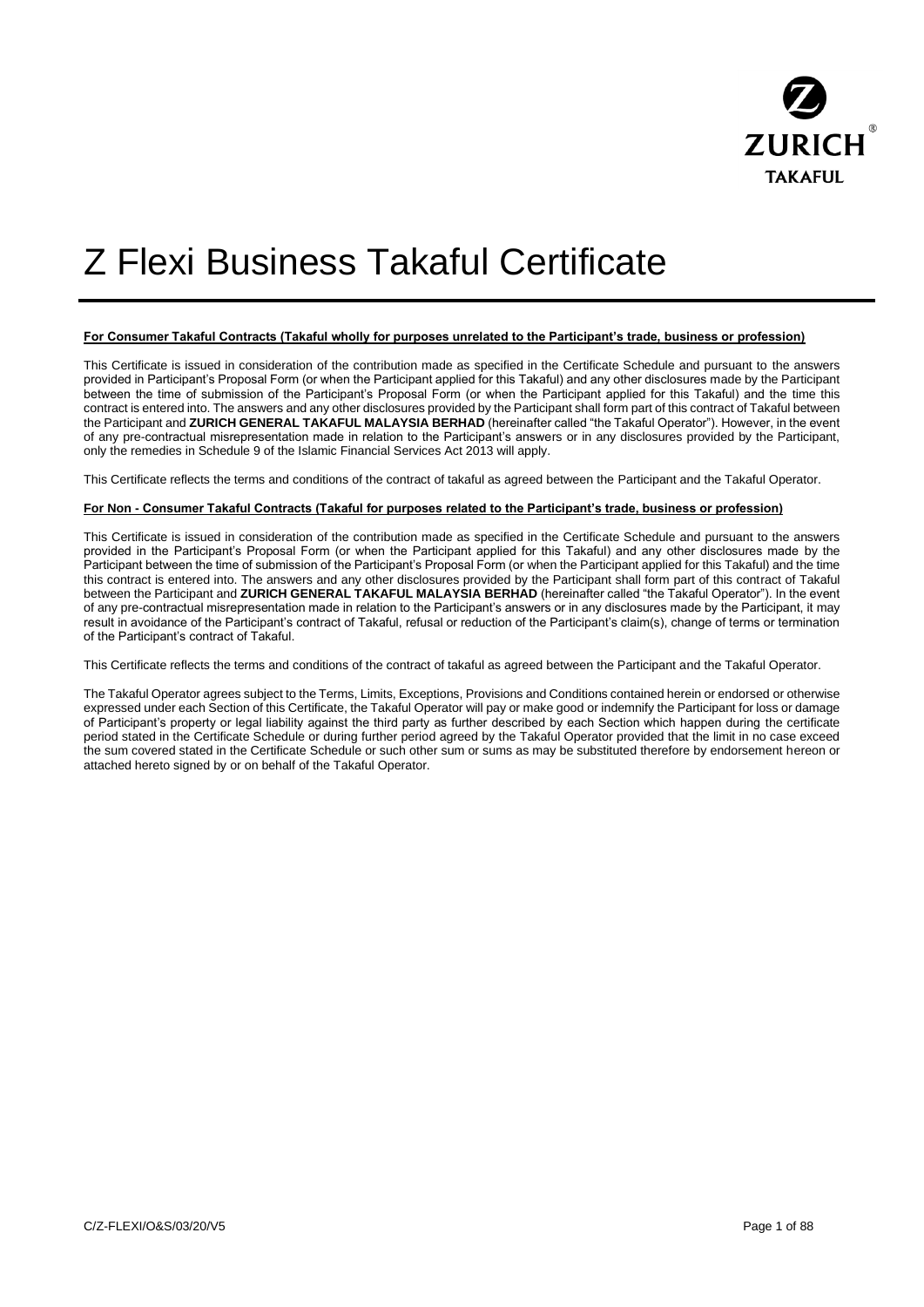**THIS PAGE IS INTENTIONALLY LEFT BLANK**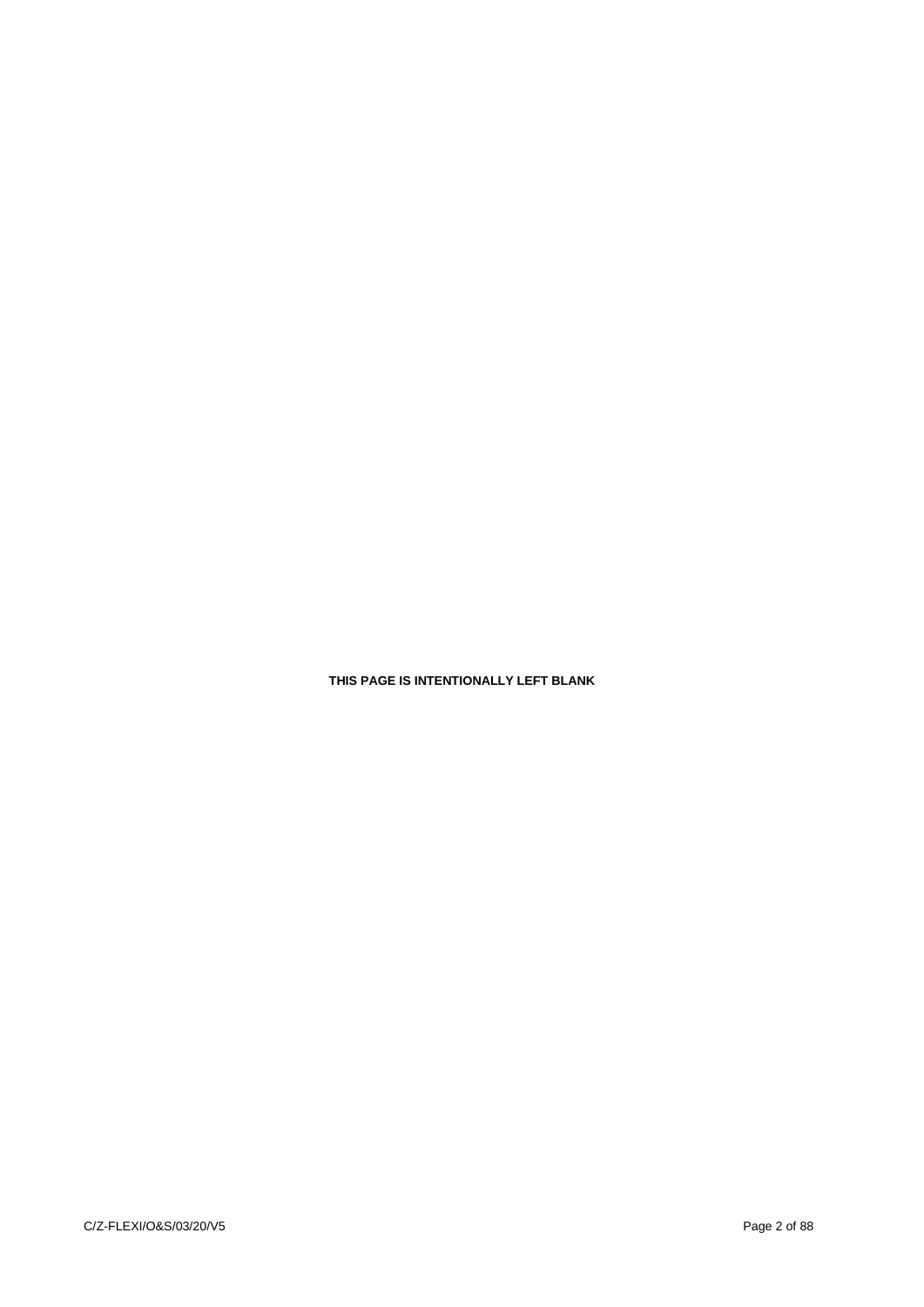

# The Certificate Cover Office and Services

**THE TAKAFUL OPERATOR AGREES** subject to the Terms and Conditions contained herein or endorsed or otherwise expressed hereon that provided Takaful coverage in accordance with the various Sections selected and incorporated in the Schedule(s) attached to this Certificate.

PROVIDED THAT the liability of the Takaful Operator shall in no case exceed in respect of each item the sum expressed in the Schedule to be Participant thereon or in the whole the Total Sum Covered hereby or such other sum or sums as may be substituted therefor by endorsement hereon or attached hereto signed by or on behalf of the Takaful Operator.

**PROVIDED ALWAYS** that the due observance and fulfilment of the terms, conditions and endorsements of this Certificate in so far as they relate to anything to be done or complied with by the Participant shall be conditions precedent to any liability of the Takaful Operator to make any payment under this Certificate.

The Sections available under this Certificate are:

| <b>SECTION 1.1</b><br><b>COMPULSORY</b>                        | <b>FIRE</b>                                                                                                                                                            |
|----------------------------------------------------------------|------------------------------------------------------------------------------------------------------------------------------------------------------------------------|
| <b>SECTION 1.2</b><br><b>OPTIONAL</b>                          | <b>FIRE CONSEQUENTIAL LOSS</b>                                                                                                                                         |
| <b>SECTION 1.3</b><br><b>OPTIONAL</b>                          | <b>EQUIPMENT ALL RISKS</b>                                                                                                                                             |
| <b>PACKAGE COVER</b><br><b>COMPULSORY</b>                      |                                                                                                                                                                        |
| <b>SECTION 2.1</b>                                             | <b>BURGLARY</b>                                                                                                                                                        |
| <b>SECTION 2.2</b>                                             | <b>MONEY</b>                                                                                                                                                           |
| <b>SECTION 2.3</b><br><b>SECTION 2.4</b>                       | <b>FIDELITY GUARANTEE</b><br><b>PUBLIC LIABILITY</b>                                                                                                                   |
|                                                                |                                                                                                                                                                        |
| <b>SECTION 2.5</b>                                             | <b>ADDITIONAL BENEFITS:</b><br><b>ANTI-THEFT SYSTEM REPLACEMENT</b><br>L.<br><b>CLEANING COST</b><br>Ш.<br>III.<br><b>PERSONAL EFFECT</b><br>IV.<br><b>PLATE GLASS</b> |
| <b>OPTIONAL COVER</b>                                          |                                                                                                                                                                        |
| <b>SECTION 3.1</b><br><b>SECTION 3.2</b><br><b>SECTION 3.3</b> | <b>EMPLOYER'S LIABILITY</b><br><b>GOODS IN TRANSIT</b><br><b>GROUP PERSONAL ACCIDENT</b>                                                                               |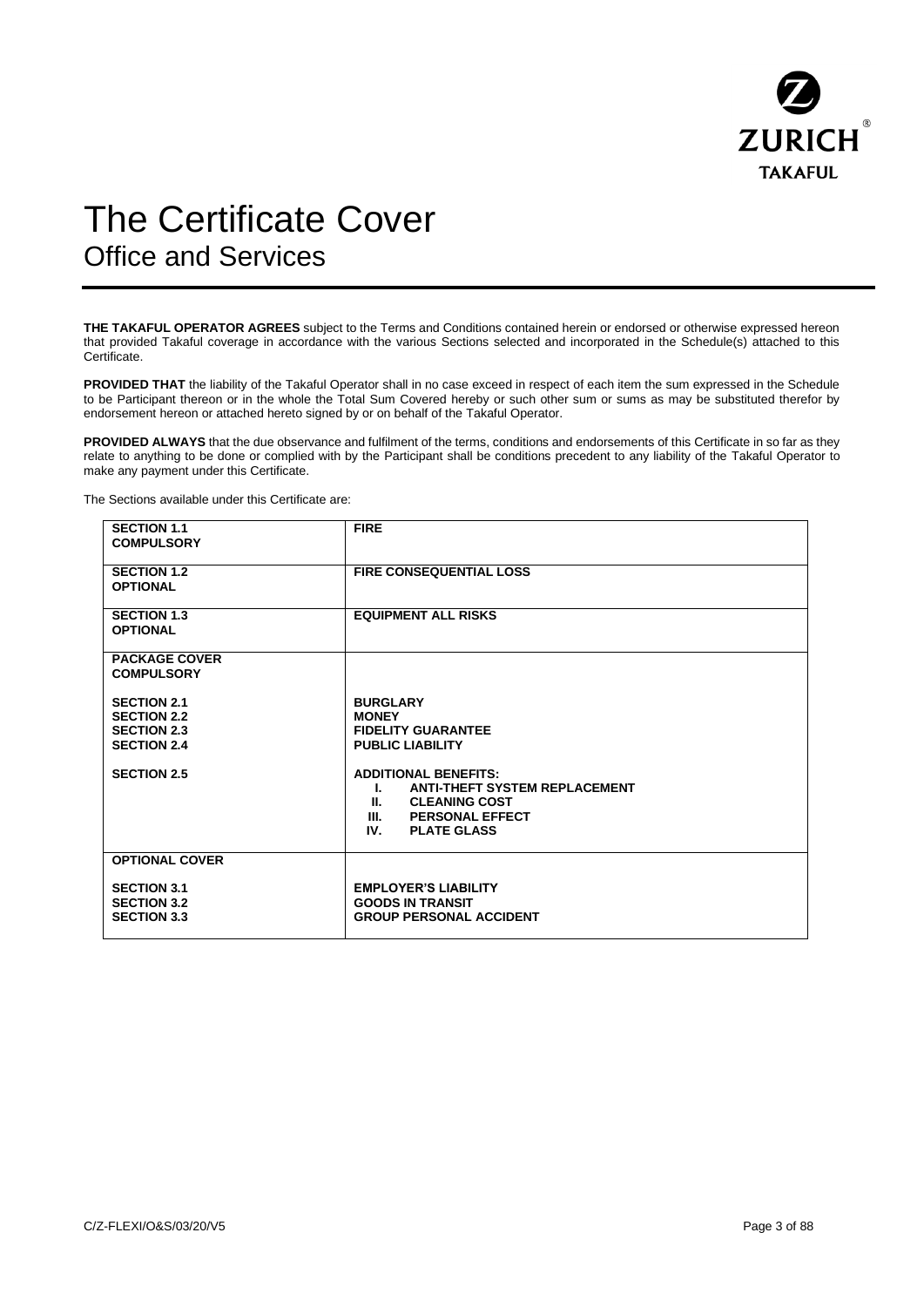# **GENERAL CONDITIONS APPLICABLE TO THE WHOLE CERTIFICATE**

#### **1. DUTY OF DISCLOSURE Consumer Takaful Contracts**

Where the Participant has applied for this Takaful wholly for purposes unrelated to the Participant's trade, business or profession, the Participant has a duty to take reasonable care not to make a misrepresentation in answering the questions in the Proposal Form (or when the Participant applied for this Takaful) i.e. the Participant should have answered the questions fully and accurately. Failure to have taken reasonable care in answering the questions may result in avoidance of the Participant's contract of Takaful, refusal or reduction of the Participant's claim(s), change of terms or termination of the Participant's contract of Takaful in accordance with the remedies in Schedule 9 of the Islamic Financial Services Act 2013.

The Participant is also required to disclose any other matter that the Participant knows to be relevant to the Takaful Operator's decision in accepting the risks and determining the rates and terms to be applied.

The Participant also has a duty to tell the Takaful Operator immediately if at any time after the Participant's contract of Takaful has been entered into, varied or renewed with the Takaful Operator any of the information given in the Proposal Form (or when the Participant applied for this Takaful) is inaccurate or has changed.

# **For Non-Consumer Takaful Contracts**

Where the Participant has applied for this Takaful wholly for purposes related to the Participant's trade, business or profession, the Participant has a duty to disclose any matter that the Participant knows to be relevant to the Takaful Operator's decision in accepting the risks and determining the rates and terms to be applied and any matter a reasonable person in the circumstances could be expected to know to be relevant otherwise it may result in avoidance of the Participant's contract of Takaful, refusal or reduction of the Participant's claim(s), change of terms or termination of the Participant's contract of Takaful.

The Participant also has a duty to tell the Takaful Operator immediately if at any time after the Participant's contract of Takaful has been entered into, varied or renewed with the Takaful Operator any of the information given in the Proposal Form (or when the Participant applied for this Takaful) is inaccurate or has changed.

# **2. AQAD**

**We** will manage **Your** Takaful **Contributions** by charging a Wakalah Fee as approved by the regulatory authorities under the principle of Wakalah, and subsequently continue to be placed into the Takaful fund through the General Risk Investment Account (**GRIA**). If at end of the period of Takaful stated in the **Schedule** attached to the **Certificate**, there is a net surplus in the **GRIA**, the net surplus shall be shared proportionately at 50:50 ratio among **Us** and the **Participants** that have not incurred any claim and/or not received any benefits under the same class of risk as stated in the aforesaid **Schedule** whilst the **Certificate** is in force.

**All retail participants** who renew the **Certificate** after expiry and have not incurred any claims during the previous coverage period are eligible for surplus distribution.

**All corporate participants** who renew the **Certificate** after expiry and have not incurred any claims more than 30% of gross **Contribution** during the previous coverage period are eligible for surplus distribution.

In the event the General Risk Investment Account (**GRIA**) has insufficient balance to pay for **Participant** Takaful Benefits during the Period of Takaful, the **Takaful Operator** will make good the balance in the **GRIA** under the principle of Qard (loan) provided that the insufficiency is not due to **Takaful Operator** negligence. If the insufficiency is due to **Takaful Operator** negligence, the **Takaful Operator** will make an outright transfer for the insufficiency. The **Participant** further agree that future surplus arising from the **GRIA** during the Takaful period can be used to pay for outstanding Qard in **GRIA** (if any) to **Takaful Operator**.

# **3. ARBITRATION**

If any difference arises as to the amount of any loss or damage such difference shall independently of all other questions be referred to the decision of an Arbitrator, to be appointed in writing by the parties in difference, or, if they cannot agree upon a single Arbitrator, to the decision of two disinterested persons as Arbitrators, of whom one shall be appointed in writing by each of the parties within two (2) calendar months after having been required so to do in writing by the other party. In case either party shall refuse or fail to appoint an Arbitrator within two (2) calendar months after receipt of notice in writing requiring an appointment, the other party shall be at liberty to appoint a sole Arbitrator; and in case of disagreement between the Arbitrators, the difference shall be referred to the decision of an Umpire who shall have been appointed by them in writing before entering on the reference, and who shall sit with the Arbitrators and preside at their meetings. The death of any party shall not revoke or affect the authority or powers of the Arbitrator, Arbitrators or Umpire respectively; and in the event of the death of an Arbitrator or Umpire, another shall in each case be appointed in his stead by the party or Arbitrators (as the case may be) by whom the Arbitrator or Umpire so dying was appointed. The costs of the reference and of the award shall be in the discretion of the Arbitrator, Arbitrators or Umpire making the award. And it is hereby expressly stipulated and declared that it shall be a condition precedent to any right of action or suit upon this Certificate that the award by such Arbitrator, Arbitrators or Umpire of the amount of the loss or damage if disputed shall be first obtained.

# **4. CANCELLATION CLAUSE**

This Takaful may be terminated at any time at the request of the Participant, in which case the Takaful Operator will retain the customary short period rate for the time the Certificate has been in force. This Takaful may also be terminated at the option of the Takaful Operator by sending fourteen (14) days' notice by registered letter to the Participant at his last known address, in which case the Takaful Operator shall be liable to repay on demand a rateable proportion of the contribution for the unexpired term from the date of cancelment. The amount to be returned upon termination of the Certificate shall be subject to the minimum contribution to be retained by the Takaful Operator.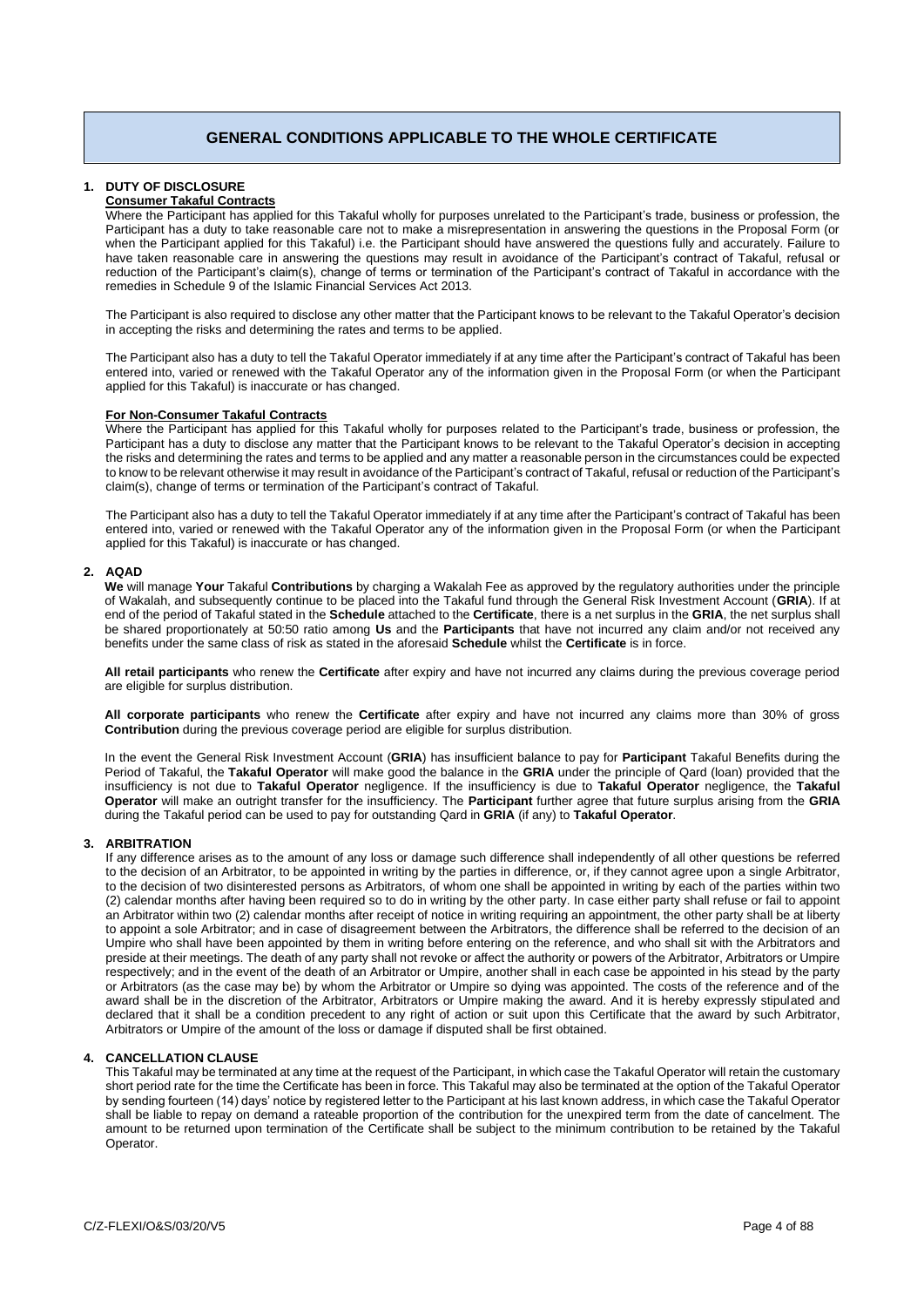# **5. CHANGE IN RISK**

Under any of the following circumstances the Takaful ceases to attach as regards the property affected unless the Participant, before the occurrence of any loss or damage, obtains the sanction of the Takaful Operator signified by endorsement upon the Certificate, by or on behalf of the Takaful Operator:

- (a) If the trade or manufacture carried on be altered, or if the nature of the occupation of or other circumstances affecting the building covered or containing the covered property be changed in such a way as to increase the risk of loss or damage by fire.
- (b) If the building covered or containing the covered property becomes unoccupied and so remains for a period of more than thirty (30) days.
- (c) If property covered be removed to any building or place other than that in which it is herein stated to be covered.
- (d) If the interest in the property covered pass from the Participant otherwise than by will or operation of law.
- (e) If a notice to quit by any order by the local Authorities for the requisition or acquisition of the land on which the Participant's property is situated has been issued.

# **6. CLAIMS PROCEDURE**

On the happening of any loss or damage the Participant shall forthwith give notice thereof to the Takaful Operator and shall within fifteen (15) days after the loss or damage, or such further time as the Takaful Operator may in writing allow in that behalf, deliver to the Takaful Operator:

- (a) A claim in writing for the loss and damage containing as particular an account as may be reasonably practicable of all the several articles or items of property damaged or destroyed, and of the amount of the loss or damage thereto respectively, having regard to their value at the time of the loss or damage, not including profit of any kind.
- (b) Particulars of all other Takaful if any.

The Participant shall also at all times at his own expense produce, procure and give to the Takaful Operator all such further particulars, plans, specifications, books, vouchers, invoices, duplicates or copies thereof, documents, proofs and information with respect to the claim and the origin and cause of the fire and the circumstances under which the loss or damage occurred, and any matter touching the liability or the amount of the liability of the Takaful Operator as may be reasonably required by or on behalf of the Takaful Operator together with a declaration on oath or in other legal form of the truth of the claim and of any matters connected therewith. No claim under this Certificate shall be payable unless the terms of this Condition have been complied with.

# **7. TAKAFUL OPERATOR'S RIGHT**

- On the happening of any loss or damage to any of the property covered by this Certificate, the Takaful Operator may:
- (a) Enter, take and keep possession of the building or premises where the loss or damage has happened.

(b) Take possession of or require to be delivered to it any property of the Participant in the building or on the premises at the time of the loss or damage.

- (c) Keep possession of any such property and examine, sort, arrange, remove or otherwise deal with the same.
- (d) Sell any such property or dispose of the same for account of whom it may concern.

The powers conferred by this Condition shall be exercisable by the Takaful Operator at any time until notice in writing is given by the Participant that he makes no claim under the Certificate or, if any claim is made, until such claim is finally determined or withdrawn, and the Takaful Operator shall not by any act done in the exercise or purported exercise of its powers hereunder, incur any liability to the Participant or diminish its right to rely upon any of the conditions of this Certificate in answer to any claim.

If the Participant or any person on his behalf shall not comply with the requirements of the Takaful Operator or shall hinder or obstruct the Takaful Operator in the exercise of its powers hereunder, all benefits under this Certificate shall be forfeited.

The Participant shall not in any case be entitled to abandon any property to the Takaful Operator whether taken possession of by the Takaful Operator or not.

# **8. CONTRIBUTION**

If at the time of any loss or damage happening to any property hereby covered, there be any other subsisting takaful or takafuls, whether effected by the Participant or by any other person or persons, covering the same property, the Takaful Operator shall not be liable to pay or contribute more than its rateable proportion of such loss or damage.

# **9. DATE RECOGNITION CLAUSE**

It is noted and agreed this Certificate is hereby amended as follows:

- (a) The Takaful Operator will not pay for any loss or damage including loss of use with or without physical damage, injury (including bodily injury), expenses incurred or any consequential loss directly or indirectly caused by, consisting of, or arising from, the failure or inability of any computer, data processing equipment, media microchip, operating systems, microprocessors (computer chip), integrated circuit or similar device, or any computer software, whether the property of the Participant or not, and whether occurring before, during or after the year 2000 that results from the failure or inability of such device and/ or software as listed above to:
	- (i) correctly recognize any date as its true calendar date,

(ii) capture, save, or retain, and/or correctly manipulate, interpret or process any data or information or command or instruction as a result of treating any date other than as its true calendar date, and/or

(iii) capture, save, retain or correctly process any data as a result of the operation of any command which has been programmed into any computer software, being a command which causes the loss of data or the inability to capture, save, retain or correctly process such data on or after any date.

- (b) It is further understood that the Takaful Operator will not pay for the repair or modification of any part of any electronic data processing system or any part of any device and/or software as listed above in (a).
- (c) It is further understood that the Takaful Operator will not pay for any loss or damage including loss of use with or without physical damage, injury (including bodily injury), expenses incurred or any consequential loss directly or indirectly arising from any advice, consultation, design, evaluation, inspection, installation, maintenance, repair or supervision done by the Participant or for the Participant or by or for others to determine, rectify or test, any potential or actual failure, malfunction or inadequacy described in (a) above.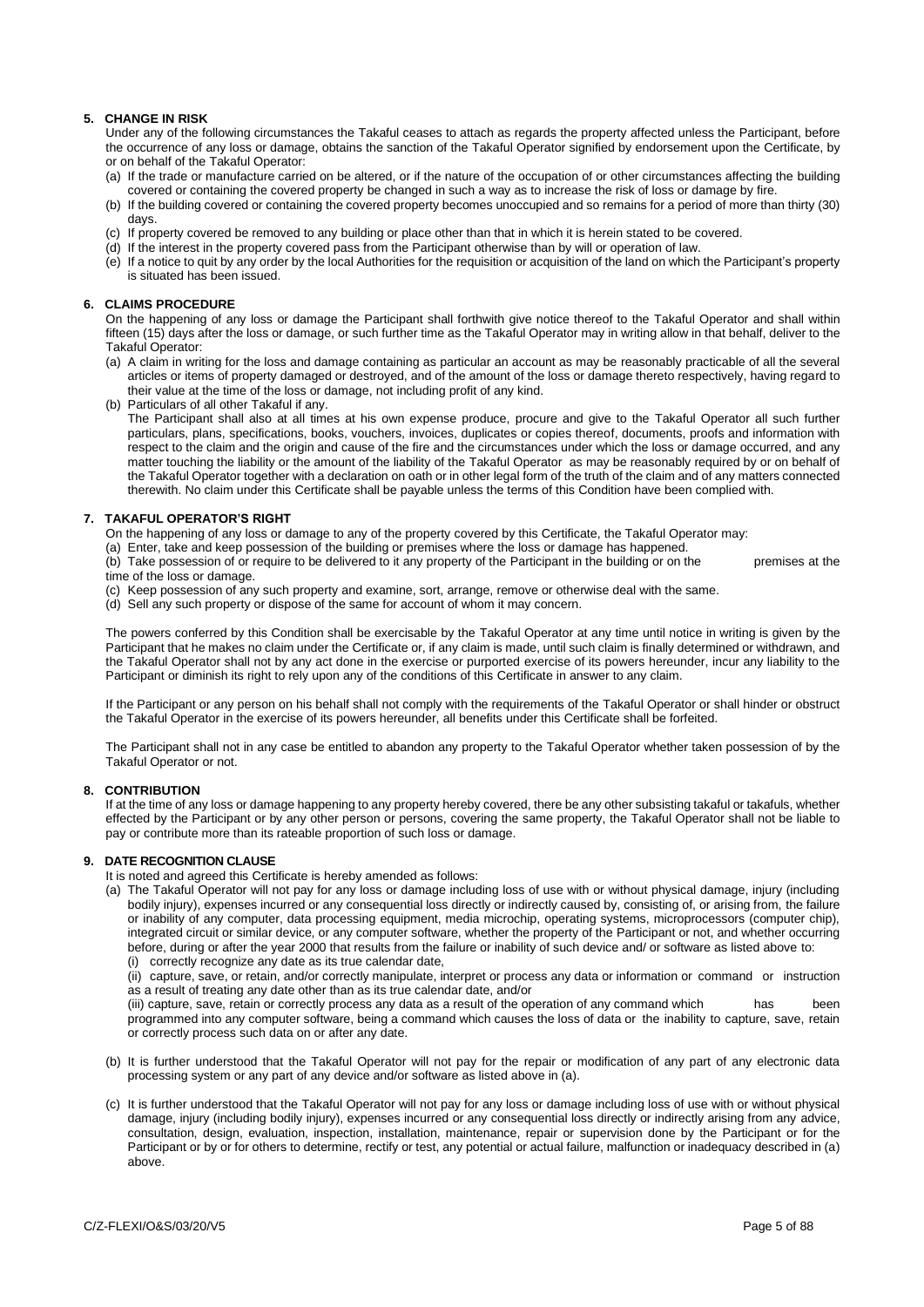(d) It is further understood that the Takaful Operator will not pay for any consequential loss resulting from any continuing inability of the computer and equipment described in (a) above to correctly recognize any date as its true calendar date after the lost or damaged property has been replaced or repaired.

Such loss or damage, injury (including bodily injury), expenses incurred or any consequential loss referred to in (a), (b), (c) or (d) above, is excluded regardless of any other cause that contributed concurrently or in any other sequence to the same.

Subject otherwise to the terms, exclusions and conditions of the Certificate.

# **10. EXCLUSION**

This Takaful does not cover any loss or damage occasioned by or through or in consequence, directly or indirectly, of any of the following occurrences, namely:

- (a) Earthquake, volcanic eruption or other convulsion of nature.
- (b) Typhoon, hurricane, tornado, cyclone or other atmospheric disturbance.
- (c) War, invasion, act of foreign enemy, hostilities or warlike operations (whether war be declared or not) or civil war.
- (d) Mutiny, riot, military or popular rising, insurrection, rebellion, revolution, military or usurped power, martial law or state of siege or any of the events or causes which determine the proclamation or maintenance of martial law or state of siege.

# (e) Any act of terrorism.

For this purpose an act of terrorism means an act, including but not limited to the use of force or violence and/or the threat thereof, of any person or group (s) of persons, whether acting alone or on behalf of or in connection with any organisation(s) or government(s), committed for political, religious, ideological or similar purposes including the intention to influence any government and/or to put the public, or any section of the public, in fear.

Any loss or damage happening during the existence of abnormal conditions (whether physical or otherwise) which are occasioned by or through or in consequence, directly or indirectly, of any of the said occurrences shall be deemed to be loss or damage which is not covered by this Takaful, except to the extent that the Participant shall prove that such loss or damage happened independently of the existence of such abnormal conditions.

ln any action, suit or other proceeding where the Takaful Operator alleges that by reason of the provisions of this condition any loss or damage is not covered by this Certificate, the burden of proving that such loss or damage is covered shall be upon the Participant.

#### **11. FRAUD**

If the claim be in any respect fraudulent, or if any false declaration be made or used in support thereof, or if any fraudulent means or devices are used by the Participant or any one acting on his behalf to obtain any benefit under this Certificate; or, if the loss or damage be occasioned by the wilful act, or with the connivance of the Participant: or, if the claim be made and rejected and an action or suit be not commenced within three (3) months after such rejection, or (in the case of an Arbitration taking place in pursuance of General Condition 19 of this Certificate) within three (3) months after the Arbitrator or Arbitrators or Umpire shall have made their award, all benefit under this Certificate shall be forfeited.

### **12. TAX**

All Contribution and fees to be made under this Certificate may be subject to Tax. If Tax is imposed, it will be stated in the invoice and Zurich General Takaful Malaysia Berhad reserves the right to claim or collect the Tax from the Participant in addition to the Contribution and/or fees to be made under this Certificate.

Tax shall mean any present or future, direct or indirect tax, levy or duty, including consumption tax or any tax of similar nature, which imposed on goods and services by government or tax authority of Malaysia.

## **13. IDENTIFY/DISPLACEMENT**

- All Takaful under this Certificate:
- (a) On any building or part of any building,
- (b) On any property contained in any building,
- (c) On rent or other subject matter of Takaful in respect of or in connection with any building or any property contained in any building,

shall cease immediately upon any fall or displacement:

- (i) Of such building or of any part thereof,
- (ii) Of the whole or any part of any range of buildings or of any structure of which such building forms part.

PROVIDED that such fall or displacement is of the whole or a substantial or important part of such building or impairs the usefulness of such building or any part thereof or leave such building or any part thereof or any property contained therein subject to increased risk of fire or is otherwise material.

AND PROVIDED that such fall or displacement is not caused by fire, loss or damage by which is covered by this Certificate or would be covered if such building, range of buildings or structure were covered under this Certificate.

In any action, suit or other proceeding, the burden of proving that any fall or displacement is caused by fire as aforesaid shall be upon the Participant.

## **14. JURISDICTION CLAUSE**

The Indemnity expressed in this Certificate shall not apply to or include:

- (a) Compensation for damages in respect of judgements not in the first instance delivered or obtained from a Court of competent jurisdiction within Malaysia,
- (b) Costs and expenses of litigation recovered by claimants from the Participant which are not incurred in and recoverable in Malaysia.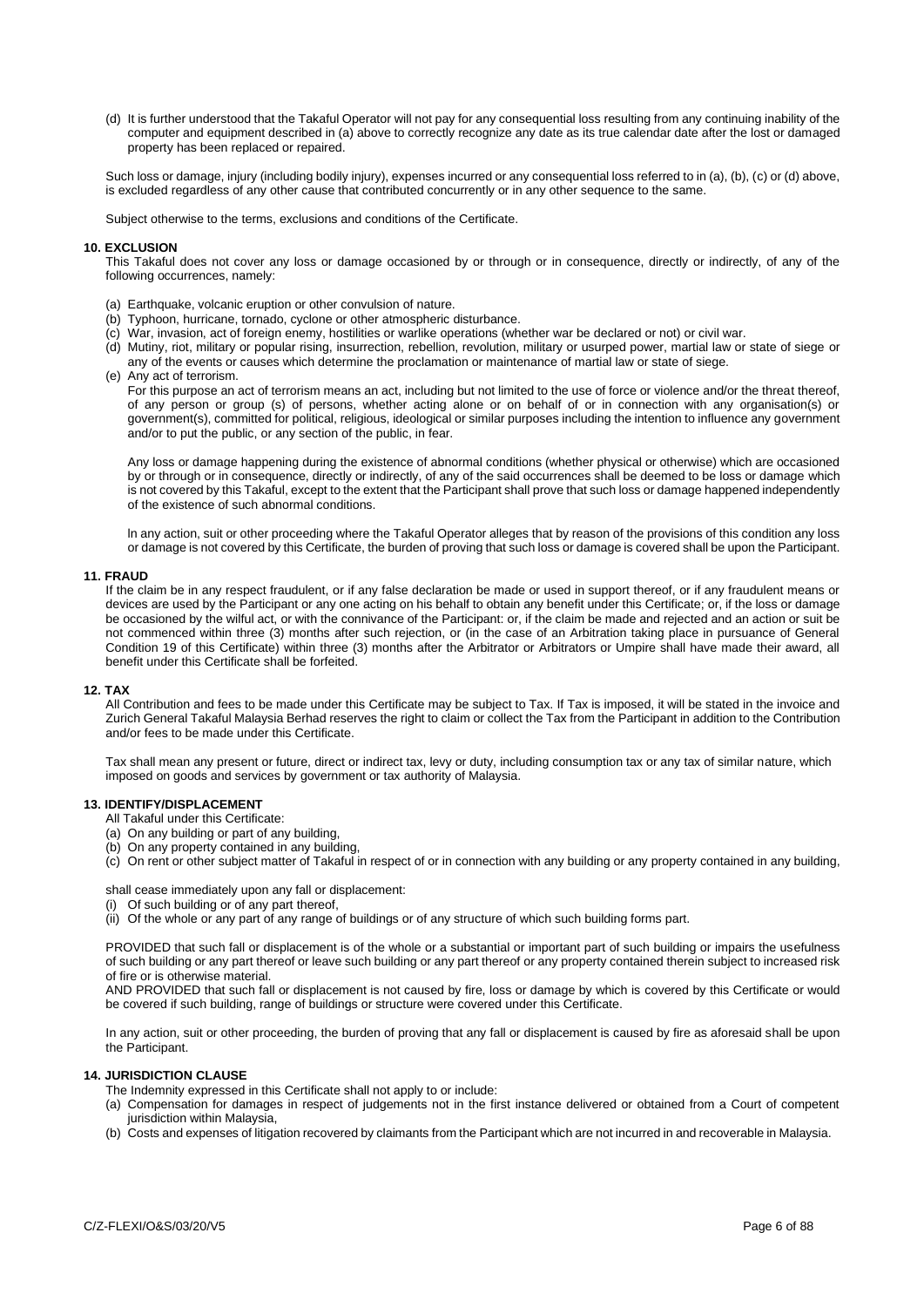# **15. MARINE CLAUSE**

This Takaful does not cover any loss or damage to property which, at the time of the happening of such loss or damage, is covered by or would, but for the existence of this Certificate, be covered by any Marine Certificate or Policies except in respect of any excess beyond the amount which would have been payable under the Marine Certificate or Policies had this Takaful not been effected.

#### **16. MARKET VALUE (Applicable to all Sections except Sections 1.2, 2.3, 2.6, 2.7, 3.1 and 3.2)**

In the event of a loss to the property Participant (other than stock and building item) herein, the Takaful Operator shall pay the covered value or the market value of the covered property, whichever is the lower, subject to the deduction of any excess and amounts which the Participant is required to bear under the Certificate. For the purpose of this condition, the term market value shall mean the value of the property covered herein at the time of damage or loss less due allowance for wear and tear and/or depreciation.

The Market Value of the covered property shall for the purpose of this condition be determined by a valuation obtained by the Takaful Operator from the manufacturer, authorised sole agent or agent, authorised broker, authorised distributor or building contractor of the cost of replacement or reinstatement, subject to the application of appropriate depreciation, of the covered property damaged or lost as it was at the time of the occurrence of such damage or loss.

In the event that there is, at the time of damage or loss no manufacturer, authorised sole agent or agent, authorised broker, authorised distributor or building contractor for the Participant property, the valuation shall be obtained from a Loss Adjuster registered under the Islamic Financial Services Act 2013 or Registered Valuer under the Valuers, Appraisers and Estate Agents Act 1981 and to be mutually appointed by both parties. The valuation of the Participant property by the manufacturer authorised sole agent or agent, authorised broker, authorised distributor, building contractor, Loss Adjuster registered under the Islamic Financial Services Act 2013 or Registered Valuer under the Valuers, Appraisers and Estate Agents Act 1981 shall be conclusive evidence in respect of the market value of the Participant property in any legal proceedings against the Takaful Operator.

#### **17. MEANING**

This Certificate and the Schedule herein shall be read together as one contract and any word or expression to which a specific meaning has been attached in any part of this Certificate or of the said Schedule shall bear such meaning wherever it may appear.

#### **18. NOTICE TO TAKAFUL OPERATOR**

Every notice and other communication to the Takaful Operator required by these Conditions must be written or printed.

#### **19. NOTICE UNDER PERSONAL DATA PROTECTION ACT 2010 (PDPA)**

The Personal Data Protection Act 2010 (hereinafter referred to as "the Act"), which regulates the processing of personal data in commercial transactions, applies to Zurich General Takaful Malaysia Berhad ("hereinafter referred to as "the Takaful Operator"). You may make inquiries, complaints, request for access, update, correct or change any of your personal data, limit the processing of your personal data and/or to opt out of the Takaful Operator use at any time hereafter by submitting such request to us by sending an email to callcentre@zurich.com.my. Requests for opt-out must state clearly the full name, identity document number, certificate number, telephone number and address of the person making such request.

The processing of your personal data is subject to Zurich General Takaful Malaysia Berhad's Personal Data Protection Notice, as published on Corporate website www.zurich.com.my

#### **20. OPTION OF SETTLEMENT**

The Takaful Operator may at its option reinstate or replace the property damaged or destroyed, or any part thereof, instead of paying the amount of the loss or damage, or may join with any other Takaful Operator or Insurers in so doing; but the Takaful Operator shall not be bound to reinstate exactly or completely, but only as circumstances permit and in reasonably sufficient manner, and in no case shall the Takaful Operator be bound to expend more in reinstatement than it would have cost to reinstate such property as it was at the time of the occurrence of such loss or damage, nor more than the Sum Covered by the Takaful Operator thereon.

If the Takaful Operator so elect to reinstate or replace any property the Participant shall, at his own expense, furnish the Takaful Operator with such plans, specifications, measurements, quantities, and such other particulars as the Takaful Operator may require, and no acts done, or caused to be done by the Takaful Operator with a view the reinstatement or replacement shall be deemed an election by the Takaful Operator to reinstate or replace.

If in any case the Takaful Operator shall be unable to reinstate or repair the property hereby Participant, because of any municipal or other regulations in force affecting the alignment of streets, or the construction of buildings, or otherwise, the Takaful Operator shall, in every such case, only be liable to pay such sum as would be requisite to reinstate or repair such property if the same could lawfully be reinstated to its former condition.

# **21. OTHER TAKAFUL**

The Participant shall give notice to the Takaful Operator of any Takaful or Takafuls already effected, or which may subsequently be effected, covering any of the property hereby covered. Such notice should be given and endorsed by the Takaful Operator in this Certificate before the occurrence of any loss or damage.

#### **22. POLLUTION/CONTAMINATION**

This Takaful does not cover any liability for: Loss or destruction or damage caused by pollution or contamination except (unless otherwise excluded) destruction of or damage to the property covered caused by:

- (a) Pollution or contamination which itself results from a contingency hereby covered against.
- (b) Any contingency hereby covered against which itself results from pollution or contamination.

# **23. CONTRIBUTION**

No contribution in respect of any contribution shall be deemed to be made to the Takaful Operator unless a printed form of receipt for the same signed by an Official or duly appointed Agent of the Takaful Operator shall have been given to the Participant.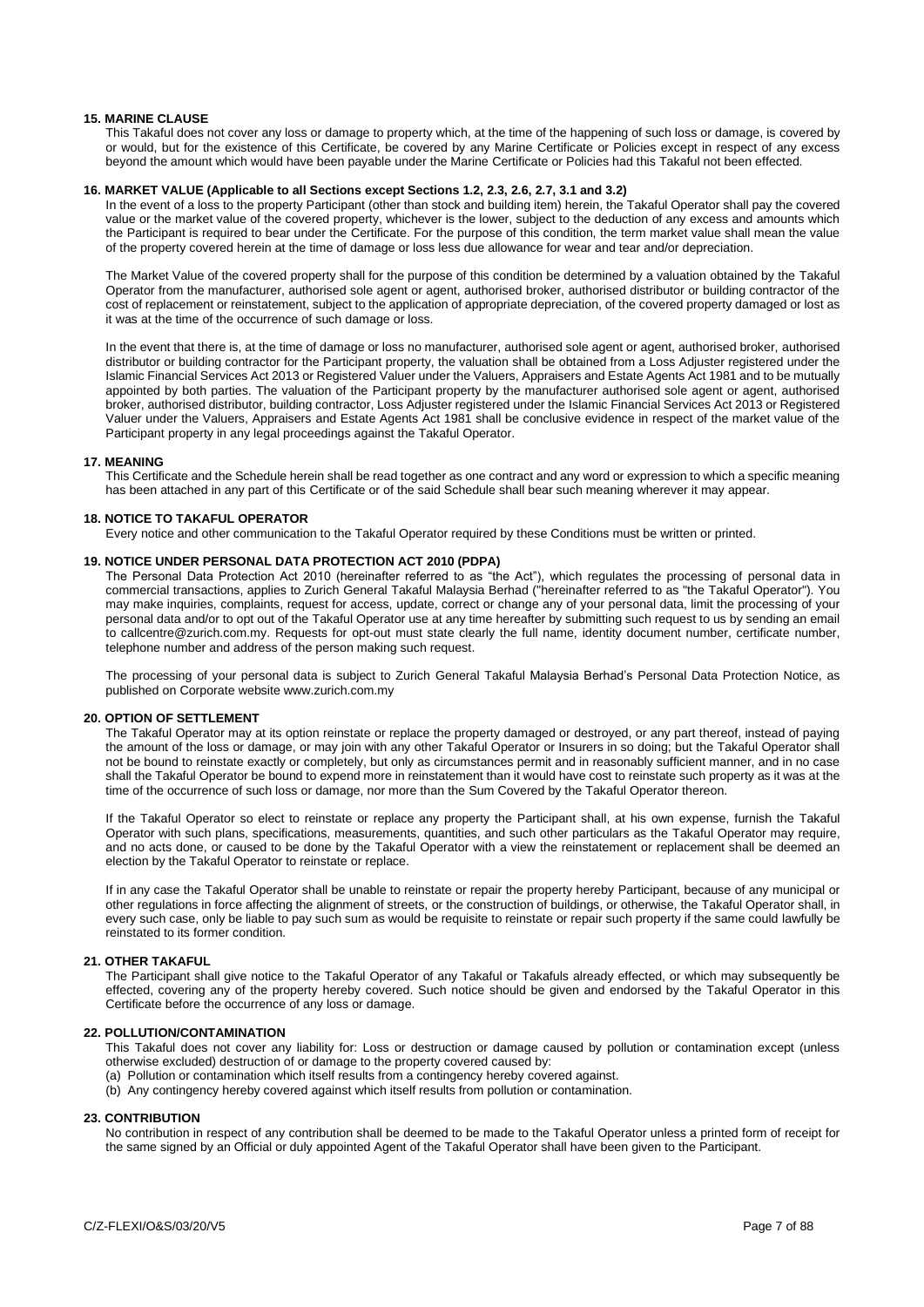# **24. CONTRIBUTION WARRANTY**

It is fundamental and absolute special condition of this contract of Certificate that the contribution due must be made and received by the Takaful Operator within sixty (60) days from the inception date of this Certificate/Endorsement/Eenewal Certificate.

If this condition is not complied with then this contract is automatically cancelled and the Takaful Operator shall be entitled to the pro rata contribution on the period they have been on risk.

Where the contribution to be made pursuant to this warranty is received by an authorised agent of the Takaful Operator, the contribution shall be deemed to be received by the Takaful Operator for the purposes of this warranty and the onus of proving that the contribution to be made was received by a person, including an Takaful agent, who was not authorised to receive such contribution shall lie on the Takaful Operator.

Subject otherwise to the terms and conditions of this Certificate.

#### **25. PROPERTY DAMAGE CLARIFICATION CLAUSE (Applicable to all Sections except Sections 1.2, 2.3, 2.6, 2.7, 3.1 and 3.2)**

Property damage covered under this Certificate shall mean physical damage to the substance of property. Physical damage to the substance of property shall not include damage to data or software, in particular any detrimental change in data, software or computer programs that is caused by deletion, a corruption or a deformation of the original structure.

Consequently the following are excluded from this Certificate:

- (a) Loss of or damage to data or software, but not limited to any detrimental change in data, software or computer programs that is caused by a deletion, a corruption or a deformation of the original structure, and any business interruption losses resulting from such loss or damage. Notwithstanding this exclusion, loss or damage to data or software, which is the direct consequence of Participant physical damage to the substance of property, shall be covered.
- (b) Loss or damage resulting from an impairment in the function, availability, range of use or accessibility of data, software or computer programs and any business interruption losses resulting from such loss or damage.

#### **26. RADIOACTIVE/NUCLEAR ENERGY RISKS EXCLUSION CLAUSE**

This takaful does not cover loss, damage cost or expense of whatsoever nature directly or indirectly caused by, resulting from or in connection with any of the following regardless or any other cause or event contributing concurrently or in any other sequence to the loss:

- (a) Ionising radiations from or contamination by radioactivity from any nuclear fuel or from any nuclear waste or from the combustion of nuclear fuel,
- (b) The radioactive, toxic, explosive or other hazardous or contaminating properties of any nuclear installation, reactor or other nuclear assembly or nuclear component thereof,
- (c) Any weapon of war employing atomic or nuclear fission and/or fussion or other like reaction or radioactive force or matter.

#### **27. REINSTATEMENT OF SUM COVERED**

In the event of a loss, the takaful hereunder shall be maintained in force for the full sum covered and the Participant shall be liable to make an additional contribution at the rate stated on the Certificate calculated on the amount of loss on a pro rata basis from the date of such loss to the expiry of the current period of takaful.

#### **28. SANCTIONS CLAUSE**

Notwithstanding any other terms under this agreement (Certificate), no Takaful Operator shall be deemed to provide coverage or will make any payments or provide any service or benefit to any Participant or other party to the extent that such cover, payment, service, benefit and/or any business or activity of the Participant would violate any applicable trade or economic sanctions law or regulation.

# **29. SUBROGATION**

The Participant shall, at the expense of the Takaful Operator, do, and concur in doing, and permit to be done, all such acts and things as may be necessary or reasonably required by the Takaful Operator for the purpose of enforcing any rights and remedies, or of obtaining relief or indemnity from other parties to which the Takaful Operator shall be or would become entitled or subrogated, upon its paying for or making good any loss or damage under this Certificate, whether such acts and things shall be or become necessary or required before or after his indemnification by the Takaful Operator.

## **30. TIME LIMITATION**

In no case whatever shall the Takaful Operator be liable for any loss or damage after the expiration of twelve (12) months from the happening of the loss or damage unless the claim is the subject of pending action or arbitration.

# **31. TREATMENT OF SMALL CONTRIBUTION AMOUNT**

For any amount due and payable to Participant which is less than the value of Small Contribution Amount, the Takaful Operator will donate such amount of money to charity as approved by the Shariah Committee. However, if the Participant decide otherwise, Participants are required to submit a formal request to Takaful Operator. The value of Small Contribution Amount is subject to be approved by the Shariah Committee.

#### **32. NOTICE OTHER TAKAFULS**

You must inform Us of any other takaful that You have subscribed at the time of participating this takaful, and also during the period of this takaful, covering any of the same property covered under this Certificate.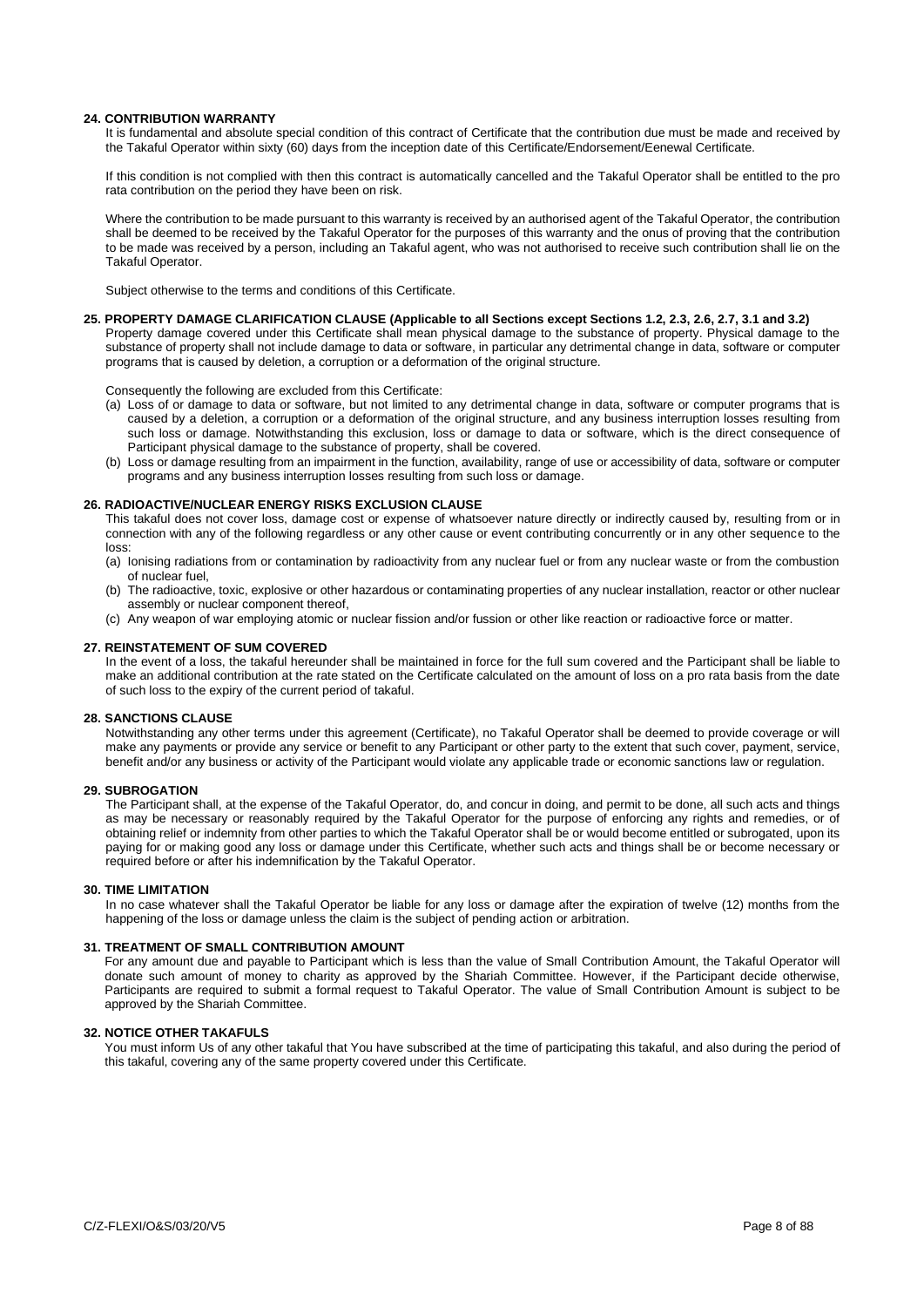# **SECTION 1.1 – FIRE**

In consideration of the Takaful contribution made by the Participant to the Takaful Operator, THE TAKAFUL OPERATOR AGREES, subject to the terms and conditions contained herein or endorsed or otherwise expressed hereon, that if the Property covered described in the Schedule or any part of such property be destroyed or damaged by fire or lightning during the Period of Takaful stated in the Schedule, the Takaful Operator will pay or make good to the Participant the actual value of the Property covered at the time of the happening of its destruction or the actual amount of such damage.

PROVIDED THAT the liability of the Takaful Operator shall, in no case, exceed in respect of each item the Sum Covered or the Total Sum Covered in the Schedule or such other sum as may be substituted by endorsement attached hereto.

# **SPECIAL EXCLUSIONS**

This Takaful does not cover:

(a) Loss by theft during or after the occurrence of a fire.

(b) Loss or damage to property occasioned by its own fermentation, natural heating or spontaneous combustion [except as may be provided in accordance with Special Exclusion 2(f)] or by its undergoing any heating or drying process.

- (c) Loss or damage occasioned by or through or in consequence of:
	- i) The burning of property by order of any public authority,<br>ii) Subterranean Fire.
	- Subterranean Fire.
- 2. Unless otherwise expressly stated in this Certificate this Takaful does not cover:
	- (a) Goods held in trust or on commission,
	- (b) Bullion or unset precious stones,
	- (c) Any curiosity or work of art for an amount exceeding RM500
	- (d) Manuscripts, plans, drawings, or designs, patterns, models or moulds,
	- (e) Securities, obligations, or documents of any kind, stamps, coins or paper money, cheques, books of account or other business books, or computer systems records,
	- (f) Coal, against loss or damage occasioned by its own spontaneous combustion,
	- (g) Explosives,

(h) Any loss or damage occasioned by or through or in consequence of explosion; but loss or damage by explosion of domestic boilers and gas used for illuminating or domestic purposes in a building in which gas is not generated and which does not form part of any gas works, will be deemed to be loss by fire within the meaning of this Certificate,

(i) Any loss or damage occasioned by or through or in consequence of the burning, whether accidental or otherwise, of forests, bush, lalang, prairie, pampas or jungle, and the clearing of lands by fire.

ln any action, suit or other proceeding where the Takaful Operator alleges that by reason of the provisions of this condition any loss or damage is not covered by this Takaful, the burden of proving that such loss or damage is covered shall be upon the Participant.

#### **SPECIAL EXTENSIONS**

- The Takaful under this Certificate extends to include:
	- (a) wages of the Participant's employees other than full-time members of a Works Fire Brigade.
- (b) the cost of replacement of fire fighting appliances and destruction of or damage to materials (including employees' clothing and personal effects) unless otherwise specifically covered.
	- (c) Fire Brigade charges.

Provided always that the liability of the Takaful Operator in respect of such wages, costs and charges shall be limited to those necessarily and reasonably incurred in extinguishing fires at or adjoining the situation of the property covered by this Certificate or immediately threatening to involve such property.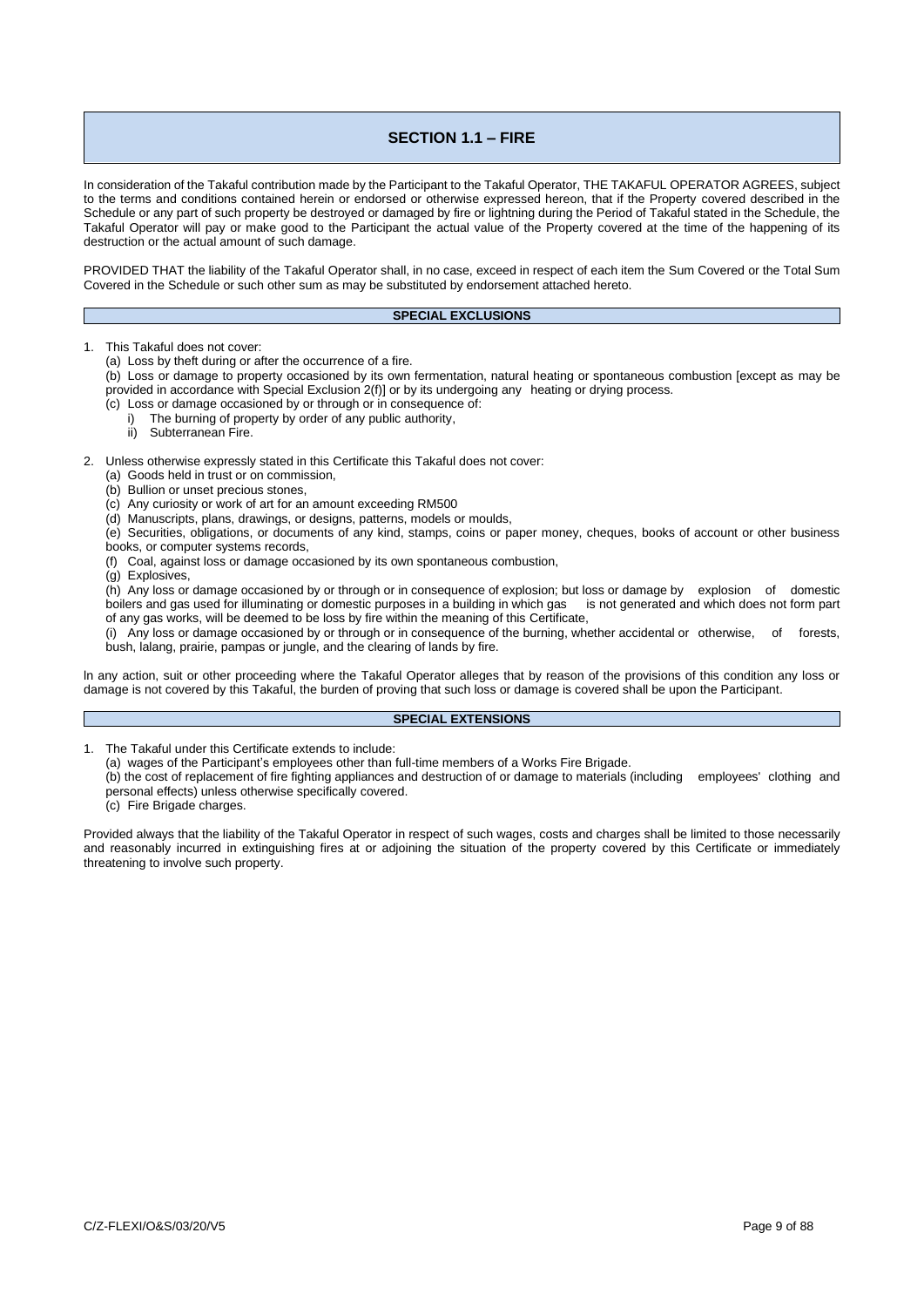# **SECTION 1.2 – FIRE CONSEQUENTIAL LOSS**

THE TAKAFUL OPERATOR AGREES (subject to the Conditions contained herein or endorsed or otherwise expressed thereon) that if any building or other property or any part thereof used by the Participant at the Premises for the purpose of the Business be destroyed or damaged by:

- 1. Fire,
- 2. Lightning,
- 3. Explosion, in a building in which gas is not generated and which does not form part of any gasworks, of gas used therein for illuminating or domestic purposes.

(destruction or damage so caused being hereinafter termed Damage) at any time during the Period of Takaful or any subsequent period in respect of which the Takaful Operator agrees to accept the contribution required for the renewal of this Certificate and the Business carried on by the Participant at the premises be in consequence thereof interrupted or interfered with.

Then the Takaful Operator will pay to the Participant in respect of each item in the schedule hereto the amount of loss resulting from such interruption or interference in accordance with the provisions therein contained.

Provided that at the time of the happening of the Damage there shall be in force takaful covering the interest of the Participant in the property at the premises against such damage and that payment shall have been made or liability admitted therefor under such Takaful.

And that the liability of the Takaful Operator shall in no case exceed in respect of each item the sum expressed in the said Schedule to be Covered thereon or in the whole the total sum covered hereby or such other sum or sums as may hereafter be substituted therefor by memorandum signed by or on behalf of the Takaful Operator.

#### **SPECIAL EXCLUSIONS**

# **1. DISPLACEMENT**

- Immediately upon any fall or displacement:
- (a) Of any building Damage to which might give rise to a claim under this Certificate,
- (b) Of any part of such building,
- (c) Of the whole or any part of any range of buildings or of any structure of which such building forms part.

The Takaful under this Certificate shall cease in respect of loss resulting from Damage to such building or property therein.

PROVIDED THAT:

- (i) Such fall or displacement is of the whole or a substantial or important part of such building or impairs the usefulness of such building or any part thereof or leaves such building or any part thereof or any property contained therein subject to increased risk of Damage or is otherwise material,
- (ii) Such fall or displacement is not caused by Damage, loss resulting from which is covered by this Certificate or would be covered if such building or range of buildings or structure were included in the Premises to which this Certificate refers.

If any claim be made upon this Certificate in consequence of Damage whether occurring before, during or after such fall or displacement the Participant shall produce such proof as may reasonably be required that the loss was not, either in origin or in extent, directly or indirectly, proximately or remotely; occasioned by or contributed to by any such fall or displacement and did not either in origin or extent, directly or indirectly, proximately or remotely, arise out at or in connection with any such fall or displacement.

# **2. EXCLUDED INTERRUPTION LOSS**

The Takaful Operator shall not be liable in so far as the interruption loss is increased:

- (a) By extraordinary events taking place during the interruption,
- (b) By restrictions imposed by the authorities on the reconstruction or operation of the business,
- (c) Due to the Participant's lack of sufficient capital for timely restoration or replacement of property destroyed, damaged or lost.

# **3. EXCLUDED COVER**

This Takaful does not cover:

- Loss occasioned by or happening through or in consequence of:
- (a) The burning of property by order of any Public Authority,
- (b) Subterranean Fire,
- (c) Explosion except as stated on the Certificate,

(d) The burning, whether accidental or otherwise, of forests, bush lalang prairie, pampas or jungle and the clearing of lands by fire,

(e) Damage to property occasioned by its own fermentation, natural heating or spontaneous combustion or by its undergoing any heating or dryingprocess.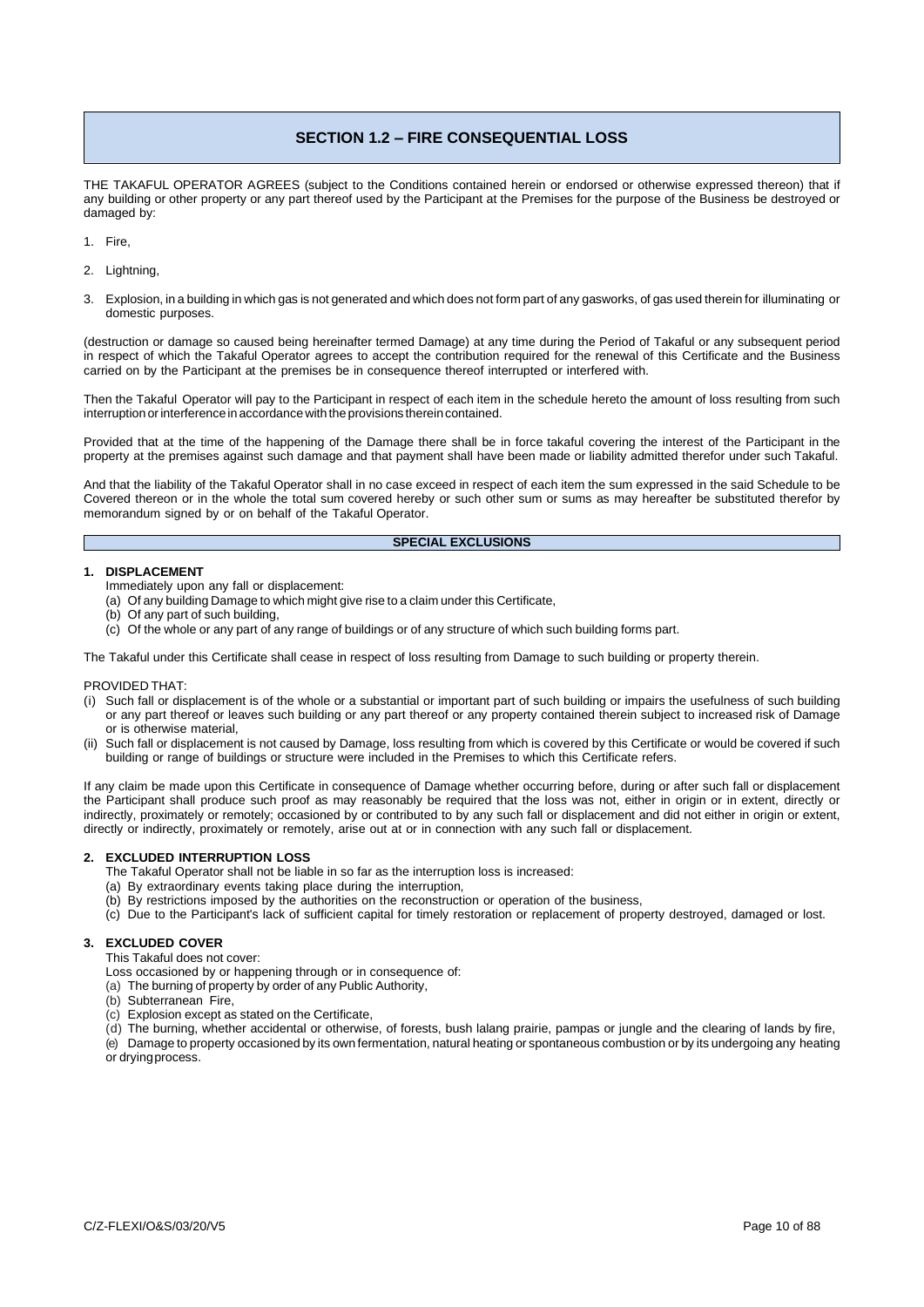# **1. CHANGE IN RISK**

The Takaful by this Certificate shall cease if:

- a) The Business be wound up or carried on by a Liquidator or Receiver or permanently discontinued
- Or
- b) The Participant's interest cease otherwise than by death
- Or

c) Any alteration be made either in the Business or in the Premises or property therein whereby the risk of damage is increased, at any time after the commencement of this Takaful, unless its continuance be admitted by memorandum signed by or on behalf of the Takaful Operator.

## **2. INCREASE IN RISK**

Notice shall be given to the Takaful Operator and, if required, an additional Contribution made, if the rate of Contribution to be made in respect of the Takaful covering the interest of the Participant in the property at the Premises against Damage shall be increased.

# **3. CLAIM PROCEDURE**

On the happening of any Damage in consequence of which a claim is or may be made under this Certificate, the Participant shall forthwith give notice thereof to the Takaful Operator and shall with due diligence do and concur in doing and permit to be done all things which may be reasonably practicable to minimise or check any interruption of or interference with the Business or to avoid or diminish the loss and in the event of a claim being made under this Certificate shall, not later than thirty (30) days after the expiry of the Indemnity Period or within such further time as the Takaful Operator may in writing allow, at his own expense deliver to the Takaful Operator in writing a statement setting forth particulars of his claim, together with details of all other Takafuls (if any) covering the Damage or any part of it or consequential loss or any kind resulting therefrom. The Participant shall at his own expense produce, procure and give to the Takaful Operator such books of account and other business books, vouchers, invoices, balance sheets and other documents, proofs, information, explanation and other evidence as may reasonably be required by or on behalf of the Takaful Operator for the purpose of investigating or verifying the claim together with a declaration on oath or in other legal form of the truth of the claim and of any matters connected therewith. No claim under this Certificate shall be payable unless the terms of this condition have been complied with and in the event of non-compliance therewith in any respect, any payment on account of the claim already made shall be repaid to the Takaful Operator forthwith.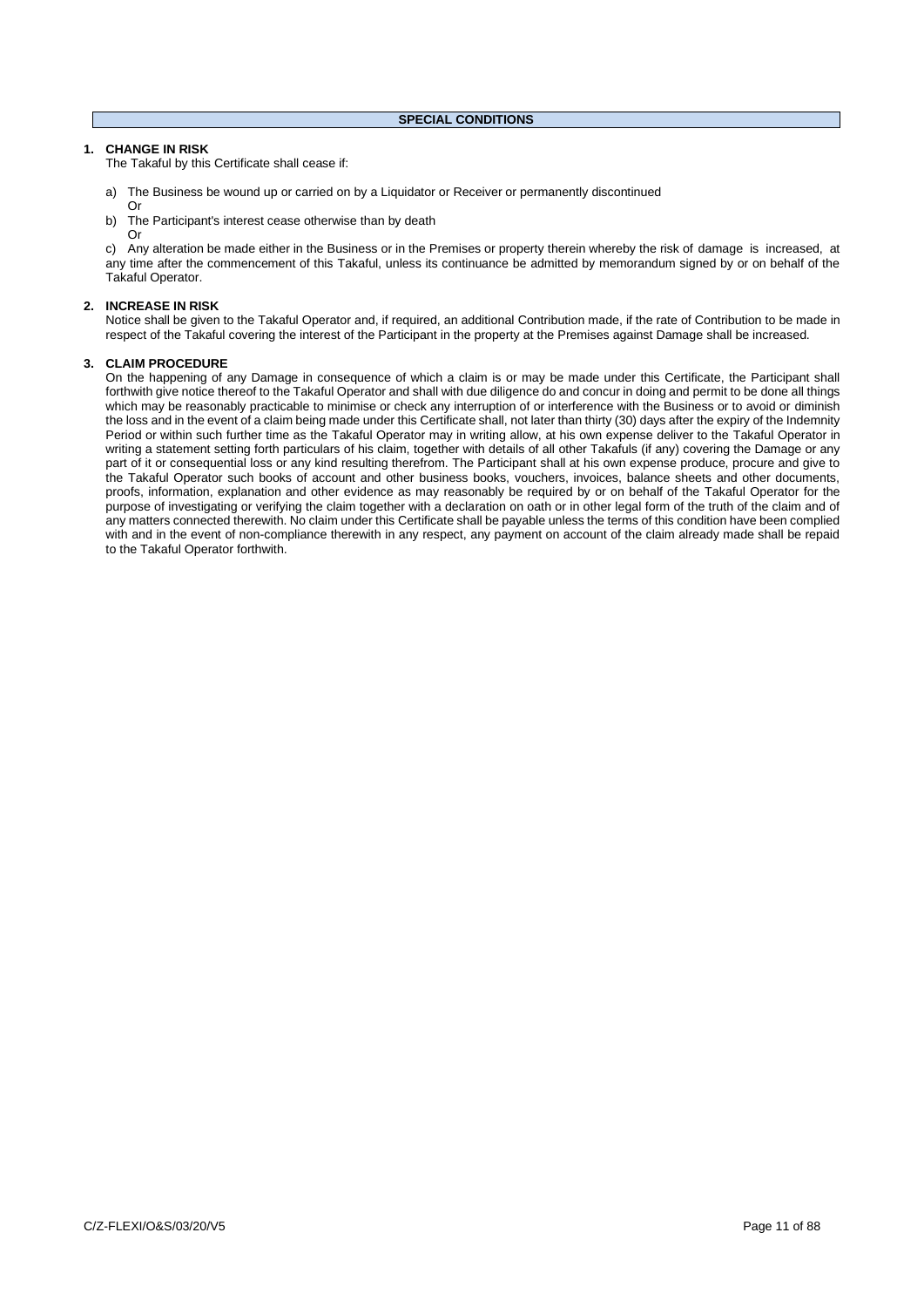# **SECTION 1.3 – EQUIPMENT ALL RISKS**

THIS SECTION WITNESSETH that if at any time during the Period of Takaful stated in the Certificate Schedule hereto or during any further Period for which the Takaful Operator may accept contribution for the renewal or extension of this Certificate, the Property or any part thereof be lost or damaged by any of the Contingencies whilst in the Situation then the Takaful Operator will by payment or at its option by reinstatement or repair indemnify the Participant against such loss or damage.

### **SPECIAL EXCLUSIONS**

The Takaful Operator shall not be liable for:

- 1. The first amount of each and every loss or damage described in the Schedule as the Excess.
- 2. Theft unless accompanied by violence or threat to persons or forcible and violent entry to or exit from the premises.
- 3. Loss of or damage to (applicable to mobile equipment):
	- (a) Accessories and/or parts unless the equipment is stolen or damaged at the same time,
	- (b) Tyres or wheels or tracks unless the equipment is also damaged at the same time,
	- (c) The canopy unless caused by or resulting from the overturning of the equipment.
- 4. Loss or damage sustained (applicable to mobile equipment):
	- (a) Outside the Territorial Limit stated in the Schedule,
	- (b) If the equipment is licensed for road use and for which a Certificate of Motor Takaful is required,
	- (c) Whilst in transit (including loading and unloading),
	- (d) Whilst the Equipment is used:
		- (i) for racing pace-making reliability trial demonstration or speed testing,
		- (ii) for carriage of passengers,
		- (iii) whilst drawing a trailer or towing any vehicle unless such towed vehicle is not towed for reward,
		- (iv) not in connection with the Participant's business.
	- (e) Whilst the Equipment is operated by anyone who is under the influence or intoxicating liquor or drugs.
	- (f) Whilst the Equipment is operated by unauthorized driver/operator or by anyone who is not the Participant or not in the Participant's employ and is driving / operating without his order or without his permission.
	- (g) Whilst the Equipment is operated on board any waterborne vessel.
- 5. Any consequential loss or legal liability whatsoever.
- 6. Loss or damage to records films or tapes other than by fire or theft (and then only for the value as unused material).
- 7. (a) Loss or damage caused by any latent or mechanical defect, mechanical derangement, mechanical or
	- electrical failures, breakage, depreciation, atmospheric conditions or any other gradually operating cause,
	- (b) Loss or damage caused by mechanical or electrical breakdown or wear and tear,
	- (c) Loss or damage caused by overloading or strain,
	- (d) Loss or damage arising from rust, mildew, moth, vermin or in connection with any process of cleaning, dyeing, repairing, restoring, renovating or dismantling.
- Loss or damage arising from detention confiscation destruction or requisition by Customs House or other Officials or Authorities or by seizure or sale under any process of Law or abandonment of the Property.

# **SPECIAL CONDITIONS**

- 1. The Takaful Operator may at any time at its own expense use all legal means in the name of the Participant for recovery of any of the property lost and the Participant shall give all reasonable assistance for the purpose. The Takaful Operator shall be entitled to any Property for the loss of which a claim is paid hereunder and the Participant shall execute all such assignments and assurances of such property as may be reasonably required but the Participant shall not be entitled to abandon any Property to the Takaful Operator.
- 2. If a claim be made or on behalf of the Participant which shall be respect unfounded or fraudulent or intentionally exaggerated if any false declaration be made in support thereof or if any loss or damage be occasioned by or through the willful act or with the knowledge or connivance of the Participant or any person acting on behalf of the Participant or the dishonest act of any person to whom the Equipment is entrusted, no claim shall be payable under this Certificate.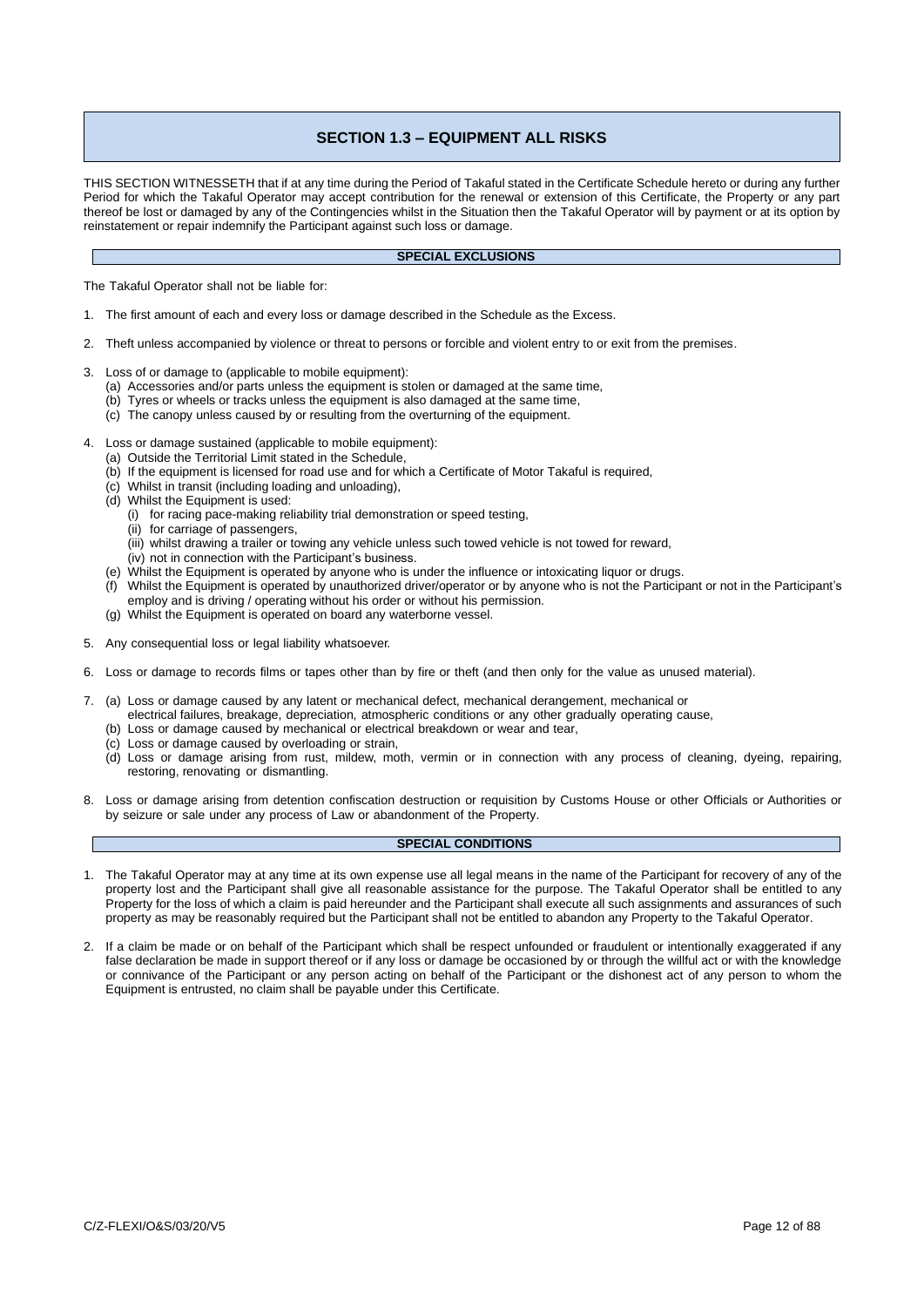# **SECTION 2.1 – BURGLARY**

THIS SECTION WITNESSETH that if at any time during the Period of Takaful stated in the Certificate Schedule hereto or during any further Period for which the Takaful Operator may accept contribution for the renewal or extension of this Certificate:

1. The Property covered or any part thereof described and included in the Certificate Schedule hereto whilst contained in the Premises described in the said Certificate Schedule shall be lost:

(a) By Theft consequent upon actual forcible and violent breaking into or out of the said Premises by any person or persons (other than employees), or

(b) As a result of armed robbery or robbery with violence.

2. There shall arise any damage to the said Property Covered or to the Premises, falling to be borne by the Participant, due to any such Theft as aforesaid or any attempt thereat.

The Takaful Operator will pay or make good to the Participant:

- 1. Such loss to the extent of the market value at time of the loss (not including profit of any kind) and/or
- 2. The net cost of repairing such damage but not exceeding in respect of any one item specified in the Certificate Schedule the Sum Covered thereon nor in respect of damage to the Premises five per cent (5%) of the Total Sum Covered nor in the whole during any one Period of Takaful such Total Sum Covered.
- 3. Covered on First Loss basis up to the Sum Covered as stated in the Schedule.
- 4. First Loss is not subject to Average Condition.

#### **SPECIAL EXCLUSIONS**

The Takaful Operator shall not be liable in respect of:

- 1. Shortages due to unaccountable and/or inventory loss except where a possibility of theft as aforesaid exists.
- 2. Loss or damage due to any such theft as aforesaid or to any attempt thereat by or in collusion with any of the Participant's family, business staff or domestic servants, or any person lawfully on the Premises.
- 3. Damage to glass or any decoration or lettering thereon.
- 4. Loss or damage occasioned by fire or explosion.
- 5. Loss or damage to medals, coins, curiosities, sculptures, manuscripts, rare books, plans, patterns, models, moulds, designs, deeds, bonds, bills of exchange, promissory notes, money, securities for money, stamps, documents of title or business books unless specifically included in the Certificate Schedule.
- 6. Loss or damage directly or indirectly occasioned by happening through or in consequence of depreciation, requisition or compulsory sale (whether under statue or otherwise) or seizure by any Authority.
- 7. Loss or damage arising whilst the Premises are unoccupied for a period exceeding thirty (30) consecutive days or are occupied otherwise than as stated in the Certificate Schedule unless the written consent of the Takaful Operator shall have previously been obtained and an additional contribution required by the Takaful Operator has been made.

# **SPECIAL CONDITIONS**

- 1. First Loss (Without Average) It is hereby declared and agreed that notwithstanding anything contained therein to the contrary, this Section is issued on a first loss Takaful on the property described in the Certificate Schedule of this Section of the Certificate.
- 2. The Takaful Operator may reinstate, repair or replace the property or premises lost or damaged as the case may be instead of paying the amount of the loss or damage, and may join with any other Takaful Operator in so doing in cases where the property is also covered elsewhere. Upon payment of any claim for loss under this Section the property in respect of which the payment is made shall belong to the Takaful Operator.
- 3. All locks and bolts fitted to the premises must be engaged after business hours.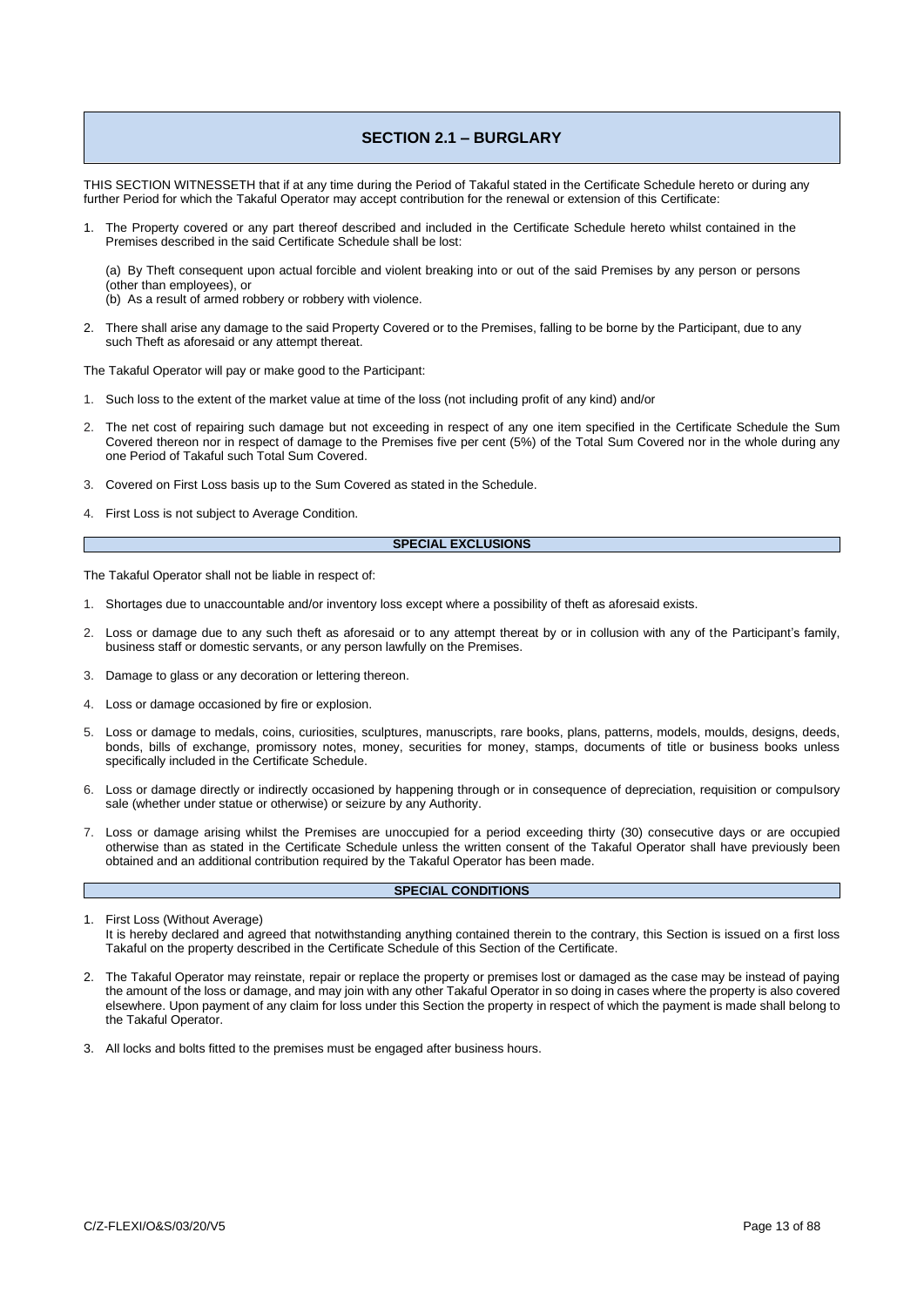# **SPECIAL EXTENSIONS**

This Section is extended cover to damage or loss:

## **1. Damage to Safe**

Damage to safe, strong room, drawers, cabinets, cash registers and petty cash box resulting from breaking into or breaking out, actual and attempted theft/burglary of the covered premises up to RM2,000 any one event.

Provided that the total amount payable under this Extension is limited to RM2,000 in total together with Section 2.2 - Money, any one event.

#### **2. Armed Robbery/Hold up**

The risk of Armed Robbery/Hold Up inside the premises described herein.

It is further declared and agreed that the words 'Armed Robbery/Hold Up' shall mean taking of property covered.

- (i) by violence inflicted upon a custodian,
- 
- (ii) by putting him in fear of violence,<br>(iii) from the custodian who has been from the custodian who has been killed or rendered unconscious.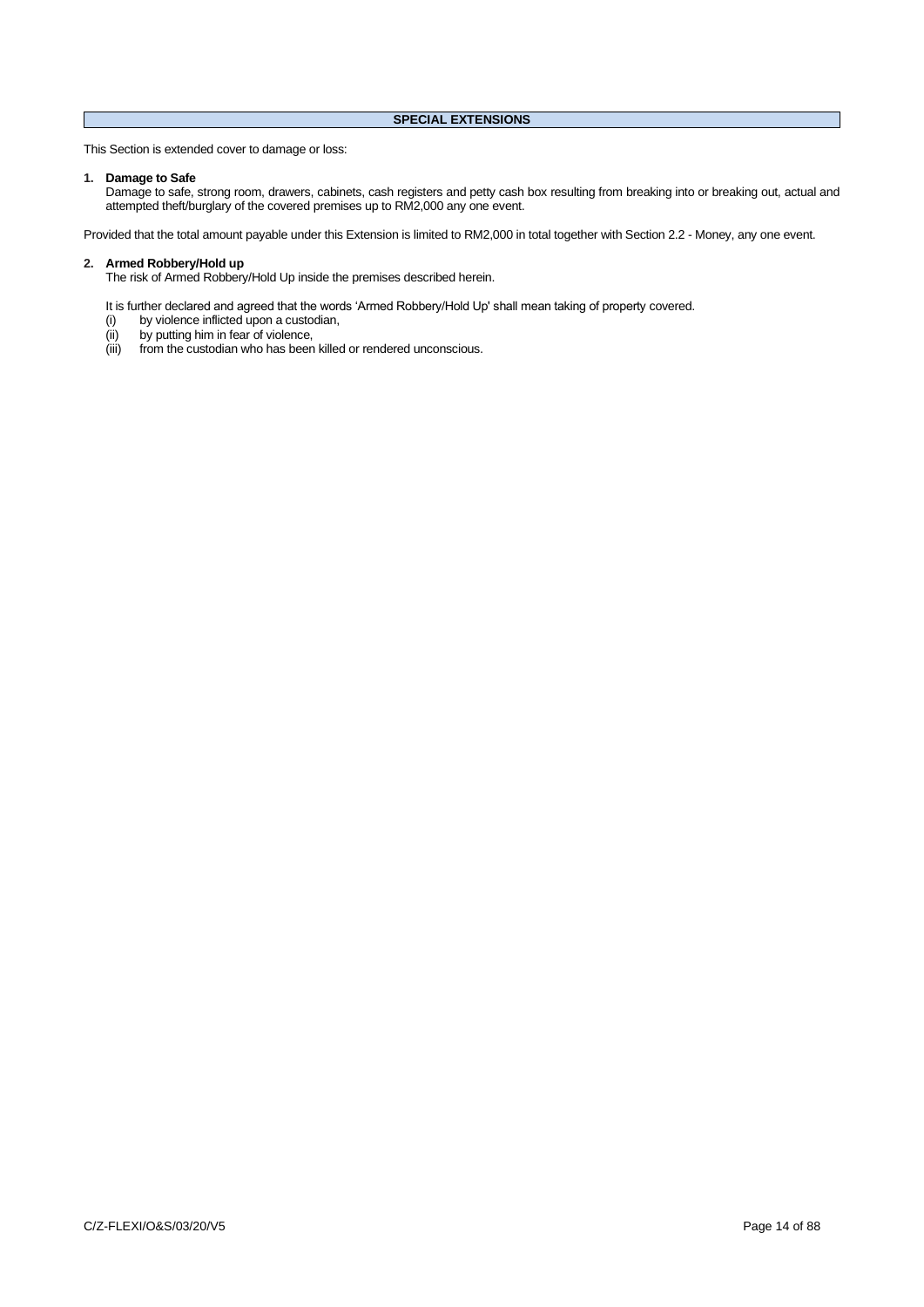# **SECTION 2.2 – MONEY**

THIS SECTION WITNESSETH subject to the Terms Exceptions Limits and Conditions contained herein or endorsed hereon the Takaful Operator will indemnify the Participant against loss of money, i.e. cash, bank notes, currency notes, cheques, bills of exchange, postal orders, money orders, postage or other stamps having a monetary value by any cause whatsoever under the "Circumstances" described herein actually occurring within the territorial limits and during the Period of Takaful as stated in the Certificate Schedule hereto or during any other further period for which the Takaful Operator may accept contribution for the renewal or extension of this Certificate.

#### **THE CIRCUMSTANCES**

# **SECTION A: MONEY IN TRANSIT:**

- (a) From the Bank to the Participant's Premises for the payment of wages, salaries, other earnings or petty cash from the time the money is received at the Bank by the authorised employees or representatives of the Participant until delivered at the Participant's Premises and (except in regard to petty cash) whilst there until paid out; provided that all money not paid out on the day on which it is received from the Bank, be secured in the Participant's locked safe or strong room after business hours. Cheques drawn by the Participant to provide for such payments are covered in transit from the Participant's Premises to the Bank.
- (b) From the Participant's Premises to the Bank whilst in the personal custody of the Participant's authorised employees or representatives.
- (c) From the time of receipt and until delivered to the Participant's Premises or Bank by the Participant's authorised employees or representatives provided that all money be so delivered on the same day as it is received.

#### **SECTION B: MONEY IN PREMISES:**

Money whilst in the Participant's premises and kept in locked safe or strong room or locked drawers or locked cabinets or locked cash register or locked petty cash box following forcible and violent entry upon the Premises or as a result of armed robbery or robbery with violence; provided the liability of the Takaful Operator shall be limited to the amount of money shown in the Participant's record at the time of loss but not exceeding the Limit of Liability shown in the Certificate Schedule of this Certificate.

IT IS WARRANTED that this Takaful does not Cover loss of money from safes or strong rooms or drawers or cabinets or cash registers or petty cash box following the use of keys to the said safes or strong rooms or drawers or cabinets or cash registers or petty cash box unless the keys are obtained by threat or violence.

IT IS FURTHER WARRANTED that whenever the Premises are left unattended, the keys and record of combination numbers are removed from the Premises by the Participant or some other responsible person nominated by him.

# **SPECIAL EXCLUSIONS**

The Takaful Operator shall not be liable in respect of:

- 1. Shortages due to clerical or accounting errors and loss due to errors in receiving or paying out.
- 2. Loss or damage by or through the collusion of or the fraudulent embezzlement by or the fraudulent misappropriation by the Participant or any person or persons in the service of the Participant.
- 3. Loss or damage arising from an unattended vehicle.
- 4. Loss or damage occurring on premises which at the time of loss or damage are closed unless the money is in a locked safe or strong room.
- 5. Loss or damage occurring outside the territorial limits stated in the Schedule.
- 6. Any consequential loss whatsoever.
- 7. Loss or damage directly or indirectly occasioned by, happening through or in consequence of war, invasion, act of foreign enemy, hostilities (whether war be declared or not), civil war, rebellion, revolution, insurrection, riot, strikes, civil commotion, military or usurped power, or confiscation or destruction by order of any Government or Public Authority or by any direct or indirect consequences or any of the said occurrences and in the event or any claim hereunder the Participant shall prove that the accident, loss or damage arose independently of and was in no way connected with or occasioned by or contributed to by or traceable to any of the aforesaid occurrences or any consequences thereof and in default of such proof the Takaful Operator shall not be liable to make any payment in respect of such a claim.
- Loss or damage directly or indirectly occasioned by, happening through or in consequence of depreciation confiscation requisition and compulsory sale (whether statute or otherwise) or seizure by any Authority.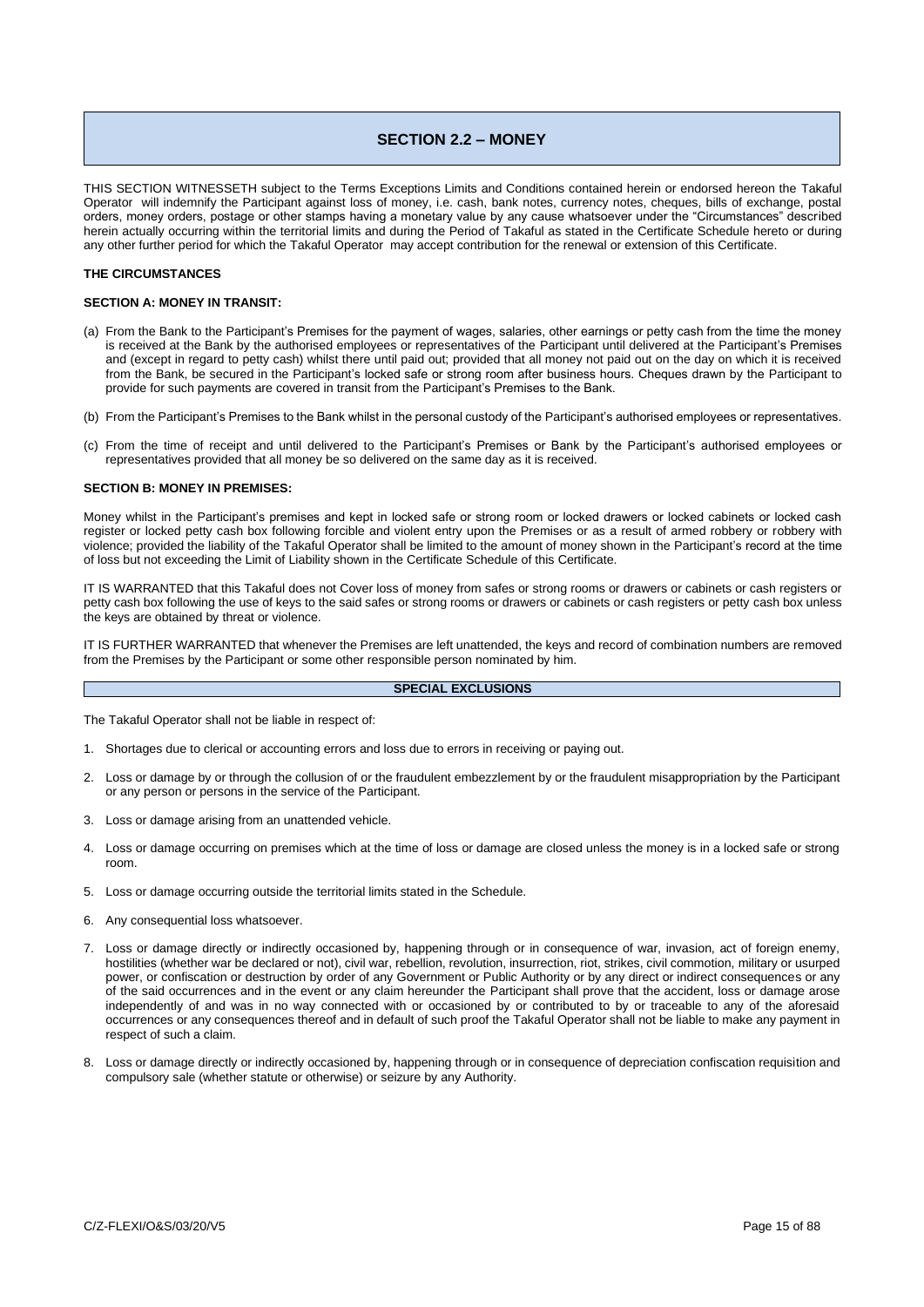#### **SPECIAL CONDITIONS**

- 1. The Contribution hereunder and all Renewal Contributions that may be accepted in respect of the transit risks are to be regulated by the amount of money as described in the Schedule during the current Period of Takaful. A proper record shall be kept in the books of the Participant of all such money in transit so covered. The Participant shall at all times allow the Takaful Operator to inspect such books and within 30 days from the expiry of each Period of Takaful shall supply the Takaful Operator with a correct account of all such money in transit by this Section during the said period. If the ascertained amount shall differ from the estimated amount on which contribution has been made the difference in contribution shall be met by a further proportionate contribution to the Takaful Operator or by a return by the Takaful Operator as the case may be.
- 2. Whenever the premises are closed for business, all the keys and records of combination numbers of the safe(s) and/or strong room(s) be removed from the premises except while the Participant or an authorised responsible employee is actually therein.
- 3. If the Participant or an authorised employee holding the keys and records of combination numbers resides in a residence adjoining and communicating with the premises, the keys and records of combination numbers must be removed from the residence when left unattended.
- 4. It is warranted that during the currency of this Certificate, all money in transit in excess of RM100,000 per carrying be accompanied by two (2) Armed Guard.

#### **SPECIAL EXTENSIONS**

This Section is extended cover to damage or loss:

#### **1. Damage to Safe**

Damage to safe, strong room, drawers, cabinets, cash registers and petty cash box resulting from breaking into or breaking out, actual and attempted theft/burglary of the covered premises up to RM2,000 any one event.

Provided that the total amount payable under this Extension is limited to RM2,000 in total together with Section 2.1 Burglary, any one event.

# **2. Armed Robbery/Hold up**

The risk of Armed Robbery/Hold Up inside the premises described herein.

- It is further declared and agreed that the words 'Armed Robbery/Hold Up' shall mean taking of property covered.
- by violence inflicted upon a custodian,
- (ii) by putting him in fear of violence,
- (iii) from the custodian who has been killed or rendered unconscious

## **3. Increased Indemnity during \*"Festive" Seasons**

The Sum Covered for Money in Premises is increased automatically by 50% for losses occurring during the gazetted public holidays as **Festive** Seasons by the authority.

- (a) During the official holidays
- (b) Two (2) days before and two (2) days after the official holidays

Provided that this extension:

- (a) Does not apply for money in premises outside business hours.
- (b) Will not extend beyond the period of takaful mentioned in the schedule

# **\*Festive Seasons:**

**All states in Malaysia:** 

Chinese New Year, Hari Raya Aidil Fitri, Deepavali and Christmas

**Sabah:**

Pesta Keamatan

**Sarawak:**

Hari Gawai

#### **4. Personal Accident Benefits Extension (Personal Accident Takaful for Employees engaged in the conveyance of monies under this Section)**

This Section shall extend to Cover up to Two (2) employees who are engaged in the transit of cheques and/or cash, against Death and/or Disablement as herein below defined arising out of or resulting from any accident caused by violent accidental external and visible means or resulting from murder, assault or attempt threat, strike, riot and civil commotion it being understood and agreed that the coverage granted by this extension shall be operative only whilst the employee is on instruction of the Participant actually and actively engaged in connection with the transit of cheques and/or cash as stated in the Certificate Schedule.

WARRANTED THAT:

- 1. This extension shall not Cover more than the number of employees as specified above at any one time and the same time during or for the same transit.
- The Employees covered shall be free from physical defects and/or infirmity.
- 3. The Employees covered shall not be below the age of eighteen (18) years or more than sixty five (65) years of age.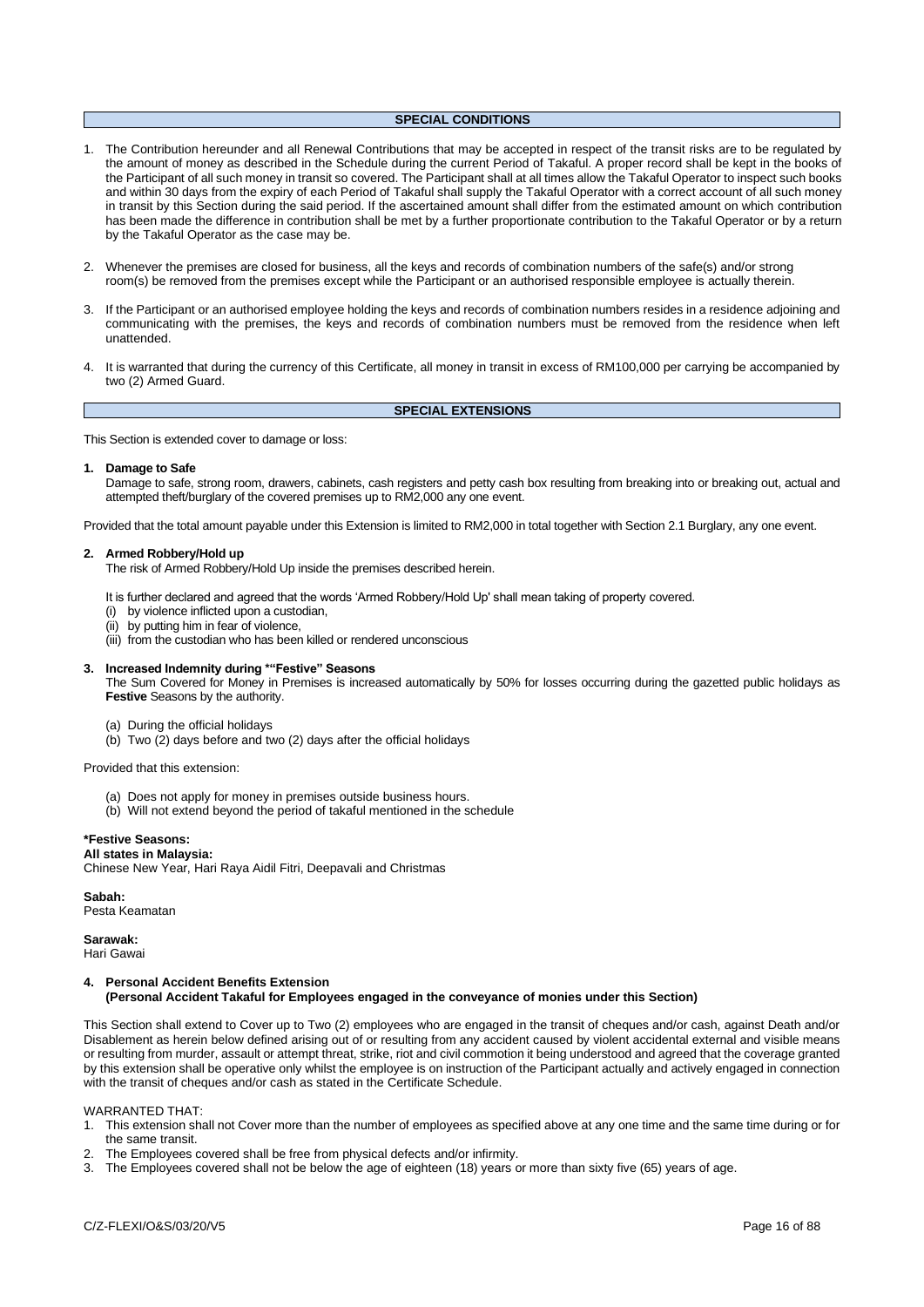# **TABLE OF BENEFITS**

|     |                                                                                                                                | <b>SUM COVERED (RM) PER</b><br><b>EMPLOYEE</b> |
|-----|--------------------------------------------------------------------------------------------------------------------------------|------------------------------------------------|
| (a) | <b>Accidental Death</b>                                                                                                        | 10.000                                         |
| (b) | Total and Permanent Loss of all sight in both eyes                                                                             | 10.000                                         |
| (C) | Total loss of physical severance of both hands or both feet or of one hand and one<br>foot                                     | 10.000                                         |
| (d) | Total loss of physical severance of one hand or one foot together with the total and<br>permanent loss of all sight in one eye | 10.000                                         |
| (e) | Total and permanent loss of all sight in one eye                                                                               | 5,000                                          |
| (f) | Total loss by physical severance of one hand or one foot                                                                       | 5,000                                          |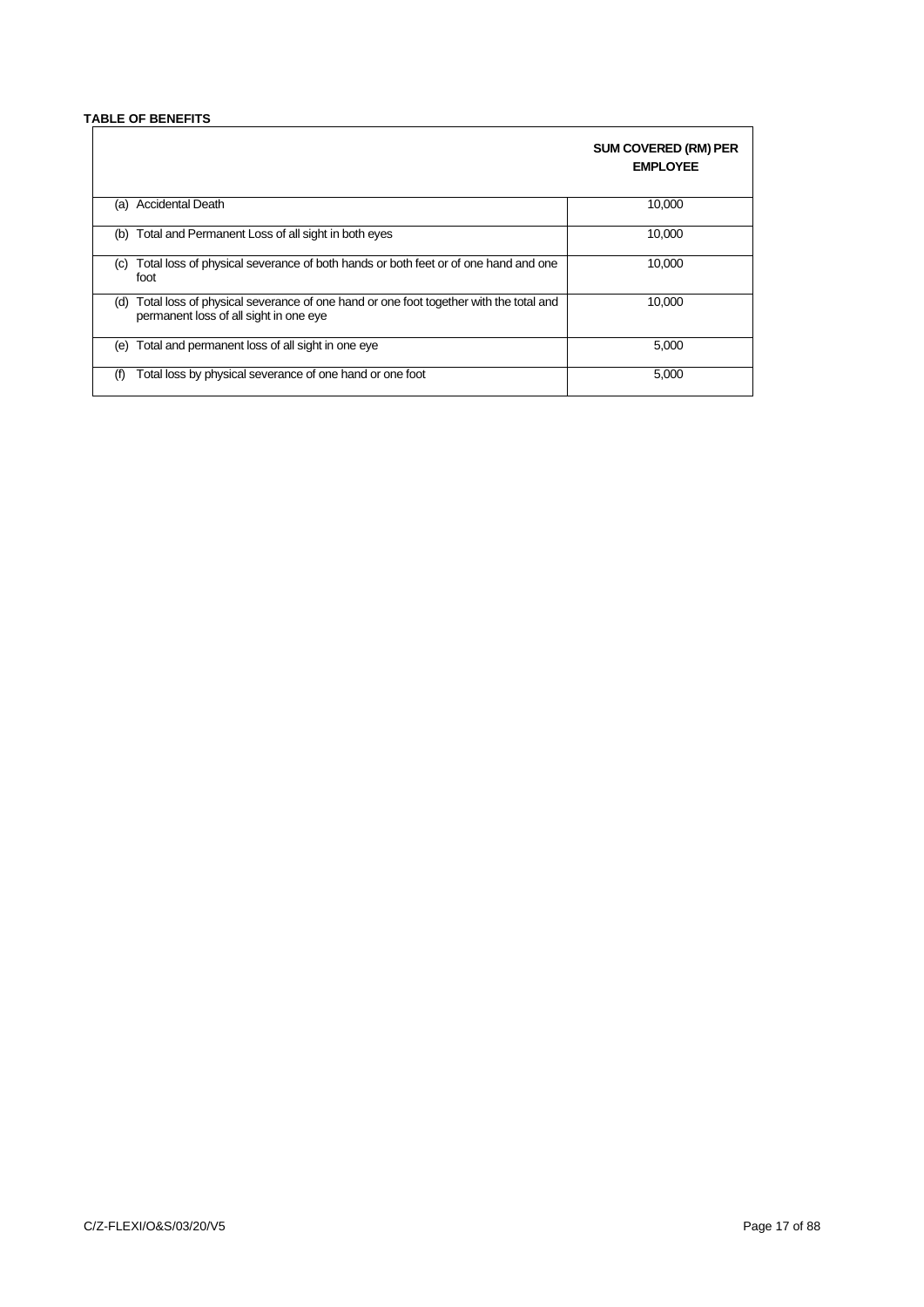# **SECTION 2.3 – FIDELITY GUARANTEE**

THIS SECTION WITNESSETH that subject to the Terms Exceptions Limits and Conditions contained herein or endorsed hereon in consideration of the Employer having made or agreed to make the Takaful Operator the Contribution stated in Certificate Schedule.

The Takaful Operator agrees to make good and reimburse to the Employer all such direct pecuniary loss (not exceeding the limit of guarantee specified in the Certificate Schedule) as the Employer shall sustain by any act of fraud or dishonesty committed by any such employee (hereinafter called "the relevant Employee"):

- 1. During the Period of Indemnity stated in the Certificate Schedule and,
- 2. During the uninterrupted continuance of employment of the relevant Employee and, 3. In connection with the occupation and duties of the relevant Employee.
- In connection with the occupation and duties of the relevant Employee.

#### **SPECIAL EXCLUSIONS**

Provided Always that the Takaful Operator shall not be liable:

- 1. In respect of any of fraud or dishonesty committed by the relevant Employee unless such act of fraud or dishonesty is discovered during the aforesaid Period of Indemnity and within six (6) months thereafter or within six (6) months after the death dismissal or retirement of the relevant Employee whichever event shall first happen.
- 2. If the nature of the business of the Employer or the duties or conditions of employment be changed or the remuneration of the relevant Employee reduced without the sanction of the Takaful Operator or if the precautions and checks for securing of accounts shall not be duly observed.
- 3. To pay more than one claim for the relevant Employee under this Certificate.

#### **SPECIAL CONDITIONS**

- 1. Subject always to the agreement of the Takaful Operator, the affixing of the appropriate endorsement hereto and **contribution** by the Employer of such additional contribution as the Takaful Operator may in each case demand, the Employer shall be entitled at any time during the currency of this Section to add to the Certificate Schedule hereto the names of further employees provided always that every proposal or statement in writing by the Employer in relation to the making of such employee or employees the subject of the said guarantee shall be deemed to be incorporated into the basis of this contract and be subject to the same obligations as though such proposals or statements were incorporated in the original proposal, declaration or correspondence herein before referred to.
- 2. This agreement is entered into on the condition that the business of the Employer shall be conducted and the duties of the employees and the checks to be kept upon their accounts shall be in every particular in accordance with the statement provided by the Employer in applying for the guarantee and if during the existence of this agreement any change shall be made in any of the matters referred to in the said statement without the previous consent or approval in writing of the Takaful Operator, or if any suppression, misrepresentation or misstatement of any fact affecting the risk of the Takaful Operator be made at time of contribution of the first or any subsequent contribution, or if the Employer shall continue to entrust an employee with money or goods after having discovered any act of dishonesty on his part, this agreement shall be null and void and all contributions made thereon forfeited to the Takaful Operator.
- 3. Immediately the Employer shall become aware of any circumstances giving rise or likely to give rise to a claim under this Section the Employer or this representative shall immediately give notice thereof to the Takaful Operator stating if known the whereabouts of the relevant Employee and particulars of the acts or defaults then discovered and shall within three months after notice deliver to the Takaful Operator full details of the claim and shall furnish proof of the correctness of such claim.
- 4. In the event of a claim all books of accounts of the Employer and any accountant's reports thereon shall be open to the inspection of the Takaful Operator and the Employer shall give all information and assistance to enable the Takaful Operator to obtain reimbursement from the relevant Employee or his estate of any monies which the Takaful Operator shall have paid or become liable to pay under this Section.
- 5. The Employer shall if and when required by the Takaful Operator but at the expense of the Takaful Operator if a conviction be obtained use all diligence in prosecuting the relevant Employee to conviction for any criminal act which the relevant Employee shall have committed and in consequence of which a claim shall have been made under this Section.
- 6. Any monies of the relevant Employee in the hands of the Employer and any monies which but for any act of fraud or dishonesty would have been due to the relevant Employee from the Employer shall be deducted from the amount otherwise payable under this Section.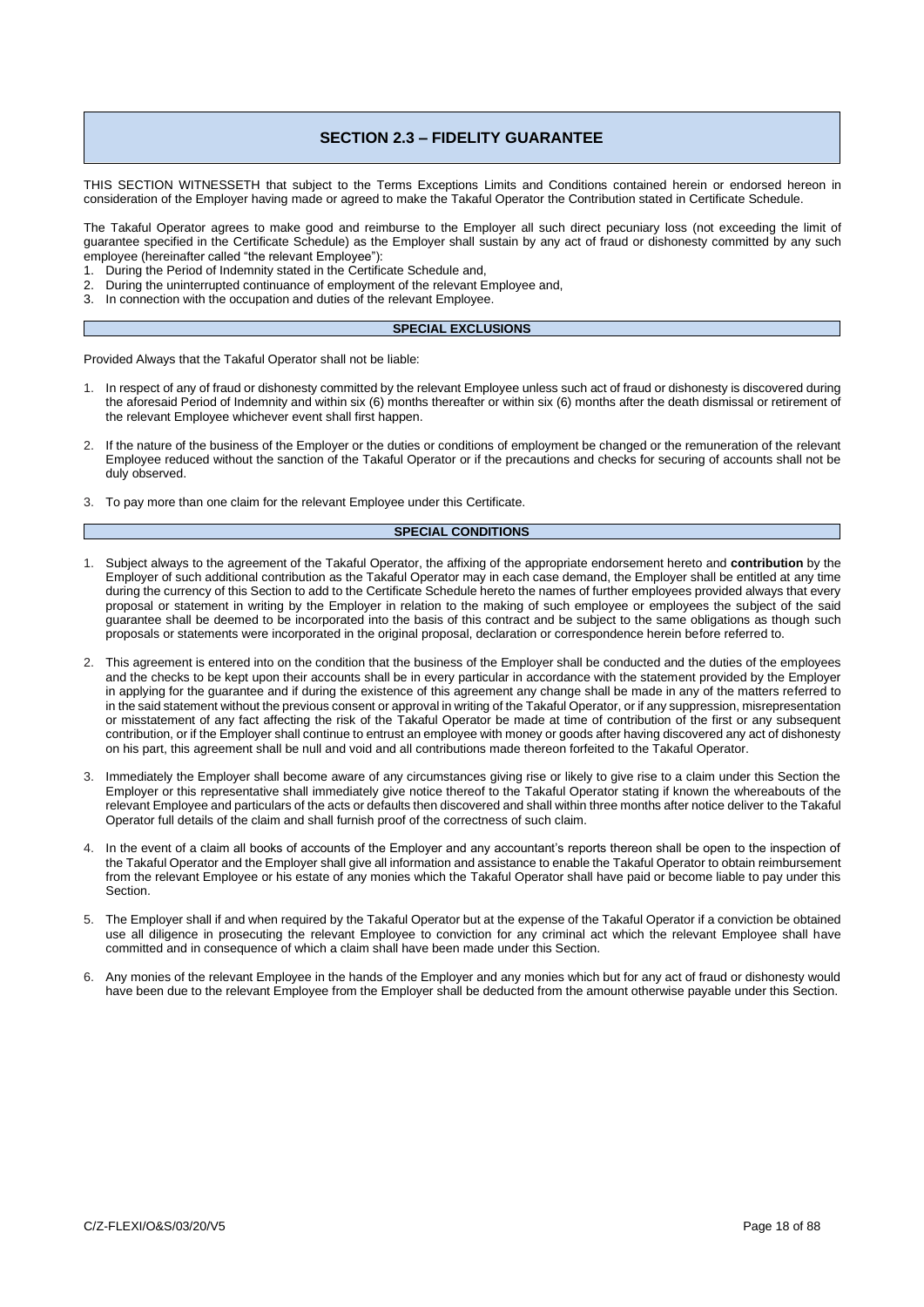# **SECTION 2.4 – PUBLIC LIABILITY**

THIS SECTION WITNESSETH that subject to the Terms Exceptions Limits and Conditions contained herein or endorsed or otherwise expressed hereon, the Takaful Operator will grant the Participant the Indemnity as defined herein in respect of liability arising from accidents occurring during the Period of Takaful stated in the Certificate Schedule or during any Period for which the Takaful Operator may accept contribution for the renewal of this Certificate.

PROVIDED THAT the liability of the Takaful Operator for compensation to any claimant or claimants shall be limited:

- (a) In respect of any one accident (the expression "accident" meaning any one accident or series of accidents arising out of one event irrespective of the number of claims that may arise therefrom) to the sum stated in the Certificate Schedule.
- (b) During any one Period of Takaful to the sum stated in the Certificate Schedule.

# **THE INDEMNITY**

Subject to the Limit of Liability stated in the Schedule the Takaful Operator will indemnify the Participant in respect of:

- 1. All sums which the Participant shall become legally liable to pay for compensation in respect of:
	- (a) Accidental bodily injury to any person
	- (b) Accidental damage to property
		- caused on or about The Premises in connection with the Business of the Participant as stated in the Certificate Schedule.
- 2. All costs and expenses of litigation:
	- (a) Recovered from the Participant by any claimant or claimants
	- (b) Incurred with the written consent of the Takaful Operator
		- in respect of a claim against the Participant for compensation to which the Indemnity expressed in the Certificate applies.

# **SPECIAL EXCLUSIONS**

The indemnity expressed in this Section shall not apply to or include:

- 1. Liability assumed by the Participant by agreement unless such liability would have attached to the Participant notwithstanding such agreement.
- 2. Liability in respect of injury to any person who at the time of sustaining such injury is a member of the Participant's own family or is engaged in the service of the Participant or for compensation claimed from the Participant by an injured person or dependant under any Workmen's Compensation Legislation or any legislation relating to occupational injury.
- 3. Liability in respect of loss of or damage to property:
	- (a) Belonging to or in the charge or under the control of the Participant or of any servant or agent of the Participant.
	- (b) Being that part of any goods or land or building or structure on which the Participant or any servant or agent of the Participant is or has been working.
	- (c) Caused by or through or in connection with the bursting of any economiser used in conjunction with a steam boiler or any boiler vessel or other apparatus which is intended to operate under internal pressure due to steam and belonging to or in the charge or under the control of the Participant.
- 4. Liability in respect of injury or damage caused by or in connection with or arising from:
	- (a) The ownership or possession or use by or on behalf of the Participant of any animal cycle vehicle locomotive vessel of any kind aircraft lift elevator escalator crane hoist or other lifting machinery not specified in the Certificate Schedule under the heading of Plant.
	- (b) Work which is being undertaken or has been undertaken by the Participant to any watercraft or thing made or intended to float on or in travel through water or space.
	- (c) Fire earthquake explosion flood fumes or water pollution.
	- (d) Defective sanitary installation.
	- (e) Property goods food or drink or the containers thereof sold supplied or constructed or property or goods which have been repaired altered renovated serviced or installed and no longer in the Participant's possession or control or poisoning or contamination of any kind.
	- (f) Error or omission in design specification or advice remedial or other treatment given administered or prepared by the Participant or by any person acting on behalf of the Participant but the words advice remedial or other treatment shall have no application in respect of any employee of the Participant acting in the capacity of Industrial Nurse on behalf of the Participant.
	- (g) Breach of professional duty by reason of any act, error or omission, whenever or wherever committed alleged to have been committed.
- 5. Liability in respect of or arising from damage to any land or property or building caused by vibration or by the removal or weakening of support.
- 6. Liability of whatsoever nature for:
	- (a) Personal injury or bodily injury or loss of, damage to or loss of use of property directly or indirectly caused by seepage, pollution or contamination.
	- (b) The cost of removing, nullifying or cleaning-up seeping, polluting or contaminating substances.
	- (c) Fines, penalties, punitive or exemplary damages.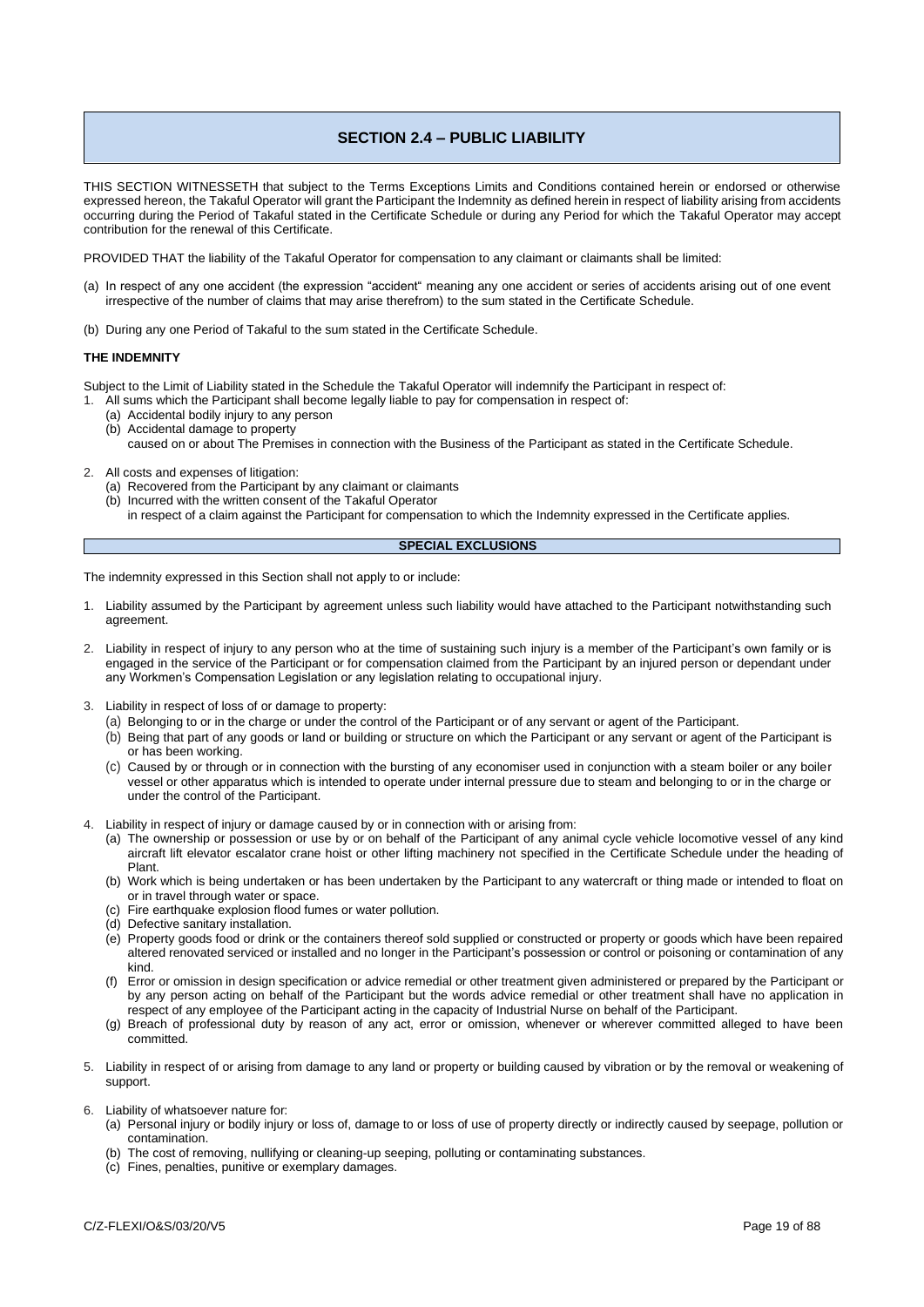- 7. Liability in respect of any claims or loss arising out of any activities and/or business conducted and/or transacted via Internet, Intranet, Extranet and/or via the Participant's own Website, Internet side, Web address and/or via the transmission of electronic mail or documents by electronic means.
- 8. Liability in respect of any Bodily injury, Personal Injury, or Loss of or Damage to Property arising out of Latex based products including but not limited to examination gloves, surgical gloves, balloon catheters which may lead to latex allergy claims including irritant or allergic contact dermatitis and allergic reaction to latex protein or allergen. Latex protein or allergen shall be considered a Pollutant if released or dispersed within healthcare premises and any such claims shall also be excluded.
- 9. All liabilities arising out of, directly or indirectly resulting from or in consequence of, or any way involving:

(a) Asbestos, or

- (b) Any actual or alleged asbestos related injury or damage involving the use, presence, existence, detection, removal, elimination or avoidance of asbestos or exposure or potential exposure to asbestos.
- 10. Liability directly or indirectly caused by or in connection with magnetic, electric or electromagnetic fields or their radiation or interaction in the form of an electromagnetic wave, howsoever caused or generated, or diminution of property value.

11. Any consequential loss of any kind or description whatsoever.

# **SPECIAL CONDITIONS**

- 1. The Participant shall give notice to the Takaful Operator of any accident or claim or proceedings immediately the same shall have come to the knowledge of the Participant or his representative.
- 2. The Participant shall not without the consent in writing of the Takaful Operator repudiate liability, negotiate or make any admission, offer, promise or payment in connection with any accident or claim and the Takaful Operator shall be entitled if it so desires to take over the conduct in the name of the Participant the defense of any claim or to prosecute in the name of the Participant at its own expense and for its own benefit any claim for indemnity or damage or otherwise against any persons and shall have full discretion in the conduct of any proceedings and in the settlement of any claim and the Participant shall give all such information and assistance as the Takaful Operator may require.
- 3. If it shall so desire the Takaful Operator may at any time or stage of proceeding discharge its liability hereunder by paying to the Participant the Limit of Liability in respect of any one accident or the balance of such Limit of Liability if any payment has already been made in respect of any claims arising out of the accident and in the event of it so doing the Takaful Operator shall cease to have the conduct and control of the negotiations, action or proceedings in connection with the claims and shall not be responsible for any costs or expenses in connection therewith incurred after the date of the payment aforesaid nor for any loss which the Participant may claim to have sustained by reason of the Takaful Operator having acted as herein provided.
- 4. If at any time or from time to time any change shall occur materially varying any of the facts existing at the date of the proposal the Participant shall within seven days give notice to the Takaful Operator and shall make such additional contribution as the Takaful Operator may require.
- 5. The Participant shall exercise reasonable care that only steady sober and competent employees are employed that all buildings way works plant machinery furniture and fittings are substantial and sound and in proper order and fit for the purposes for which they are used and that all statutory requirements and all by-laws and regulations imposed by any public authority are duly observed and complied with. Upon any defect being brought to his notice the Participant shall forthwith proceed to make good the same and shall take such temporary precautions to prevent accident as the circumstances may require but so far as practicable no alteration or repair shall without the consent of the Takaful Operator be made after any occurrence covered by this Section until the Takaful Operator shall have had an opportunity of inspecting. The Takaful Operator shall at all reasonable times have free access to inspect any property. In the event of any defect or danger being apparent to the Takaful Operator's inspector, the Takaful Operator may give notice in writing to the Participant and there upon all liability of the Takaful Operator in respect thereof or arising therefrom shall be suspended until the same be made good or remedied removed to the satisfaction of the Takaful Operator.

# **SPECIAL EXTENSIONS**

The indemnity expressed in this Section shall extend or include:

# **1. Loading and Unloading**

Legal Liability of the Participant in respect of any bodily injury or loss of or damage to property caused or arising from beyond the limits of any carriageway or through fare in connection with:

- (a) The bringing of the load to such vehicle for loading thereon, or
- (b) The taking away of the load from such vehicle after unloading therefrom by any person other than the driver or attendant of such vehicle.

Provided always that the liability of the Takaful Operator under this certificate and endorsement in respect of any bodily injury or loss of or damage to property shall not in any way exceed the Limit of Indemnity specified in this Certificate.

Also provided always that such persons performing the loading or unloading are not entitled to indemnity in any other Certificate or certificates.

# **2. Sports and Social Club Activities**

Indemnify to the Participant against legal liability as defined in the Certificate for accidents arising out of sports and social activities organised by the Participant other than legal liability arising out of Motor Vehicle owned, hired or driven by any person employed by the Participant.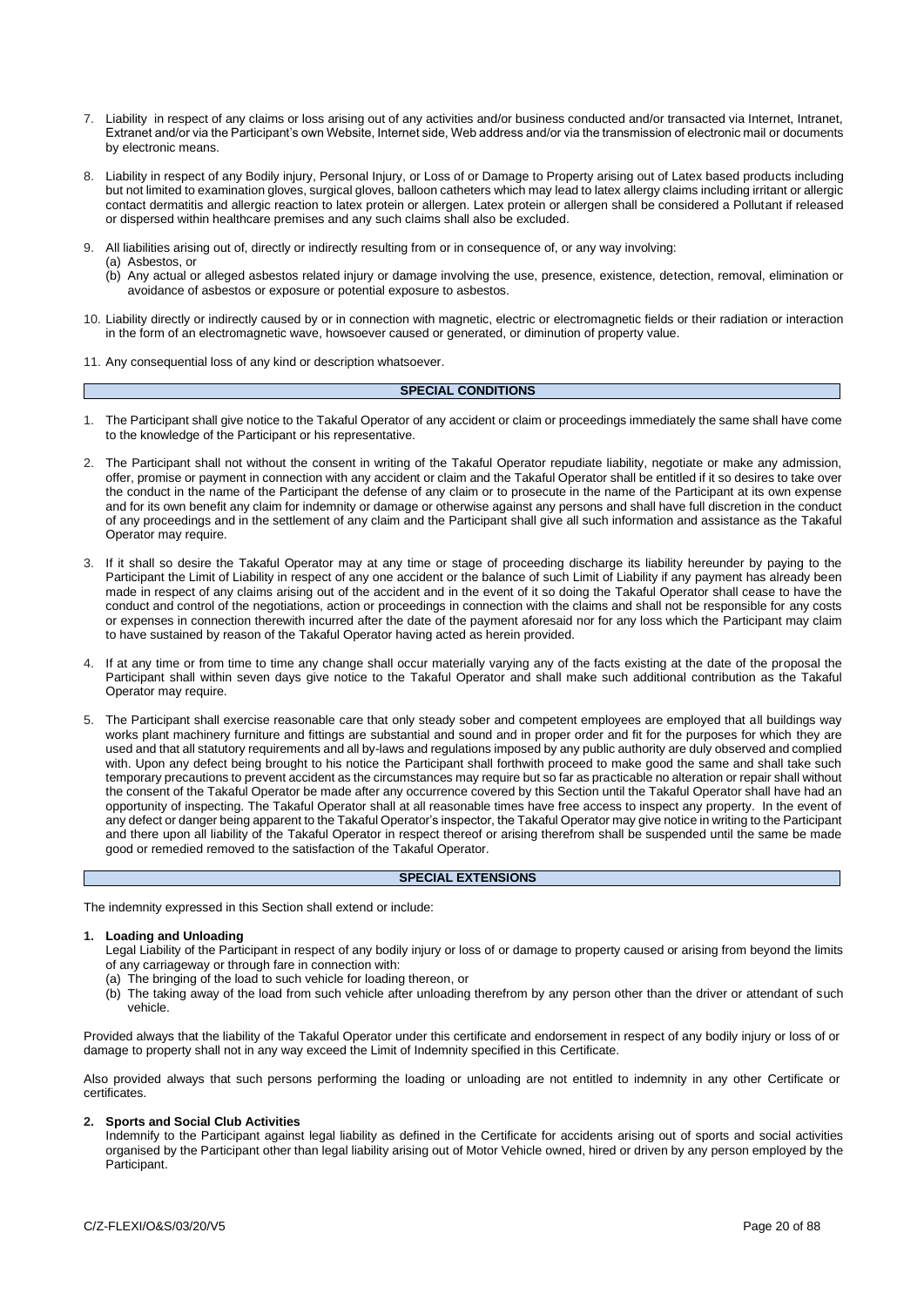Subject otherwise to the terms, conditions, exclusions and provisions of the Certificate.

# **3. Neon Signs and Signboards**

Liability of the Participant arising out of accidents caused by or through the Neon Sign and Signboards installation the property of the Participate.

Warranted that the Participant shall comply with all statutory enactments bye-laws and regulations and shall at all times ensure that the neon signs and signboards installations are kept in a proper state of repair and if any defect be discovered the Participant shall forthwith cause such defect to be made good and shall in the meantime cause such additional precautions to be taken for the prevention of accident as the circumstances may require and no alteration in the position of the signs shall be made without the consent of the Takaful Operator.

So far as is reasonably practicable no alteration or repair shall without the consent of the Takaful Operator be made to the said Neon Signs and Signboards after any accident has occurred in connection therewith until the Takaful Operator shall have had an opportunity of inspecting same.

Provided always that the liability of the Takaful Operator under this Certificate and Endorsement in respect of any bodily injury or loss of or damage to property shall not in any way exceed the Limit of Indemnity specified in this Certificate.

#### **4. First Aid Facilities**

Liability of the Participant arising out of provision by the Participant of first aid facilities but excluding any act of negligence error or omission, or neglect of any duly qualified member of the medical profession or any employee or voluntary worker of any hospital or ambulance organisation.

#### **5. Fire and Explosion**

Liability in respect of bodily injury, illness or property damage as within defined caused by fire or explosion (other than explosion due to force of internal steam pressure of any boiler, vessel or apparatus designed to operate under steam pressure).

#### **6. Work Away**

Participant's Liability as within define respect of accidents arising out of the engagement of the actual progress of work undertaken by the Participant or the persons in the service of the Participant in course of the business within the Territorial Limits but Away from the defined premises, but sublimited to 10% of the Limit of Liability stated in the schedule.

#### **7. Plant and Machinery**

Legal liability for claims in respect of bodily injury or damage to property arising directly or indirectly out of or caused by or in connection with any plant and machinery in the physical or legal control of the Participant or used in work undertaken by or on behalf of the Participant. However, should such plant and machinery be specifically covered under any other Certificate for third party liability Takaful or any Takaful which is required by virtue of any legislation relating to such plants and machinery the Takaful Operator will not indemnify the Participant nor be called upon to contribute under this Certificate for any liability attributed to the use of such plant and machinery.

#### **8. Defective Sanitary Arrangements**

Liability directly caused by defective sanitary arrangements within that Section of the premises that is occupied by the Participant.

Provided that the sanitary pipes are checked by a competent person at regular intervals.

Subject otherwise to the terms, exceptions and conditions of this Certificate.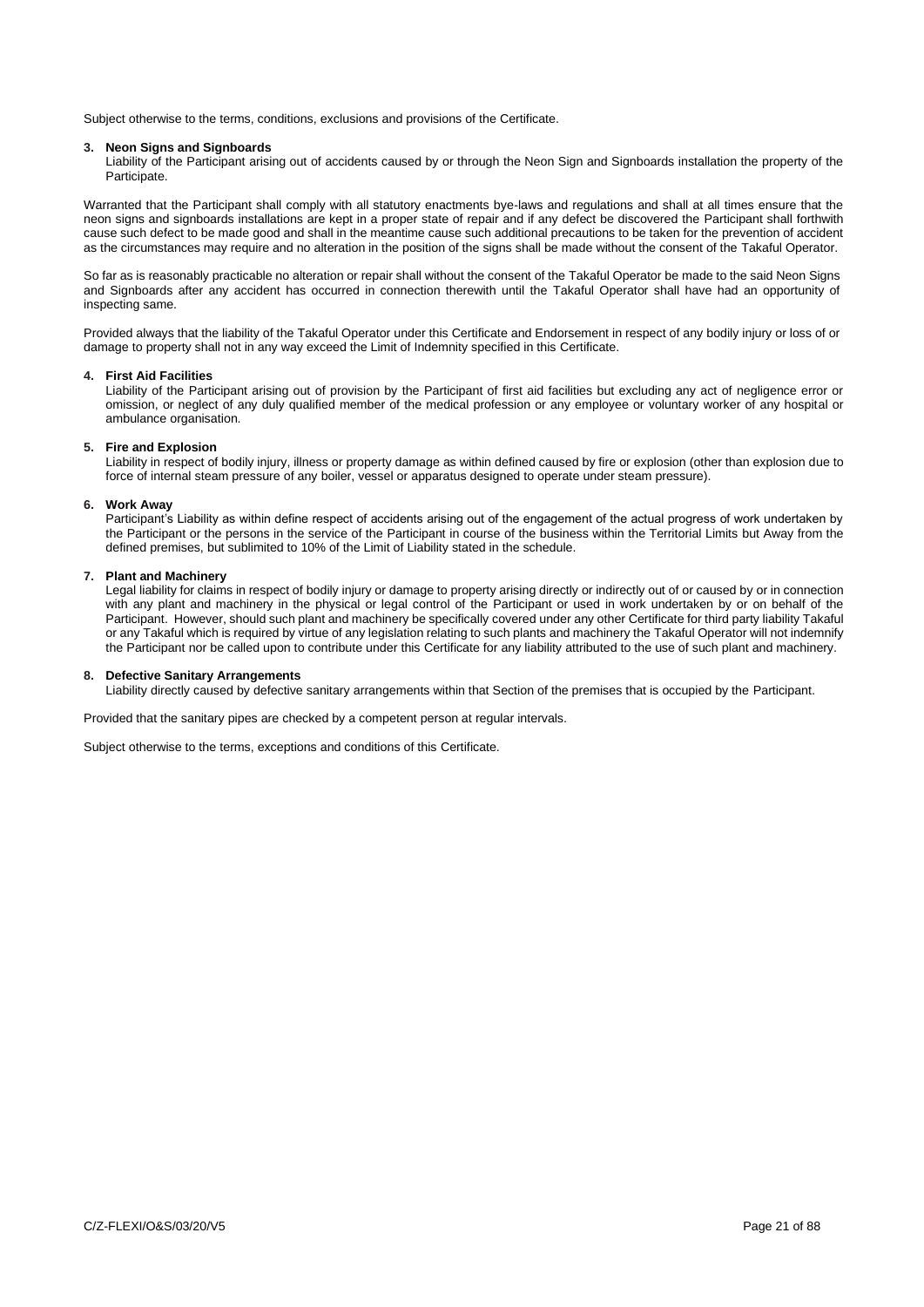# **SECTION 2.5 – ADDITIONAL BENEFITS**

# **I) ANTI-THEFT SYSTEM REPLACEMENT**

The Takaful Operator will reimburse the actual cost incurred or up to a maximum limit as mentioned in the Table 1 below whichever is lesser for the replacement of burglar alarm(s), CCTV(s) (Closed-Circuit Television) or CMS (Central Monitoring System) damaged by thieves/burglars from burglary attempt thereat. This benefit is only claimable once (1) during the Period of Takaful.

# **II) CLEANING COST**

The Takaful Operator will reimburse the cost of cleaning services/laundry due to Fire smoke or Flood or other perils as covered in the Schedule. The maximum amount payable under this Section shall not exceed the Sum shown on Table 1.

# **III) PERSONAL EFFECT**

The Takaful Operator will reimburse up to the amount mentioned in the Table 1 below in respect of loss or damage of personal effects carried or worn by the Participant or his key personnel (only for one key personnel) present at the business premises arising from theft. This benefit is only payable once (1) during the Period of Takaful.

#### **IV) PLATE GLASS**

The Takaful Operator will pay for the actual cost of replacing and fixing the plate glass in its frame or in its normal location with plate glass of a similar type and quality to the plate glass that is broken. Subject to a maximum limit of RM3,000

#### Exclusions:

- The Takaful Operator will not pay for Damage to:
- (i) property during installation or removal of glass;<br>(ii) alass that is stock in trade or merchandise: or
- (ii) glass that is stock in trade or merchandise; or<br>(iii) glass that is only scratched, chipped or discole
- glass that is only scratched, chipped or discolored.

# **TABLE 1**

| <b>PLAN</b>                      | <b>BENEFIT VALUE</b> |
|----------------------------------|----------------------|
| <b>Z FLEXI BUSINESS - PLAN A</b> | RM500.00             |
| <b>Z FLEXI BUSINESS - PLAN B</b> | RM750.00             |
| <b>Z FLEXI BUSINESS - PLAN C</b> | RM1.000.00           |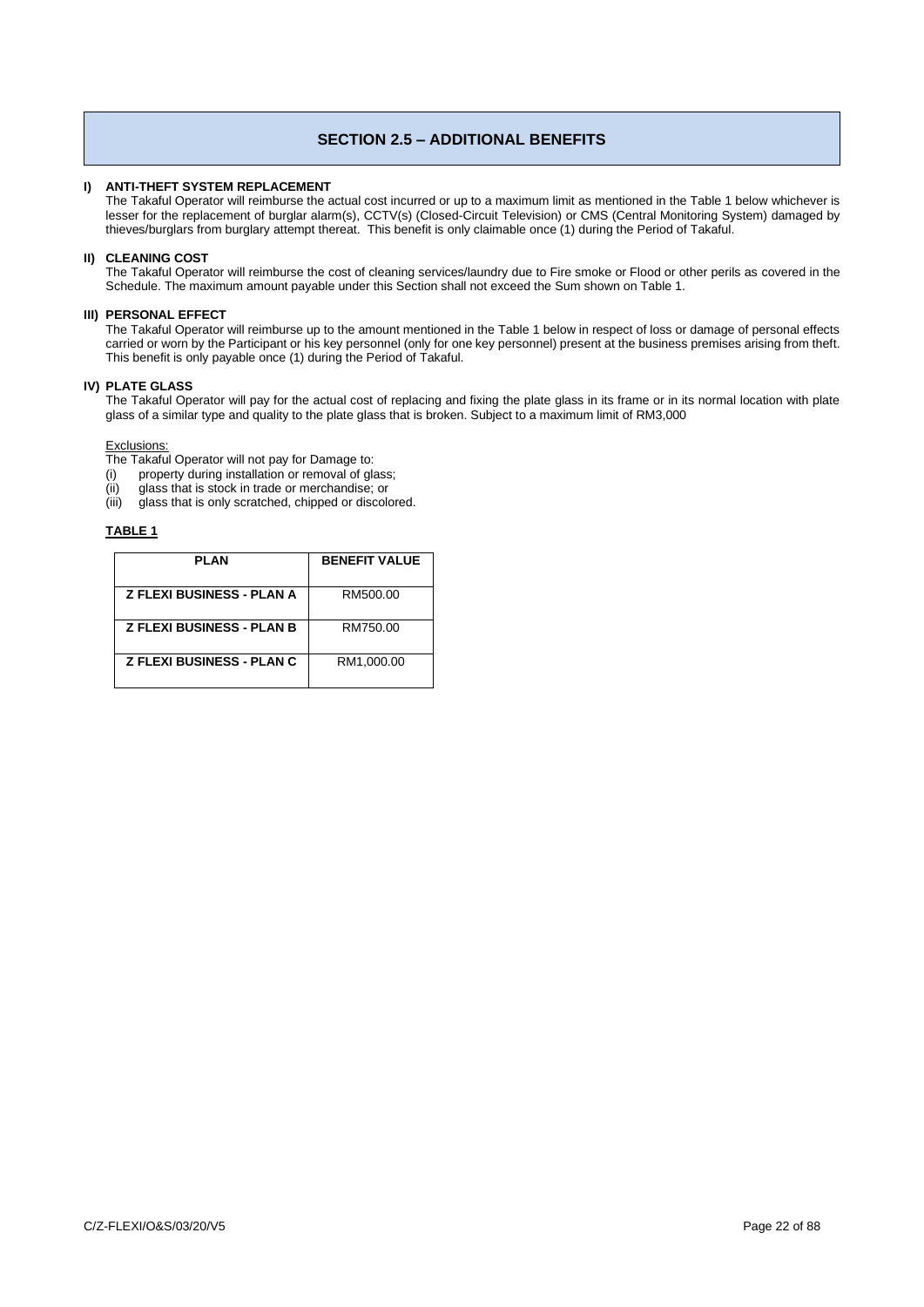# **SECTION 3.1 – EMPLOYER'S LIABILITY**

THIS SECTION WITNESSETH that if any person under a contract of service or apprenticeship with the Participant shall sustain bodily injury by accident or disease caused during the Period of Takaful and arising out of and in the course of his employment by the Participant in the Business.

The Takaful Operator will subject to the terms, exceptions and conditions contained herein or endorsed hereon indemnify the Participant against liability at law to pay compensation and claimant's costs and expenses in respect of such injury and will in addition pay all costs and expenses incurred with its written consent.

The Takaful Operator will also in the event of the death of the Participant indemnify the Participant's legal personal representatives in the terms of this Certificate in respect of liability incurred by the Participant provided that such personal representatives shall as though they were the Participant observe fulfill and be subject to the terms of this Certificate in so far as they can apply.

# **COMMON LAW LIABILITY (RM1,000,000)**

It is hereby declared and agreed that notwithstanding anything contained in this Certificate to the contrary the Limit of Indemnity for the Participant's liability at Common Law shall be limited to Ringgit Malaysia One Million (RM1,000,000) only in respect of any one claim or series of claims arising out of one event.

# **GEOGRAPHICAL AREAS**

Malaysia, Singapore and Brunei

# **SPECIAL EXCLUSIONS**

The Takaful Operator shall not be liable in respect of:

- 1. The Participant's liability to employees of contractors to the Participant.
- 2. Any liability of the Participant which attaches by virtue of an agreement but which would not have attached in the absence of such agreement.
- 3. Any sum which the Participant would have been entitled to recover from any party but for an agreement between the Participant and such party.
- 4. Any injury by accident or disease sustained outside the Geographical Area.
- 5. Any liability of the Participant to pay compensation to an employee or to the legal personal representatives or dependents of an employee by virtue of any workmen's compensation law.
- 6. Any injury by accident or disease attributable to war invasion the act of foreign enemies hostilities or warlike operations (whether war be declared or not) civil war mutiny rebellion revolution insurrection or military or surped power.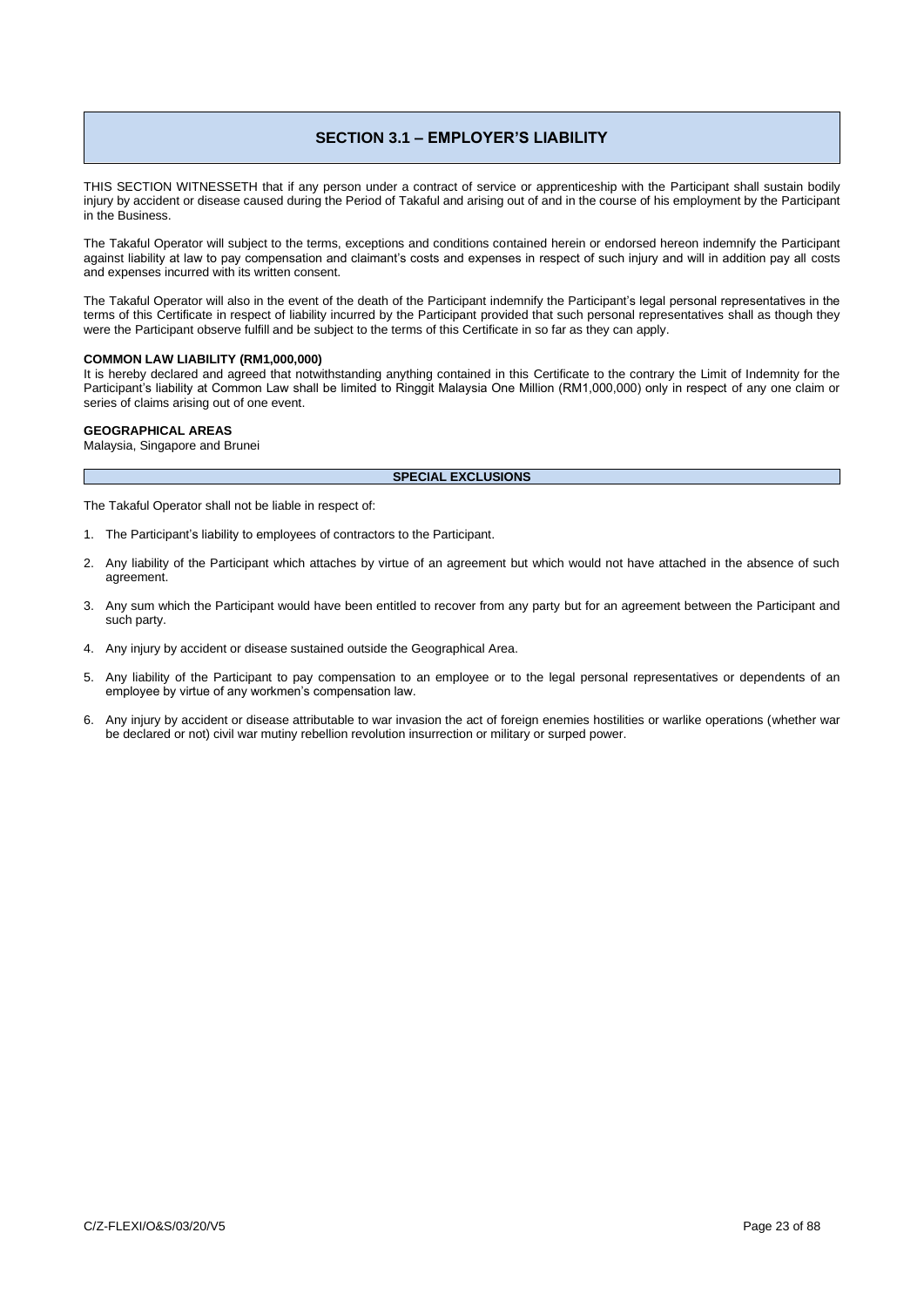# **SECTION 3.2 – GOODS IN TRANSIT**

THIS SECTION WITNESSETH that if during the Period of Takaful the Property whilst in or on or being loaded on or unloaded from any road vehicle or passenger or goods train or whilst temporarily housed in the ordinary course of transit whether on or off the said conveyances within the Territorial Limits shall be lost, destroyed or damaged by (as defined in the schedule) then the Takaful Operator shall indemnify the Participant in respect of such loss destruction or damage but not exceeding the Limits of Liability specified in the Schedule or the amount declared in the Schedule on each item of the Property covered in respect of such transit.

#### **INLAND TRANSPORT CLAUSE**

Held Participant against loss and/or damage to the subject matter covered hereby whilst in ordinary or customary course of transit, occasioned by the carrying vehicle or conveyance being on fire, derailed, overturned or in collision, struck by lightning or other vehicle or conveyance such as involuntarily leaving the road, breaking of bridges and consequent damage to the conveyance or vehicle and the subject matter covered hereby.

Provided that if the total value of the property in transit exceeds the Limits of Liability or the amount declared in respect of each transit then the Participant shall be considered as being Covering his own for the difference and shall bear a ratable share of the loss destruction or damage accordingly.

#### **SPECIAL EXCLUSIONS**

The Takaful Operator shall not be liable in respect of:

- 1. The first Amount of each and every claims as specified in the Schedule.
- 2. Loss and destruction of or damage to damage livestock, explosive, goods of dangerous nature, tobacco, cigarettes, cigars, wines, spirits, furs, watches, clocks, jewellery, gold and silver, precious metals and stones bullion, cash, bank notes, stamps, deeds, bonds, securities, bills of exchange documents, manuscripts or plans.
- 3. Destruction of or damage to china glass earthenware, pictures, scientific instruments, statuary, marble or plasterwork articles or virtue of the like unless caused by Fire and accidental damage to conveyance.
- 4. Damage to furniture including paintings, pictures, drawings etchings as a result of scratching rubbing or abrasion.
- 5. Loss of any liquid gas or goods from containers by leakage or spilling unless caused by Fire and accidental damage to conveyance
- 6. Loss destruction or damage by weather atmospheric conditions wear and tear, moth, vermin, insects, damp mildew, rust defective, packing hooks or slings, delay loss of market depreciation or deterioration contamination, fermentation or spontaneous combustion or consequential loss of any kind.
- 7. Loss, destruction or damage whilst the property is temporarily housed in the course of transit for the purpose of storage making up packing or processing.
- 8. Loss, destruction or damage occasioned by or happening through confiscation, nationalization, detention requisition or wilful destruction by any government public municipal, local or customs authority.
- 9. Theft or pilferage in which any employee of the Participant is concerned as principal or accessory.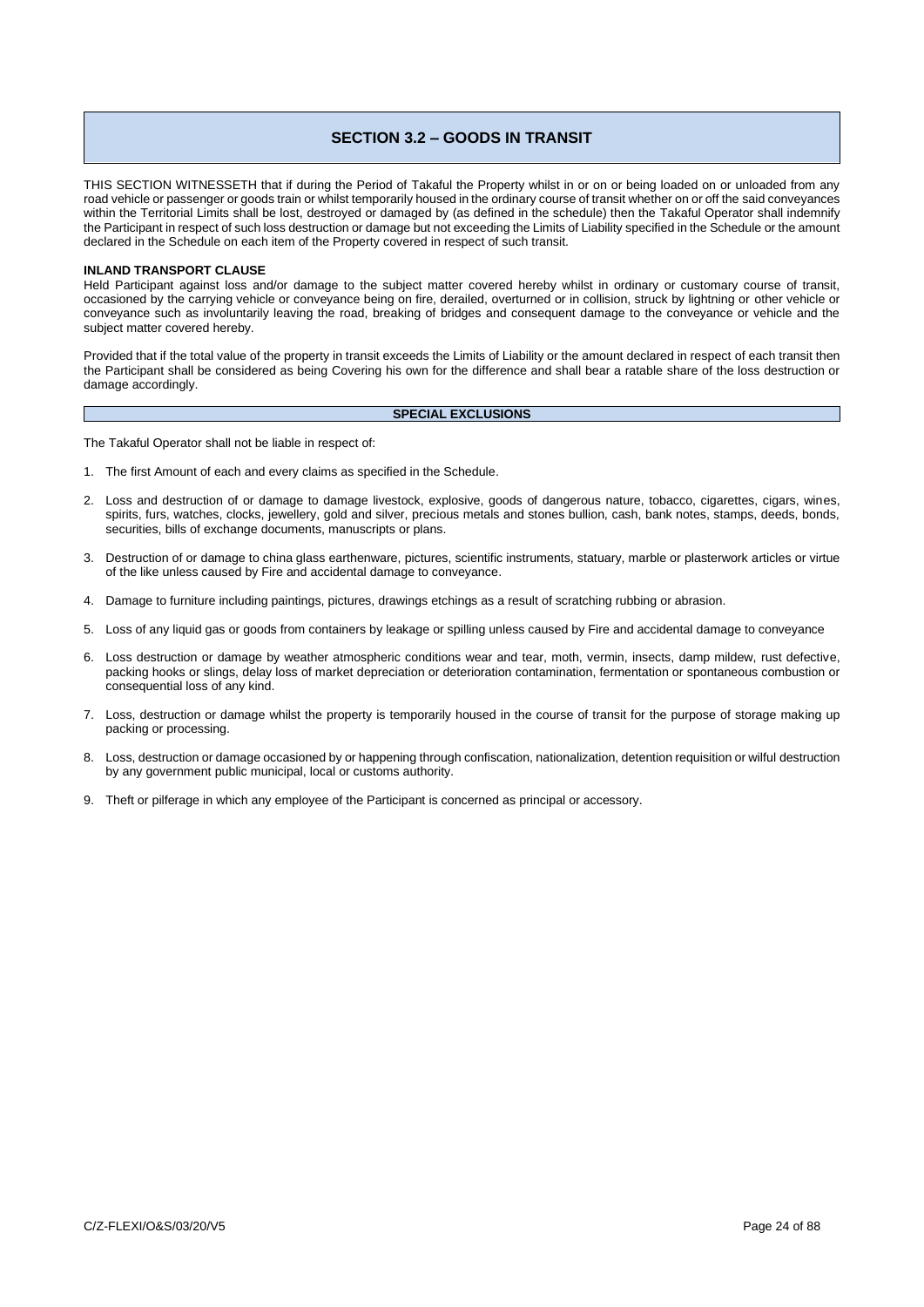# **SECTION 3.3 – GROUP PERSONAL ACCIDENT**

THIS SECTION OF TAKAFUL WITNESSETH that if during the Period of Takaful the Person Covered shall sustain Bodily Injury as defined hereinafter which the injury shall solely and independently of any other cause result in the Person Covered's death or disablement as hereinafter defined or necessitate medical and surgical treatment as hereinafter defined, The Takaful Operator will, subject to the terms, provisions, exclusions and conditions of and endorsed on this Certificate pay to the Participant the sum or sums of money specified in the Certificate Schedule.

# **COVERAGE**

#### **Benefit A – Accidental Death and Permanent Disablement**

If the Person Covered suffers Bodily Injury, shall within twelve (12) consecutive months result in death or disablement as provided in the Table of Benefit described herein, the Takaful Operator will pay according to the respective percentage of the capital sum as stated in the Table of Benefit.

#### **Benefit B1 – Temporary Total Disablement**

If the Person Covered suffers Temporary Total Disablement, the Takaful Operator will pay weekly amount stated in the Certificate Schedule for each week or part of a week that the Person Covered remains in a state of Temporary Total Disablement.

#### **Benefit B2 – Temporary Partial Disablement**

If the Person Covered suffers Temporary Partial Disablement, the Takaful Operator will pay weekly amount at stated in the Certificate Schedule for each week or part of a week that the Person Covered remains in a state of Temporary Partial Disablement

Unless otherwise stated in the Certificate Schedule, compensation under Benefits B1 and B2 either separately or together is payable up to a maximum period of 104 weeks per Accident.

Benefit B1 and Benefit B2 shall cease on the date the disablement becomes Permanent Total Disablement.

#### **Benefit C – Accidental Medical Expenses**

If the Person Covered suffers Bodily Injury and incurs medical and surgical expenses within twelve (12) consecutive months from the date of the Accident, the Takaful Operator will reimburse the expenses incurred per Accident up to the maximum amount stated in the Certificate Schedule.

The medical and surgical expenses shall be paid by the Person Covered to a dentist, Physician or Hospital for treatment of Bodily Injury but excluding the cost of dental treatment unless such treatment is for injury to sound and natural teeth.

#### **Benefit D – Ambulance Fees**

If the Person Covered suffers Bodily Injury, which necessitates the use of an ambulance, the Takaful Operator will reimburse the actual ambulance costs incurred by the Person Covered, up to the amount stated in the Certificate Schedule for transportation to Hospital.

#### **Benefit E- Funeral Expenses**

If the Person Covered suffers Bodily Injury, shall within twelve (12) consecutive months results in death, We will pay the amount stated in the Certificate Schedule.

#### **Benefit F – Repatriation Expenses**

If the Person Covered suffers Bodily Injury, shall within twelve (12) consecutive months results in death, the Takaful Operator will reimburse up to the amount stated in the Certificate Schedule for the actual repatriation expenses for repatriation of mortal remains of the Person Covered from overseas or place of demise within Malaysia to their hometown within Malaysia.

#### **DEFINITIONS**

#### **Certain words have been defined below. These have the same meaning wherever they are used in the Certificate. They begin with a capital letter (e.g. Person Covered, Takaful Operator)**

#### **Accident or Accidental**

shall mean a sudden, unforeseen and fortuitous event that happens unexpectedly and results in the Person Covered suffering death, disablement or Bodily Injury.

#### **Bodily Injury**

shall mean injury suffered by the Person Covered caused solely and directly by Accidental means and shall exclude injury caused by sickness, disease or medical disorder.

#### **Effective Date**

shall mean the date from which the takaful coverage under this Certificate in respect of any Person Covered becomes effective as specified in the Certificate Schedule.

#### **Hospital**

shall mean an establishment duly constituted, registered and operating as a Hospital for the care and treatment of sick and injured persons as paying bed patients which:

- (a) Has facilities for diagnosis and major surgery
- (b) Provides 24-hours a day nursing services by registered and graduate nurses
- (c) Is under the supervision of a Physician; and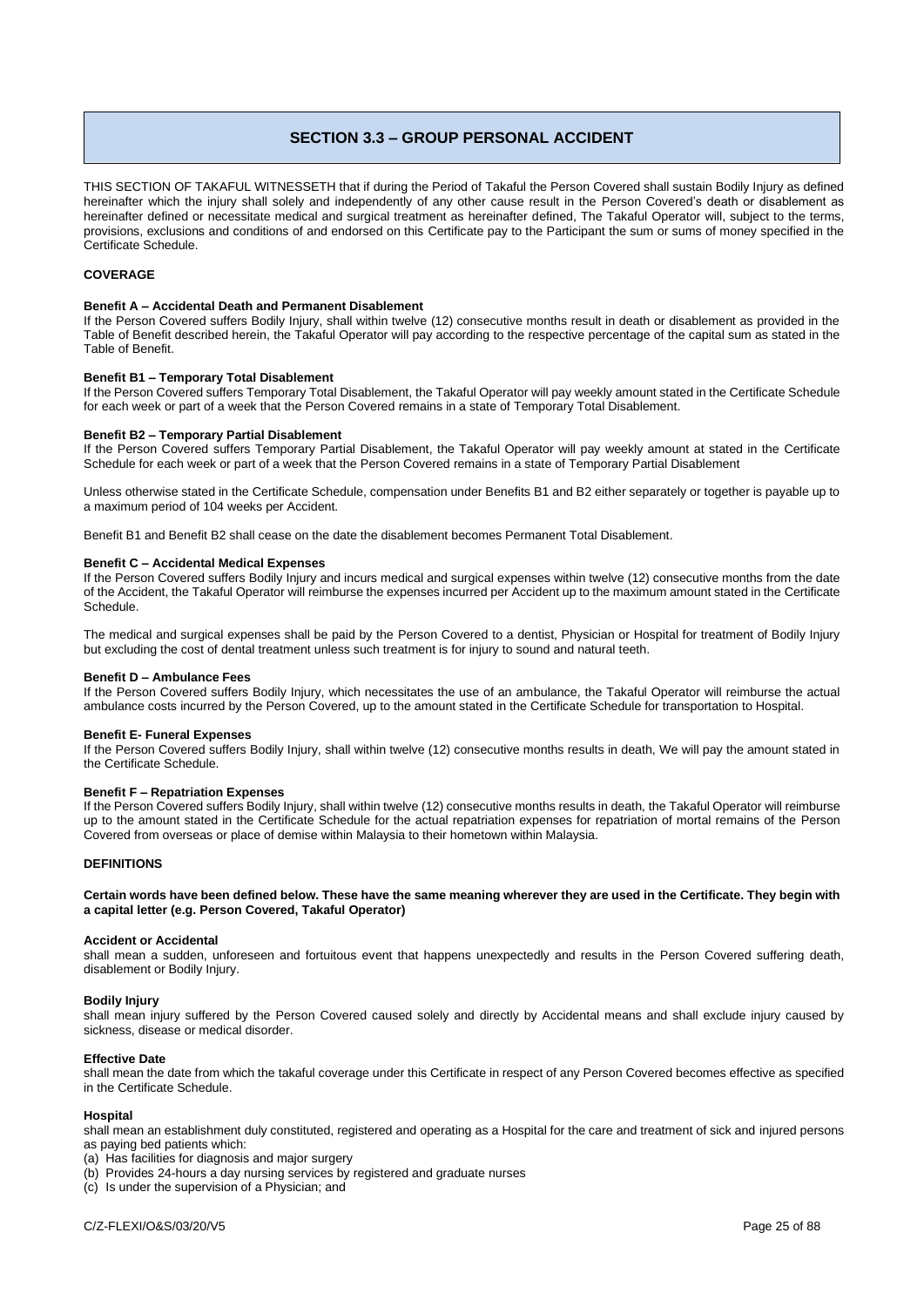(d) Is not primarily a clinic, a place for alcoholics or drug addicts, a nursing, rest or convalescent home or a home for the aged or similar establishments.

# **Person Covered**

shall mean each of the persons described in the Certificate Schedule as a Person Covered.

# **Participant/You/Your**

shall mean the Participant as named in the Certificate Schedule

#### **Loss**

shall mean loss by actual physical severance or total and permanent loss of use.

#### **Loss of Hearing**

shall mean permanent irrecoverable loss of hearing.

#### **Loss of Limb**

shall mean loss by physical separation at or above the wrist or ankle joint.

# **Loss of Sight**

shall mean the entire and permanent irrecoverable loss of sight.

#### **Loss of Speech**

shall mean total permanent inability to communicate verbally.

#### **Loss of Use**

shall mean permanent total functional disablement and is treated like total loss of said limb or organ and not in terms of professional or occupational incapacity or disability of the Person Covered.

#### **Period of Takaful**

shall mean the duration of the Certificate as stated in the Certificate Schedule.

#### **Permanent Total Disablement**

shall mean disablement that result solely, directly and independently of all other causes from Bodily Injury and which occurs within three hundred sixty-five (365) consecutive days will in all probability entirely prevent the Person Covered from engaging in employment of any and every kind for the remainder of his/her life and from which there is no hope of improvement.

#### **Physician**

shall mean a medical practitioner qualified and licensed :

- i) To practice western medicine and who, in rendering such treatment, is practicing within scope of his licensing and training in Malaysia, and
- Duly registered with the Malaysian Medical Council to practice medicine,
- iii) Excluding a doctor, Physician or surgeon who is the claimant himself/herself.

#### **Pre-Existing Medical Condition**

shall mean disabilities that the Person Covered has reasonable knowledge of prior to the inception date of the Period of Takaful.

A Person Covered may be considered to have reasonable knowledge of a pre-existing condition if:

- (a) The Person Covered had received or is receiving treatment;
- (b) Medical advise, diagnosis, care or treatment has been given or recommended;
- (c) Clear and distinct symptoms are or were evident; or
- (d) Its existence would have been apparent to a reasonable person.

# **RM**

shall mean in Ringgit Malaysia; the currency of Malaysia.

# **Certificate Schedule**

the Certificate Schedule containing Your details, Sum Covered, and Period of Takaful. The Certificate Schedule forms part of the Certificate.

# **Temporary Partial Disablement**

shall mean disablement that result solely, directly and independently of all other causes from Bodily Injury and which occurs within 20 days from the date of Accident, and entirely prevents the Person Covered from attending a substantial portion of his or her ordinary occupation, profession or business for a continuous and uninterrupted of time.

# **Temporary Total Disablement**

shall mean disablement that result solely, directly and independently of all other causes from Bodily Injury and which occurs within 20 days from the date of Accident, and entirely prevents the Person Covered from attending any portion of his or her ordinary occupation, profession or business for a continuous and uninterrupted of time.

# **War**

shall mean a contest by force between two or more nations, carried on for any purpose, or armed conflict of sovereign powers, or declared or undeclared and open hostilities or the state of nations among whom there is an interruption of peaceful relations and a general contention by force, both authorized, by the sovereign.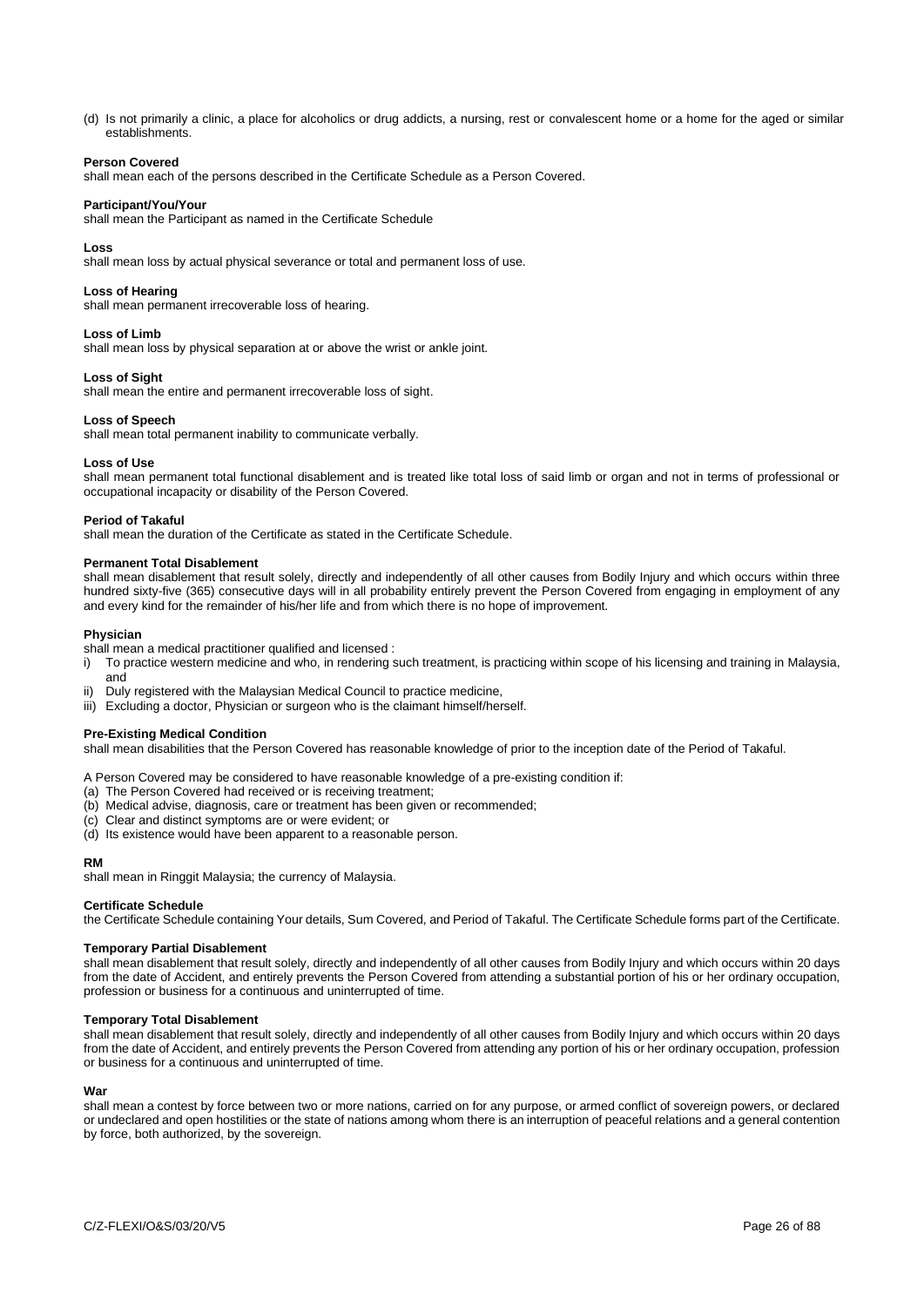# **SPECIAL PROVISIONS**

#### **1. Disappearance**

It will be presumed that death has occurred if the Person Covered has been missing for twelve (12) consecutive months and the Takaful Operator has examined all available evidence provided to support the conclusion that death was caused by an Accident covered by this Certificate. If at any time after payment has been made the Takaful Operator for such claim, the Person Covered is found to be living, full return shall be made to the Takaful Operator.

#### **2. Exposure**

If as a result of an Accident covered by this Certificate, the Person Covered in unavoidably exposed to the natural elements and as a result of such exposure suffers any loss as specified in this Certificate, such specific loss will be covered subject to the terms of this Certificate.

### **3. Conveyance Limit**

Unless otherwise stated in the Certificate Schedule, compensation payable in respect of Accidental Death or Permanent Disablement occurring whilst a number of Person Covered are travelling in the same conveyance shall be limited to a maximum of RM 2,500,000. In the event the aggregate exceeds the said amount, the Takaful Operator shall pay the claims to the Participant on a proportionate basis.

# **SPECIAL EXCLUSIONS**

The Takaful Operator shall not be liable for claims directly or indirectly caused by or which results from:

- 1. The Person Covered engaging in or taking part in:
	- (a) Armed Forces, naval or air force service or operations,
	- (b) Professional sports, winter sports other than skating,
	- (c) Rock climbing or mountaineering necessitating the use of ropes or guides, potholing, hang gliding, bungee jumping, para chuting or any kind of race other than on foot,
	- (d) Air travel except as a fare-paying passenger on a recognised airline operating on regular scheduled air routes and air travel by any charter aircraft duly licensed as a recognised air carrier and flown by professional crews between properly established and maintained airports,
	- (e) Criminal act or any illegal activities.
- 2. Intoxication of alcohol or drug, unless the drug and/or alcohol are taken under the direction of a legally qualified medical practitioner provided such direction is not for the treatment of drug and/or alcohol addiction.
- 3. Provoked murder or assault, intention self-injury, suicide or attempted suicide or any attempt thereat while sane or insane.
- 4. Pregnancy, childbirth, miscarriage, mosquito bite, sickness, disease or medical disorder.
- 5. Pre-Existing Medical Condition
- 6. Deliberate exposure to exceptional danger (except in an attempt to save human life)
- 7. HIV (Human Immunodeficiency Syndrome) and/or any HIV related illness including AIDS (Acquired Immune Deficiency Syndrome) or AIDS Related Complex (ARC) however caused and/or any mutant derivatives, variations or treatment thereof however caused.
- 8. Direct participation in riot or civil commotion, invasion, acts of foreign enemies, hostilities (whatever war be declared or not), rebellion, revolution, insurrection or military or usurped power.
- 9. Epidemic and/or pandemic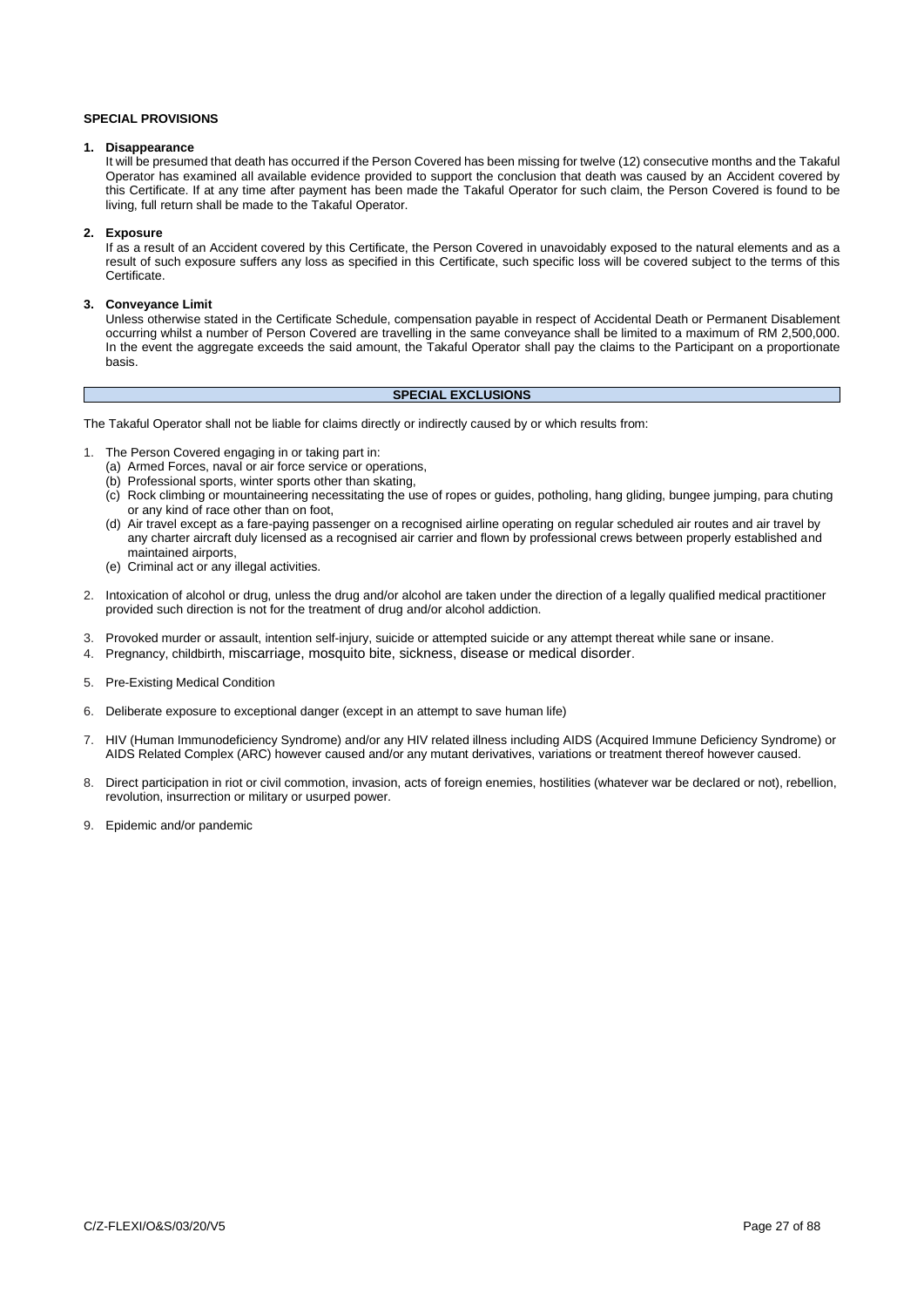# **TABLE OF BENEFITS**

|                                                        | PERCENTAGES OF THE SUM COVERED |
|--------------------------------------------------------|--------------------------------|
| (a) ACCIDENTAL DEATH                                   | 100%                           |
| (b) PERMANENT DISABLEMENT                              |                                |
| Loss of Limbs (two limbs)                              | 100%                           |
| Loss of both hands, or of all fingers and both thumbs  | 100%                           |
|                                                        | 100%                           |
| <b>Total insanity</b>                                  | 100%                           |
| <b>Total paralysis</b>                                 | 100%                           |
| Injuries resulting in being permanently bedridden      | 100%                           |
| Any other injury causing Permanent Total Disablement   | 100%                           |
| Loss of arm at shoulder                                | 100%                           |
| Loss of arm between shoulder and elbow                 | 100%                           |
| Loss of arm at elbow                                   | 100%                           |
| Loss of arm between elbow and wrist                    |                                |
|                                                        | 100%                           |
| Loss of hand at wrist                                  | 100%                           |
| Loss of leg                                            |                                |
| - at hip                                               | 100%                           |
| - between knee and hip                                 | 100%                           |
| - below knee                                           | 100%                           |
| Eye: Loss of                                           |                                |
| - whole eye                                            | 100%                           |
| - sight                                                | 100%                           |
| - sight, except perception of light                    | 50%                            |
| - lens                                                 | 50%                            |
| Loss of four fingers and thumb of one hand             | 50%                            |
| Loss of four fingers                                   | 40%                            |
| Loss of thumb                                          |                                |
| - Both phalanges                                       | 25%                            |
|                                                        |                                |
| - one phalanx                                          | 10%                            |
| Loss of index finger                                   |                                |
| - three phalanges                                      | 10%                            |
| - two phalanges                                        | 8%                             |
| - one phalanx                                          | 4%                             |
| Loss of middle finger                                  |                                |
| - three phalanges                                      | 6%                             |
| - two phalanges                                        | 4%                             |
| - one phalanx                                          | 2%                             |
| Loss of ring finger                                    |                                |
| - three phalanges                                      | 5%                             |
| - two phalanges                                        | 4%                             |
| - one phalanx                                          | 2%                             |
| Loss of little finger                                  |                                |
| - three phalanges                                      | 4%                             |
|                                                        |                                |
| - two phalanges                                        | 3%                             |
| - one phalanx                                          | 2%                             |
| Loss of metacarpal                                     |                                |
| - first or second (additional)                         | 3%                             |
| - third, fourth or fifth (additional)                  | 2%                             |
| Loss of toes                                           |                                |
| - all phalanges                                        | 15%                            |
| - great toe, both phalanges                            | 5%                             |
| - great toe, one phalanx                               | 2%                             |
| - other than great toe if more than one toe lost, each | 1%                             |
| Loss of hearing                                        |                                |
| - both ears                                            | 75%                            |
|                                                        |                                |
| - one ear                                              | 15%                            |
| Loss of speech                                         | 50%                            |

Where the Bodily Injury is not specified, the Takaful Operator reserves the right to adopt a percentage of disablement which in its opinion is not inconsistent with the provisions of the Table of Benefits.

Loss of use of member shall be treated as loss of body member.

The aggregate of all percentages payable in respect of any one Accident shall not exceed 100%. In the event of a total of 100% having been paid, all Takaful hereunder shall immediately cease to be in force. All other losses smaller than 100%, if having been paid shall reduce the coverage under Benefit A by that amount from the date of Accident until the expiration of the Certificate.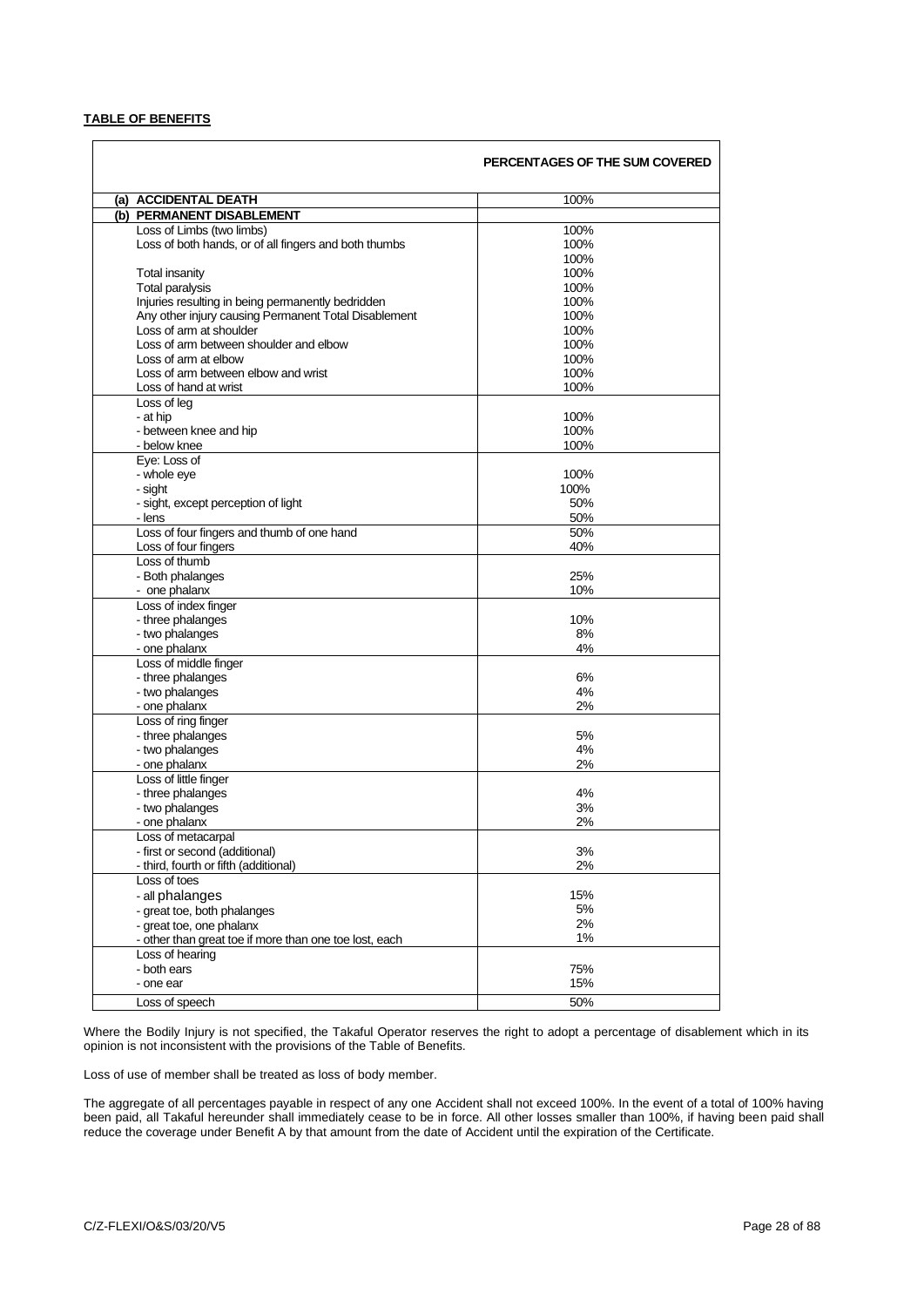# **CLAUSES / ENDORSEMENT / WARRANTIES**

(ONLY APPLICABLE IF MENTIONED ON SCHEDULE)

# **FC801B TEMPORARY REMOVAL CLAUSES (OTHER PROPERTY EXCLUDING STOCK-IN-TRADE AND MERCHANDISE)**

The property Covered under this Certificate is Covered (limited to 10% of the Sum Covered) whilst temporarily removed including whilst in transit for cleaning, renovation, modification, repair or other similar purpose, elsewhere on the same or to any other premises and in transit thereto and therefrom by road, rail, or inland waterway, all in Malaysia, the Republic of Singapore or Brunei Darussalam.

The amount recoverable under this extension in respect of the property so removed shall not exceed the amount which would have been recoverable had the loss occurred in that part of the premises from which the property is temporarily removed.

This extension does not apply to property if and so far as it is otherwise covered, nor does it apply to items covering stock and merchandise of every description, nor as regards losses occurring elsewhere than at the premises from which the property is temporarily removed to:

(i) Motor Vehicles and Motor Chassis.

(ii) Property (other than machinery and plant) held by the Participant in trust.

#### **FC802A REMOVAL OF DEBRIS (WITH SEPARATE SUM COVERED)**

The Takaful hereby covered is in respect of costs and expenses necessarily incurred by the Participant with the consent of the Takaful Operator in the:

- (a) Removal of debris
- (b) Dismantling and/or demolishing
- (c) Shoring up or propping of the portion or portions of the property covered by this Certificate destroyed or damaged by fire or by any other peril hereby covered against. (Items (b) and (c) above are deemed to be deleted when neither Buildings nor machinery are covered).

#### The Takaful Operator will not pay any costs or expenses:

- (i) Incurred in removing debris except from the site of such property destroyed or damaged and the area immediately adjacent to such site.
- (ii) Arising from pollution or contamination of property not covered by this Certificate.

## **FC802B REMOVAL OF DEBRIS (WITHOUT SEPARATE SUM COVERED)**

The Takaful on item(s) hereby covered includes costs and expenses necessarily incurred by the Participant with the consent of the Takaful Operator in the:

- (a) Removal of debris,
- (b) Dismantling and/or demolishing,
- (c) Shoring up or propping,
- of the portion or portions of the property covered by this Certificate destroyed or damaged by fire or by any other peril hereby covered against.

(Items(b) and (c) above are deemed to be deleted when neither Buildings nor machinery are covered).

The amount payable for such costs and expenses shall not exceed 10% of the Sum Covered of each Item or Ringgit Malaysia Two Million (RM2,000,000) in aggregate any one loss, whichever is lower.

# **FC803A ARCHITECT'S, SURVEYOR'S ENGINEER'S AND CONSULTANT'S FEES (WITH SEPARATE SUM COVERED)**

The Takaful is in respect of Architect's, Surveyor's and Consulting Engineer's fees for estimates, plans, specifications, quantities, tenders and supervision necessarily incurred in the reinstatement of the property covered consequent upon its destruction or damage by fire or other peril hereby covered against, but not such fees for preparing any claim hereunder. The amount payable for such fees shall not exceed those authorised under the scales of the Associations of the respective professions prevailing at the time of destruction or damage, subject to the limit of the Sum Covered.

# **FC803B ARCHITECT'S, SURVEYOR'S, ENGINEER'S AND CONSULTANT'S FEES (WITHOUT SEPARATE SUM COVERED)**

The Takaful on buildings, plant and machinery hereby covered includes Architect's, Surveyor's and Consulting Engineer's fees for estimates, plans, specifications, quantities, tenders and supervision necessarily incurred in the reinstatement of the property covered consequent upon its destruction or damage by fire or any other peril hereby covered against, but not such fees for preparing any claim hereunder. The amount payable for such fees shall not exceed those authorised under the scales of the Associations of the respective professions prevailing at the time of destruction or damage, subject to the Takaful Operator's maximum liability for any loss damage and fees not exceeding the Sum Covered against each item.

# **FC804 OTHER CONTENTS CLAUSE**

It is agreed that the term "Other Contents" in so far as they are not otherwise covered is understood to include:

- (a) Money and stamps not otherwise specifically covered for an amount not exceeding RM1,000.
- (b) Documents, manuscripts and business book but only for the value of the materials as stationery, together with the cost of clerical labour expended in writing up, and not for the value to the Participant of the information contained therein and for an amount not exceeding RM1,000 in respect of any one document, manuscript or business book.
- (c) Computer systems records but only for the value of the materials together with the cost of clerical labour and computer time expended in reproducing such records (excluding any expenses in connection with the production of information to be recorded therein) and not for the value to the Participant of the information contained therein for an amount not exceeding RM1,000.
- (d) Patterns, models, moulds, plans and designs, for an amount not exceeding RM1,000 in respect of any one pattern, model, mould, plan or design.
- (e) Employees' pedal cycles, clothing, tools and other personal effects for an amount not exceeding RM1,000 in respect of any one employee.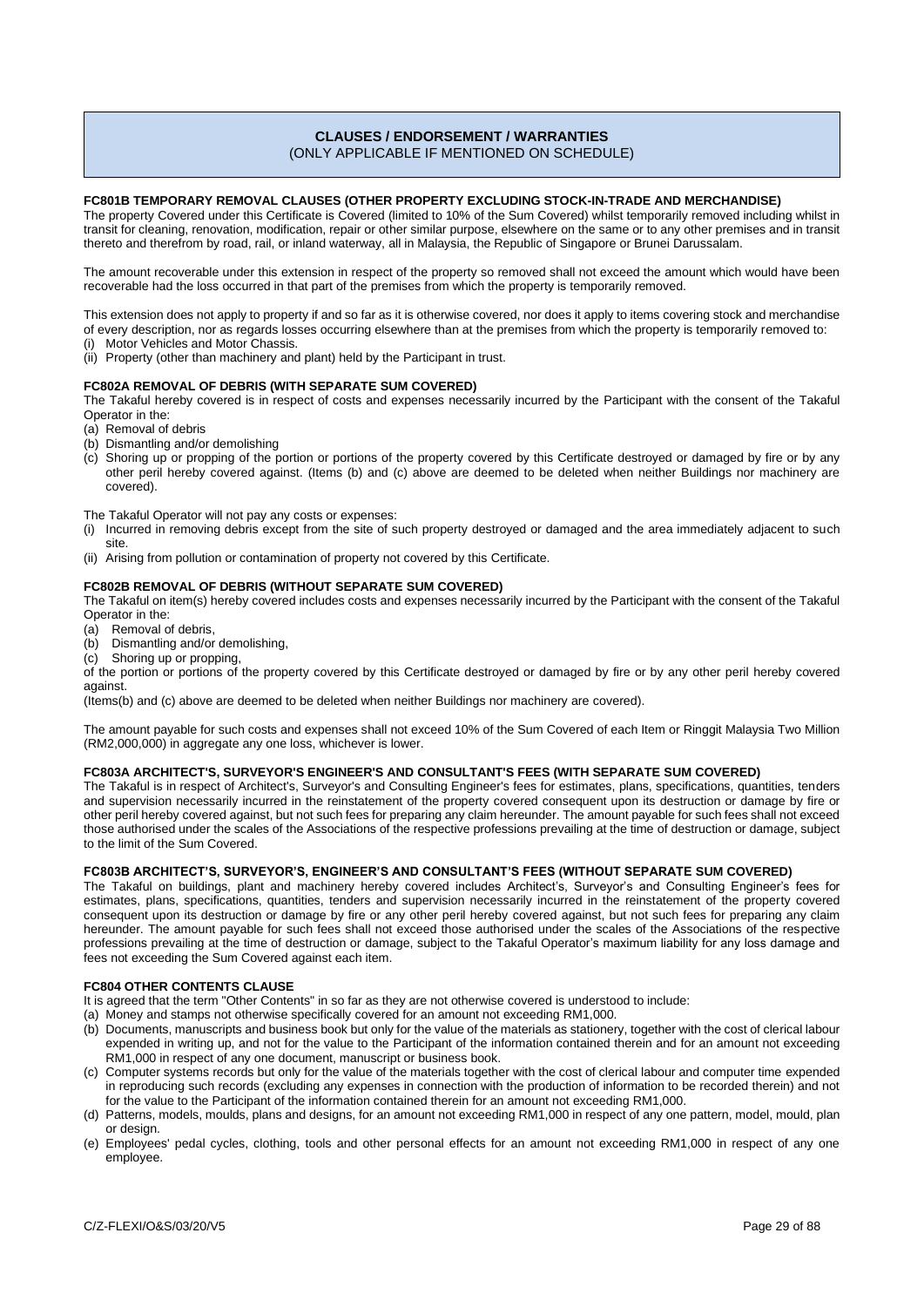# **FC806A MORTGAGEE (CHARGEE) CLAUSE 1**

Loss, if any, payable to the Mortgagee (Chargee) as per Schedule as interest may appear in this Takaful, as to the interest of the Mortgagee (Chargee) only therein, shall not be invalidated by any act or neglect of the Mortgagor (Chargor) or the Owner of the within described property nor any foreclosure or other proceedings or notice of sale relating to the property or by the occupation of the premises for purposes more hazardous than are permitted by this Certificate, or by the non-occupation thereof, or by any other increase of risk taking place in the property covered hereunder.

Provided that in case the Mortgagor (Chargor) or Owner shall neglect to make any contribution due under this Certificate, the Mortgagee (Chargee) shall on demand pay the same.

Provided also that the Mortgagee (Chargee) shall notify the Takaful Operator of any non-occupancy or any change of ownership or occupancy or increase of hazard which shall come to the knowledge of the said Mortgagee (Chargee) and unless permitted by this Certificate it shall be noted thereon and the Mortgagee (Chargee) shall on demand make the contribution for such increased hazard for the term thereof otherwise this Certificate shall be null and void.

And it is further agreed that whenever the Takaful Operator shall pay the said Mortgagee (Chargee) any sum in respect of loss or damage under this Certificate and shall claim that as to the Mortgagor (Chargor) or Owner no liability therefore existed, the Takaful Operator shall become legally subrogated to all the rights of the Mortgagee (Chargee) to the extent of such payment but not so as to impair the right of the said Mortgagee (Chargee) to recover the full amount of any claim it may have on such Mortgagor (Chargor) or Owner or on any other party or parties Participant hereunder or from any securities or funds available.

# **NON CANCELLATION CLAUSE**

And it is further agreed that cancellation of this Certificate shall not be effected by the Participant except upon prior notification to the Mortgagee (Chargee) in writing giving fourteen (14) days' notice to the last known address of the Mortgagee (Chargee).

# **FC808 FOUNDATION EXCLUSION**

The Takaful on Building(s) excludes that part of any building below the under surface of its lowest floor (and those parts of the concrete foundations for machinery which extend above such level).

#### **FC811 DESIGNATION CLAUSE**

For the purpose of determining where necessary the item (column heading) under which any property is Covered, the Takaful Operator agrees to accept the designation under which such property is entered in the Participant's books.

# **FC816 REINSTATEMENT VALUE CLAUSE (NOT APPLICABLE TO STOCK-IN-TRADE AND MERCHANDISE)**

Notwithstanding anything to the Contrary contained in General Condition 16 of the Certificate, it is hereby declared and agreed that in the event of the property Participant under the within Certificate being destroyed or damaged, the basis upon which the amount payable under (each of the said items of) the Certificate is to be calculated shall be the cost of replacing or reinstating on the same site property of the same kind or type but not superior to or more extensive than the covered property when new, subject to the following Special Provisions and subject also to the terms and conditions of the Certificate except insofar as the same may be varied hereby.

# **SPECIAL PROVISIONS**

- 1. The work of replacement of reinstatement (which may be carried out upon another site and in any manner suitable to the requirements of the Participant subject to the liability of the Takaful Operator not being thereby increase) must be commenced and carried out with reasonable despatch and in any case must be completed within 12 months after the destruction or damage, or within such further time as the Takaful Operator may (during the said 12 months) in writing allow otherwise no payment beyond the amount which would have been payable under the Certificate if this memorandum had not been incorporated therein shall be made.
- 2. Until expenditure has been incurred by the Participant in replacing or reinstating the property destroyed or damaged the Takaful Operator shall not be liable for any payment in excess of the amount which would have been payable under the Certificate if this memorandum had not been incorporated therein.
- 3. If at the time of replacement or reinstatement the sum representing the cost which would have been incurred in replacement or reinstatement if the whole of the property Participant has been destroyed exceeds the Sum Covered thereon at the breaking out of any fire or at the commencement of any destruction of or damage to such property by any other peril covered against by this Certificate, then the Participant shall be considered as being his own operator for the excess and shall bear a rateable proportion of the loss accordingly. Each item of the Certificate (if more than one) to which this Memorandum applies shall be separately subject to the foregoing provision.
- 4. This Memorandum shall be without force or effect if:
	- (a) The Participant fails to intimate to the Takaful Operator within six (6) months from the date of destruction or damage, or such further time as the Takaful Operator may in writing allow, his intention to replace or reinstate the property destroyed or damaged.
	- (b) The Participant is unable or unwilling to replace or reinstate the property destroyed or damaged on the same or another site.
- 5. No payment beyond the amount which would have been payable under the Certificate if this memorandum had not been incorporated therein shall be made if at the time of any destruction or damage to any property covered hereunder such property shall be covered by any other Takaful effected by or on behalf of the Participant which is not upon the identical basis of reinstatement set forth therein.

# **FC825(i) SPRINKLER LEAKAGE ENDORSEMENT (BUILDING)**

- SPRINKLER LEAKAGE ENDORSEMENT (CONTENTS)
- **FC825A SPRINKLER LEAKAGE ENDORSEMENT – DELETION OF CONDITION 1 (BUILDING AND/OR CONTENTS)**
- **FC825b(i) SPRINKLER LEAKAGE ENDORSEMENT – DELETION OF CONDITION 1 (BUILDING)**
- **FC825b(ii) SPRINKLER LEAKAGE ENDORSEMENT – DELETION OF CONDITION 1 (CONTENTS)**
- **FC825D(i) SPRINKLER LEAKAGE ENDORSEMENT - DELETION OF EXCLUSION (d) AND (e) (BUILDING)**
- **FC825D(ii) SPRINKLER LEAKAGE ENDORSEMENT - DELETION OF EXCLUSION (d) AND (e) (CONTENTS)**
- **SPRINKLER LEAKAGE ENDORSEMENT DELETION OF CONDITION 1 AND**
- **DELETION OF EXCLUSION (d) AND (e) (BUILDING)**

```
FC825Db(ii) SPRINKLER LEAKAGE ENDORSEMENT - DELETION OF CONDITION 1 AND
DELETION OF EXCLUSION (d) AND (e) (CONTENTS)
```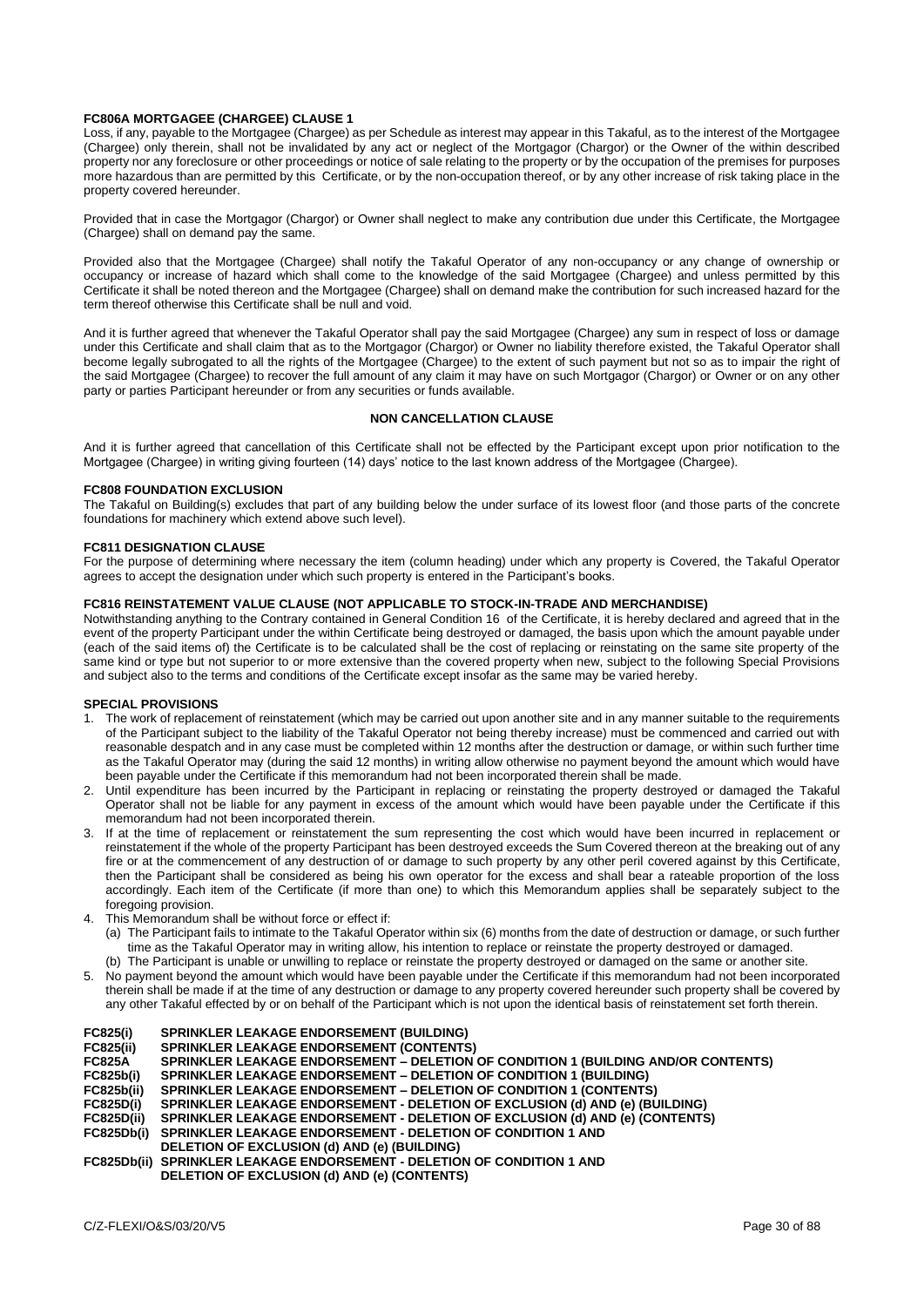In consideration of an additional contribution, it is hereby declared and agreed that the takaful under this certificate extends to include loss of or damage to the property covered directly caused by water or other fire extinguishing agent accidentally discharged or leaking from the automatic sprinkler installation and/or drencher and/or fire suppression or extinguishing installation or apparatus.

Provided always that otherwise the takaful under this endorsement and the Certificate shall be subject to all the terms, limitations, stipulations, exclusions, provisions and exceptions printed on, expressed in, endorsed upon or attached to the Certificate and that without in any way limiting the generality of the foregoing, the liability of the Takaful Operator shall in no case under this endorsement exceed in respect of each item the sum expressed in the Schedule or in the whole the total sum covered.

This takaful does not cover loss or damage occasioned by or through or in consequence of:

- (a) Explosion, the blowing up of buildings or blasting
- (b) The order of any authority
- (c) Heat caused by fire
- (d) Repairs or alterations to the buildings or premises
- (e) The automatic sprinkler installation being either repaired, removed or extended.

No liability shall attach if the building covered or containing the covered property becomes unoccupied and so remains for a period of more than thirty (30) days unless the Participant obtains the sanction of the Takaful Operator signified by endorsement upon the Certificate.

#### **SPECIAL CONDITIONS**

- 1. The Participant shall at all times during the currency of this Certificate take all reasonable steps to maintain in proper working order the installation of Automatic Sprinklers, including the Automatic Alarm signal.
- 2. The Takaful Operator shall not be responsible for loss or damage which may occur after notice has been given to the Participant by the Takaful Operator that Sprinkler Installations is/are liable to accident by reason of defective construction or condition nor if the Participant is himself aware of defect in construction or condition.

### **FC828 OUTBUILDING CLAUSE**

The Takaful by each item under Buildings is understood to include walls, gates and fences, small outbuildings, extensions, annexes, exterior staircase, fuel installations, steel or iron frameworks and tanks in the said premises and the Takaful by each item under Contents extends to include the contents of each outbuilding.

#### **FC831 ALTERATIONS AND REPAIRS CLAUSE**

Notwithstanding General Condition 4(a), workmen are allowed on or about the Participant's property to carry out alterations and repairs provided the trade, manufacture, nature of occupation and/or construction of the building remains unchanged.

# **FC835 PAIRS AND SETS CLAUSE**

It is hereby declared and agreed that notwithstanding anything contained in this Certificate to the contrary, where any Participant item consists of articles in a pair or set, the Takaful Operator shall not be liable to pay more than the proportionate value of any particular part or parts which may be lost, without reference to any special value which such article may have as part of such pair or set.

Subject otherwise to the terms, exceptions and conditions of the Certificate.

#### **FC847.01 UNVALUED CERTIFICATE CLAUSE**

This is an unvalued Certificate. The onus is on the Participant to prove the actual value of the Property Covered at the time of the happening of its destruction or the actual amount of such damage

### **FP501 AIRCRAFT DAMAGE ENDORSEMENT**

In consideration of the contribution by the Participant to the Takaful Operator of additional contribution, it is hereby agreed and declared that the Takaful under the Certificate shall, subject to the Special Conditions hereinafter contained extend to include loss or damage (by fire or otherwise) to the property covered directly caused by aircraft and other aerial devices and/or articles dropped therefrom.

Provided always that all the conditions of the Certificate shall apply as if they had been incorporated herein and for the purpose hereof any loss or damage as aforesaid shall be deemed to be loss or damage by fire.

# **SPECIAL CONDITIONS**

- 1. The liability of the Takaful Operator shall in no case under this Endorsement and the Certificate exceed the Sum Covered by each item of the Certificate.
- This Takaful does not cover any loss or damage caused by any aircraft for which permission to land has been extended by the Participant.

Subject otherwise to the terms and conditions of the Certificate.

#### **FP502 EARTHQUAKE AND VOLCANIC ERUPTION ENDORSEMENT**

In consideration of an additional contribution, the Takaful Operator agrees that notwithstanding anything stated to the contrary in General Condition No.10 of the Certificate, this Takaful extends to cover loss or damage directly caused by fire or otherwise occasioned by or through or in consequence of earthquake and volcanic eruption.

Provided always that all the Conditions of this Certificate shall apply (except in so far as they may be hereby expressly varied) and that any reference therein to loss or damage by fire shall be deemed to apply also to loss or damage directly caused by any of the perils which this Takaful extends to include by virtue of this endorsement.

Subject otherwise to the terms and conditions of the Certificate.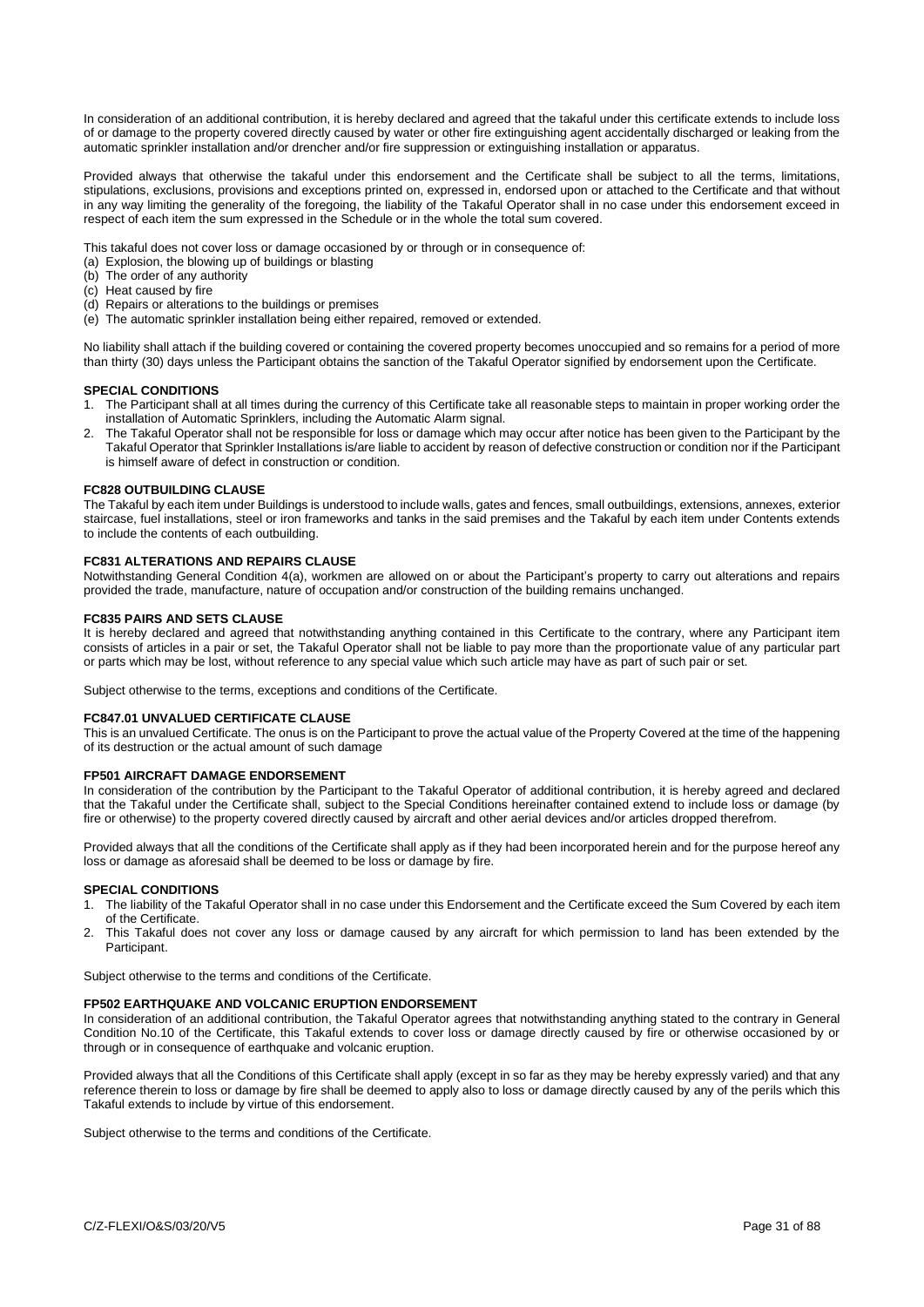# **FP503 STORM, TEMPEST ENDORSEMENT**

In consideration of an additional contribution, the Takaful Operator agrees that notwithstanding anything stated to the contrary in General Condition No.10 of the Certificate, this Takaful extends to cover loss or damage directly caused by fire or otherwise occasioned by or through or in consequence of Hurricane, Cyclone, Typhoon and Windstorm, subject to the following Excess Clause and Special Conditions attached hereto.

Provided always that all the Conditions of this Certificate shall apply (except insofar as they may be hereby expressly varied) and that any reference therein to loss or damage directly caused by any of the perils which this Takaful extends to include by virtue of this endorsement.

#### **Excess Clause**

It is understood and agreed that as regards loss or damage to any property hereby covered directly caused by any peril to which this Clause is hereinbefore stated to apply, the Takaful Operator's liability shall be limited to its rateable proportion of the amount by which such loss or damage exceeds either:

(a) 1% of the total sums covered against such peril on said property by Policies in the name of the Participant, or

(b) RM200,

whichever shall be the less, as ascertained after the application of any condition of average.

It is further agreed that this Clause shall apply separately to:

- (i) Each property, for which purpose all covered properties at the same address will be regarded as one property,
- (ii) Each incident giving rise to such loss or damage and that for the purposes hereof an incident shall not be considered to have terminated until there have been seven (7) consecutive days freedom from the peril concerned and that only thereafter shall the Clause apply afresh.

#### **SPECIAL CONDITIONS**

- 1. The Takaful Operator shall not be liable for any loss or damage caused by water or rain, whether driven by wind or not unless the building covered or containing the property covered shall first sustain actual damage to the roof or walls of same by the direct force of Hurricane, Cyclone, Typhoon and Windstorm and shall then be liable only for such damage to the interior of the building or the covered property therein as may be caused by water or rain entering the building through openings in the roof or walls made by the direct force of the said perils.
- 2. This endorsement does not extend the Takaful under this Certificate to cover:
- (a) Consequential loss of any kind.
- (b) Loss or damage caused by hail whether driven by wind or not.
- (c) Loss or damage caused by subsidence or landslip except when this is occasioned by earthquake or volcanic eruption, provided that these perils are covered against by this Certificate.
- (d) Loss or damage caused by explosion except as provided in Fire Special Exclusion 2 (h) of the Certificate.
- (e) Loss by reason of any ordinance or law regulating the construction or repair of buildings.
- 3. The Takaful Operator shall not be liable under this extension for loss or damage which at the time of the happening of such loss or damage is covered by or would, but for the existence of this extension, be covered by any other existing Certificate or Policies except in respect of any excess beyond the amount which would have been payable under such other Certificate or Policies had this Takaful not been effected.
- 4. Unless specifically and separately covered this endorsement does not cover:
- (a) Metal smoke stacks, awnings, blinds, signs or other outdoor fixtures or fittings of any description.
- (b) Premises in course of construction, reconstruction or repair unless all outside doors, windows and other openings are complete and protected against hurricane, cyclone, typhoon and windstorm when such perils are covered against by this Certificate.

Subject otherwise to the terms and conditions of the Certificate.

#### **FP504 FLOOD ENDORSEMENT**

In consideration of an additional contribution, the Takaful Operator agrees that notwithstanding anything stated to the contrary in General Condition No. 10 of the Certificate, this Takaful extends to cover loss or damage directly caused by fire or otherwise occasioned by or through or in consequence of Flood (including overflow of the sea) subject to the following Excess Clause and Special Conditions attached hereto.

#### **Excess Clause**

It is understood and agreed that as regards loss or damage to any property hereby covered directly caused by the peril to which this Clause is hereinbefore stated to apply, the Takaful Operator's liability shall be limited to its rateable proportion of the amount by which such loss or damage exceeds either:

(a) 1% of the total sums covered against such peril on said property by Policies in the name of the Participant, or

- (b) The first RM2,500 of each and every loss,
- whichever shall be the less, as ascertained after the application of any condition of average.

### It is further agreed that this Clause shall apply separately to:

- (i) Each property, for which purpose all covered properties at the same address will be regarded as one property,
- (ii) Each incident giving rise to such loss or damage and that for the purposes hereof an incident shall not be considered to have terminated until there have been seven (7) consecutive days freedom from the peril concerned and that only thereafter shall the Clause apply afresh.

#### **SPECIAL CONDITIONS**

- This endorsement does not extend the Takaful under this Certificate to cover:
- (a) Consequential loss of any kind.
- (b) Loss or damage caused by hail whether driven by wind or not.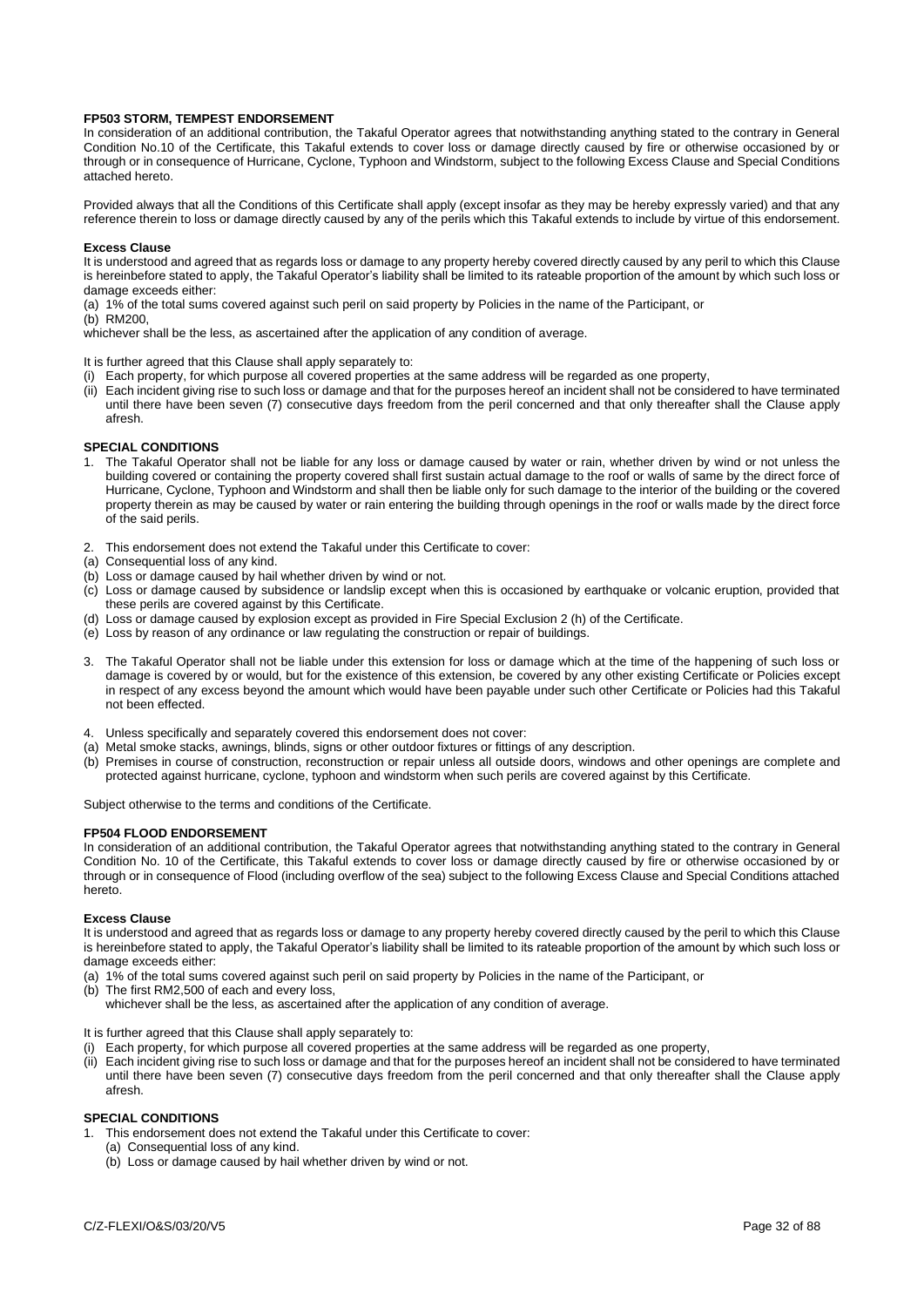- (c) Loss or damage caused by subsidence or landslip except when this is occasioned by earthquake or volcanic eruption, provided that these perils are covered against by this Certificate.
- (d) Loss or damage caused by explosion except as provided in Fire Special Exclusion 2(h) Certificate.
- (e) Loss by reason of any ordinance or law regulating the construction or repair of buildings.
- 2. The Takaful Operator shall not be liable under this extension for loss or damage which at the time of the happening of such loss or damage is covered by or would, but for the existence of this extension, be covered by any other existing Certificate or Policies except in respect of any excess beyond the amount which would have been payable under such other Certificate or Policies had this Takaful not been effected.
- 3. Unless specifically and separately covered this endorsement does not cover Metal smoke stacks, awnings, blinds, signs or other outdoor fixtures or fittings of any description.

Subject otherwise to the terms and conditions of the Certificate.

#### **FP505A EXPLOSION ENDORSEMENT - INDUSTRIAL WITHOUT BOILERS FP505B EXPLOSION ENDORSEMENT - INDUSTRIAL WITH BOILERS FP505C EXPLOSION ENDORSEMENT - NON INDUSTRIAL WITHOUT BOILERS FP505D EXPLOSION ENDORSEMENT - NON INDUSTRIAL WITH BOILERS**

In consideration of an additional contribution, the Takaful Operator hereby agree and declare that the Takaful under this Certificate shall, subject to the Special Conditions hereinafter contained, extend to include:

Loss of or damage to the property covered by fire or otherwise directly caused by explosion, but excluding loss of or damage to boilers, economizers, or other vessels, machinery or apparatus in which pressure is used or their contents resulting from their explosion.

Provided always that all the conditions of the Certificate (except in so far as Fire Special Exclusion No. 2 (h) is hereby expressly varied) shall apply as if they had been incorporated herein and for the purpose hereof any loss or damage by explosion as aforesaid shall be deemed to be loss or damage by fire within the meaning of this Certificate.

# **SPECIAL CONDITIONS**

The Takaful Operator shall not be liable, under this extension, for loss or damage occasioned by or through or in consequence, directly or indirectly, of any acts of terrorism.

For the purpose of this Condition, an act of terrorism means an act, including but not limited to the use of force or violence and/ or the threat thereof, of any person or group(s) of persons, whether acting alone or on behalf of or in connection with any organisation(s) or government(s), committed for political, religious, ideological, or similar purposes including the intention to influence any government and/or to put the public, or any section of the public in fear.

In any action, suit or other proceeding, where the Takaful Operator alleges that by reason of the provisions of this Condition any loss or damage is not covered by this Takaful, the burden of proving that such a loss or damage is covered shall be upon the Participant.

- 2. If there shall be any other fire Takaful on the property covered under this Certificate, the Takaful Operator shall be liable only pro rata with such other fire Takaful for any loss or damage by explosion whether or not such other fire Takaful be extended to Cover loss or damage by explosion.
- 3. The Takaful Operator shall not be liable under this extension for loss or damage which at the time of the happening of such loss or damage is covered by or would, but for the existence of this extension, be Covered by any other existing Certificate or Policies except in respect of any excess beyond the amount which would have been payable under such other Certificate or Policies had this Takaful not been effected.

Subject otherwise to the terms and conditions of the Certificate.

#### **FP506B IMPACT DAMAGE ENDORSEMENT - INCLUDING PARTICIPANT'S OWN VEHICLES**

In consideration of an additional contribution, the Takaful Operator hereby agree and declare that the Takaful under this Certificate shall extend to include loss or damage to the property described in the Schedule and/or to walls, gates and fences around and pertaining thereto directly resulting from impact by any road vehicles, forklift, other mechanically or electrically propelled vehicles (other than vehicles held as stock), railway locomotives and/or rolling stocks, animals including any road vehicles, forklift, other mechanically or electrically propelled vehicles (other than vehicles held as stock), railway locomotives and/or rolling stocks, animals belonging to or under the control of the Participant, or any member of his family, or any person in and upon the Participant's service, provided that the first RM250 of each and every claim under this endorsement shall be borne by the Participant, as ascertained after the application of any condition of average.

Provided always that all the conditions of the Certificate shall apply as if they had been incorporated herein and for the purpose hereof any loss or damage as aforesaid shall be deemed to be loss or damage by fire.

Subject otherwise to the terms and conditions of the Certificate.

# **FP507A BURSTING OR OVERFLOWING OF WATER TANKS APPARATUS OR PIPES ENDORSEMENT - BUILDINGS EXCEEDINGS FIVE (5) STOREYS (INCLUDING MEZZANINE)**

# **FP507B BURSTING OR OVERFLOWING OF WATER TANKS APPARATUS OR PIPES ENDORSEMENT - OTHERS**

In consideration of an additional contribution, the Takaful Operator hereby agree and declare that the Takaful under this Certificate shall extend to include loss or damage to the property covered caused by the bursting or overflowing of water tanks, apparatus or pipes installed in or on the buildings covered or containing the property covered excluding:

(a) Loss or damage caused whilst the premises are untenanted,

(b) Loss or damage by water discharged or leaking from an installation of automatic sprinklers,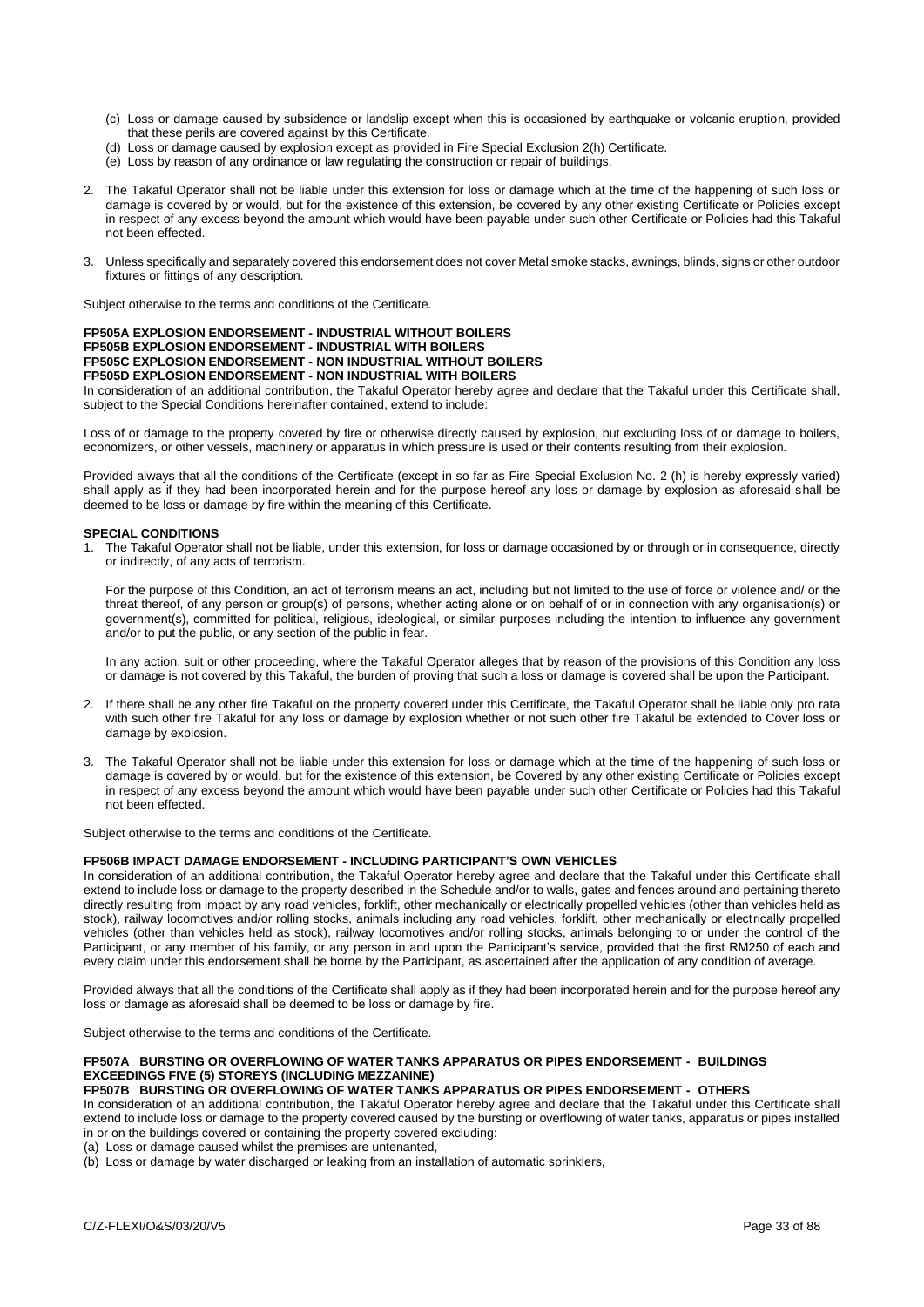(c) The first RM1,000 of each and every loss at each separate premises, as ascertained after the application of average, or the Takaful Operator's rateable proportion of that amount.

Provided always that all the conditions of the Certificate (except in so far as they may be hereby expressly varied) shall apply as if they had been incorporated herein and for the purpose hereof any loss or damage as aforesaid shall be deemed to be loss or damage by fire.

### **SPECIAL CONDITIONS**

- 1. The liability of the Takaful Operator shall in no case under this endorsement exceed the Sum Covered by each item of the Certificate. 2. This Takaful does not Cover loss of earnings, loss by delay, loss of market or other consequential or indirect loss or damage of any
- kind or description whatsoever except loss of rent when such loss is included in the Takaful under the Certificate.
- The Participant shall use all reasonable diligence and care to keep the premises in a proper state of repair and if any defect therein be discovered shall cause such defect to be made good as soon as possible and shall in the meantime cause such additional precautions to be taken for the prevention of loss or damage as the circumstances may require and the Takaful Operator shall not be liable for any loss or damage caused by a defect which the Participant has failed to remedy after having received notice of such defect either from the Takaful Operator or any person or public body.

Subject otherwise to the terms and conditions of the Certificate.

### **FP508A.01 ELECTRICAL INSTALLATIONS CLAUSE (A) (APPLICABLE TO ELECTRICAL MACHINERY, PLANT AND INSTALLATION IN MANUFACTURING RISKS AND WORKSHOPS)**

This Takaful Operator is expressly declared to be free from liability for loss of or damage to, any electrical machine, apparatus, or any portion of the electrical installation arising from or occasioned by over-running, excessive pressure, short-circuiting, self-heating, arcing or leakage of electricity from whatever cause (lightning included) arising.

Provided that this exemption shall only apply to the particular electrical machine, apparatus, or portion of the electrical installation so affected, and not to other machines, apparatus or electrical installation destroyed or damaged by fire set up by such particular machine, apparatus or other electrical installation.

Subject otherwise to the terms and conditions of the Certificate.

# **FP508B ELECTRICAL INSTALLATION CLAUSE (B)**

Loss or damage by fire to the electrical appliances and installation covered under this Certificate arising from or occasioned by over-running, excessive pressure, short-circuiting, arcing, self- heating or leakage of electricity, from whatever cause (lightning included) is covered subject to the terms and conditions of this Certificate, but it is expressly understood that no liability exists under this Certificate for loss or damage to an electrical machine, apparatus, fixture or fitting, or to any portion of the electrical installation, unless caused by fire or lightning.

Subject otherwise to the terms and conditions of the Certificate.

### **FP509 BUSH/LALANG FIRE ENDORSEMENT**

In consideration of the contribution by the Participant to the Takaful Operator of an additional contribution, notwithstanding anything to the contrary contained in Fire Special Exclusion 2 (i) of the Certificate, it is hereby declared and agreed that the Certificate is extended to Cover loss or damage caused by bush/lalang fire (Provided that during the currency of this Certificate every reasonable effort shall be made to keep the Participant's ground free from lalang and undergrowth).

Subject otherwise to the terms and conditions of the Certificate.

# **FP510 SUBSIDENCE AND LANDSLIP ENDORSEMENT - STANDARD COVER**

# **FP510D SUBSIDENCE AND LANDSLIP ENDORSEMENT - DELETION OF EXCLUSION (A) UNDER STANDARD COVER**

In consideration of an additional contribution, the Takaful Operator hereby agree and declare that the Takaful under this Certificate shall extend to Cover loss or damage to the property covered caused by subsidence and/or heave of the site on which the buildings stand or land belonging thereto, or landslip excluding:

- (a) Loss or damage to swimming pools, terraces, patios, drives, footpaths, walls, gates or fences unless the building, its outbuildings or garages are damaged by the same cause and at the same time.
- (b) Loss or damage to or resulting from movement of solid floor slabs unless the foundation beneath the external walls of the Buildings are damaged by the same cause and at the same time.
- (c) Loss or damage occasioned by happening through, or in consequence of:
	- coastal or river erosion.
	- demolition,structural alteration or structural repair.
	- defective design or inadequate construction of foundations.
- (d) In respect of each and every loss, 5% of the total Sum Covered or RM25,000.00 whichever is the lower, as ascertained after the application of any condition of average.

Provided that the total liability of the Takaful Operator shall not exceed the Sum Covered by each item on the property covered less the amount excluded under (d) above.

Provided always that all the conditions of the Certificate except) in so far as they may be hereby expressly varied) shall apply as if they had been incorporated herein and for the purpose hereof any loss or damage as aforesaid shall be deemed to be loss or damage by fire.

Subject otherwise to the terms and conditions of the Certificate.

# **FP511A SPONTANEOUS COMBUSTION ENDORSEMENT - BY FIRE ONLY**

In consideration of the contribution by the Participant to the Takaful Operator of an additional contribution, it is hereby agreed and declared that the Takaful under this Certificate shall, subject to the Special Conditions hereinafter contained, extend to include loss or damage to the property covered by fire only caused by its own spontaneous fermentation, heating or combustion.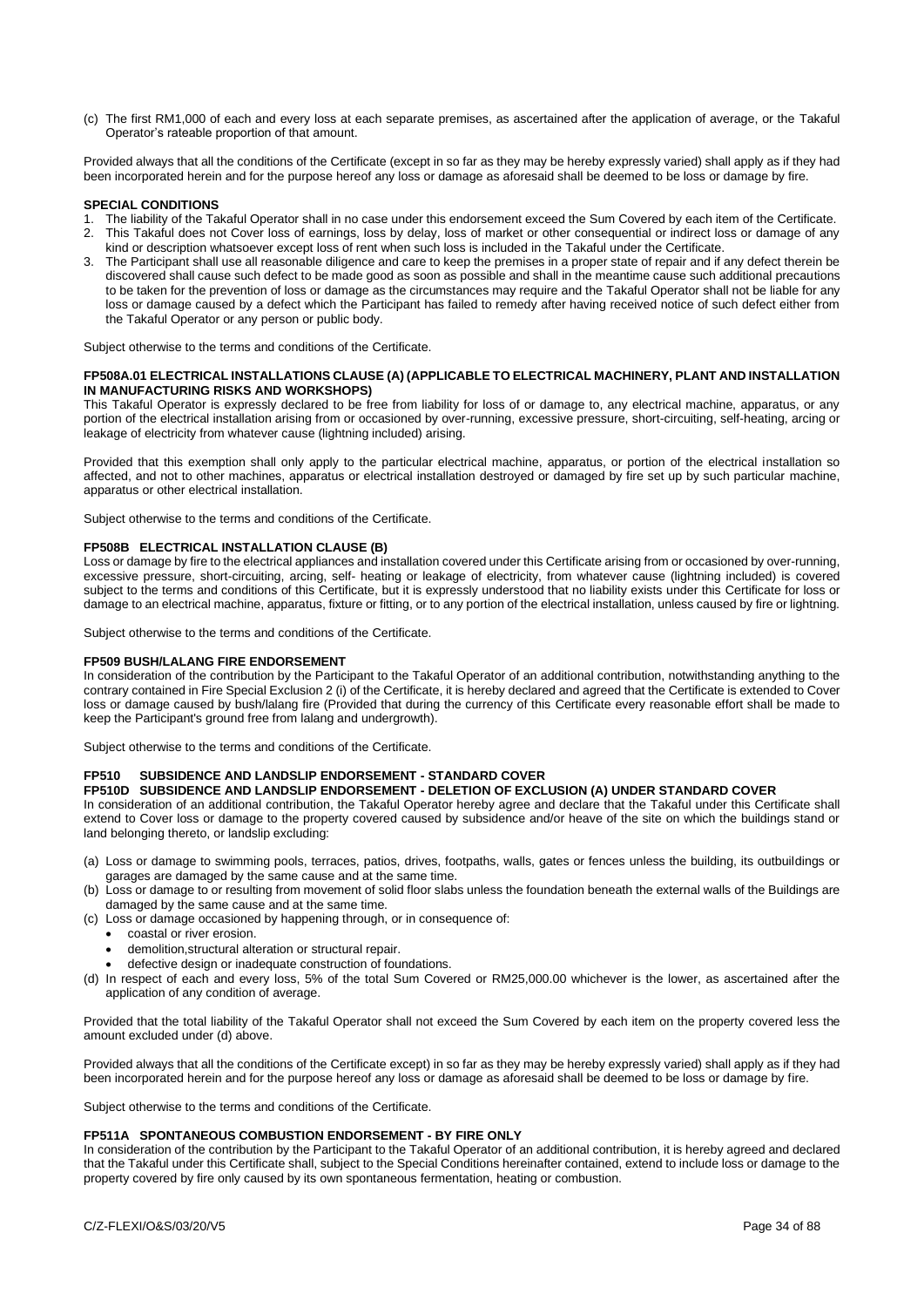Provided always that all the conditions of the Certificate shall apply as if they had been incorporated herein and for the purpose hereof any loss or damage as aforesaid shall be deemed to be loss or damage by fire.

#### **SPECIAL CONDITIONS**

- 1. The liability of the Takaful Operator shall in no case under this endorsement and the Certificate exceed the Sum Covered by each item of the Certificate.
- 2. This Takaful does not Cover loss of earnings, loss by delay, loss of market or other consequential or indirect loss or damage of any kind or description whatsoever except loss of rent when such loss is included in the Takaful under the Certificate.

Subject otherwise to the terms and conditions of the Certificate.

# **FP511B SPONTANEOUS COMBUSTION ENDORSEMENT - FULL COVER**

In consideration of the contribution by the Participant to the Takaful Operator of an additional contribution, it is hereby agreed and declared that the Takaful under this Certificate shall, subject to the Special Conditions hereinafter contained extend to include loss or damage to the property covered caused by its own spontaneous fermentation, heating or combustion.

Provided always that all the conditions of the Certificate shall apply as if they had been incorporated herein and for the purpose hereof any loss or damage as aforesaid shall be deemed to be loss or damage by fire.

#### **SPECIAL CONDITIONS**

- 1. The liability of the Takaful Operator shall in no case under this endorsement and the Certificate exceed the Sum Covered by each item of the Certificate.
- 2. This Takaful does not cover loss of earnings, loss by delay, loss of market or other consequential or indirect loss or damage of any kind or description whatsoever except loss of rent when such loss is included in the cover under the Certificate.

Subject otherwise to the terms and conditions of the Certificate.

#### **FP512B RIOT STRIKE AND MALICIOUS DAMAGE - OTHER THAN RESIDENTIAL PROPERTIES**

In consideration of an additional contribution, the Takaful Operator hereby agree and declare that the Takaful under this Certificate shall extend to cover Riot and Strike Damage which for the purpose of this Endorsement shall mean (subject to the Special Conditions hereinafter contained):

Loss of or damage to property covered directly caused by:

- 1. The act of any person taking part together with other in any disturbance of the public peace (whether in connection with a strike or lockout or not) not being an occurrence mentioned in Condition 6 of the Special Conditions hereof.
- 2. The action of any lawfully constituted authority in suppressing or attempting to suppress any such disturbance or in minimizing the consequences of any such disturbance.
- 3. The wilful act of any striker or locked-out worker done in furtherance of a strike or in resistance to a lock-out.
- The action of any lawfully constituted authority in preventing or attempting to prevent any such act or in minimizing the consequences of any such act.

It is hereby declared further that notwithstanding anything in the within written Certificate contained to the contrary, the Takaful under this Certificate shall extend to Cover Malicious Damage which for the purpose of this extension shall mean:

Loss of or damage to the property covered directly caused by the malicious act of any person (whether or not such act is committed in the course of a disturbance of the public peace) not being an act amounting to or committed in connection with an occurrence mentioned in Special Condition 6 of the Endorsement but the Takaful Operator shall not be liable under this extension for any loss damage by fire or explosion nor for any loss or damage arising out of or in the course of burglary, housebreaking, theft or larceny or any attempt thereat or caused by any person taking part therein.

# **SPECIAL CONDITIONS**

For the purposes of this Endorsement but not otherwise there shall be substituted for the respectively numbered Conditions of the Certificate the following:

#### **Condition 5**

This Takaful does not cover:

- (a) Loss of earnings, loss by delay, loss of market or other consequential or indirect loss or damage of any kind or description whatsoever.
- (b) Loss or damage resulting from total or partial cessation of work or the retarding or interruption or cessation of any process or operation. (c) Loss or damage occasioned by permanent or temporary dispossession resulting from confiscation, commandeering or requisition by any lawfully constituted authority.
- (d) Loss or damage occasioned by permanent or temporary dispossession of any building resulting from the unlawful occupation by any person of such building.

PROVIDED nevertheless that the Takaful Operator is not relieved under (c) or (d) above of any liability to the Participant in respect of physical damage to the property covered occurring before dispossession or during temporary dispossession.

#### **Condition 6**

This Takaful does not Cover any loss or damage occasioned by or through or in consequence, directly or indirectly, of any of the following occurrences, namely:

(a) War, invasion, act of foreign enemy, hostilities, or warlike operations (whether war be declared or not), civil war.

- (b) Mutiny, civil commotion assuming the proportions of or amounting to a popular rising, military rising, insurrection, rebellion, revolution, military or usurped power.
- (c) Any act of terrorism.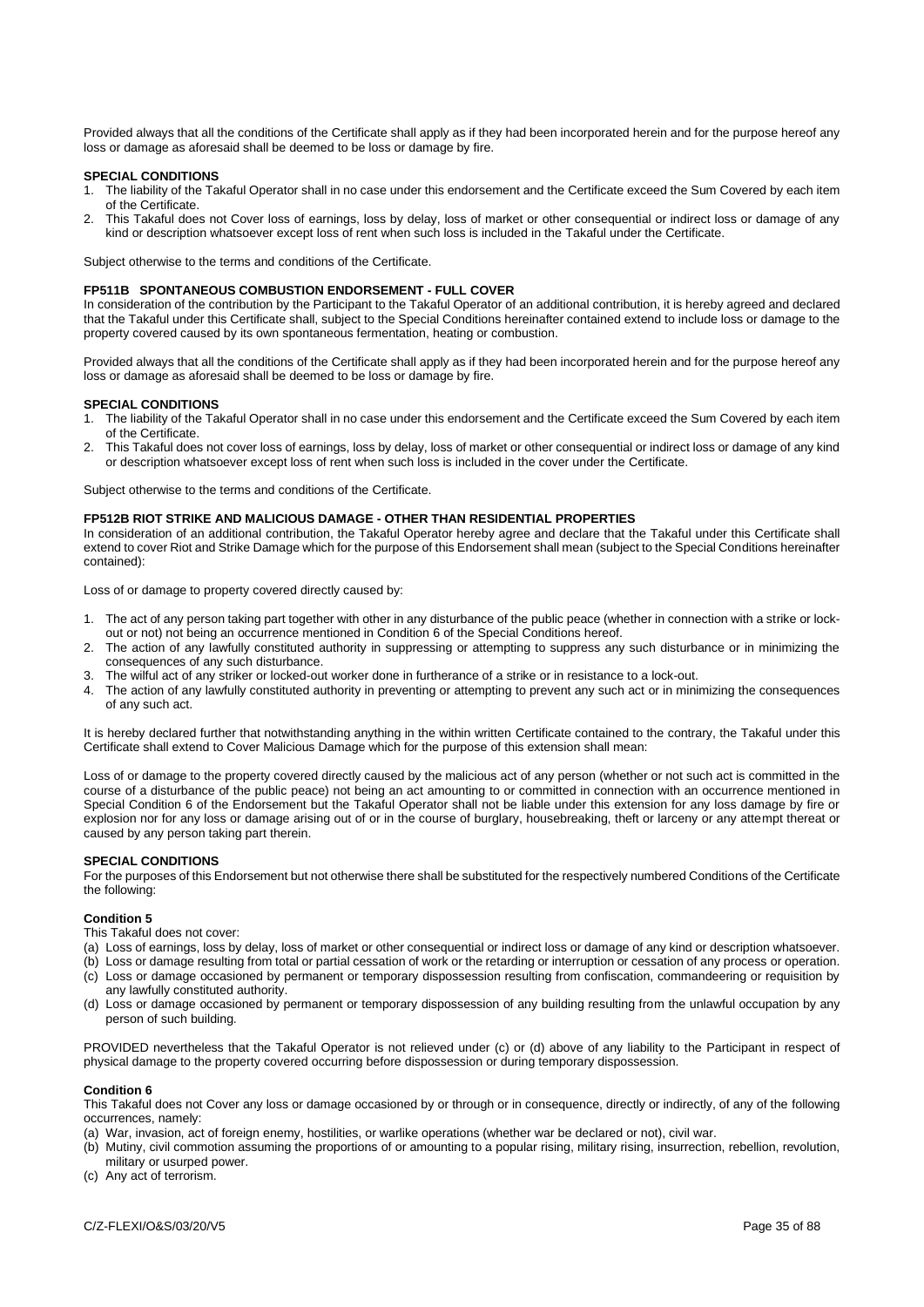For this purpose an act of terrorism means an act, including but not limited to the use of force or violence and/or the threat thereof, of any person or group(s) of persons, whether acting alone or on behalf of or in connection with any organisation(s) or government(s), committed for political, religious, ideological or similar purposes including the intention to influence any government and/or to put the public, or any section of the public, in fear.

In any action, suit or other proceeding, where the Takaful Operator alleges that by reason of the provisions of this Condition any loss or damage is not covered by this Takaful, the burden of proving that such loss or damage is covered shall be upon the Participant.

### **Condition 8**

Unless otherwise expressly stated in the Certificate this Takaful does not cover:

- (a) Goods held in trust or on commission.
- (b) Bullion or unset precious stones.
- (c) Any curiosity or work of art for an amount exceeding RM500
- (d) Manuscripts, plans, drawings or designs, patterns, models or moulds.
- (e) Securities, obligations, or documents of any kind, stamps, coined or paper money, cheques, books or accounts or other business books, or computer systems records.
- (f) Explosives.

#### **Condition 11**

This Takaful may at any time be terminated by the Takaful Operator on notice to that effect being given to the Participant, in which case the Takaful Operator shall be liable to repay a rateable proportion of the contribution for the unexpired term from the date of cancelment. If the Takaful be terminated at the request of the Participant the Takaful Operator shall not be liable to repay the contribution or any part of it except in so far as the Takaful applies to stocks in respect of which the Takaful Operator shall retain a contribution calculated according to its customary short period scale for the time of the said Takaful has been in force.

#### **Condition 20**

If the property hereby Participant shall at the breaking out of any fire or at the commencement of any destruction of or damage to such property by any other peril covered against by this Endorsement be collectively of greater value than the Sum Covered thereon, then the Participant shall be considered as being Covering his own for the difference and shall bear a rateable share of the amount of the loss accordingly. Every item, if more than one, of the Certificate shall be separately subject to this condition.

PROVIDED that it is hereby further expressly agreed and declared that:

- 1. All the Conditions of this Certificate shall apply in all respects to the Takaful granted by this extension save in so far as the same are expressly varied by the above Special Conditions and any reference to fire in the Conditions of the Certificate shall be deemed to include the perils hereby covered against.
- 2. The Special Conditions herein shall apply only to the Takaful granted by this extension and the Conditions of the Certificate shall apply in all respects to the Takaful granted by the Certificate as if this Endorsement had not been made thereon.

#### **FP513 DAMAGE BY FALLING TREES OR BRANCHES AND OBJECTS THEREFROM**

In consideration of an additional contribution, the Takaful Operator hereby agree and declare that the takaful under this Certificate shall extend to include loss or damage to the property described in the Schedule and/or to walls, gates and fences around and pertaining thereto directly resulting from damage by falling trees or branches and objects therefrom, provided that the first RM250.00 of each and every claim under this endorsement shall be borne by the Participant as ascertained after the application of any condition of average.

Provided always that all the conditions of the Certificate shall apply as if they had been incorporated herein and for the purpose hereof any loss or damage as foresaid shall be deemed to be loss or damage by fire.

Subject otherwise to the terms and conditions of the certificate.

#### **FP514A COLD STORAGE IINCUBATOR CLAUSE (A)**

This certificate does not cover loss or damage to the property hereby covered which may be caused by change of temperature resulting from the total or partial destruction or disablement of the refrigerating plant / incubating plant by fire or any other perils hereby covered.

Subject otherwise to the terms and conditions of the certificate.

#### **FP514B COLD STORAGE INCUBATOR CLAUSE (B)**

Notwithstanding anything herein stated to the contrary, this certificate covers loss or damage caused by change of temperature resulting from the total or partial destruction or disablement of the refrigerating plant/incubating plant by fire or any other perils hereby covered.

Subject otherwise to the terms and conditions of the certificate.

# **FW701A RESTRICTION OF MERCHANDISE WARRANTY** (Club / School / Office)

Warranted that during the currency of this Certificate no part of the premises described herein be used for the manufacture or deposit or storage of merchandise except in direct relation to the activities of a club, school or office.

# **FW701D RESTRICTION OF MERCHANDISE WARRANTY** (Not exceeding 50% of total floor area)

Warranted that during the currency of this Certificate not more than 50% of the total floor area of the premises covered herein be used for the manufacture or deposit or storage of merchandise.

# **FW703A STORAGE OF HAZARDOUS GOODS WARRANTY A**

Warranted that during the currency of this Certificate, storage in the premises of the following materials is permitted only up to the limit of quantities stated below, namely:

(i) All liquids including kerosene oil and diesel giving off 3600 liters flammable vapour with flashpoint not less than 93°C (800 gallons)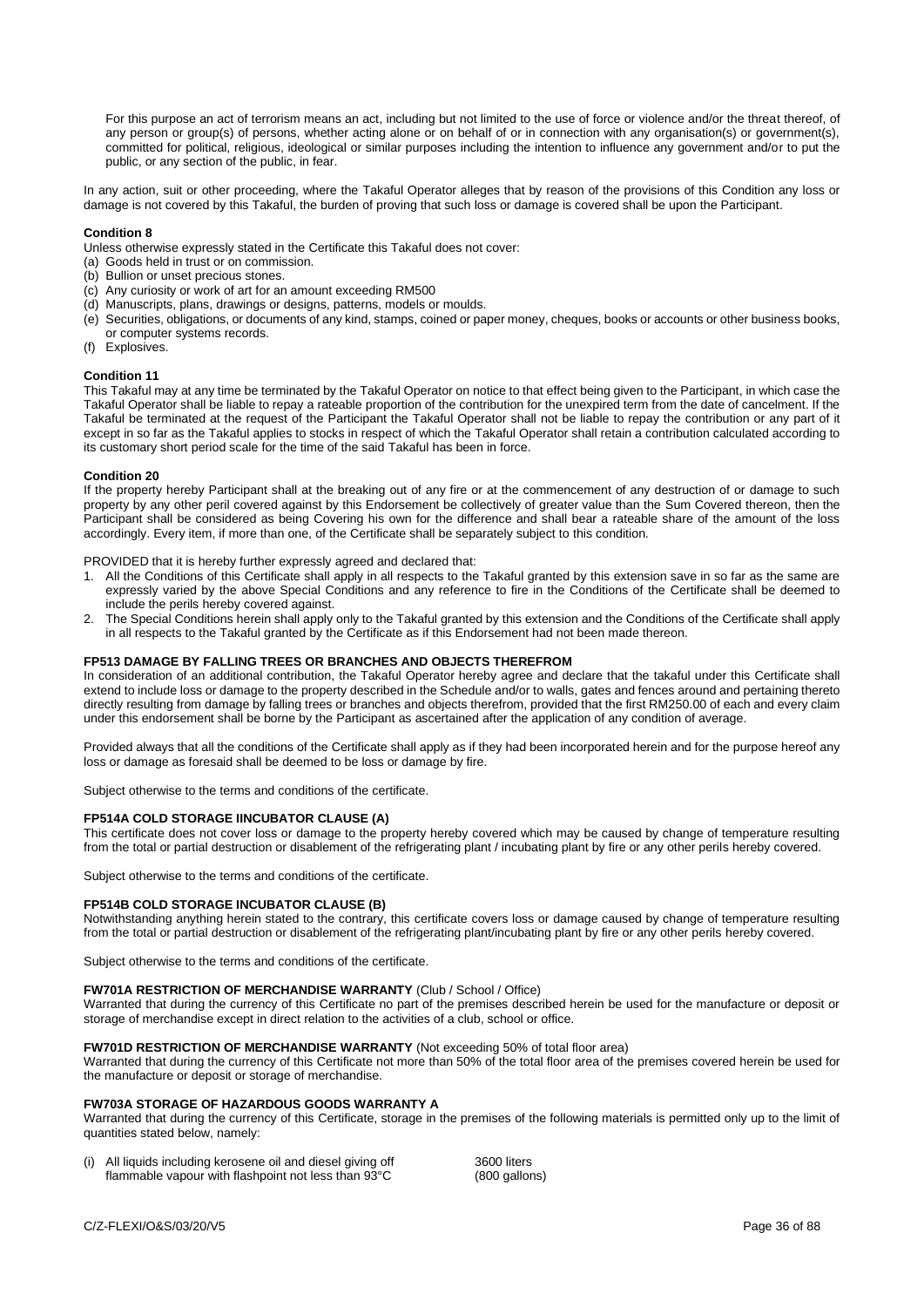(200F)

- (ii) All liquids including petrol giving off flammable vapour 900 liters with flashpoint below  $38^{\circ}$ C (100F) (200 gallons) with flashpoint below  $38^{\circ}$ C (100F)<br>
Matches, carbides, liquified petroleum gas (LPG) 30 kg or 4 cases or
- (iii) Matches, carbides, liquified petroleum gas (LPG)  $\frac{30 \text{ kg}}{20 \text{ s}}$  or 4 cases or spontaneously combustion materials such as silane, cartons whichever is higher spontaneously combustion materials such as silane, sulphur, etc. and active materials such as magnesium, sodium, etc.

# **FW703B STORAGE OF HAZARDOUS GOODS WARRANTY B**

Warranted that during the currency of this Certificate, the storage of goods and the quantity of the goods stored in or upon the within mentioned premises are in compliance with the Regulations and Laws of Malaysia.

## **FW704A STORAGE OF PETROL WARRANTY**

Warranted that during the currency of this Certificate the storage of petrol be in accordance with the Government Regulations.

# **FW704B RESTRICTION OF SPRAY PAINTING / POWDER SPRAYING WARRANTY**

Warranted that during the currency of this Certificate no spray painting / powder spraying or any process in connection therewith be carried on in the premises described herein.

# **FW704C PRINTING PROCESS WARRANTY**

Warranted that during the currency of this Certificate no printing or any process in connection therewith be carried on in the premises described herein.

# **FCL301.01 PREVENTION OF ACCESS**

In consideration of an additional contribution which is included in the contribution hereon, it is agreed and declared that subject to the conditions of the Certificate loss as covered by this Certificate resulting from interruption of or interference with the Business in consequence of Damage by covered peril (as within defined) to property in the vicinity of the Participant's premises which shall prevent or hinder the use of the premises or access thereto, whether the premises or property of the Participant therein shall be damaged or not, shall be deemed to be loss resulting from Damage to property used by the Participant at the premises.

Indemnity Period shall mean the period during which the results of the Business shall be affected in consequence of the accident, beginning with the date of the occurrence and ending not later than the Maximum Indemnity Period thereafter.

Maximum Indemnity Period shall mean the number of months as per Schedule.

The Takaful Operator's liability under this memorandum shall not exceed 10% of the Sum Covered in any one period of Takaful, after the application of all other terms and conditions of the Certificate.

PROVIDED that the Takaful Operator shall not be liable for any loss covered by this extension unless interruption of or interference with the Business of the Participant exceeds a period of seventy-two (72) hours and the liability of the Takaful Operator under this extension shall apply only to such period in excess of seventy-two (72) hours.

#### **FCL302 PAYMENT ON ACCOUNT CLAUSE**

Payment on account will be made to the Participant if desired provided that it is established that the loss is indemnifiable under this Certificate.

| <b>FCM303A(i)</b>   | <b>PUBLIC UTILITIES - ONE UTILITY (ELECTRICITY - 72 HOURS)</b>               |
|---------------------|------------------------------------------------------------------------------|
| FCM303A(ii)         | PUBLIC UTILITIES - ONE UTILITY (WATER - 72 HOURS)                            |
| FCM303A(iii)        | <b>PUBLIC UTILITIES - ONE UTILITY (GAS - 72 HOURS)</b>                       |
| <b>FCM303B(i)</b>   | PUBLIC UTILITIES - TWO UTILITIES (ELECTRICITY & WATER - 72 HOURS)            |
| FCM303B(ii)         | PUBLIC UTILITIES - TWO UTILITIES (ELECTRICITY AND GAS - 72 HOURS)            |
| FCM303B(iii)        | PUBLIC UTILITIES - TWO UTILITIES (WATER AND GAS - 72 HOURS)                  |
| <b>FCM303C</b>      | PUBLIC UTILITIES - THREE UTILITIES (72 HOURS)                                |
| <b>FCM303D(i)</b>   | PUBLIC UTILITIES - ONE UTILITY (ELECTRICITY - 48 HOURS)                      |
| FCM303D(ii)         | PUBLIC UTILITIES - ONE UTILITY (WATER - 48 HOURS)                            |
| FCM303D(iii)        | <b>PUBLIC UTILITIES - ONE UTILITY (GAS - 48 HOURS)</b>                       |
| <b>FCM303E(i)</b>   | <b>PUBLIC UTILITIES - TWO UTILITIES (ELECTRICITY &amp; WATER - 48 HOURS)</b> |
| FCM303E(ii)         | <b>PUBLIC UTILITIES - TWO UTILITIES (ELECTRICITY AND GAS - 48 HOURS)</b>     |
| <b>FCM303E(iii)</b> | <b>PUBLIC UTILITIES - TWO UTILITIES (WATER AND GAS - 48 HOURS)</b>           |
| FCM303F             | <b>PUBLIC UTILITIES - THREE UTILITIES (48 HOURS)</b>                         |
| <b>FCM303G(i)</b>   | PUBLIC UTILITIES - ONE UTILITY (ELECTRICITY - 24 HOURS)                      |
| FCM303G(ii)         | <b>PUBLIC UTILITIES - ONE UTILITY (WATER - 24 HOURS)</b>                     |
| FCM303G(iii)        | <b>PUBLIC UTILITIES - ONE UTILITY (GAS - 24 HOURS)</b>                       |
| FCM303H(i)          | PUBLIC UTILITIES - TWO UTILITIES (ELECTRICITY AND WATER - 24 HOURS)          |
| FCM303H(ii)         | PUBLIC UTILITIES - TWO UTILITIES (ELECTRICITY AND GAS - 24 HOURS)            |
| FCM303H(iii)        | PUBLIC UTILITIES - TWO UTILITIES (WATER AND GAS)                             |
| <b>FCM303I</b>      | <b>PUBLIC UTILITIES - THREE UTILITIES (24 HOURS)</b>                         |

In consideration of an additional contribution it is hereby declared that subject to the conditions of the Certificate, loss as covered by this Certificate resulting from interruption of or interference with the business consequent upon failure of public supplies of electricity/water/gas (as stated in the Schedule) resulting from a damage as defined in this Certificate at any:

i) Generating station or substation of the public electricity supply undertaking,

Land based premises of the public gas supply undertaking or of any natural gas producer linked directly therewith,

iii) Water works or pumping station of the public water supply undertaking, from which the Participant obtains electricity/water/gas (as stated in the Schedule) shall be deemed to be loss resulting from damage to property used by the Participant at the premises. Any transmission lines or pipes feeding to the Participant's premises are not included.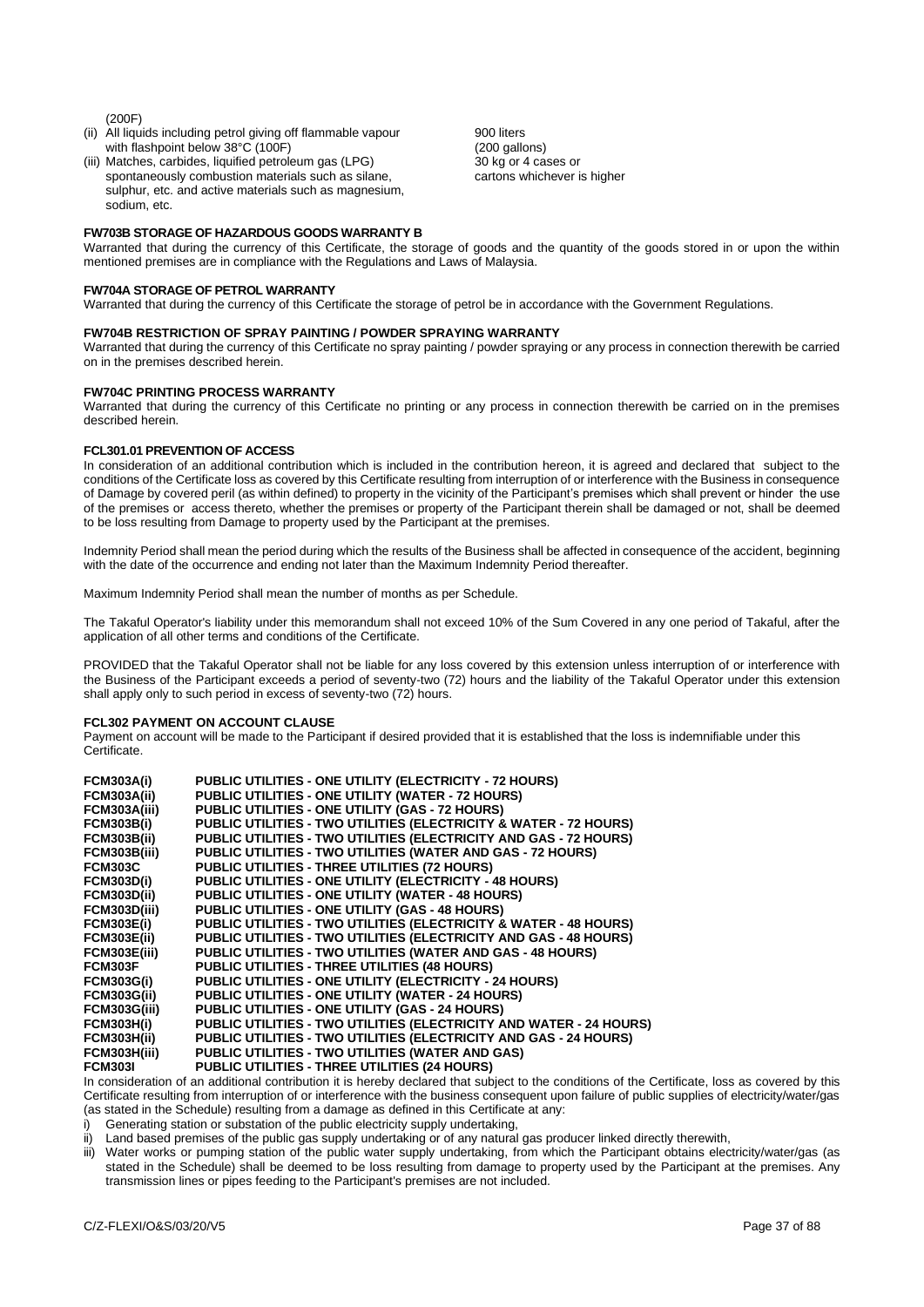A deliberate act of the supply undertaking not performed for the purpose of safeguarding life or protecting the system and rationing not necessitated solely by accidental damage to the supply undertaking's equipment are excluded.

PROVIDED that the Takaful Operator shall not be liable for any loss covered by this extension unless failure of the public supplies of electricity/water/gas (as stated in the Schedule) exceeds a period of 72 hours and the liability of the Takaful Operator under this extension shall apply only to such period in excess of 72 hours.

# **FCM309 GROSS PROFIT DIFFERENCE BASIS WORDING**

SPECIFICATION referred to Section - Fire Consequential Loss of the Certificate in the name of as mentioned in the Certificate schedule and forming an integral part of that Certificate.

| ltem No            | <b>Sum Covered</b>                       |
|--------------------|------------------------------------------|
| 1. On Gross Profit | as mentioned in the Certificate schedule |

THE TAKAFUL UNDER ITEM NO. 1 is limited to loss of Gross Profit due to (a) REDUCTION IN TURNOVER and (b) INCREASE IN COST OF WORKING and the amount payable as Indemnity thereunder shall be:

- (a) IN RESPECT OF REDUCTION IN TURNOVER:
- The sum produced by applying the Rate of Gross Profit to the amount by which the Turnover during the Indemnity Period shall in consequence of the damage fall short of the Standard Turnover.
- (b) IN RESPECT OF INCREASE IN COST OF WORKING:

 The additional expenditure (subject to the provisions of the Uncovered Standing Charges Clause) necessarily and reasonably incurred for the sole purpose avoiding or diminishing the reduction in Turnover which but for that expenditure would have taken during the Indemnity Period in consequence of the damage but not exceeding the sum produced by applying the Rate of Gross Profit to the amount of reduction thereby avoided:

Less any sum saved during the Indemnity Period in respect of such of the charges and expenses of the business payable out of Gross Profit as may cease or be reduced in consequence of the damage:

Provided that if the Sum Covered by this Item be less than the sum produced by applying the rate of Gross Profit to the Annual Turnover (or to a proportionately increased multiple thereof where the Maximum Indemnity Period exceeds twelve months) the amount payable shall be proportionately reduced.

# **DEFINITIONS**

| <b>GROSS PROFIT:</b>                                                                                                                                        | The amount by which the sum of the Turnover, Closing Stock and Work-in-Progress shall exceed the sum<br>of the Opening Stock, Work-in-Progress and the Specified Working Expenses. |                                                                                                                                                                                                              |
|-------------------------------------------------------------------------------------------------------------------------------------------------------------|------------------------------------------------------------------------------------------------------------------------------------------------------------------------------------|--------------------------------------------------------------------------------------------------------------------------------------------------------------------------------------------------------------|
| <b>SPECIFIED WORKING</b><br><b>EXPENSES:</b>                                                                                                                | As mentioned in the Certificate schedule                                                                                                                                           |                                                                                                                                                                                                              |
| <b>TURNOVER:</b>                                                                                                                                            | The money (less discount allowed) paid or payable to the Participant for goods sold and delivered and for<br>services rendered in course of the business at the premises.          |                                                                                                                                                                                                              |
| <b>INDEMNITY</b>                                                                                                                                            | The period beginning with the occurrence of the damage and ending not later than the Maximum Indemnity                                                                             |                                                                                                                                                                                                              |
| <b>PERIOD:</b>                                                                                                                                              | Period thereafter during which the results of the business shall be affected in consequence of the damage.                                                                         |                                                                                                                                                                                                              |
| <b>MAXIMUM INDEMNITY</b><br><b>PERIOD:</b>                                                                                                                  | As mentioned in the Certificate schedule                                                                                                                                           |                                                                                                                                                                                                              |
| <b>RATE OF GROSS PROFIT:</b><br>The rate of Gross Profit earned on the turnover<br>during the financial year immediately<br>before the date of damage       |                                                                                                                                                                                    | to which such adjustment shall<br>be made as may be necessary to<br>provide for the trend of the business<br>and for variations in or special circumstances<br>affecting the business either before or after |
| <b>ANNUAL TURNOVER:</b><br>The Turnover during the twelve months immediately<br>before the date of the damage                                               |                                                                                                                                                                                    | the damage or which would have affected<br>the business had the damage not<br>occurred so that the figures thus adjusted<br>as nearly as may be reasonably practicable the                                   |
| <b>STANDARD TURNOVER:</b><br>The Turnover during that period in the twelve<br>before the date of<br>the damage which corresponds with the Indemnity Period. |                                                                                                                                                                                    | the results which but for the damage would have<br>been obtained during the relative period after the months immediately<br>damage.                                                                          |

# **Alternative Trading Clause**

If during the Indemnity Period goods shall be sold or services shall be rendered elsewhere than at the premises for the benefit of the business either by the Participant or by others on his behalf the money paid or payable in respect of such sales or services shall be brought into account in arriving at the Turnover during the Indemnity Period.

# **Uncovered Standing Charges Clause**

If any standing charges of the business be not covered by this Certificate (having been deducted in arriving at the Gross Profit as defined herein) then in computing the amount recoverable hereunder as Increase in Cost of Working that proportion only of the additional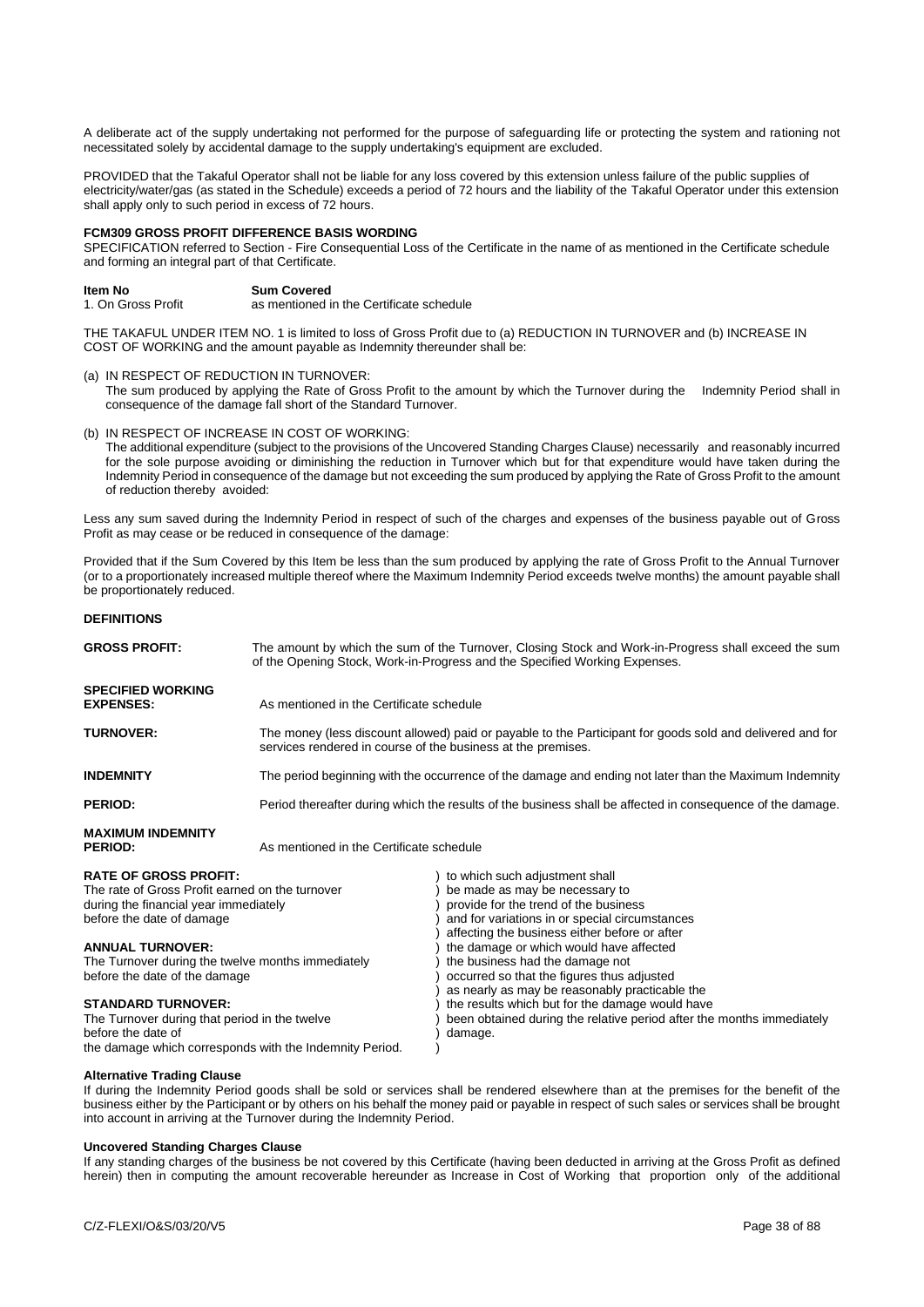expenditure shall be brought into account which the Gross Profit bears to the sum of the Gross Profit and all the Uncovered Standing Charges.

# **Contribution Adjustment Clause**

In the event of the Gross Profit (or a proportionately increased multiple thereof where the Maximum Indemnity Period exceeds twelve months) earned during the accounting period of twelve months most nearly concurrent with any period of Takaful as certified by the Participant's Auditors, being less than the Sum Covered thereon a pro-rata return of contribution not exceeding fifty per cent (50%) of the contribution made on such Sum Covered for such period of Takaful will be made in respect of the difference. If any damage shall have occurred giving rise to a claim under this Certificate, such return shall be made in respect only of so much of the said difference as is not due to such damage.

This Contribution Adjustment Clause is only valid for twelve (12) months from the date of expiry of the Certificate.

# **FCM311 GROSS RENTAL WORDING**

SPECIFICATION referred to Section - Fire Consequential Loss of the Certificate in the name of as mentioned in the Certificate schedule and forming an integral part of that Certificate.

| Item No.           | <b>Sum Covered</b>                       |
|--------------------|------------------------------------------|
| 1. On Gross Rental | as mentioned in the Certificate schedule |

THE TAKAFUL UNDER ITEM NO. 1 is limited to (a) loss of Gross Rental and (b) Increase in Cost of Working and the amount payable as indemnity thereunder shall be:

- (a) IN RESPECT OF LOSS OF GROSS RENTAL: The amount by which the Gross Rental during the Indemnity Period shall in consequence of the damage fall short of the Standard Gross Rental
- (b) IN RESPECT OF INCREASE IN COST OF WORKING: The additional expenditure necessarily and reasonably incurred for the sole purpose of avoiding or diminishing the Loss of Gross Rental which but for that expenditure would have taken place during the Indemnity Period in consequence of the damage but not exceeding the amount of the reduction in Gross Rental thereby avoided:

Less any sum saved during the Indemnity Period in respect of such of the expenses and charges payable out of Gross Rental as may cease or be reduced in consequence of the damage:

Provided that if the Sum Covered by this item be less than the Annual Gross Rental (or to a proportionately increased multiple thereof where the Maximum Indemnity Period exceeds twelve months) the amount payable shall be proportionately reduced.

# **DEFINITIONS**

GROSS RENTAL: The money paid or payable to the Participant by tenants in respect of rental of the Premises.

Period thereafter during which the Gross Rental shall be affected in consequence of the damage.

**INDEMNITY PERIOD:** The period beginning with the occurrence of the damage and ending not later than the Maximum Indemnity

# **MAXIMUM INDEMNITY**

As mentioned in the Certificate schedule

# **STANDARD GROSS RENTAL:**

The Gross Rental (and the such adjustments of the Strong term of the Strong term of the Strong Shall be made as may be  $\frac{1}{2}$  (and the period of the Strong Shall be made as may be  $\frac{1}{2}$ ) shall be made as may be corresponding with the Indemnity  $\qquad \qquad$  ) necessary to provide for<br>Period in the twelve months (example ) the trend of the business Period in the twelve months (in the trend of the business in the trend of the business in the trend of the business in the trend of the business (in the date of  $\overline{a}$ ) and for variations in or Immediately before the date of  $\Box$  ) and for variations in or damage which corresponds with  $\Box$  ) other circumstances affecting damage which corresponds with<br>the Indemnity Period

shall be made as may be<br>necessary to provide for the business either before or after the damage or which would **ANNUAL GROSS** ) have affected the business had the **RENTAL:**  $\begin{array}{ccc} \text{RENTAL:} & \text{These conditions} \\ \text{The Gross Rental during & \text{The Gross Rential during the original image} \end{array}$  (amage not occurred, so that the The Gross Rental during (and the state of the twelve months immediately state of the twelve months immediately  $(1)$  as nearly as may be reasonably  $\overline{\text{a}}$  is nearly as may be reasonably before the date of the damage  $\qquad$  ) practicable the results which but for the damage would have been ) obtained during the relative

) period after the damage.

#### **Alternative Trading Clause**

If during the Indemnity Period the business shall be conducted elsewhere than at the premises the money paid or payable to the Participant in respect of rent at such other premises shall be brought into account in arriving at the Gross Rental during the Indemnity Period.

#### **Contribution Adjustment Clause**

In the event of one time the Gross Rental (or a proportionately increased multiple thereof where the Maximum Indemnity Period exceeds twelve months) during the accounting period of twelve months most nearly concurrent with any period of Takaful as certified by the Participant's auditors being less than the Sum Covered thereon a pro rata return of contribution not exceeding 50 per cent, of the contribution made on such Sum Covered for such period of Takaful will be made in respect of the difference. If any damage shall have occurred, giving rise to a claim under this Certificate such return shall be made in respect only of so much of the said difference as is not due to such damage.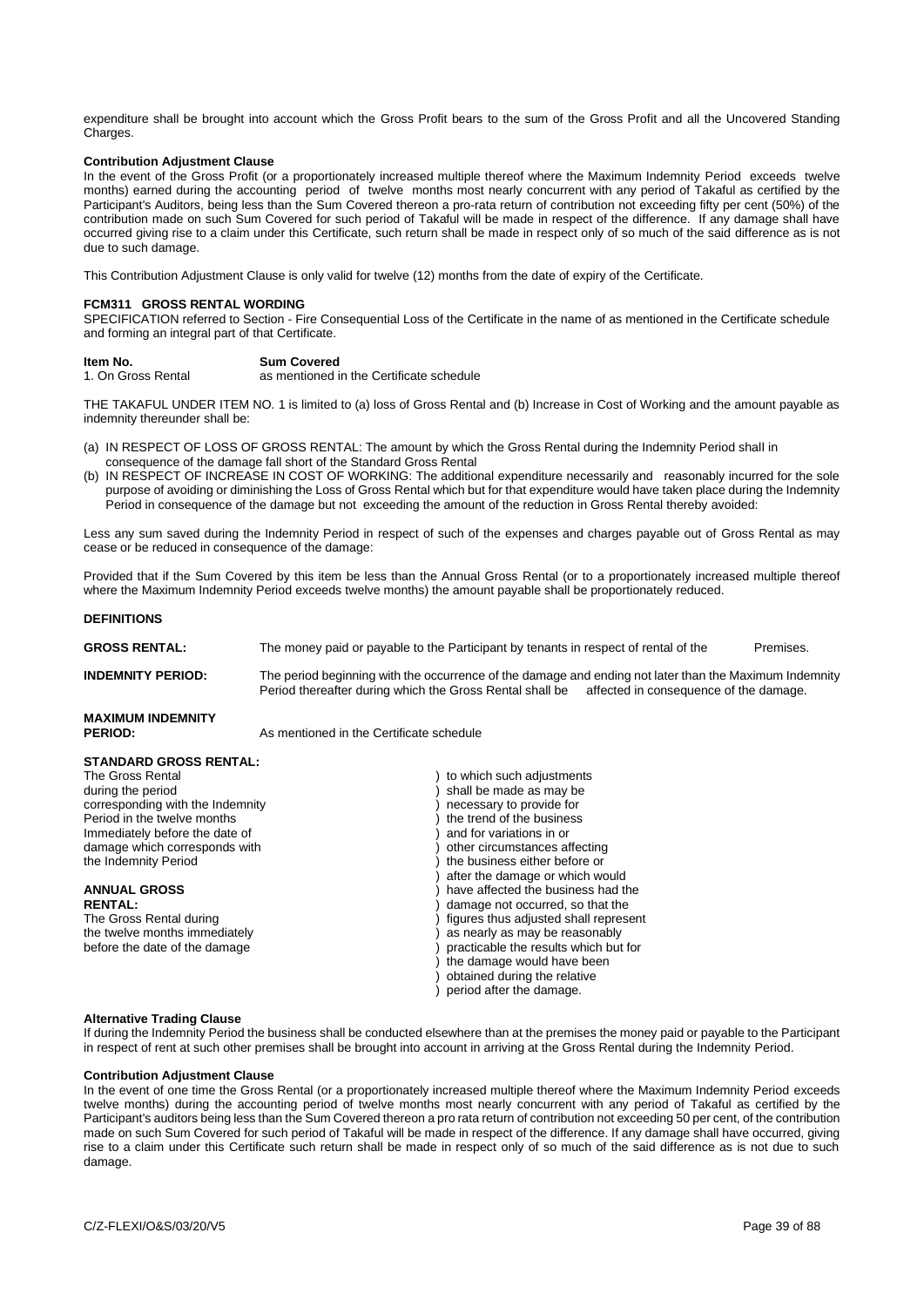This Contribution Adjustment Clause is only valid for twelve (12) months from the date of expiry of the Certificate.

# **FCM315 GROSS REVENUE WORDING**

SPECIFICATION referred to Section - Fire Consequential Loss of the Certificate in the name of as mentioned in the Certificate schedule and forming an integral part of that Certificate.

| Item No.            | <b>Sum Covered</b>                       |
|---------------------|------------------------------------------|
| 1. On Gross Revenue | as mentioned in the Certificate schedule |

THE TAKAFUL UNDER ITEM NO. 1 is limited to (a) LOSS OF GROSS REVENUE and (b) INCREASE IN COST OF WORKING and the amount payable as indemnity thereunder shall be:

- (a) IN RESPECT OF LOSS OF GROSS REVENUE: The amount by which the Gross Revenue during the Indemnity Period shall in consequence of the damage fall short of the Standard Gross Revenue.
- (b) IN RESPECT OF INCREASE IN COST OF WORKING: The additional expenditure necessarily and reasonably incurred for the sole purpose of avoiding or diminishing the reduction in Gross Revenue which but for that expenditure would have taken place during the Indemnity Period in consequence of the damage but not exceeding the amount of the reduction hereby avoided:

Less any sum saved during the Indemnity Period in respect of such of the Working Expenses and Standing Charges of the business as may cease or be reduced in consequence of the damage:

Provided that if the Sum Covered by this item be less than the Annual Gross Revenue (or to a proportionately increased multiple thereof where the Maximum Indemnity Period exceeds twelve months) the amount payable shall be proportionately reduced.

#### **DEFINITIONS**

| <b>INDEMNITY PERIOD:</b>                   | The period beginning with the occurrence of the damage and ending not later than the Maximum<br>Indemnity Period thereafter during which the results of the business shall be affected in consequence of<br>the damage. |
|--------------------------------------------|-------------------------------------------------------------------------------------------------------------------------------------------------------------------------------------------------------------------------|
| <b>MAXIMUM INDEMNITY</b><br><b>PERIOD:</b> | As mentioned in the Certificate schedule.                                                                                                                                                                               |
| <b>GROSS REVENUE:</b>                      | The money paid or payable to the Participant in respect of work done and services                                                                                                                                       |

rendered in the course of the business at the premises excluding.

# **STANDARD GROSS REVENUE:**

The Gross Revenue during that period in the (i.e. ) to which such adjustments shall be Twelve months immediately before the date (i.e. ) made as may be necessary to Twelve months immediately before the date  $\left( \begin{array}{ccc} 0 & 0 \\ 0 & 1 \end{array} \right)$  made as may be necessary to  $\left( \begin{array}{ccc} 0 & 0 \\ 0 & 1 \end{array} \right)$  provide for the trend of the business of the damage which corresponds with the Indemnity Period.

**ANNUAL GROSS REVENUE**<br>
The Gross Revenue during the twelve months (and after the damage or which would be not all and a set of the damage or which would The Gross Revenue during the twelve months (after the damage or which would immediately before the date of the damage (after the damage ) have affected the business had the immediately before the date of the damage

- 
- 
- 
- and for variation in or other
- ) circumstances affecting the business either
- 
- 
- 
- ) damage not occurred so that the
- ) figures this adjusted shall represent
- as nearly as may be reasonably
- ) practicable the results which but for
- the damage would have been
- ) obtained during the relative period
- after the damage.

#### **Alternative Trading Clause**

If during the Indemnity Period work shall be done or services shall be rendered elsewhere than at the premises for the benefit of the business either by the Participant or by others on their behalf the money paid or payable in respect of such work or services shall be brought into account in arriving at the Revenue during the Indemnity Period.

# **Contribution Adjustment Clause**

In the event of the Gross Revenue (or a proportionately increased multiple thereof where the Maximum Indemnity Period exceeds twelve months) earned during the financial year most nearly concurrent with any period of Takaful as certified by the Participant's Professional Accountants being less than the Sum Covered thereon a pro-rata return of contribution not exceeding 50 per cent of the contribution made on such Sum Covered for such period of Takaful will be made in respect of the difference. If any damage shall have occurred giving rise to a claim under this Certificate such return shall be made in respect only of so much of the said difference as is not due to such damage.

This Contribution Adjustment Clause is only valid for twelve (12) months from the date of expiry of the Certificate.

# **FCL304 ACCUMULATION OF STOCK CLAUSE**

In adjusting any loss account shall be taken and an equitable allowance made if any shortage of turnover due to the damage is postponed by reason of the turnover being temporarily maintained from accumulated stocks of finished goods in warehouses and/or depots.

# **FCL307 SALVAGE SALES CLAUSE**

If, following damage giving rise to a claim under this Certificate, the Participant shall hold a salvage sale during the Indemnity Period, Clause (a) of Item No. 1 of the specifications attached shall for the purpose of such claim read as follows: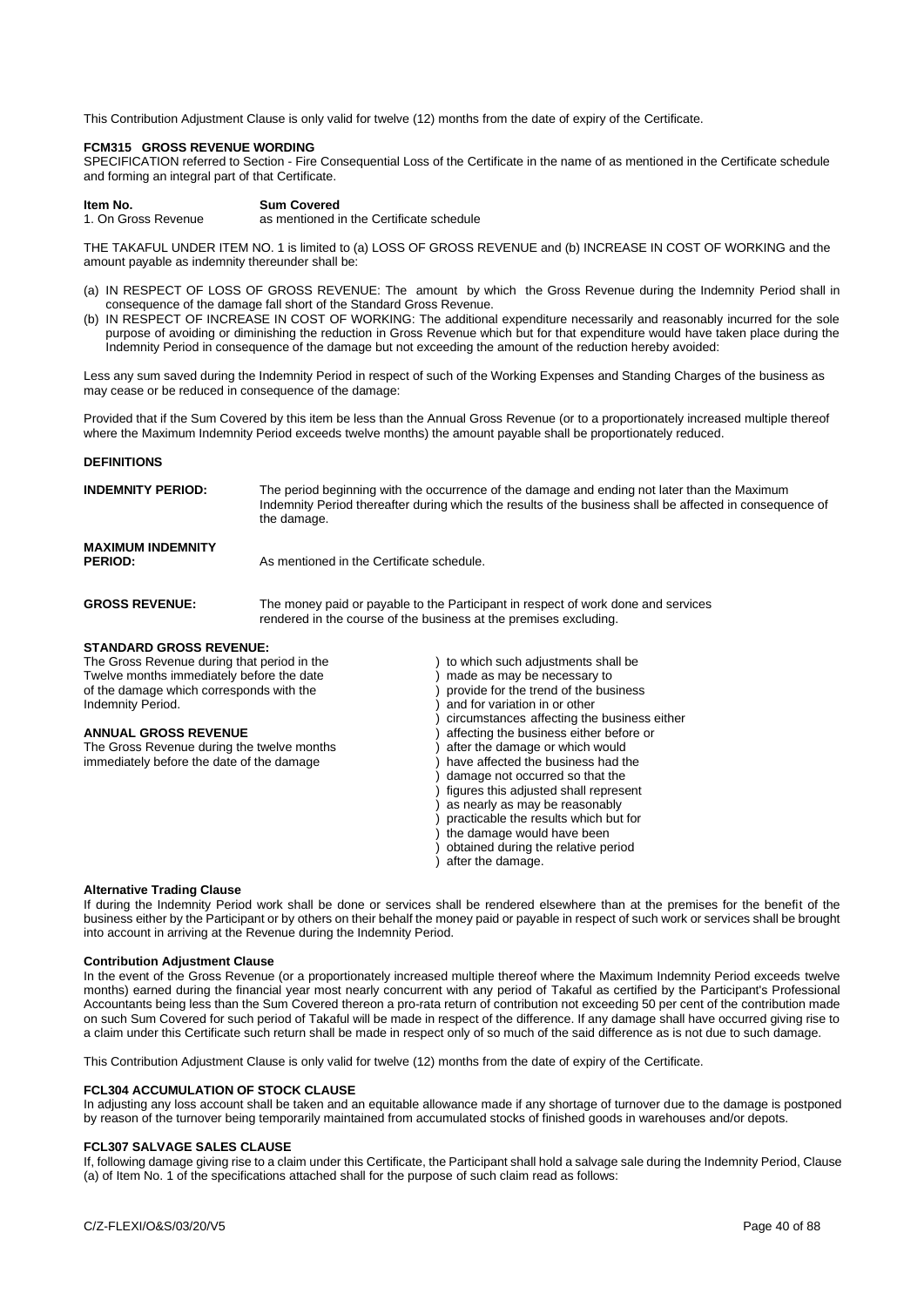(a) IN RESPECT OF REDUCTION IN TURNOVER: the sum produced by applying Rate of Gross Profit to the amount by which the Turnover during the Indemnity Period (less the Turnover for the period of the salvage sale) shall in consequence of the damage, fall short of the Standard Turnover from which sum shall be deducted from the Gross Profit actually earned during the period of the salvage sale.

# **FCL308 ALTERNATIVE BASIS CLAUSE**

It is agreed and declared that in the event of a claim, adjustment may be based on "Turnover or Output" whichever affords the most equitable result, and except in the definition of turnover the word "Turnover" wherever used in this Certificate shall read as "Turnover or Output." "Output" shall mean sale value of goods manufactured by, or sold by, the Participant in the course of the Business at the Premises, provided that: (a) only one such meaning shall be operative in connection with any one occurrence involving damage as within defined. (b) if the meaning set out in this Clause be used, the Alternative Trading Clause shall be held to be altered to read as follows:

#### Alternative Trading Clause

If during the Indemnity Period goods shall be manufactured elsewhere than at The Premises affected by the damage for the benefit of The Business either by the Participant or by others on the Participant's behalf the sale value of the goods so manufactured shall be brought into account in arriving at the output during the Indemnity Period.

# **FCL312 ACCOUNTANTS CLAUSE**

Any particulars or details contained in the Participant's books or documents which may be required by the Takaful Operator under General Condition No. 9 of this Certificate for the purpose of investigating or verifying any claim hereunder may be produced by professional accountants if at the time they are regularly acting as such for the Participant and their report shall be prima facie evidence of the particulars and details to which such report relates.

# **FCL316 NEW BUSINESS CLAUSE**

For the purpose of any claim arising from damage occurring before the completion of the first year's trading of the business at the premises, the terms 'RATE OF GROSS PROFIT', 'ANNUAL TURNOVER' and 'STANDARD TURNOVER' shall bear the following meanings and not as within stated:

# **RATE OF GROSS PROFIT:**  $\qquad \qquad$  ) to which such adjustment shall be made as may

|                                                     | to writer babil adjuditiont drial bo made as may  |
|-----------------------------------------------------|---------------------------------------------------|
| The rate of gross profit earned on the turnover     | be necessary to provide for the trend of the      |
| during the Period between the commencement of the   | business and the variations in or special         |
| business and the date of the damage                 | circumstances affecting the business either       |
|                                                     | before or after the damage or which would         |
| <b>ANNUAL TURNOVER:</b>                             | have affected the business had the damage not     |
| The proportional equivalent for the period of       | occurred, so that the figures thus adjusted shall |
| twelve months of the turnover realised during the   | represent as nearly as may be reasonably          |
| period between the commencement of the business and | the results which but for the damage would have   |
| the date of the damage                              | obtained during the relative period after the     |
|                                                     | damage                                            |
| <b>STANDARD TURNOVER:</b>                           |                                                   |
| The proportional equivalent for a period equal      |                                                   |
| to the Indemnity Period, of the Turnover realised   |                                                   |
| during the period between the commencement of       |                                                   |
| the business and the date of the damage.            |                                                   |
|                                                     |                                                   |

After twelve (12) months of trading have been completed the normal specification wording operates.

#### **FC317 MATERIAL DAMAGE PROVISO WAIVER CLAUSE**

It shall not be a condition precedent to liability in respect of interruption or interference in consequence of destruction or damage that the payment shall have been made or liability admitted under the Takaful covering the interest of the Participant in the property at the premises against such destruction or damage if no such payment shall have been made nor liability admitted solely owing to the operation of a proviso in such Takaful excluding liability for losses below a specified amount.

# **FCM322 ADDITIONAL PERILS ENDORSEMENT (B)**

It is hereby agreed and declared that notwithstanding anything in the within written Certificate contained to the contrary the term Damage as defined in this Certificate shall extend to include destruction or damage (by fire or otherwise) caused by the additional perils as covered by the material damage Section – Fire of the Certificate.

Provided that the liability of the Takaful Operator shall in no case under this Endorsement and the Certificate exceed the Sum Covered by this Certificate.

All the conditions of this Certificate shall apply in all respects to the Takaful granted by this Endorsement save in so far as the same are expressly varied hereunder.

# **FCM327 100% WAGES AND SALARIES ON PAYROLL BASIS WORDING**

SPECIFICATION referred to Section - Fire Consequential Loss of Certificate in the name of as mentioned in the Certificate schedule and forming an integral part of that Certificate.

**Item No.**<br>
1. On Payroll **Covered**<br>
1. On Payroll **Covered** is a mentioned in as mentioned in the Certificate schedule

THE TAKAFUL UNDER ITEM NO. 1 is limited to loss in respect of PAYROLL due to (a) REDUCTION IN TURNOVER and (b) INCREASE IN COST OF WORKING and the amount payable as Indemnity thereunder shall be :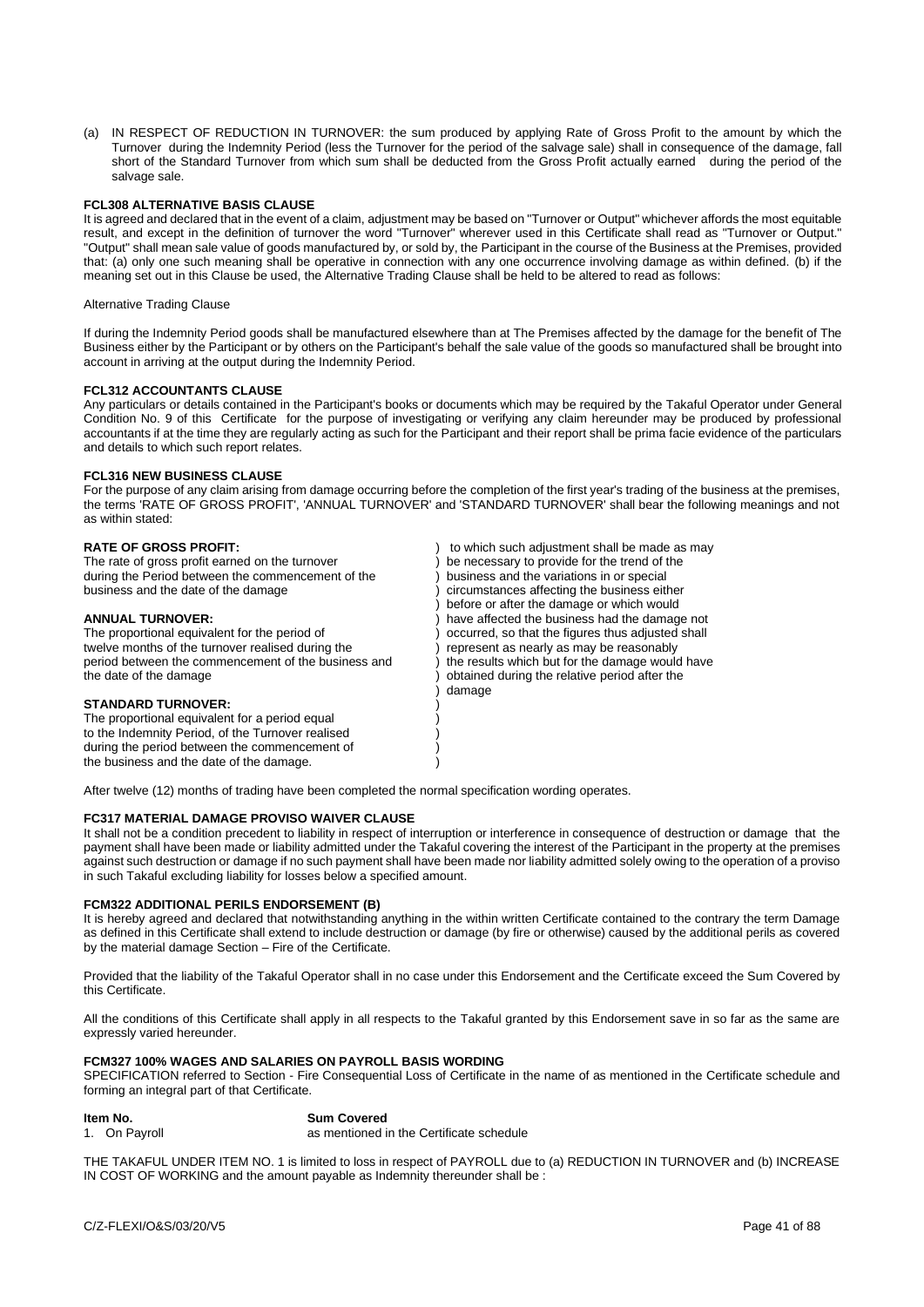- (a) IN RESPECT OF REDUCTION IN TURNOVER : The sum produced by applying the Rate of payroll to the amount by which the turnover during the Indemnity Period shall in consequence of the damage fall short of the Standard Turnover.
- (b) IN RESPECT OF INCREASE IN COST OF WORKING : The additional expenditure (subject to the provisions of Uncovered Standing Charges Clause) necessarily and reasonably incurred for the sole purpose of avoiding or diminishing the reduction in turnover which but for that expenditure would have taken place during the Indemnity Period in consequence of the damage but not exceeding the sum produced by applying the Rate of Payroll to the amount of the reduction thereby avoided :

Less any sum saved during the Indemnity Period if Payroll shall cease or be reduced in consequence of the damage. It being understood that allowances to employees retained in the Participant's services during the Indemnity Period while unable to work in consequence of the damage shall be treated as payroll paid :

Provided that if the Sum Covered by this Item be less than the sum produced by applying the Rate of Payroll to the Annual Turnover (or to a proportionately increased multiple thereof where the Maximum Indemnity Period exceeds twelve months) the amount payable shall be proportionately reduced.

# **DEFINITIONS**

| <b>PAYROLL:</b>                                                                                                                                                                                                                                                        | The remuneration (including employees provident fund, bonuses, SOCSO contributions pensions<br>Takaful costs or other payments pertaining to payroll) of all employees                                                                                                                                                                                                                                                                                                                |
|------------------------------------------------------------------------------------------------------------------------------------------------------------------------------------------------------------------------------------------------------------------------|---------------------------------------------------------------------------------------------------------------------------------------------------------------------------------------------------------------------------------------------------------------------------------------------------------------------------------------------------------------------------------------------------------------------------------------------------------------------------------------|
| <b>WAGES</b> :                                                                                                                                                                                                                                                         | Payments made to employees who are concerned with production and all others whose<br>remuneration is not included as salaries.                                                                                                                                                                                                                                                                                                                                                        |
| <b>SALARIES:</b>                                                                                                                                                                                                                                                       | Payments made usually weekly or monthly to staff permanently employed and whose duties are<br>not directly concerned with production or, if so are in an executive capacity.                                                                                                                                                                                                                                                                                                          |
| <b>INDEMNITY PERIOD:</b>                                                                                                                                                                                                                                               | The period beginning with the occurrence of the damage and ending not later than the Maximum<br>Indemnity Period thereafter during which the results of the business shall be affected in<br>consequence of the damage.                                                                                                                                                                                                                                                               |
| <b>MAXIMUM INDEMNITY PERIOD:</b>                                                                                                                                                                                                                                       | Months (as mentioned in the Certificate schedule)                                                                                                                                                                                                                                                                                                                                                                                                                                     |
| <b>RATE OF PAYROLL</b><br>The Rate of Payroll earned on the<br>Turnover during the financial year<br>immediately before the date of the<br>damage.<br><b>ANNUAL TURNOVER</b><br>The Turnover during the twelve<br>months immediately before the date<br>of the damage. | to which such adjustments shall be made as may be<br>necessary to provide for the trend of the business<br>and for variations in or other circumstances affecting<br>the business either before or after the damage or<br>which would have affected the business had<br>that the figures thus adjusted shall represent as nearly<br>as may be reasonably practicable the results which<br>but for the damage would have been obtained during<br>the relative period after the damage. |
| <b>STANDARD TURNOVER</b><br>The Turnover during that period in<br>the twelve months immediately<br>before the damage which<br>corresponds with the Indemnity                                                                                                           |                                                                                                                                                                                                                                                                                                                                                                                                                                                                                       |

# **Alternative Trading Clause**

If during the Indemnity Period goods shall be sold or services shall be rendered elsewhere than at the premises for the benefit of the business either by the Participant or by others on his behalf the money paid or payable in respect of such sales or services shall be brought into account in arriving at the Turnover during the Indemnity Period.

#### **Uncovered Standing Charges Clause**

Period.

In computing the amount recoverable hereunder as Increase in Cost of Working, that proportion only of the additional expenditure incurred in respect of the indemnity period shall be brought into account which the amount of payroll bears to the sum of Net Profit and all the Standing Charges and Payroll.

#### **FCM331 AUDITORS' FEES CLAUSE**

The Takaful under Section - Fire Consequential Loss of this Certificate is limited to reasonable fees payable by the Participant to their Auditors for producing and certifying any particulars or details contained in the Participant's books of account or other business books or documents or such other proofs, information or evidence as may be required by the Takaful Operator under the terms of Condition 3 under Section 1.2 of this Certificate.

#### **IMPORTANT**

The Participant shall read this Certificate carefully, and if any error or misdescription be found herein, or if the Takaful be not in accordance with the wishes of the Participant, advice should at once be given to the Takaful Operator and the Certificate returned for attention.

In the event of discrepancy, ambiguity and conflict in interpreting any term or condition, the English version shall prevail and supersede the Bahasa Malaysia version.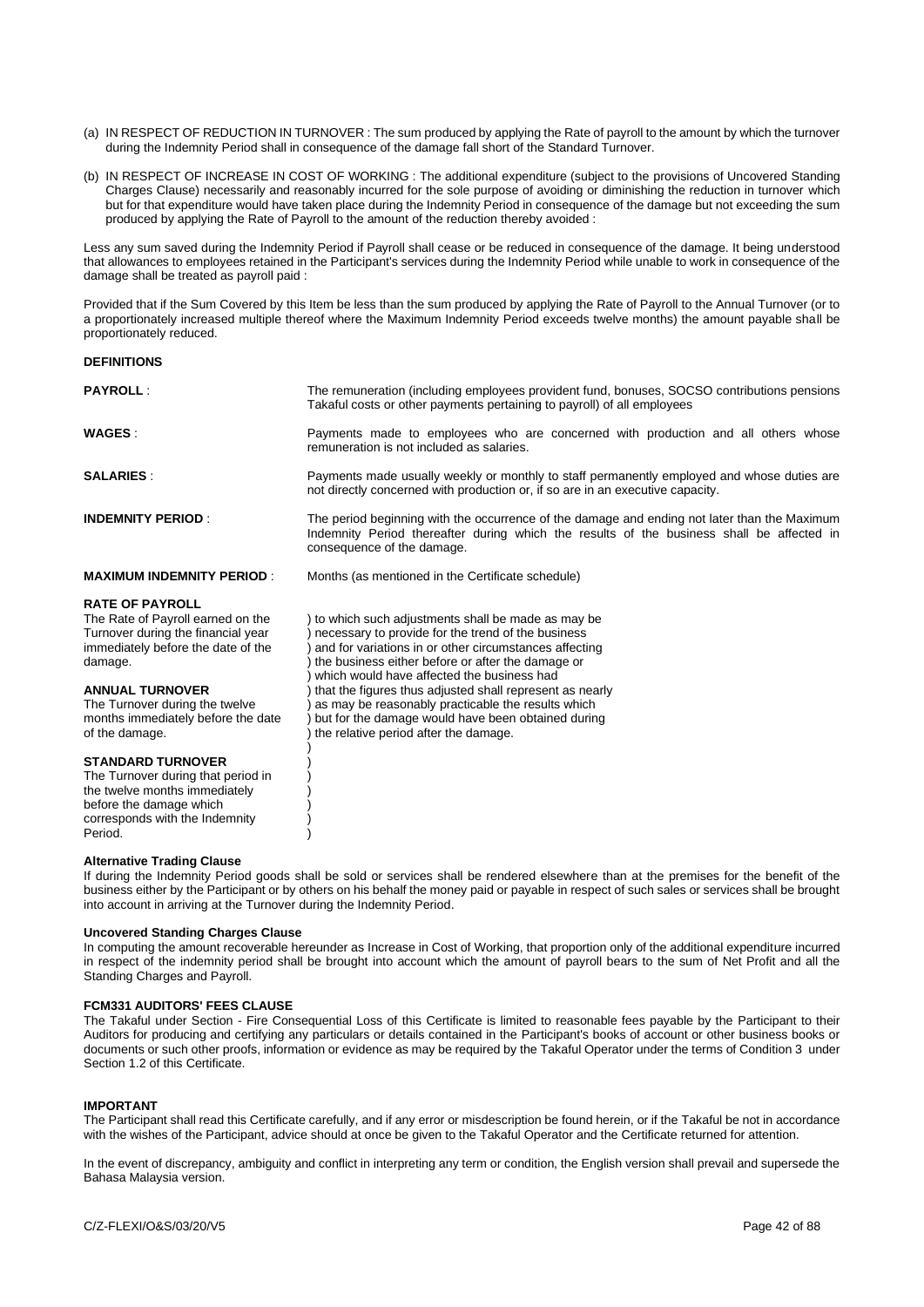# **PROCEDURES FOR MAKING TAKAFUL COMPLAINTS**

Please examine your Takaful Certificate to ensure that it meets your requirement.

To avoid misunderstanding, it is very important that the Certificate, the Schedule and any Endorsements attached therein be read thoroughly.

If you have any complaints or grievances pertaining to your Certificate, please contact your agent, if any or get in touch with our issuing office. We assure you that your complaints will be attended to promptly.

As a responsible Takaful Operator, we wish to bring to your attention that you could also address your dissatisfaction to Ombudsman for Financial Services (OFS) *(formerly known as Financial Mediation Bureau)* or to Bank Negara Malaysia's Customer Service Bureau (CSB) as listed below.

#### **Procedures for complaint to OFS**

If you are not satisfied with the decision of the Takaful Operator, you may write to the Mediator with details of the dispute and particulars of your Certificate.

If the Mediator makes an award against the Takaful Operator, you are required to inform the Mediator of your decision to accept or deny the award within fourteen (14) days.

If you do not accept the award, you may reject the decision of the Mediator. You are free to institute a court proceeding against the Takaful Operator or refer it to Arbitration.

You may lodge a complaint with the Takaful Operator at:

#### **Zurich General Takaful Malaysia Berhad**

Level 23A, Mercu 3, No. 3, Jalan Bangsar, KL Eco City, 59200 Kuala Lumpur, Malaysia Tel: 03-2109 6000 Fax: 03-2109 6888 Call Centre: 1-300-888-622 Email: callcentre@zurich.com.my Website: www.zurich.com.my

You may communicate with OFS at:

# **Ombudsman for Financial Services (OFS)**

*(Formerly known as Financial Mediation Bureau)* Level 14, Main Block, Menara Takaful Malaysia, No. 4, Jalan Sultan Sulaiman, 50000 Kuala Lumpur. Tel: 603-2272 2811 Fax: 603-2272 1577 Email: enquiry@ofs.org.my Website: www.ofs.org.my

#### **Procedures for complaint to CSB**

Alternatively you may put forward your dissatisfaction over the conduct of the Takaful Operator by writing to CSB giving details of your complaint and particulars of your Certificate to:

# **Contact Centre (BNMTELELINK)**

Laman Informasi Nasihat dan Khidmat (LINK) Bank Negara Malaysia P.O.Box 10922, 50929 Kuala Lumpur. Tel: 1-300-88-5465 (1-300-88-LINK) Fax: 03-2174 1515 Email: bnmtelelink@bnm.gov.my

# **Zurich General Takaful Malaysia Berhad**

Registration No. 201701045981 (1260157-U) Level 23A, Mercu 3, No. 3, Jalan Bangsar, KL Eco City, 59200 Kuala Lumpur, Malaysia Tel: 03-2109 6000 Fax: 03-2109 6888 Call Centre: 1-300-888-622 www.zurich.com.my





The trademarks depicted are registered in the name of **ZURICH 2URICH ZURICH ZURICH ZURICH ZURICH ZURICH ZURICH ZURICH ZURICH ZURICH ZURICH ZURICH ZURICH ZURICH ZURICH ZURICH ZURICH ZURICH ZURICH ZURICH ZURICH ZURICH ZURICH ZURIC** 

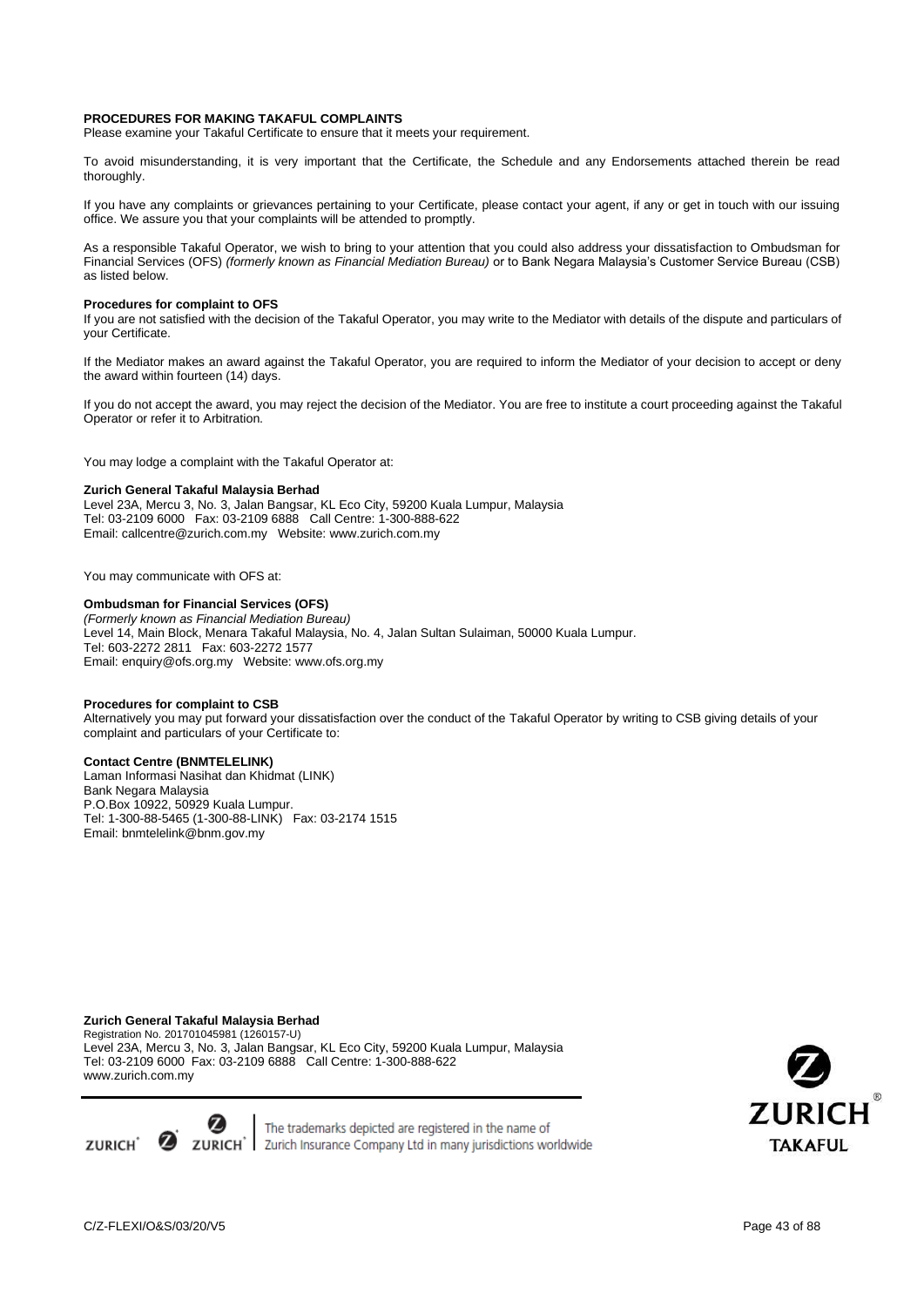

# Sijil Takaful Z Flexi Business

# **Bagi Kontrak Takaful Pengguna (Takaful sepenuhnya yang tidak berkaitan dengan perdagangan, perniagaan atau profesion Peserta)**

Sijil ini dikeluarkan sejajar dengan caruman yang ditentukan dalam Jadual Sijil dan menurut kepada kenyataan yang telah dikemukakan dalam Borang Cadangan Peserta (atau semasa Peserta memohon Takaful ini) dan segala kenyataan yang telah dibuat oleh Peserta pada atau semasa penyerahan Borang Cadangan Peserta (atau semasa Peserta memohon Takaful ini) dan pada masa perjanjian ini ditandatangani. Jawapan dan sebarang pernyataan lain yang Peserta berikan akan menjadi sebahagian daripada kontrak Takaful antara Peserta dan **ZURICH GENERAL TAKAFUL MALAYSIA BERHAD** (selepas ini dirujuk sebagai "Pengendali Takaful"). Walau bagaimanapun, sekiranya terdapat sebarang salah nyata semasa pra-kontrak berhubung dengan jawapan Peserta atau di mana-mana pernyataan yang diberikan oleh Peserta, hanya remedi yang terdapat dalam Jadual 9 Akta Perkhidmatan Kewangan 2013 akan diguna pakai.

Sijil ini bertindak atas terma-terma dan syarat-syarat kontrak Takaful seperti yang telah dipersetujui antara Peserta dan pihak Pengendali Takaful.

# **Bagi Kontrak Takaful Komersial (Takaful bagi tujuan perdagangan, perniagaan atau profesion Peserta)**

Sijil ini dikeluarkan sejajar dengan caruman yang ditentukan dalam Jadual Sijil dan menurut kepada kenyataan yang telah dikemukakan di dalam Borang Cadangan Peserta (atau semasa Peserta memohon Takaful ini) dan segala kenyataan yang telah dibuat oleh Peserta pada atau semasa penyerahan Borang Cadangan Peserta (atau semasa Peserta memohon Takaful ini) dan pada masa penjanjian ini ditandatangani. Jawapan dan sebarang penyataan lain yang Peserta berikan akan menjadi sebahagian daripada kontrak Takaful antara Peserta dan **ZURICH GENERAL TAKAFUL MALAYSIA BERHAD** (selepas ini dirujuk sebagai "Pengendali Takaful"). Sekiranya terdapat sebarang salah nyata pada pra-kontrak berhubung dengan jawapan Peserta atau di mana-mana penyataan yang diberikan oleh Peserta, ia mungkin mengakibatkan pembatalan kontrak Takaful Peserta, keengganan atau pengurangan gantirugi Peserta, perubahan terma atau penamatan kontrak Takaful Peserta.

Sijil ini bertindak atas terma-terma dan syarat-syarat kontrak Takaful seperti yang telah dipersetujui antara Peserta dan pihak Pengendali Takaful.

Pengendali Takaful bersetuju tertakluk kepada Terma, Had, Pengecualian, Peruntukan dan Syarat yang terkandung di dalam ini atau diendorskan atau selainnya dinyatakan di bawah setiap Seksyen dalam Sijil ini, Pengendali Takaful akan membayar atau memenuhi bayaran atau membayar ganti rugi kepada Peserta untuk kerugian atau kerosakan harta Peserta atau liabiliti undang-undang terhadap pihak ketiga sebagaimana telah dinyatakan di setiap Seksyen yang berlaku dalam tempoh sijil yang dinyatakan dalam Jadual Sijil atau semasa tempoh yang lebih lanjut yang dipersetujui oleh Pengendali Takaful dengan syarat had dalam apa jua keadaan tidak melebihi Jumlah Dilindungi yang dinyatakan dalam Jadual Sijil atau jumlah lain atau jumlah-jumlah lain sebagaimana yang digantikan oleh itu melalui pengendorsan ke atasnya atau dilampirkan kepadanya yang ditandatangani oleh atau bagi pihak Pengendali Takaful.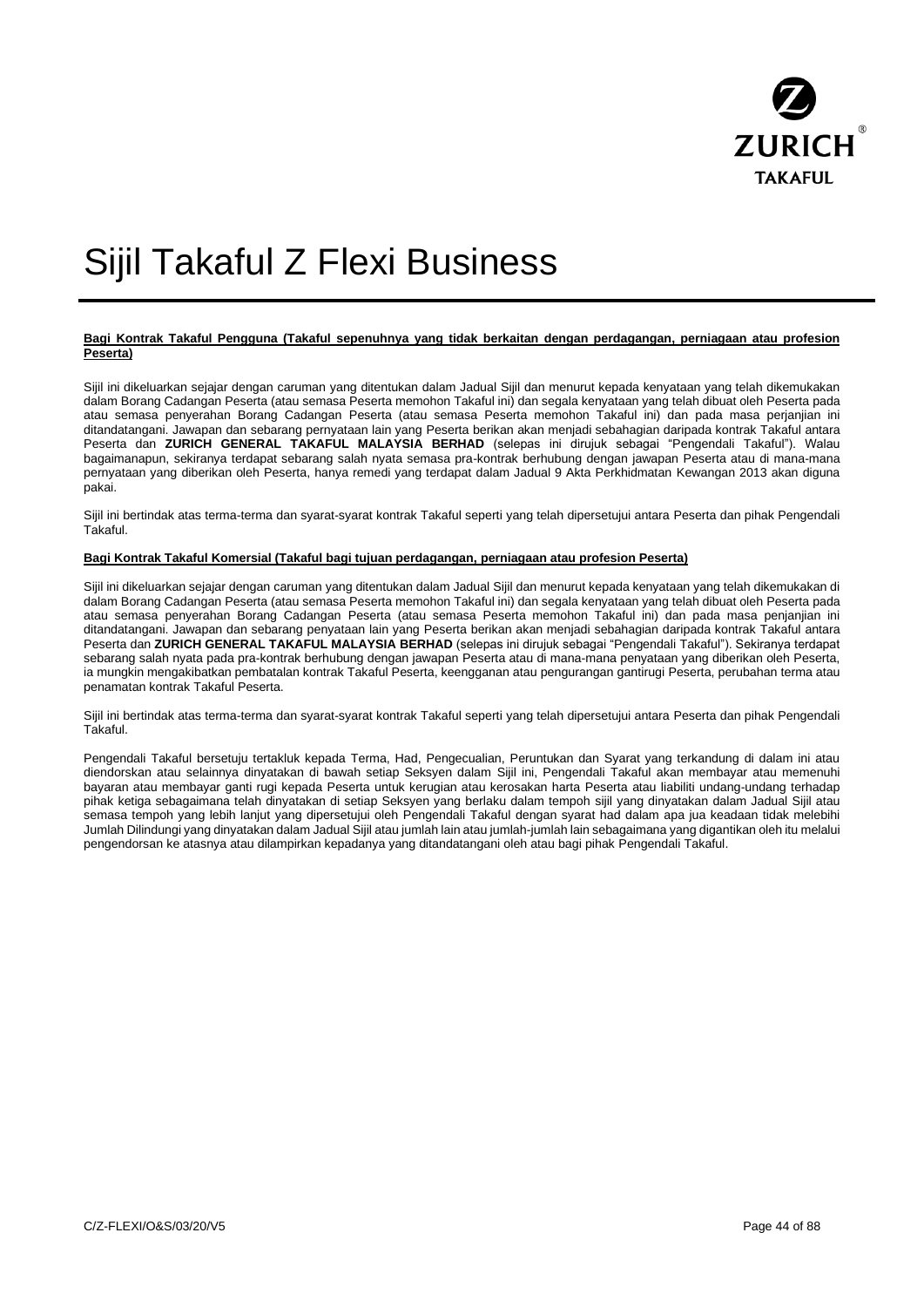**HALAMAN INI SENGAJA DITINGGALKAN KOSONG**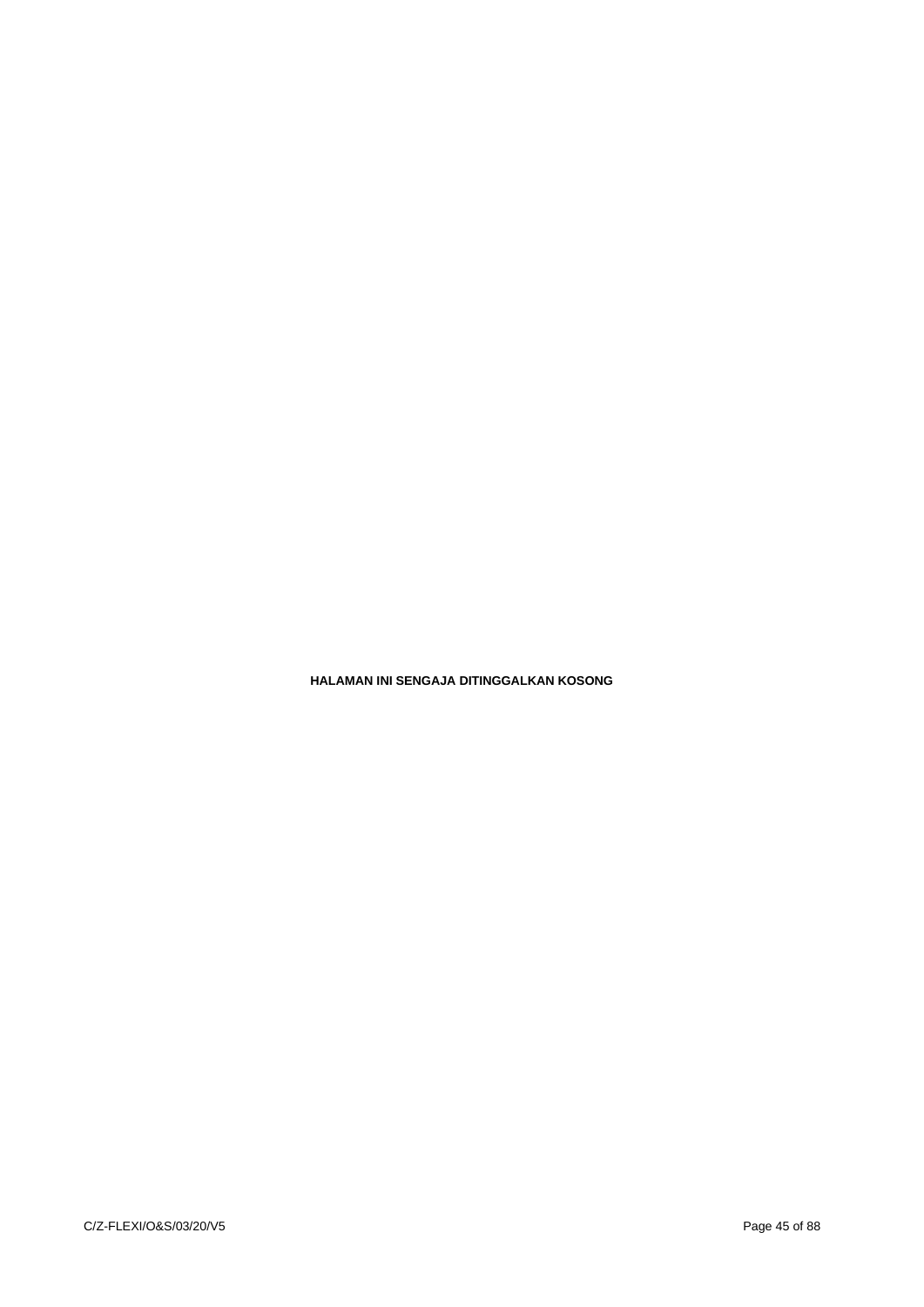

# Perlindungan Sijil Pejabat dan Perkhidmatan

**PENGENDALI TAKAFUL BERSETUJU** tertakluk kepada Terma dan Syarat yang terkandung di dalam ini atau diendorskan atau selainnya dinyatakan disini yang menyediakan perlindungan Takaful mengikut pelbagai Seksyen yang dipilih dan diperbadankan dalam Jadual yang dilampirkan pada Sijil ini.

**DENGAN SYARAT BAHAWA** liabiliti Pengendali Takaful hendaklah dalam apa jua keadaan yang berhubung dengan setiap satu butiran tidak melebihi jumlah yang dinyatakan didalam Jadual tersebut Peserta atau Keseluruhan Jumlah Dilindungi ini pada keseluruhannya atau jumlah yang lain yang boleh digantikan secara pengendorsan ke atasnya atau dilampirkan bersamanya yang ditandatangani oleh atau bagi pihak Pengendali Takaful.

**DENGAN SYARAT** bahawa pematuhan dan pemenuhan yang sewajarnya akan terma, syarat dan pengendorsan Sijil ini setakat yang ia berkaitan dengan segala perkara yang perlu dilakukan atau dipatuhi oleh Peserta hendaklah menjadi syarat duluan kepada sebarang liabiliti Pengendali Takaful untuk membuat sebarang pembayaran di bawah Sijil ini.

Seksyen yang terdapat di bawah Sijil ini adalah:

| <b>SEKSYEN 1.1</b><br><b>WAJIB</b>        | <b>KEBAKARAN</b>                                                                                                                                                    |
|-------------------------------------------|---------------------------------------------------------------------------------------------------------------------------------------------------------------------|
| <b>SEKSYEN 1.2</b><br><b>PILIHAN</b>      | <b>KERUGIAN AKIBAT KEBAKARAN</b>                                                                                                                                    |
| <b>SEKSYEN 1.3</b><br><b>PILIHAN</b>      | <b>SEMUA RISIKO PERALATAN</b>                                                                                                                                       |
| <b>PAKEJ PERLINDUNGAN</b><br><b>WAJIB</b> |                                                                                                                                                                     |
| <b>SEKSYEN 2.1</b>                        | <b>PECAH MASUK</b>                                                                                                                                                  |
| <b>SEKSYEN 2.2</b>                        | <b>WANG</b>                                                                                                                                                         |
| <b>SEKSYEN 2.3</b>                        | <b>JAMINAN KESETIAAN</b>                                                                                                                                            |
| <b>SEKSYEN 2.4</b>                        | <b>LIABILITI AWAM</b>                                                                                                                                               |
| <b>SEKSYEN 2.5</b>                        | <b>MANFAAT TAMBAHAN:</b><br>PENGGANTIAN SISTEM ANTI-KECURIAN<br>Ι.<br><b>KOS PEMBERSIHAN</b><br>Ш.<br>Ш.<br><b>BARANGAN PERIBADI</b><br>IV.<br><b>KEPINGAN KACA</b> |
| <b>PERLINDUNGAN PILIHAN</b>               |                                                                                                                                                                     |
| <b>SEKSYEN 3.1</b>                        | LIABILITI MAJIKAN                                                                                                                                                   |
| <b>SEKSYEN 3.2</b>                        | <b>BARANGAN DALAM TRANSIT</b>                                                                                                                                       |
| <b>SEKSYEN 3.3</b>                        | <b>KEMALANGAN DIRI BERKELOMPOK</b>                                                                                                                                  |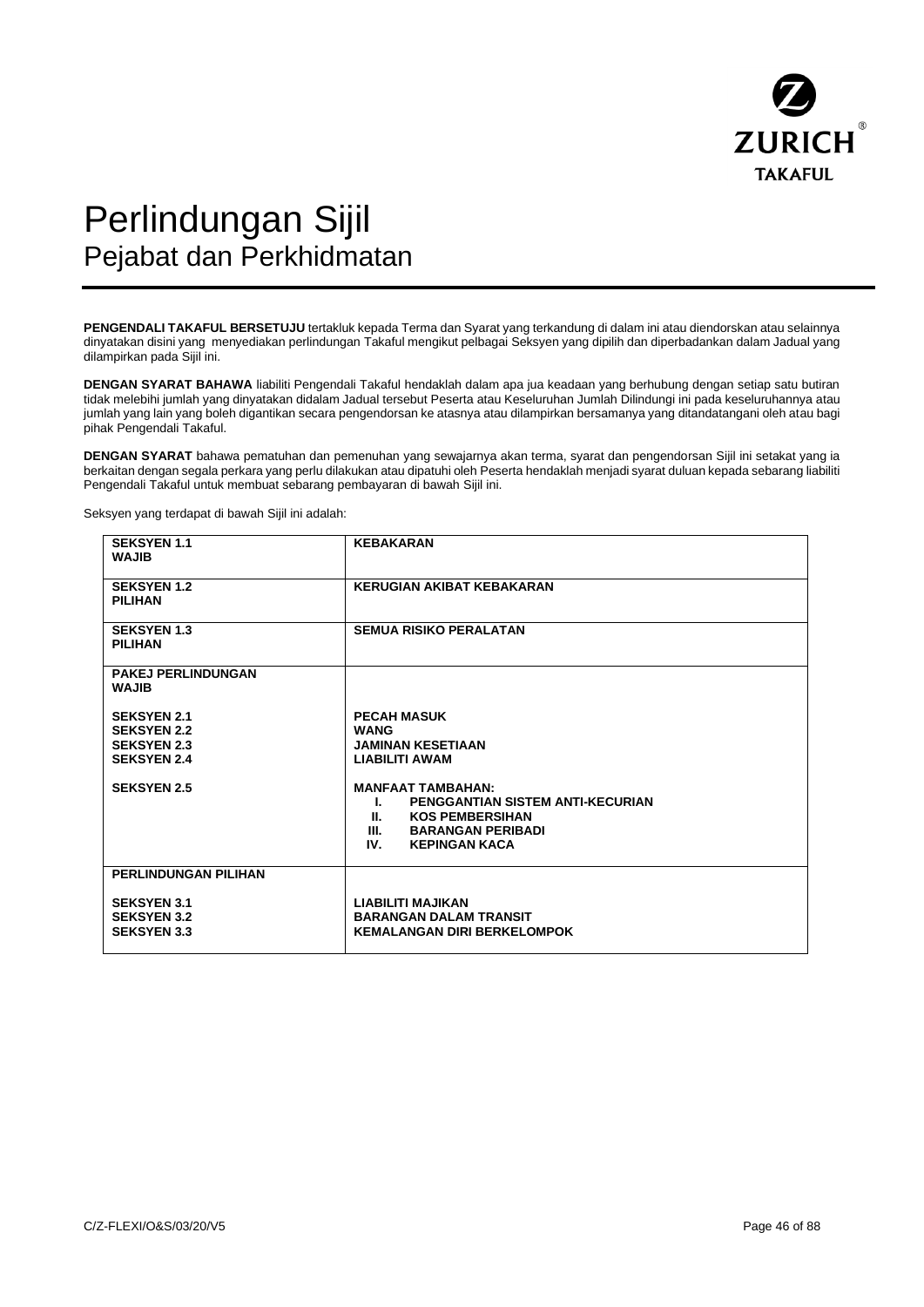# **SYARAT-SYARAT AM YANG TERPAKAI UNTUK SELURUH SIJIL**

# **1. KEWAJIPAN PENDEDAHAN Kontrak Takaful Pengguna**

Apabila Peserta telah memohon Takaful ini sepenuhnya untuk tujuan yang tidak berkaitan dengan perdagangan, perniagaan atau profesion Peserta, Peserta mempunyai kewajipan untuk mengambil langkah yang munasabah untuk tidak salah nyata dalam menjawab soalan yang terdapat dalam Borang Cadangan (atau semasa Peserta memohon Takaful ini) iaitu Peserta perlu menjawab soalan dengan penuh dan tepat. Kegagalan dalam mengambil langkah munasabah dalam menjawab soalan-soalan boleh mengakibatkan pembatalan kontrak Takaful Peserta, keengganan atau pengurangan gantirugi Peserta, perubahan terma atau penamatan kontrak Takaful Peserta selaras dengan remedi dalam Jadual 9 Akta Perkhidmatan Kewangan 2013.

Peserta juga dikehendaki mendedahkan perkara-perkara lain yang Peserta tahu akan mempengaruhi keputusan pihak Pengendali Takaful dalam menerima risiko dan menentukan kadar dan terma yang akan dikenakan.

Peserta juga mempunyai kewajipan untuk memberitahu Pengendali Takaful dengan serta-merta jika pada bila-bila masa selepas kontrak Peserta ditandatangani, diubah atau diperbaharui dengan Pengendali Takaful, apa-apa maklumat yang diberikan dalam Borang Cadangan (atau semasa Peserta memohon Takaful ini) tidak tepat atau telah berubah.

# **Bagi Kontrak Takaful Komersial**

Apabila Peserta telah memohon Takaful ini sepenuhnya untuk tujuan yang berkaitan dengan perdagangan, perniagaan atau profesion Peserta, Peserta mempunyai kewajipan untuk mendedahkan apa-apa perkara yang Peserta tahu yang akan mempengaruhi keputusan Pengendali Takaful dalam menerima risiko dan menentukan kadar dan terma yang dikenakan dan apa-apa perkara yang munasabah yang boleh dijangka sebagai relevan, jika tidak ia boleh mengakibatkan pembatalan kontrak Takaful Peserta, keengganan atau pengurangan gantirugi Peserta, perubahan terma atau penamatan kontrak Takaful Peserta.

Peserta juga mempunyai kewajipan untuk memberitahu Pengendali Takaful dengan serta-merta jika pada bila-bila masa selepas kontrak Peserta ditandatangani, diubah atau diperbaharui dengan Pengendali Takaful, apa-apa maklumat yang diberikan dalam Borang Cadangan (atau semasa Peserta memohon Takaful ini) tidak tepat atau telah berubah.

# **2. AQAD**

Kami akan menguruskan Caruman Takaful Anda dengan mengenakan Yuran Wakalah seperti yang diluluskan oleh pihak berkuasa di bawah prinsip Wakalah, dan seterusnya ditempatkan ke dalam dana Takaful melalui Akaun Pelaburan Risiko Am (**APRA**). Jika pada akhir tempoh Takaful seperti yang dinyatakan di dalam Jadual yang dilampirkan bersama Sijil, terdapat lebihan bersih di dalam **APRA**, lebihan bersih tersebut akan dikongsi dengan kadar 50:50 di antara Kami dan Peserta-Peserta yang tidak membuat sebarang tuntutan dan/atau menerima apa-apa manfaat di bawah kelas risiko yang sama seperti yang dinyatakan di dalam Jadual tersebut sementara Sijil tersebut berkuatkuasa.

**Semua peserta** yang memperbaharui Sijil selepas tamat tempoh dan tidak membuat sebarang tuntutan semasa tempoh perlindungan sebelumnya adalah layak untuk menerima agihan lebihan.

**Semua peserta korporat** yang memperbaharui Sijil selepas tamat tempoh dan tidak membuat tuntutan melebihi 30% daripada jumlah Caruman semasa tempoh perlindungan sebelumnya adalah layak untuk menerima agihan lebihan.

Sekiranya baki tidak mencukupi dalam Akaun Pelaburan Risiko Am (**APRA**) untuk membayar manfaat Takaful Peserta dalam Tempoh Takaful, Pengendali Takaful akan menampung baki dalam **APRA** di bawah prinsip Qard (pinjaman) dengan syarat kekurangan tersebut bukan disebabkan kecuaian Pengendali Takaful. Jika kekurangan itu berlaku kerana kecuaian Pengendali Takaful, maka Pengendali Takaful akan membuat pindahan langsung untuk menampung kekurangan tersebut. Peserta selanjutnya bersetuju bahawa lebihan masa depan yang timbul daripada **APRA** dalam Tempoh Takaful Peserta boleh digunakan untuk membayar Qard yang belum dijelaskan dalam **APRA** (jika ada) kepada Pengendali Takaful.

# **3. TIMBANG TARA**

Jika terdapat apa-apa pertelingkahan yang timbul mengenai amaun apa-apa kerugian atau kerosakan, pertelingkahan sedemikian hendaklah bebas daripada semua persoalan lain dirujukan kepada keputusan seorang Penimbang Tara, yang akan dilantik secara bertulis oleh pihak-pihak yang bertelingkah atau jika mereka tidak mencapai persetujuan dengan seorang Penimbang Tara , maka kepada keputusan dua orang yang tidak berkepentingan sebagai Penimbang Tara, yang salah seorang daripadanya hendaklah dilantik secara bertulis oleh setiap pihak dalam masa dua (2) bulan kalendar selepas diminta untuk berbuat demikian secara bertulis oleh pihak yang satu lagi. Sekiranya salah satu pihak enggan atau gagal untuk melantik seorang Penimbang Tara dalam masa dua (2) bulan kalendar setelah menerima notis secara bertulis yang meminta satu perlantikan, pihak lagi satu adalah bebas untuk melantik seorang Penimbang Tara tunggal, dan sekiranya terdapat ketiadaan persetujuan antara Penimbang Tara, pertelingkahan tersebut hendaklah dirujuk untuk keputusan Wasit yang hendaklah dilantik oleh mereka secara bertulis sebelum membuat rujukan, yang hendaklah bersidang bersama Penimbang Tara dan mempengerusikan mesyuarat tersebut. Kematian mana-mana pihak tidak akan membatalkan atau menjejaskan hak atau kuasa Penimbang Tara atau Wasit, dan sekiranya berlaku kematian seseorang Penimbang Tara atau Wasit, seorang lagi hendaklah dalam setiap kes dilantik untuk menggantikannya oleh pihak tersebut atau Penimbang Tara (mengikut yang berkenaan) yang telah melantik Penimbang Tara atau Wasit yang mati itu. Kos rujukan dan penganugerahan hendaklah atas budi bicara Penimbang Tara atau Wasit yang membuat penganugerahan. Adalah dengan ini jelas dinyatakan dan diisytiharkan bahawa ianya hendaklah merupakan suatu syarat duluan terhadap apa jua hak tindakan atau guaman ke atas sijil ini, bahawa penganugerahan oleh Penimbang Tara atau Wasit mengenai amaun kerugian atau kerosakan jika dipertikaikan hendaklah diperolehi terlebih dahulu.

# **4. FASAL PEMBATALAN**

Takaful ini boleh ditamatkan pada bila-bila masa atas permintaan Peserta, dalam hal ini Pengendali Takaful akan mengenakan kadar jangka pendek yang biasa bagi tempoh sijil tersebut telah berkuatkuasa. Takaful ini juga boleh ditamatkan atas pilihan Pengendali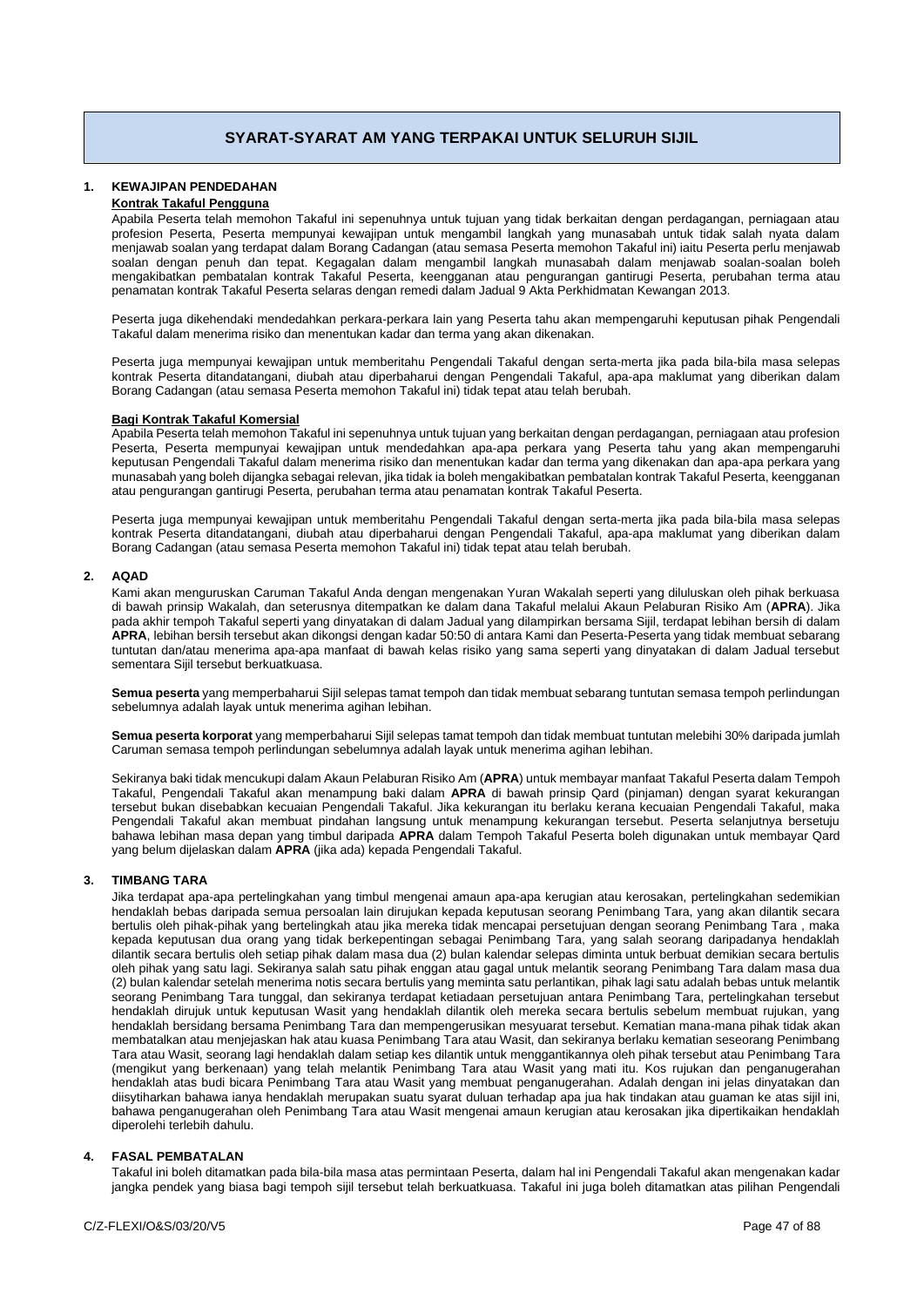Takaful dengan menghantar notis empat belas (14) hari melalui surat berdaftar kepada Peserta di alamat terakhir yang diketahui, dalam hal ini Pengendali Takaful hendaklah bertanggungjawab untuk memulangkan apabila dituntut suatu perkadaran setimpal caruman bagi tempoh yang masih belum tamat dari tarikh pembatalan. Amaun yang akan dikembalikan atas penamatan sijil hendaklah tertakluk kepada caruman minimum yang akan dikekalkan oleh Pengendali Takaful.

# **5. PERUBAHAN RISIKO**

Di bawah mana-mana keadaan yang berikut Takaful terhenti diguna pakai berhubung dengan harta yang berkenaan kecuali sebelum berlakunya apa-apa kerugian atau kerosakan Peserta telah mendapatkan kebenaran Pengendali Takaful yang dibuktikan dengan pengendorsan ke atas Sijil tersebut oleh atau bagi pihak Pengendali Takaful :

- (a) Jika perniagaan atau perusahaan yang dijalankan diubah, atau jika bentuk penghunian atau hal keadaan lain yang mempengaruhi bangunan Peserta atau yang mengandungi harta Peserta ditukar sedemikian rupa menyebabkan meningkatnya risiko kerugian atau kerosakan oleh kebakaran.
- (b) Jika bangunan Peserta atau yang mengandungi harta Peserta tidak dihuni dan berkekalan sedemikian melebihi tiga puluh (30) hari.
- (c) Jika harta Peserta dipindahkan ke mana-mana bangunan atau tempat selain daripada tempat yang dinyatakan di sini sebagaimana Peserta.
- (d) Jika kepentingan ke atas harta Peserta dipindah daripada Peserta melainkan dengan wasiat atau kuatkuasa undang-undang.
- (e) Jika notis untuk keluar telah dikeluarkan dengan perintah Pihak Berkuasa tempatan bagi rekuisisi atau pengambilan tanah yang di atasnya terletak harta Peserta.

# **6. TATACARA TUNTUTAN**

Apabila berlakunya sebarang kerugian atau kerosakan, Peserta hendaklah dengan serta merta memberi notis kepada Pengendali Takaful dan hendaklah dalam masa lima belas (15) hari selepas kerugian atau kerosakan tersebut, atau lanjutan masa tertentu yang dibenarkan oleh Pengendali Takaful secara bertulis, menyerahkan kepada Pengendali Takaful:

- Tuntutan secara bertulis bagi kerugian dan kerosakan yang mengandungi butir-butir lengkap seberapa yang boleh semua barang-barang yang rosak atau harta benda yang musnah, dan amaun kerugian atau kerosakan, dengan mengambil kira nilai semasa kerugian atau kerosakan tersebut, tidak termasuk apa-apa jenis keuntungan.
- (b) Butir-butir tentang semua Takaful lain, jika ada.

Peserta hendaklah juga pada setiap masa atas perbelanjaannya sendiri mengemukakan, mendapatkan dan memberikan kepada Pengendali Takaful selanjutnya semua butiran, pelan, spesifikasi, buku, baucer, invois, pendua atau salinannya, dokumen, bukti dan maklumat berhubung dengan tuntutan serta punca dan sebab kebakaran tersebut dan keadaan bagaimana kerugian atau kerosakan itu berlaku, dan apa-apa perkara yang menyentuh liabiliti atau amaun liabiliti Pengendali Takaful sebagaimana yang mungkin dikehendaki secara munasabah oleh atau bagi pihak Pengendali Takaful berserta dengan suatu perisytiharan secara bersumpah atau dalam bentuk perundangan tentang kebenaran tuntutan tersebut dan tentang apa-apa perkara yang berkaitan dengannya. Tiada tuntutan di bawah Sijil ini akan dibayar kecuali terma kepada Syarat ini telah dipatuhi.

# **7. HAK PENGENDALI TAKAFUL**

Apabila berlakunya apa-apa kerugian atau kerosakan kepada mana-mana harta Peserta oleh Polis ini, Pengendali Takaful boleh:-

- (a) Memasuki, mengambil dan mengekal milik bangunan atau premis di mana kerugian atau kerosakan itu telah berlaku. (b) Mengambil milik atau menghendaki diserahkan kepadanya mana-mana harta Peserta di dalam bangunan atau di atas premis semasa kerugian atau kerosakan itu.
- (c) Mengekal milik mana-mana harta sedemikian dan memeriksa, menyusun, mengatur, memindahkan, atau selainnya begitu juga.
- (d) Menjual mana-mana harta atau melupuskannya bagi akaun mereka yang berkenaan.

Kuasa yang diberikan oleh Syarat ini hendaklah digunakan oleh Pengendali Takaful pada bila-bila masa sehingga notis bertulis diberikan oleh Peserta bahawa beliau tidak membuat apa-apa tuntutan di bawah Sijil ini atau, jika apa-apa tuntutan dibuat, sehingga tuntutan sedemikian akhirnya ditentukan secara muktamad atau ditarik balik, dan Pengendali Takaful tidak boleh sama sekali melalui tindakannya dalam menjalankan atau bermaksud menjalankan kuasanya di bawah ini, menanggung apa-apa liabiliti kepada Peserta atau mengurangkan haknya untuk bergantung pada mana-mana syarat Sijil ini bagi memenuhi apa-apa tuntutan.

Jika Peserta atau mana-mana orang bagi pihaknya tidak mematuhi kehendak Pengendali Takaful atau menghalang atau menyekat Pengendali Takaful dalam menjalankan kuasanya di bawah ini, segala manfaat di bawah Sijil ini hendaklah dilucut hak.

Peserta tidak berhak dalam apa-apa keadaan untuk meninggalkan mana-mana harta kepada Pengendali Takaful sama ada telah diambil milik oleh Pengendali Takaful atau tidak.

# **8. SUMBANGAN**

Jika semasa berlaku apa-apa kerugian atau kerosakan kepada mana-mana harta yang dengan ini dilindungi, terdapat apa-apa Takaful lain yang masih berkuatkuasa, sama ada dikuatkuasakan oleh Peserta atau oleh orang lain, yang melindungi harta yang sama, Pengendali Takaful ini tidak akan dipertanggungjawabkan untuk membayar atau menyumbang lebih daripada perkadaran setimpal bagi kerugian atau kerosakan sedemikian.

# **9. FASA PENGIKTIRAFAN TARIKH**

Ianya dicatatkan dan dipersetujui bahawa Sijil ini dengan ini dipinda seperti berikut:

- (a) Pengendali Takaful tidak akan membayar untuk apa-apa kehilangan atau kerosakan termasuk kehilangan penggunaan dengan atau tanpa kerosakan fizikal, kecederaan (termasuk kecederaan tubuh badan), perbelanjaan yang ditanggung atau sebarang kerugian berturut secara langsung atau tidak langsung disebabkan oleh, terdiri daripada, atau yang timbul daripada, kegagalan atau ketidakupayaan mana-mana komputer, peralatan memproses data, cip mikro media, sistem operasi, mikropemproses (cip komputer), litar bersepadu atau peranti yang serupa, atau apa-apa perisian komputer, sama ada harta Peserta atau tidak, dan sama ada pernah terjadi sebelum ini, semasa atau selepas tahun 2000 yang disebabkan oleh kegagalan atau ketidakupayaan peranti dan/atau perisian yang disenaraikan di atas untuk:
	- (i) mengenalpasti dengan betul mana-mana tarikh sebagai tarikh kalendar sebenar,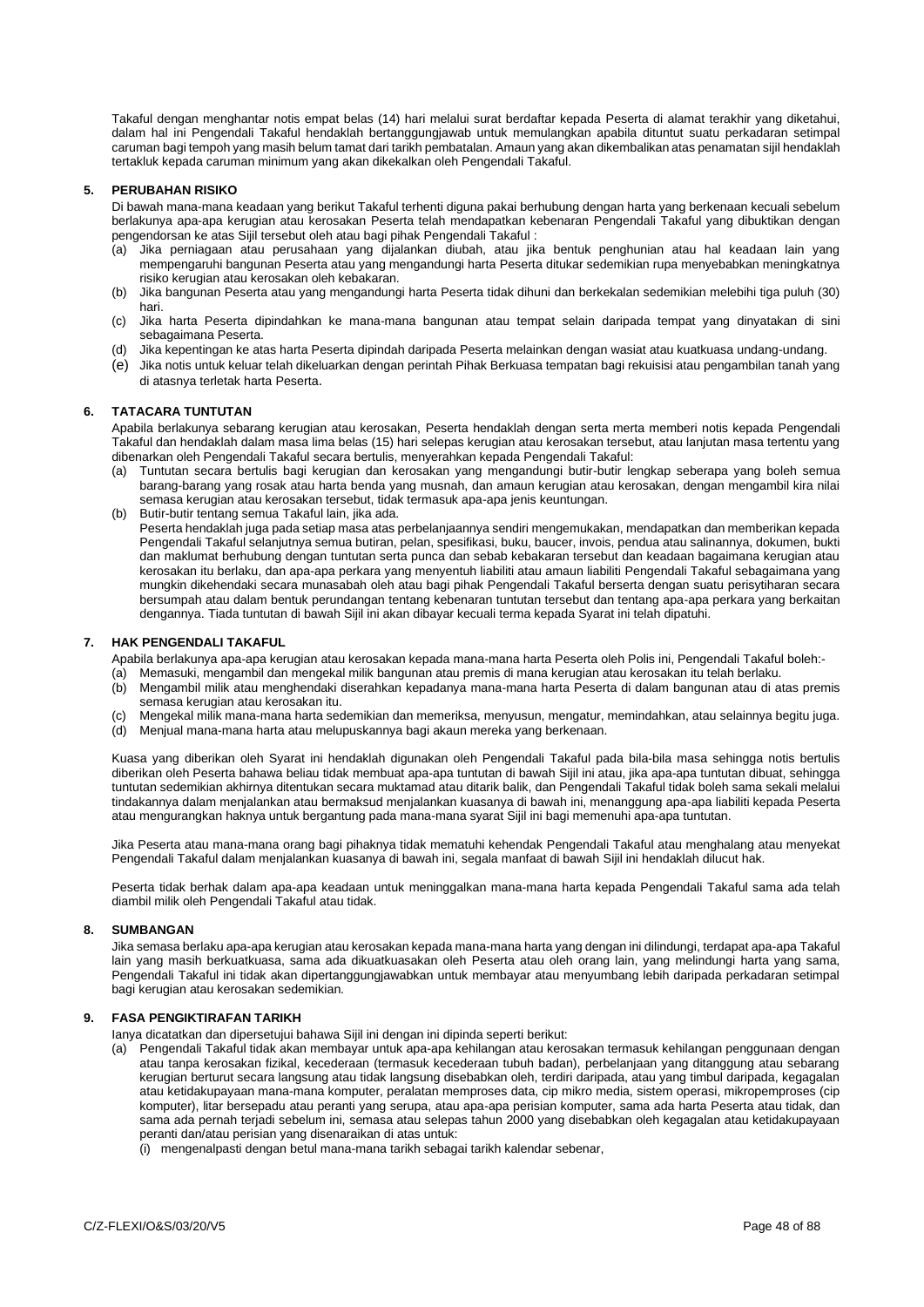(ii) menangkap, menyimpan, atau mengekalkan, dan/atau memanipulasi dengan betul, mentafsir atau memproses apa-apa data atau maklumat atau perintah atau arahan sebagai kesan daripada menggunakan mana-mana tarikh selain daripada tarikh kalendar sebenar, dan/atau

(iii) menangkap, menyimpan, mengekalkan atau memproses apa-apa data dengan betul hasil daripada operasi mana-mana perintah yang telah diprogramkan ke dalam mana-mana perisian komputer, menjadi perintah yang menyebabkan kehilangan data atau ketidakupayaan untuk menangkap, menyimpan, mengekalkan atau memproses data dengan betul pada atau selepas mana-mana tarikh.

- (b) Ianya difahami bahawa Pengendali Takaful tidak akan membayar untuk pembaikan atau pengubahsuaian mana-mana bahagian daripada mana-mana sistem pemprosesan data elektronik atau mana-mana bahagian daripada mana-mana peranti dan/atau perisian yang disenaraikan di atas di dalam (a).
- (c) Ianya difahami bahawa Pengendali Takaful tidak akan membayar untuk apa-apa kerugian atau kerosakan termasuk kerugian penggunaan dengan atau tanpa kerosakan fizikal, kecederaan (termasuk kecederaan tubuh badan), perbelanjaan yang ditanggung atau apa-apa kerugian berturut secara langsung atau tidak langsung yang timbul daripada apa-apa nasihat, perundingan, reka bentuk, penilaian, pemeriksaan, pemasangan, penyelenggaraan, pembaikan atau pengawasan yang dilakukan oleh Peserta atau untuk Peserta atau oleh atau untuk orang lain untuk menentukan, membetulkan atau menguji, sebarang kegagalan yang mungkin berlaku atau kegagalan sebenar, kerosakan atau kekurangan yang diterangkan dalam (a) di atas.
- (d) Ianya difahami bahawa Pengendali Takaful tidak akan membayar untuk apa-apa kerugian berturut hasil daripada apa-apa ketidakupayaan berterusan komputer dan peralatan yang diterangkan dalam (a) di atas untuk mengenali dengan betul manamana tarikh sebagai tarikh kalendar sebenar selepas kehilangan atau kerosakan harta benda telah diganti atau dibaiki.

Kehilangan atau kerosakan, kecederaan (termasuk kecederaan tubuh badan), perbelanjaan yang ditanggung atau apa-apa kerugian berturut yang disebut dalam (a), (b), (c) or (d) di atas, tidak termasuk sebarang sebab lain yang menyumbang secara serentak atau sebarang turutan lain yang sama.

Tertakluk kepada terma, pengecualian dan syarat Sijil.

# **10. PENGECUALIAN**

Takaful ini tidak melindungi apa-apa kerugian atau kerosakan yang disebabkan oleh atau menerusi atau yang merupakan akibat, secara langsung atau tidak langsung, mana-mana satu daripada kejadian yang berikut, iaitu:-

- (a) Gempa bumi, letupan gunung berapi atau konvulsi alam semula jadi lain.
- 
- (b) Taufan, hurikan, puting beliung, siklon atau gangguan atmosfera yang lain. Peperangan, serangan, tindakan musuh asing, permusuhan atau operasi ketenteraan (sama ada peperangan diisytiharkan atau tidak) atau perang saudara.
- (d) Dahagi, rusuhan, kebangkitan tentera atau orang awam, insureksi, pemberontakan, revolusi, rampasan kuasa tentera, undangundang tentera atau keadaan pengepungan atau mana-mana peristiwa atau sebab-sebab yang menentukan pengisytiharan atau pengekalan undang-undang tentera atau keadaan pengepungan.
- (e) Sebarang tindakan keganasan

Untuk tujuan ini tindakan keganasan bermaksud tindakan, termasuk tetapi tidak terhad kepada penggunaan paksaan atau kekerasan dan/atau ugutan sedemikian, oleh mana-mana orang atau sekumpulan orang, sama ada bertindak sendirian atau bagi pihak atau berhubung dengan mana-mana organisasi atau kerajaan, yang dilakukan untuk tujuan politik, agama, ideologi atau yang seumpamanya termasuk niat untuk mempengaruhi mana-mana kerajaan dan/atau menyebabkan orang awam atau sebahagian orang awam berada dalam ketakutan.

Apa-apa kerugian atau kerosakan yang berlaku semasa wujudnya keadaan yang luar biasa (sama ada fizikal atau sebaliknya) yang disebabkan oleh atau disebabkan menerusi atau yang merupakan akibatkan, secara langsung atau tidak langsung, daripada sebarang peristiwa tersebut hendaklah dianggap sebagai kerugian atau kerosakan yang tidak dilindungi oleh Takaful ini, melainkan Peserta hendaklah membuktikan kerugian atau kerosakan tersebut berlaku secara berasingan daripada kewujudan keadaan yang luar biasa tersebut.

Dalam apa-apa tindakan, guaman atau prosiding lain, apabila Pengendali Takaful mengatakan bahawa oleh sebab peruntukan syarat ini apa-apa kerugian atau kerosakan yang tidak dilindungi oleh Sijil ini, beban membuktikan kerugian atau kerosakan tersebut dilindungi hendaklah terletak pada Peserta.

# **11. PENIPUAN**

Jika tuntutan dibuat terdapat penipuan dari mana-mana segi, atau jika sebarang perisytiharan palsu dibuat atau digunakan bagi menyokongnya, atau jika apa-apa cara atau kaedah penipuan digunakan oleh Peserta atau oleh sesiapa yang bertindak bagi pihaknya bagi mendapatkan sebarang manfaat di bawah Sijil ini; atau, jika kerugian atau kerosakan itu disebabkan oleh tindakan sengaja, atau Peserta tidak ambil peduli; atau, jika tuntutan dibuat dan ditolak dan suatu tindakan atau guaman tidak dimulakan dalam masa tiga (3) bulan selepas penolakan sedemikian, atau (dalam hal suatu Timbangtara yang mengambil tempat mengikut Syarat ke Sijil ini) dalam masa tiga (3) bulan selepas Penimbangtara atau Wasit telah memberikan award mereka, segala manfaat di bawah Sijil ini hendaklah dilucut hak.

# **12. CUKAI**

Semua Caruman yang telah dibuat di bawah Sijil ini mungkin tertakluk kepada Cukai. Sekiranya Cukai dikenakan, ia akan dinyatakan di dalam invois dan Zurich General Takaful Malaysia Berhad mempunyai hak untuk menuntut atau mengutip Cukai daripada Peserta sebagai tambahan kepada Caruman dan/atau caruman yang telah dibuat di bawah Sijil ini.

Cukai bermaksud mana-mana masa sekarang atau masa hadapan, cukai secara langsung atau tidak langsung, levi atau duti, termasuk cukai penggunaan atau apa-apa cukai yang serupa, yang dikenakan ke atas barangan dan perkhidmatan oleh kerajaan atau pihak berkuasa cukai Malaysia.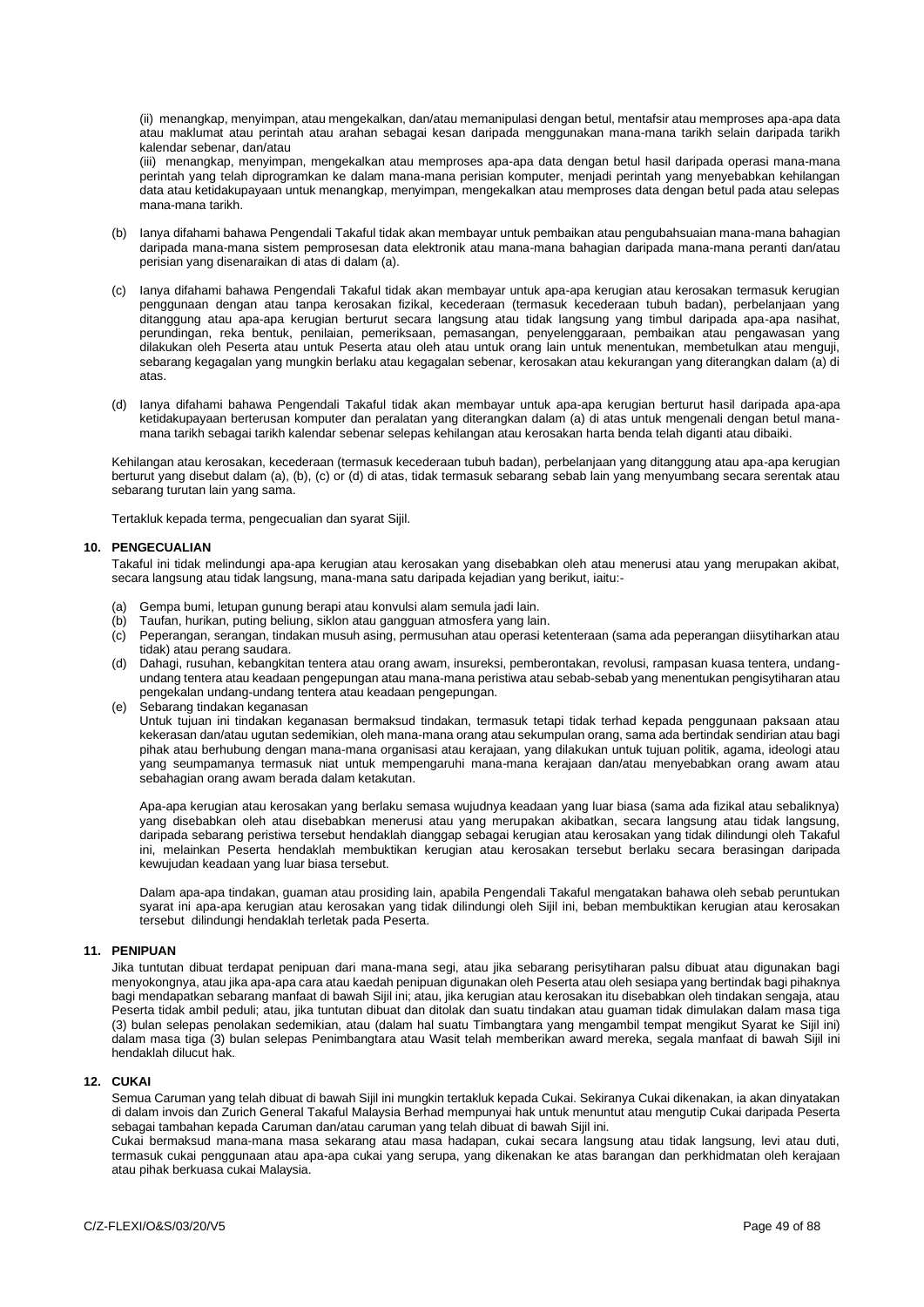# **13. KENAL PASTI/ PERUBAHAN TEMPAT**

Semua Takaful di bawah Sijil ini:<br>(a) ke atas mana-mana bangun

- ke atas mana-mana bangunan atau bahagian mana-mana bangunan,
- 
- (b) ke atas mana-mana harta yang terkandung di dalam mana-mana bangunan, ke atas sewa atau perkara lain berkenaan Takaful yang berhubung dengan atau yang berkaitan dengan mana-mana bangunan atau mana-mana harta yang terkandung di dalam mana-mana bangunan,

hendaklah terhenti dengan serta merta apabila runtuh atau berubahnya tempat:

(i) bangunan tersebut atau mana-mana bahagian daripadanya,

(ii) keseluruhan atau mana-mana bahagian daripada mana-mana deretan bangunan atau mana-mana struktur yang membentuk bangunan tersebut,

DENGAN SYARAT bahawa runtuhnya atau berubahnya tempat ini merupakan keseluruhan atau merupakan sebahagian besar atau bahagian penting bangunan tersebut atau mengurangkan kebergunaan bangunan tersebut atau mana-mana bahagiannya atau membiarkan bangunan tersebut atau mana-mana bahagian daripada bangunan tersebut atau mana-mana harta yang terkandung di dalamnya terdedah kepada risiko kebakaran yang meningkat atau yang selainnya adalah material.

DAN DENGAN SYARAT bahawa runtuhnya atau berubahnya tempat tersebut bukan disebabkan oleh kebakaran, kerugian atau kerosakan yang mana dilindungi oleh Sijil ini atau akan dilindungi jika bangunan tersebut, deretan bangunan atau strukturnya dilindungi di bawah Sijil ini.

Dalam sebarang tindakan, guaman atau prosiding lain, beban membuktikan bahawa sebarang keruntuhan atau perubahan tempat adalah disebabkan oleh kebakaran seperti yang tersebut terdahulu hendaklah terletak ke atas Peserta.

# **14. FASAL BIDANG KUASA**

Tanggungan kerugian yang dinyatakan di dalam Sijil ini tidak boleh terpakai untuk atau termasuk:

- (a) Pampasan bagi kerosakan berkenaan dengan penghakiman bukan dalam contoh pertama yang dihantar atau didapati daripada Mahkamah yang mempunyai bidang kuasa yang kompeten di dalam Malaysia,
- (b) Kos dan perbelanjaan tindakan undang-undang yang dituntut oleh Peserta yang tidak ditanggung dan boleh diperolehi semula di Malaysia.

# **15. FASAL MARIN**

Takaful ini tidak melindungi kerugian atau kerosakan pada harta yang, pada masa berlakunya kerugian atau kerosakan sedemikian, dilindungi oleh atau Sijil Marin akan, jika tidak kerana kewujudan Sijil ini, dilindungi oleh mana-mana Sijil atau Sijil-Sijil Marin melainkan yang berhubung dengan sebarang lebihan yang melebihi amaun yang seharusnya dibayar di bawah Sijil atau Sijil-Sijil Marin sekiranya Takaful ini tidak dikuatkuasakan.

# **16. NILAI PASARAN (Terpakai untuk semua Seksyen kecuali Seksyen 1.2, 2.3, 2.6, 2.7, 3.1 dan 3.2)**

Jika berlaku suatu kerugian ke atas harta Peserta (selain daripada stok dan butiran bangunan) dengan ini, pihak Pengendali Takaful hendaklah membayar pada nilai Peserta atau pada nilai pasaran bagi harta Peserta, yang mana lebih rendah, tertakluk kepada potongan ke atas apa-apa lebihan dan amaun yang mana Peserta dikehendaki menanggung di bawah sijil ini. Untuk tujuan syarat ini, terma nilai pasaran hendaklah bermaksud nilai harta yang dengan ini dilindungi pada masa kerosakan atau kerugian tolak pertimbangan wajar kerana haus dan lusuh dan/atau susutnilai.

Nilai Pasaran harta Peserta bagi tujuan syarat ini hendaklah ditentukan dengan mendapatkan suatu penilaian oleh Pengendali Takaful daripada pembuat, ejen tunggal sah atau ejen, ejen broker sah, pengedar sah atau kontraktor bangunan bagi kos untuk menggantikan atau mengembalikan/memulihkan semula, tertakluk kepada aplikasi susutnilai yang wajar, ke atas harta Peserta yang rosak atau hilang kepada keadaan sediakala/asal pada masa berlakunya kerosakan atau kehilangan sedemikian.

Jika berlaku keadaan di mana, pada masa kerosakan atau kerugian tiada pembuat, ejen tunggal sah atau ejen, ejen broker sah, pengedar sah atau kontraktor bangunan bagi harta Peserta, penilaian hendaklah diperolehi daripada Penyelaras Kerugian yang didaftarkan di bawah Akta Perkhidmatan Kewangan 2013 atau Penilai Berdaftar di bawah Akta Penilai, Pentaksir dan Ejen Estet 1981 dan yang dilantik secara bersama oleh kedua belah pihak. Penilaian bagi harta Peserta oleh pembuat, ejen sah atau ejen, ejen broker sah, pengedar sah, kontraktor bangunan, Penyelaras Kerugian didaftarkan di bawah Akta Perkhidmatan Kewangan 2013 atau Penilai Berdaftar di bawah Akta Penilai, Pentaksir dan Ejen Estet 1981 hendaklah dijadikan bukti muktamad di dalam hal nilai pasaran bagi harta Peserta dalam mana-mana prosiding guaman terhadap Pengendali Takaful tersebut.

# **17. MAKNA**

Sijil ini dan Jadual di dalam ini hendaklah dibaca bersama sebagai satu kontrak dan apa-apa perkataan atau penyataan yang makna khususnya telah dinyatakan di mana-mana bahagian Sijil ini atau Jadualnya hendaklah membawa makna sedemikian apabila ia tercatat.

# **18. NOTIS KEPADA PENGENDALI TAKAFUL**

Setiap notis dan lain-lain komunikasi kepada Pengendali Takaful yang dikehendaki oleh Syarat ini mestilah secara bertulis atau bercetak.

# **19. NOTIS DI BAWAH AKTA PERLINDUNGAN DATA PERIBADI 2010 (PDPA)**

Akta Perlindungan Data Peribadi 2010 (selepas ini disebut sebagai "Akta"), yang mengawal pemprosesan data peribadi dalam transaksi komersial, terpakai untuk Zurich General Takaful Malaysia Berhad (selepas ini disebut sebagai "Pengendali Takaful"). Anda boleh membuat pertanyaan, aduan, permintaan untuk mengakses, mengemaskini, membetulkan atau mengubah apa-apa data peribadi anda, menghadkan pemprosesan data peribadi anda dan/atau memilih untuk keluar daripada kegunaan Pengendali Takaful pada bila-bila masa selepas itu dengan mengemukakan permintaan tersebut kepada kami dengan menghantar e-mel kepada callcentre@zurich.com.my. Permintaan untuk keluar harus disertakan dengan nama penuh, nombor dokumen identiti, nombor sijil, nombor telefon dan alamat orang yang membuat permintaan tersebut.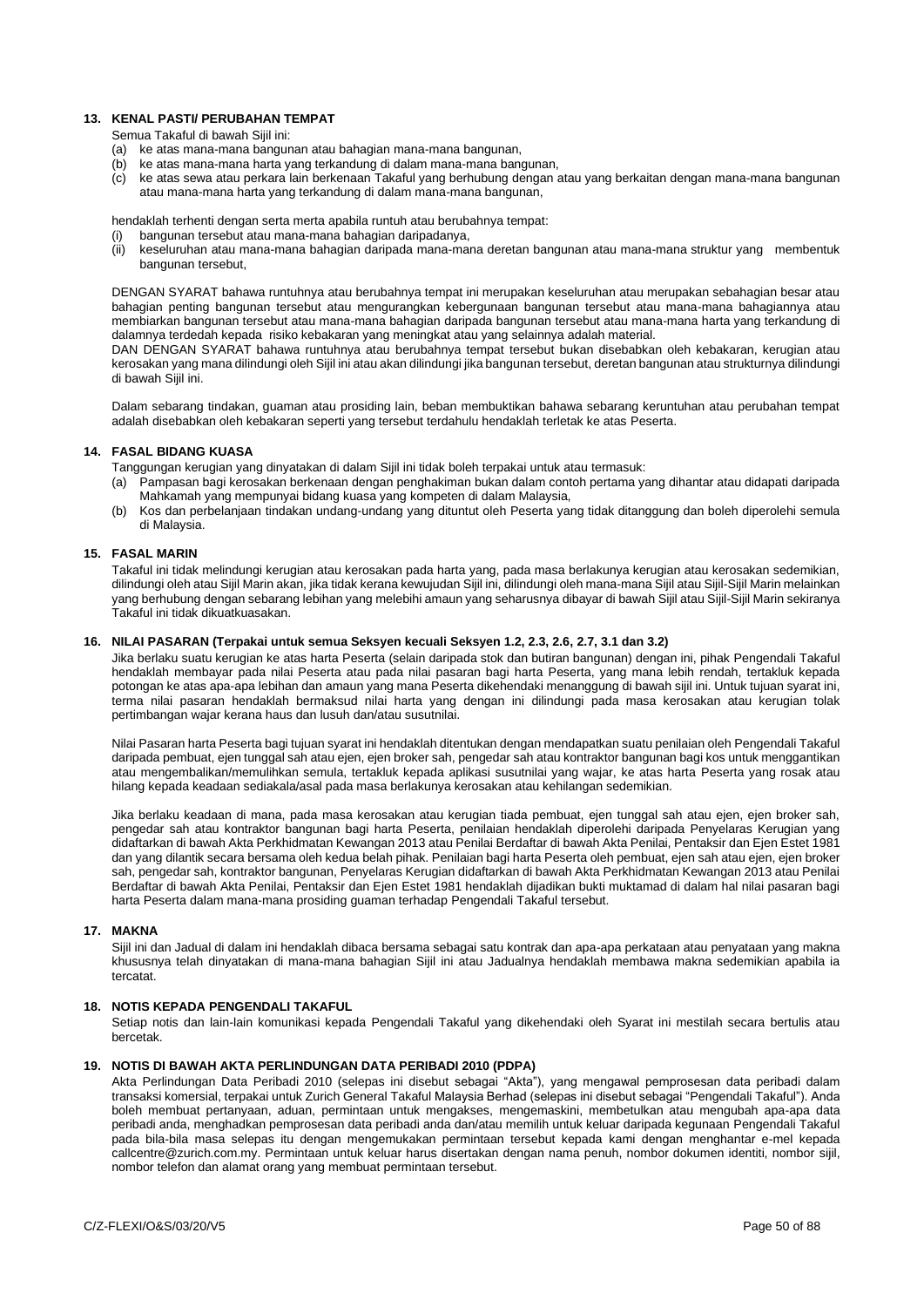Pemprosesan data peribadi anda adalah tertakluk kepada Notis Perlindungan Data Peribadi Zurich General Takaful Malaysia Berhad, seperti yang diterbitkan di dalam laman web Korporat www.zurich.com.my.

# **20. PILIHAN PENYELESAIAN**

Pengendali Takaful boleh atas pilihannya memulihkan semula atau menggantikan harta yang rosak atau musnah, atau mana-mana bahagiannya, sebagai pilihan daripada membayar amaun kerugian atau kerosakan itu, atau boleh bergabung dengan mana-mana Pengendali Takaful atau Penanggung Takaful yang lain untuk berbuat demikian; tetapi Pengendali Takaful tidak terikat untuk memulihkan semula secara tepat atau sepenuhnya, tetapi hanya setakat keadaan mengizinkan dan cara yang memadai, dan dalam apa jua keadaan Pengendali Takaful tidak terikat untuk membelanja lebih dalam pengembalian semula berbanding dengan kos memulihkan semula harta tersebut sebagaimana keadaan asalnya pada masa berlakunya kerugian atau kerosakan, mahupun yang melebihi daripada jumlah dilindungi oleh Pengendali Takaful.

Jika Pengendali Takaful memilih untuk membaik pulih atau mengganti mana-mana harta Peserta hendaklah, atas pembiayaan sendiri, menyediakan kepada Pengendali Takaful dengan pelan, spesifikasi, ukuran, kuantiti dan butir-butir lain yang berkenaan sebagaimana yang dikehendaki oleh Pengendali Takaful, dan tidak ada suatu tindakan yang dilakukan, atau yang menyebabkan ianya dilakukan oleh Pengendali Takaful dengan tujuan untuk membaik pulih atau penggantian hendaklah dianggap suatu pilihan oleh Pengendali Takaful untuk membaik pulih atau menggantikan.

Jika sekiranya Pengendali Takaful tidak dapat membaik pulih atau membaiki harta yang dengan ini dilindungi, oleh sebab peraturan mana-mana perbandaran atau peraturan lain yang berkuatkuasa yang menjejaskan penjajaran jalan, atau pembinaan bangunan, atau selainnya, Pengendali Takaful hendaklah, dalam setiap hal sedemikian, hanya bertanggungjawab untuk membayar jumlah berkenaan yang diperlukan bagi membaik pulih atau membaiki harta sedemikian sekiranya ia boleh secara sah dibaik pulih kepada keadaannya yang dahulu.

# **21. LAIN-LAIN TAKAFUL**

Peserta hendaklah memberi notis kepada Pengendali Takaful mengenai apa-apa Takaful yang telah berkuatkuasa, atau yang mungkin kemudiannya dikuatkuasakan, yang melindungi mana-mana harta yang dengan ini dilindungi. Notis sedemikian hendaklah diberikan dan disahkan oleh Pengendali Takaful di dalam sijil ini sebelum berlakunya apa-apa kerugian atau kerosakan.

# **22. PENCEMARAN**

Takaful ini tidak melindungi sebarang liabiliti terhadap: Kerugian atau kemusnahan atau kerosakan yang disebabkan oleh pencemaran (kecuali dilindungi) melainkan kemusnahan atau kerosakan kepada harta Peserta yang disebabkan oleh:

- (a) Pencemaran yang dengan sendirinya disebabkan oleh suatu kontingensi yang dengan ini dilindungi.
- Sebarang kontingensi yang dengan ini dilindungi yang dengan sendirinya disebabkan oleh pencemaran.

#### **23. CARUMAN**

Tidak ada caruman berhubung dengan apa-apa caruman boleh dianggap sebagai caruman kepada pihak Pengendali Takaful kecuali resit dalam bentuk bercetak yang ditandatangani oleh seorang pegawai atau ejen yang dilantik secara sah oleh pihak Pengendali Takaful telah diberikan kepada Peserta.

# **24. JAMINAN CARUMAN**

Ia adalah syarat asas dan mutlak bagi kontrak Sijil ini bahawa caruman yang perlu dibuat dan diterima oleh Pengendali Takaful dalam tempoh enam puluh (60) hari dari tarikh permulaan Sijil/Pengendorsan/Pembaharuan Sijil ini.

Jika syarat ini tidak dipatuhi, secara automatik kontrak ini akan terbatal dan Pengendali Takaful berhak ke atas caruman pro rata pada tempoh di mana mereka telah menghadapi risiko.

Jika caruman yang harus dibuat menurut jaminan ini diterima oleh ejen yang diberi kuasa oleh Pengendali Takaful, caruman tersebut akan dianggap diterima oleh Pengendali Takaful untuk tujuan jaminan ini dan kewajipan membuktikan bahawa caruman yang perlu dibuat telah diterima oleh seseorang, termasuk ejen Takaful, yang tidak diberi kuasa untuk menerima caruman tersebut haruslah ditanggung oleh Pengendali Takaful.

Tertakluk kepada terma dan syarat Sijil ini.

# **25. FASAL PENJELASAN KEROSAKAN HARTA BENDA (Terpakai untuk semua Seksyen kecuali Seksyen 1.2, 2.3, 2.6, 2.7, 3.1 dan 3.2)**

Kerosakan harta benda Peserta di bawah Sijil ini hendaklah bermaksud kerosakan fizikal kepada harta benda. Kerosakan fizikal terhadap harta benda tidak termasuk kerosakan data atau perisian, khususnya apa-apa perubahan kerosakan dalam data, perisian atau program komputer yang disebabkan oleh penghapusan, kerosakan atau pengubahan bentuk struktur asal.

Oleh itu yang berikut adalah dikecualikan daripada Sijil ini:

- (a) Kehilangan atau kerosakan kepada data dan perisian, tetapi tidak terhad kepada mana-mana perubahan kerosakan pada data, perisian atau program komputer yang disebabkan oleh penghapusan, kerosakan atau pengubahan bentuk struktur asal, dan apa-apa kerugian gangguan perniagaan kesan daripada kehilangan atau kerosakan tersebut. Walau apa pun pengecualian ini, kehilangan atau kerosakan kepada data atau perisian, yang mana adalah akibat langsung daripada kerosakan fizikal Peserta kepada harta benda fizikal, haruslah dilindungi.
- (b) Kehilangan atau kerosakan akibat daripada kerosakan dalam fungsi, ketersediaan, penggunaan atau kebolehaksesan data, perisian atau program komputer dan apa-apa kerugian gangguan perniagaan akibat kehilangan atau kerosakan tersebut.

# **26. FASAL PENGECUALIAN RISIKO RADIOAKTIF/TENAGA NUKLEAR**

Takaful ini tidak melindungi kerugian, kos kerosakan atau perbelanjaan secara langsung atau tidak langsung yang disebabkan oleh, kesan daripada atau berhubung dengan apa-apa yang berikut tidak kira atau apa-apa sebab lain atau acara yang menyumbang pada masa sama atau dalam apa-apa turutan lain kepada kerugian tersebut:

(a) pancaran pengionan atau pencemaran radioaktif daripada apa-apa bahan api nuklear atau daripada apa-apa bahan buangan nuklear dari pembakaran bahan api nuklear,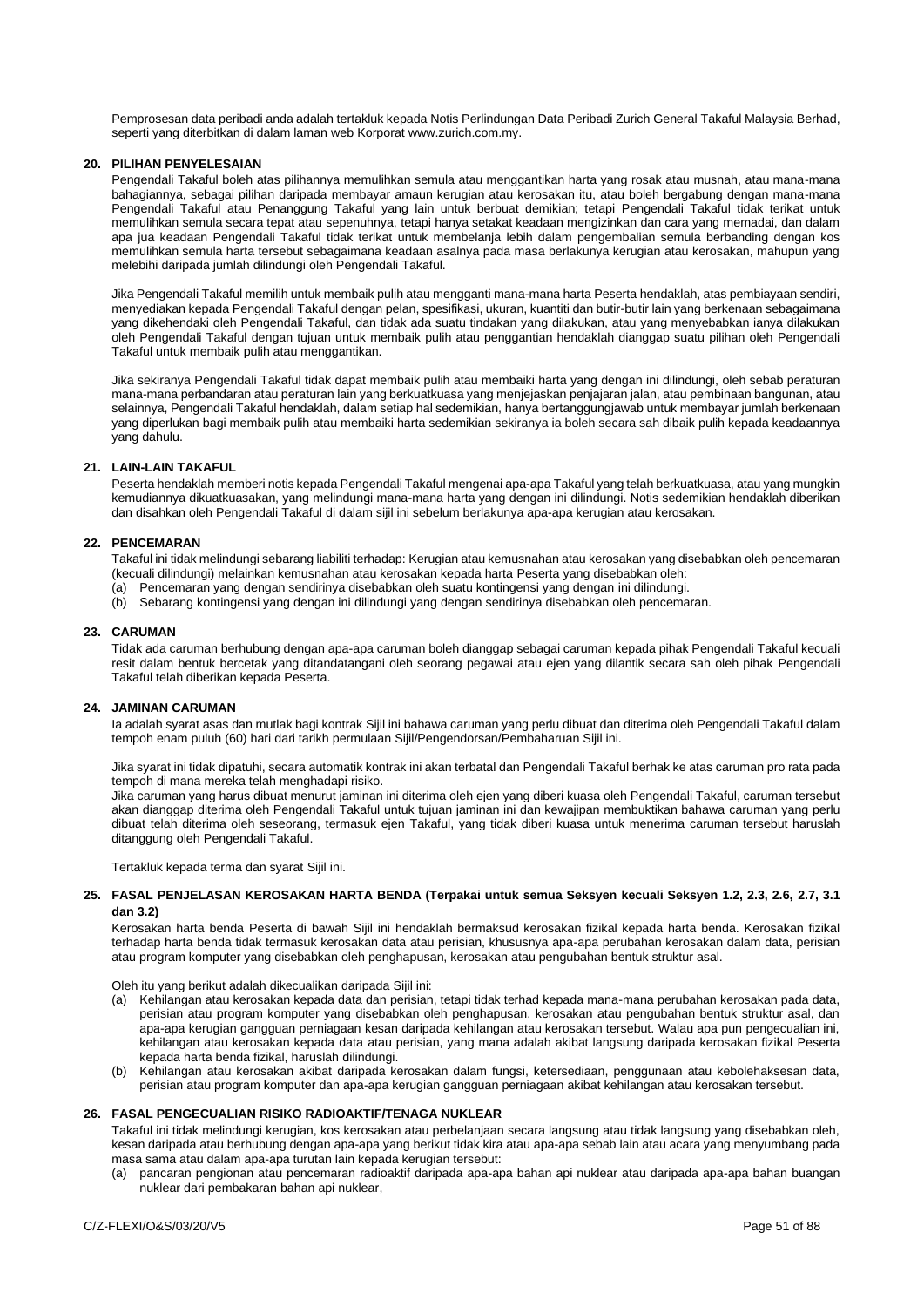- (b) radioaktif, toksik, letupan atau harta berbahaya atau tercemar daripada pemasangan apa-apa nuklear, reaktor atau himpunan nuklear atau komponen nuklear lain,
- (c) apa-apa senjata perang yang menggunakan pembelahan atom atau nuklear dan/atau gabungan atau reaksi seperti yang lain atau daya radioaktif.

# **27. PENGEMBALIAN SEMULA JUMLAH DILINDUNGI**

Sekiranya berlaku kerugian, takaful di bawah ini hendaklah dikekalkan berkuatkuasa pada jumlah penuh Peserta dan Peserta hendaklah bertanggungjawab untuk membuat caruman tambahan pada kadar yang dinyatakan pada sijil ke atas amaun kerugian berasaskan kiraan pro rata dari tarikh kerugian tersebut sehingga tamatnya tempoh takaful semasa.

# **28. FASAL SEKATAN**

Tidak tertakluk mana-mana terma lain di bawah perjanjian (Sijil) ini, tiada Pengendali Takaful dianggap telah memberi perlindungan atau akan membuat apa-apa bayaran atau memberi apa-apa perkhidmatan atau faedah kepada mana-mana Peserta atau pihak lain sehingga perlindungan, pembayaran, perkhidmatan, faedah dan/atau sebarang perniagaan atau aktiviti Peserta akan melanggar mana-mana undang-undang atau peraturan sekatan perdagangan atau ekonomi yang berkenaan.

# **29. SUBROGASI**

Peserta hendaklah, di atas pembiayaan Pengendali Takaful, melakukan, dan bersetuju untuk melakukan, dan membenarkan supaya dilakukan, segala tindakan dan perkara berkenaan sebagaimana yang mungkin perlu atau secara yang berpatutan diperlukan oleh Pengendali Takaful bagi tujuan menguatkuasakan sebarang hak dan pembetulan, atau mendapatkan pelepasan atau tanggungan kerugian daripada lain-lain pihak di mana Pengendali Takaful hendaklah atau akan berhak atau mengambil alih hak, apabila ia membayar bagi atau membuat bayaran apa-apa kerugian atau kerosakan di bawah Sijil ini, sama ada tindakan dan perkara sedemikian adalah atau menjadi perlu atau dikehendaki sebelum atau selepas penanggungan kerugian kepadanya oleh Pengendali Takaful.

# **30. HAD MASA**

Dalam apa jua hal Pengendali Takaful tidak akan bertanggung jawab bagi apa-apa kerugian atau kerosakan selepas tamatnya dua belas (12) bulan dari berlakunya kerugian atau kerosakan kecuali tuntutan tersebut adalah merupakan suatu tindakan atau penimbangtaraan yang belum selesai.

# **31. KAEDAH PENGGUNAAN JUMLAH CARUMAN KECIL**

Bagi sebarang jumlah yang kena bayar dan perlu dibayar kepada Peserta yang kurang daripada Jumlah Caruman Kecil, Pengendali Takaful akan mendermakan wang tersebut kepada kebajikan seperti yang diluluskan oleh Jawatankuasa Syariah. Bagaimanapun, jika Peserta membuat keputusan sebaliknya, Peserta perlu mengemukakan permintaan rasmi kepada Pengendali Takaful. Nilai Jumlah Caruman Kecil perlu mendapatkan kelulusan daripada Jawatankuasa Syariah.

# **32. NOTIS TAKAFUL LAIN**

Anda harus memaklumkan kepada Kami tentang sebarang takaful lain yang Anda telah melanggan pada masa takaful ini, dan juga dalam tempoh takaful ini, yang meliputi sebarang harta yang sama yang dilindungi di bawah Sijil ini.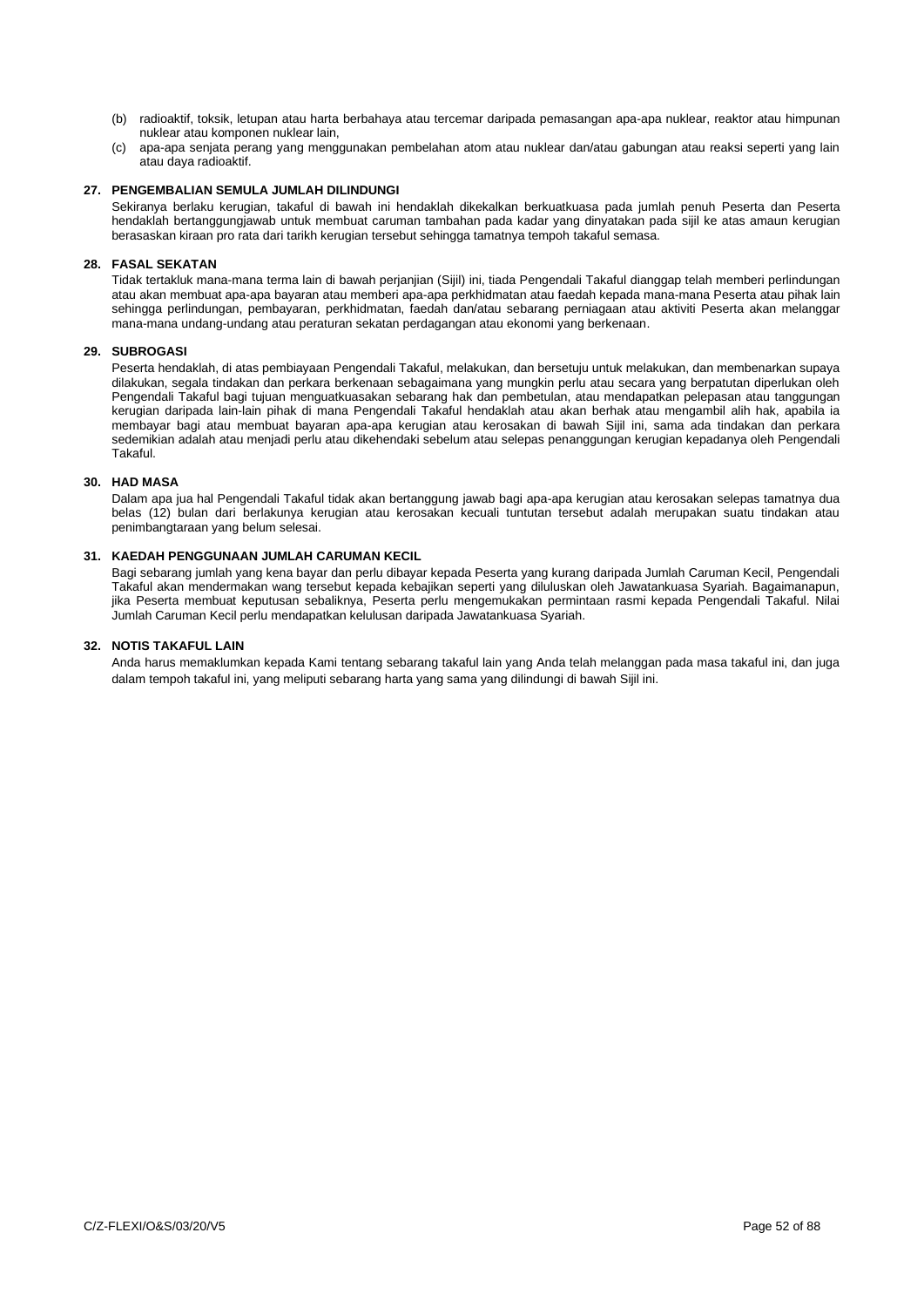# **SEKSYEN 1.1 – KEBAKARAN**

Sebagai balasan caruman Takaful oleh Peserta kepada Pengendali Takaful, PENGENDALI TAKAFUL BERSETUJU, tertakluk kepada terma-terma dan syarat-syarat yang terkandung di sini atau diendorskan atau dinyatakan di sini, bahawa jika Harta Peserta yang dinyatakan di dalam Jadual atau mana-mana bahagian harta tersebut dimusnahkan atau rosak oleh api atau kilat semasa Tempoh Takaful yang dinyatakan di dalam Jadual, Pengendali Takaful akan membayar atau memberi kepada Peserta nilai sebenar Harta Peserta pada masa berlaku kemusnahannya atau jumlah sebenar kerosakan sedemikian.

DENGAN SYARAT liabiliti Pengendali Takaful tidak akan melebihi apa-apa perkara Peserta atau Jumlah Peserta dalam Jadual atau apaapa jumlah lain yang boleh digantikan dengan pengesahan yang dilampirkan di sini.

# **PENGECUALIAN KHAS**

1. Takaful ini tidak melindungi:

- (a) Kerugian oleh sebab kecurian semasa atau selepas berlakunya sesuatu kebakaran.
- (b) Kerugian atau kerosakan kepada harta yang disebabkan oleh penapaian, pemanasan semula jadi atau pembakaran spontan [kecuali seperti yang diperuntukkan selaras dengan Syarat 2(f)] atau oleh sebab ia melalui sebarang proses pemanasan atau pengeringan.
- (c) Kerugian atau kerosakan yang disebabkan oleh atau yang disebabkan menerusi atau akibat : (i) Pembakaran harta dengan perintah mana-mana pihak berkuasa awam,
	- (ii) Kebakaran bawah tanah.
- 2. Kecuali dinyatakan dengan jelas di dalam Sijil ini, Takaful ini tidak melindungi:
	- (a) Barangan yang dipegang sebagai amanah atau atas komisen,
	- (b) Bullion atau batu permata belum berikat,
	- (c) Apa-apa barangan yang ganjil atau hasil kerja seni bagi amaun yang melebihi RM500
	- (d) Manuskrip, pelan, lukisan, atau reka bentuk, corak, model atau acuan,
	- (e) Sekuriti, obligasi, atau dokumen apa pun bentuknya, setem, duit syiling atau wang kertas, cek, buku akaun atau buku perniagaan yang lain, atau rekod sistem komputer,
	- (f) Arang batu, terhadap kerugian atau kerosakan yang disebabkan oleh pembakaran spontannya,
	- (g) Bahan letupan,
	- (h) Apa-apa kerugian atau kerosakan yang disebabkan oleh atau menerusi atau akibat letupan; tetapi kerugian atau kerosakan oleh sebab letupan dandang domestik dan gas yang digunakan untuk tujuan menerangi atau domestik dalam sesebuah bangunan yang mana gas tidak dijana dan tidak membentuk sebahagian daripada sebarang kerja melibatkan gas, akan dianggap sebagai kerugian yang disebabkan oleh kebakaran sebagaimana yang dimaksudkan dalam Sijil ini,
	- (i) Apa-apa kerugian atau kerosakan yang disebabkan oleh atau menerusi atau akibat pembakaran, sama ada tidak sengaja atau sebaliknya, ke atas hutan, belukar, lalang, prairi, pampas atau rimba, dan pembersihan tanah dengan membakar.

Dalam apa-apa tindakan, guaman atau prosiding lain di mana Pengendali Takaful mendakwa bahawa oleh sebab peruntukan keadaan ini apa-apa kerugian atau kerosakan tidak dilindungi oleh Takaful ini, beban membuktikan bahawa kerugian atau kerosakan sedemikian dilindungi adalah atas Peserta.

# **LANJUTAN KHAS**

- 1. Perlindungan Takaful di bawah Sijil ini diperluaskan untuk memasukkan:-
	- (a) Upah pekerja Peserta selain daripada anggota Pasukan Bomba sepenuh masa.
	- (b) Kos penggantian alat pemadam api dan kemusnahan atau kerosakan bahan-bahan (termasuklah pakaian pekerja dan barang kegunaan sendiri) kecuali selainnya dilindungi secara khusus.
	- (c) Bayaran Pasukan Bomba.

Dengan syarat bahawa liabiliti Pengendali Takaful berhubung dengan upah, kos dan bayaran sedemikian hendaklah dihadkan kepada yang perlu dan patut ditanggung dalam memadamkan kebakaran di tempat atau yang bersebelahan dengan tempat terletaknya harta Peserta oleh sijil ini atau yang secara nyata mengancam untuk membabitkan harta sedemikian.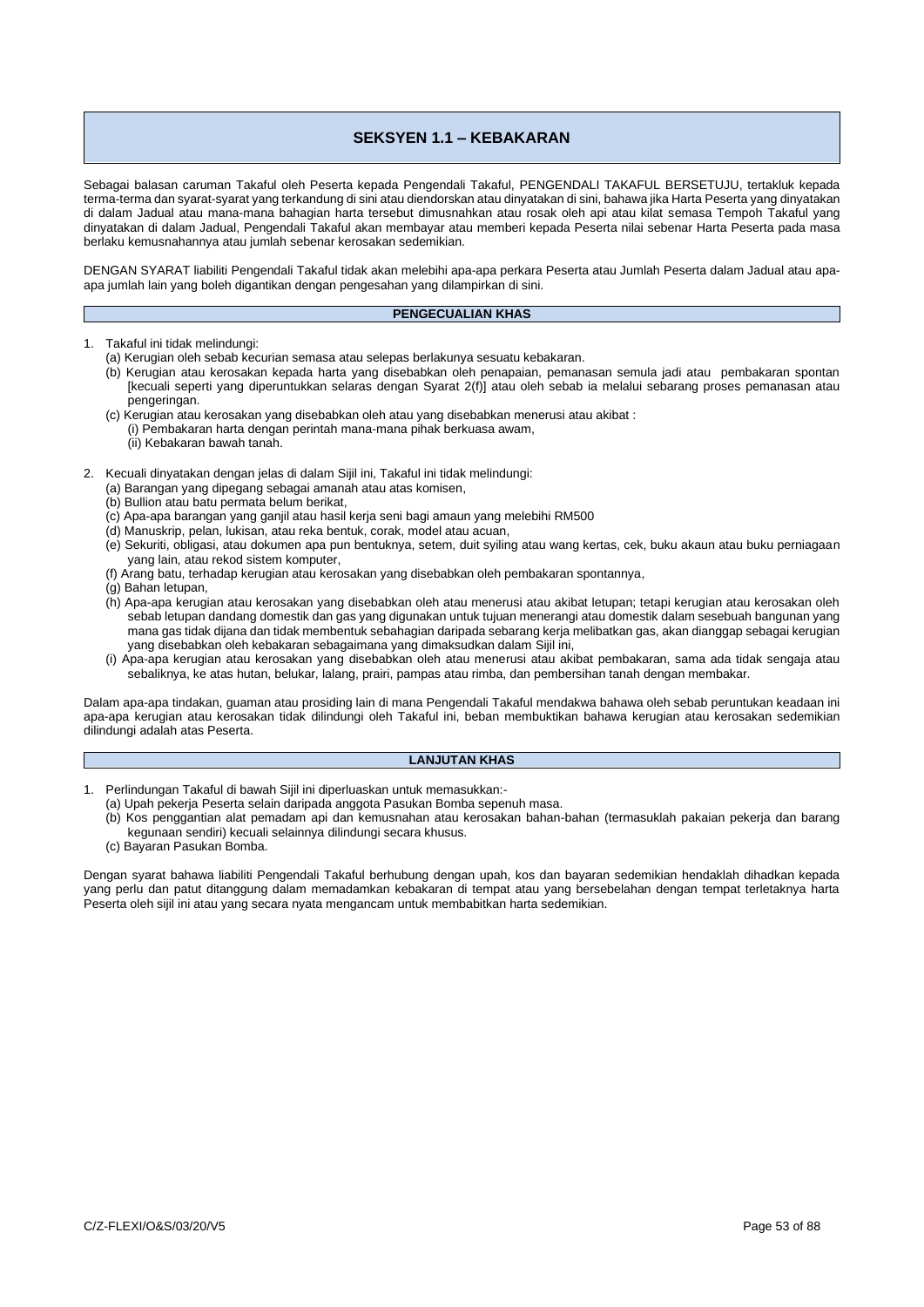# **SEKSYEN 1.2 – KERUGIAN AKIBAT KEBAKARAN**

PENGENDALI TAKAFUL BERSETUJU (tertakluk kepada Syarat-syarat yang terkandung di sini atau diendorskan atau selainnya dinyatakan di atasnya) bahawa jika mana-mana bangunan atau harta lain atau mana-mana bahagiannya yang digunakan oleh Peserta di Premis untuk tujuan Perniagaan itu dimusnahkan atau dirosakkan oleh:-

- 1. Kebakaran,
- 2. Kilat,
- 3. Letupan, di dalam bangunan yang mana gas tidak dijana dan tidak membentuk sebahagian daripada sebarang pabrik gas, gas yang digunakan di dalamnya untuk tujuan menerangi atau domestik.

(kemusnahan atau kerosakan yang disebabkan menjadi yang selepas ini disebut Kerosakan) pada bila-bila masa dalam Tempoh Takaful atau apa-apa tempoh selanjutnya yang berkenaan dengannya Pengendali Takaful bersetuju untuk menerima caruman yang dikehendaki bagi pembaharuan Sijil ini dan Perniagaan yang dijalankan oleh Peserta di premis menjadi berbangkit daripadanya terganggu atau diganggu.

Maka Pengendali Takaful akan membayar kepada Peserta bagi setiap item dalam Jadual bersama ini jumlah kerugian akibat daripada gangguan atau gangguan itu mengikut peruntukan-peruntukan yang terkandung di dalamnya.

Dengan syarat bahawa pada masa berlakunya kerosakan itu hendaklah ada berkuat kuasa suatu takaful yang meliputi kepentingan Peserta dalam harta itu di premis terhadap Kerosakan tersebut dan pembayaran itu hendaklah telah dibuat atau liabiliti diakui baginya di bawah Takaful tersebut.

Dan bahawa liabiliti Pengendali Takaful hendaklah dalam apa hal tidak melebihi berkenaan dengan setiap butiran jumlah yang dinyatakan di dalam Jadual tersebut yang hendak dilindungi ke atasnya atau keseluruhan jumlah Peserta dengan ini atau apa-apa jumlah wang lain yang mungkin selepas ini diganti dengannya melalui memorandum yang ditandatangani oleh atau bagi pihak Pengendali Takaful.

# **PENGECUALIAN KHAS**

# **1. ANJAKAN**

- Sebaik sahaja sebarang keruntuhan atau anjakan
- (a) apa-apa Kerosakan bangunan yang mungkin menimbulkan tuntutan di bawah Sijil ini;
- (b) mana-mana bahagian bangunan itu;
- keseluruhan atau mana-mana bahagian mana-mana deretan bangunan atau mana-mana struktur yang darinya bangunan itu menjadi sebahagian.

Perlindungan Takaful di bawah Sijil ini hendaklah terhenti berhubung dengan kerugian yang disebabkan oleh kerosakan kepada bangunan atau harta itu di dalamnya.

# DENGAN SYARAT:

- (i) Keruntuhan atau perubahan itu adalah mengenai keseluruhan atau sebahagian besar atau penting bangunan itu atau merosakkan kegunaan bangunan tersebut atau mana-mana bahagiannya atau meninggalkan bangunan tersebut atau manamana bahagiannya atau apa-apa harta yang terkandung di dalamnya tertakluk kepada peningkatan risiko Kerosakan atau selainnya material;
- (ii) Keruntuhan atau perubahan itu tidak disebabkan oleh kerosakan, kerugian akibat yang dilindungi oleh Sijil ini atau akan dilindungi jika bangunan atau deretan bangunan atau struktur itu telah dimasukkan ke dalam Premis mana Sijil ini merujuk.

Jika apa-apa tuntutan dibuat ke atas Sijil ini akibat daripada kerosakan sama ada berlaku sebelum, semasa atau selepas keruntuhan atau Peserta hendaklah mengemukakan bukti sebagaimana yang semunasabahnya dikehendaki bahawa kerugian tidak, sama ada dalam asal atau dalam apa-apa takat, secara langsung atau tidak langsung , dekat atau jauh; yang disebabkan oleh atau disumbangkan oleh mana-mana keruntuhan atau perubahan itu dan tidak menyatakan sama ada asal atau takat, secara langsung atau tidak langsung, dekat atau jauh, timbul pada atau berkaitan dengan sebarang keruntuhan atau anjakan.

# **2. KERUGIAN GANGGUAN DIKECUALIKAN**

Pengendali Takaful tidak akan bertanggungjawab setakat yang kerugian gangguan tersebut dipertingkatkan:

- (a) dengan peristiwa luar biasa yang berlaku semasa gangguan tersebut ,
- (b) dengan sekatan yang dikenakan oleh pihak berkuasa terhadap pembinaan semula atau operasi perniagaan,
- (c) kerana kekurangan modal Peserta yang mencukupi untuk pemulihan atau penggantian harta yang musnah, rosak atau hilang.

# **3. PERLINDUNGAN YANG DIKECUALIKAN**

Takaful ini tidak melindungi:

- Kerugian yang disebabkan oleh atau berlaku kerana atau akibat daripada:
- (a) Pembakaran harta dengan perintah pihak Pihak Berkuasa,
- (b) Kebakaran bawah tanah,
- (c) Letupan kecuali seperti yang dinyatakan di dalam Sijil,
- (d) pembakaran ini, sama ada sengaja atau sebaliknya, hutan, belukar lalang prairie, pampas atau rimba dan pembersihan tanah dengan api,
- (e) Kerosakan kepada harta yang disebabkan oleh penapaian, kepanasan semula jadi atau pembakaran spontan atau oleh sebarang proses pemanasan atau pengeringan.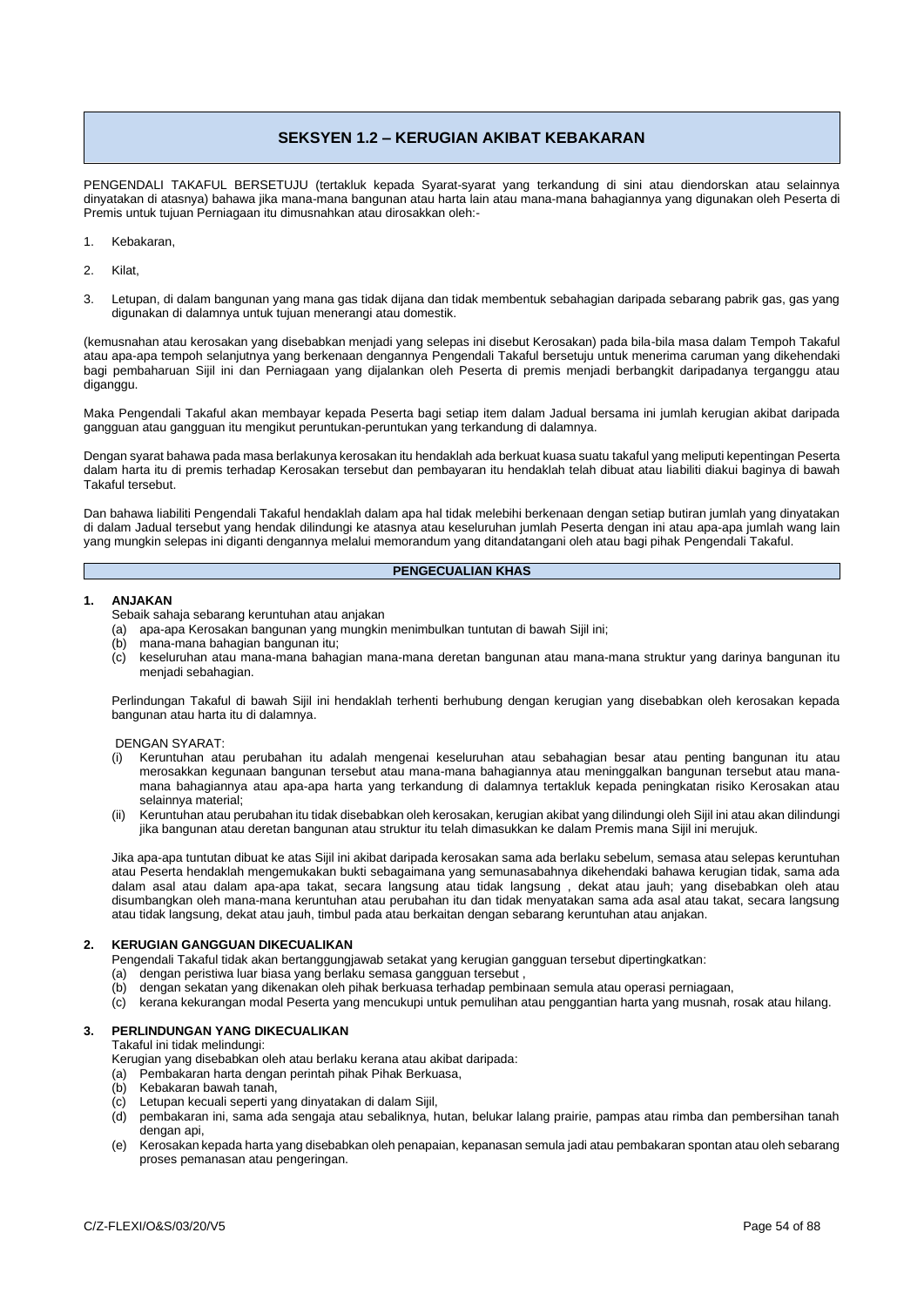# **1. PERUBAHAN DALAM RISIKO**

Takaful mengikut Sijil ini hendaklah terhenti jika:

- (a) Perniagaan gulung tikar atau diteruskan oleh Penyelesai atau Penerima atau kekal tidak diteruskan atau
- (b) Kepentingan Peserta dihentikan, jika tidak oleh kematian atau
- (c) apa-apa perubahan dibuat sama ada dalam perniagaan atau di dalam premis atau harta di dalamnya di mana risiko kerosakan bertambah, pada bila-bila selepas permulaan kuat kuasa Takaful ini, melainkan jika berterusan yang diterima oleh memorandum yang ditandatangani oleh atau bagi pihak Pengendali Takaful.

## **2. PENINGKATAN RISIKO**

Notis hendaklah diberi kepada Pengendali Takaful dan, jika perlu, caruman tambahan dibuat, jika kadar caruman yang kena dibuat berkenaan dengan Takaful yang meliputi kepentingan Peserta dalam hartanah di Premis terhadap Kerosakan ia akan dinaikkan.

# **3. PROSEDUR TUNTUTAN**

Apabila berlaku sebarang Kerosakan yang berbangkit daripada mana tuntutan adalah atau boleh dibuat di bawah Sijil ini, Peserta hendaklah segera memberi notis kepada Pengendali Takaful dan hendaklah dengan usaha yang wajar dilakukan dan bersetuju untuk melakukan dan membenarkan supaya melakukan semua benda yang boleh semunasabahnya boleh dipraktikkan untuk mengurangkan atau menyemak sebarang gangguan atau gangguan perniagaan atau untuk mengelakkan atau mengurangkan kehilangan dan sekiranya tuntutan dibuat di bawah Sijil ini hendaklah, tidak lewat daripada tiga puluh (30) hari selepas tamat Tempoh Tanggungan Kerugian atau dalam masa yang lebih lanjut yang dibenarkan oleh Pengendali Takaful secara bertulis membenarkan, atas perbelanjaannya sendiri menyerahkan kepada Pengendali Takaful secara bertulis kenyataan yang menyatakan butir-butir tuntutannya, bersama-sama dengan butir-butir semua Takaful yang lain (jika ada) yang meliputi Kerosakan atau mana-mana bahagiannya atau kerugian atau apa-apa jenis yang berbangkit daripadanya. Peserta hendaklah di atas perbelanjaannya sendiri, mendapatkan dan memberikan kepada Pengendali Takaful apa-apa buku akaun dan buku perniagaan yang lain, baucar, invois, kunci kira-kira dan dokumen lain, bukti-bukti, maklumat, penerangan dan bukti lain yang semunasabahnya dikehendaki oleh atau bagi pihak Pengendali Takaful bagi maksud menyiasat atau mengesahkan tuntutan bersama-sama satu akuan bersumpah atau dalam bentuk undang-undang lain tentang kebenaran tuntutan itu dan apa-apa perkara yang berkaitan dengannya. Tiada tuntutan di bawah Sijil ini akan dibayar kecuali syarat-syarat keadaan ini telah dipatuhi dan sekiranya berlaku ketidakpatuhan dengannya dalam apa-apa hal, apa-apa bayaran dalam akaun tuntutan itu telah dibuat hendaklah dibayar balik kepada Pengendali Takaful dengan serta-merta.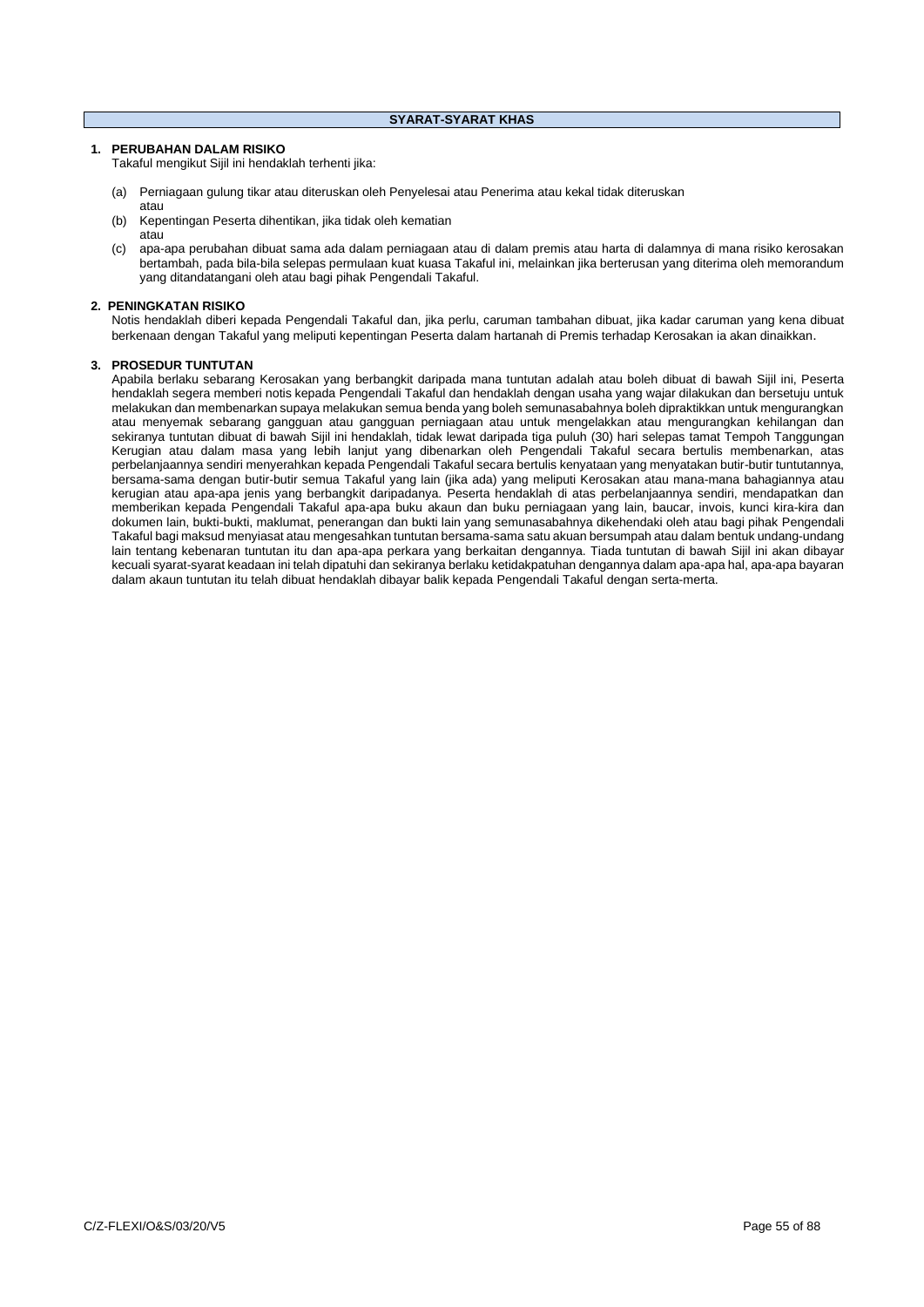# **SEKSYEN 1.3 – PERALATAN RISIKO MENYELURUH**

KINI BAHAGIAN INI MENYAKSIKAN bahawa jika pada bila-bila masa dalam Tempoh Takaful yang dinyatakan di dalam Jadual Sijil bersama ini atau semasa apa-apa tempoh lanjut yang mana Pengendali Takaful boleh menerima caruman untuk pembaharuan atau pelanjutan Sijil ini, Harta Benda atau mana-mana bahagian daripadanya hilang atau rosak akibat oleh mana-mana Kejadian Luar Jangka semasa dalam Situasi maka Pengendali Takaful akan melalui bayaran atau atas pilihannya melalui pemulihan semula atau pembaikan menanggung kerugian Peserta terhadap kehilangan atau kerosakan sedemikian.

#### **PENGECUALIAN KHAS**

Pengendali Takaful tidak akan bertanggungjawab pada:-

- 1. Jumlah pertama bagi setiap kerugian atau kerosakan yang dinyatakan dalam Jadual sebagai Lebihan.
- 2. Kecurian melainkan disertai oleh keganasan atau ancaman kepada orang atau kemasukan secara paksa dan kekerasan ke atau keluar dari premis itu.
- 3. Kerugian atau kerosakan kepada (untuk peralatan mudah alih):
	- (a) Aksesori dan / atau alat ganti melainkan peralatan tersebut yang dicuri atau rosak pada masa yang sama,<br>(b) Tayar atau roda atau trek melainkan jika kelengkapan itu juga rosak pada masa yang sama,
	- Tayar atau roda atau trek melainkan jika kelengkapan itu juga rosak pada masa yang sama,
	- (c) Kanopi melainkan disebabkan oleh atau akibat daripada terbalik peralatan.
- 4. Kerugian atau kerosakan yang dialami (untuk peralatan mudah alih):
	-
	- (a) Di luar Had Wilayah yang dinyatakan di dalam Jadual, (b) Jika peralatan yang dilesenkan untuk kegunaan jalan raya dan yang mana sijil Takaful Motor diperlukan,
	- (c) Semasa dalam transit (termasuk semasa punggah-memunggah),
	- Semasa Peralatan yang digunakan:
		- (i) untuk demonstrasi percubaan perlumbaan berkadar atau ujian kelajuan,
		- bagi membawa penumpang,
		- (iii) semasa menarik treler atau menunda mana-mana kenderaan kecuali kenderaan yang di tunda bukan di tunda untuk ganjaran,
		- (iv) tidak berkaitan dengan perniagaan Peserta.
	- (e) Manakala Peralatan dikendalikan oleh sesiapa sahaja yang berada di bawah pengaruh minuman keras atau yang memabukkan atau dadah.
	- (f) Manakala Peralatan dikendalikan oleh pemandu / pengendali yang tidak dibenarkan atau oleh sesiapa yang bukan Peserta atau bukan diambil kerja oleh Peserta dan memandu / beroperasi tanpa perintah atau tanpa izinnya.
	- (g) Manakala Peralatan dikendalikan di mana-mana kapal di perairan.
- 5. Apa-apa kerugian turutan atau liabiliti undang-undang sekalipun.
- 6. Kerugian atau kerosakan kepada rekod filem atau pita selain daripada disebabkan kebakaran atau kecurian (dan kemudian hanya untuk nilai sebagai bahan yang tidak digunakan).
- 7. (a) Kerugian atau kerosakan yang disebabkan oleh apa-apa kecacatan pendam atau mekanikal, kekacauan mekanikal, kegagalan mekanikal atau elektrik, kerosakan, susut nilai, keadaan atmosfera atau apa-apa operasi lain sebab secara beransur-ansur,
	- (b) Kerugian atau kerosakan yang disebabkan oleh kerosakan mekanikal atau elektrik atau kehausan dan kelusuhan,
	- (c) Kerugian atau kerosakan yang disebabkan oleh muatan yang berlebihan atau terlalu berat,
	- Kerugian atau kerosakan akibat karat, cendawan, rama-rama, kutu atau berkaitan dengan mana-mana proses pembersihan, pencelupan, pembaikan, pemulihan, pengubahsuaian atau pemisahan.
- 8. Kerugian atau kerosakan akibat dari kemusnahan perampasan tahanan atau pengambilan oleh Rumah Kastam atau Pegawai lain atau Pihak Berkuasa atau penyitaan atau penjualan di bawah apa-apa proses undang-undang atau peninggalan Harta.

# **SYARAT-SYARAT KHAS**

- 1. Pengendali Takaful boleh pada bila-bila masa menggunakan perbelanjaan sendiri dalam semua urusan undang-undang di atas nama Peserta untuk mendapatkan apa-apa Harta hilang dan Peserta hendaklah memberikan segala bantuan yang munasabah bagi tujuan itu. Pengendali Takaful akan layak untuk sebarang Hartanah untuk kehilangan yang tuntutan dibayar di bawah ini dan Peserta hendaklah melaksanakan semua tugasan dan jaminan harta itu sebagaimana yang semunasabahnya dikehendaki Peserta tidak berhak meninggalkan mana-mana harta kepada Pengendali Takaful.
- 2. Jika tuntutan dibuat atau bagi pihak Peserta yang mana hendaklah diadakan berkenaan tidak berasas atau penipuan atau sengaja dibesar-besarkan apa-apa perisytiharan palsu dibuat untuk menyokongnya atau jika apa-apa kerugian atau kerosakan itu disebabkan oleh atau melalui tindakan secara sengaja atau dengan pengetahuan atau bekerjasama secara diam-diam Peserta atau mana-mana orang yang bertindak bagi Peserta atau perbuatan tidak jujur mana-mana orang yang Peralatan diamanahkan kepadanya, tiada tuntutan kena dibayar di bawah Sijil ini.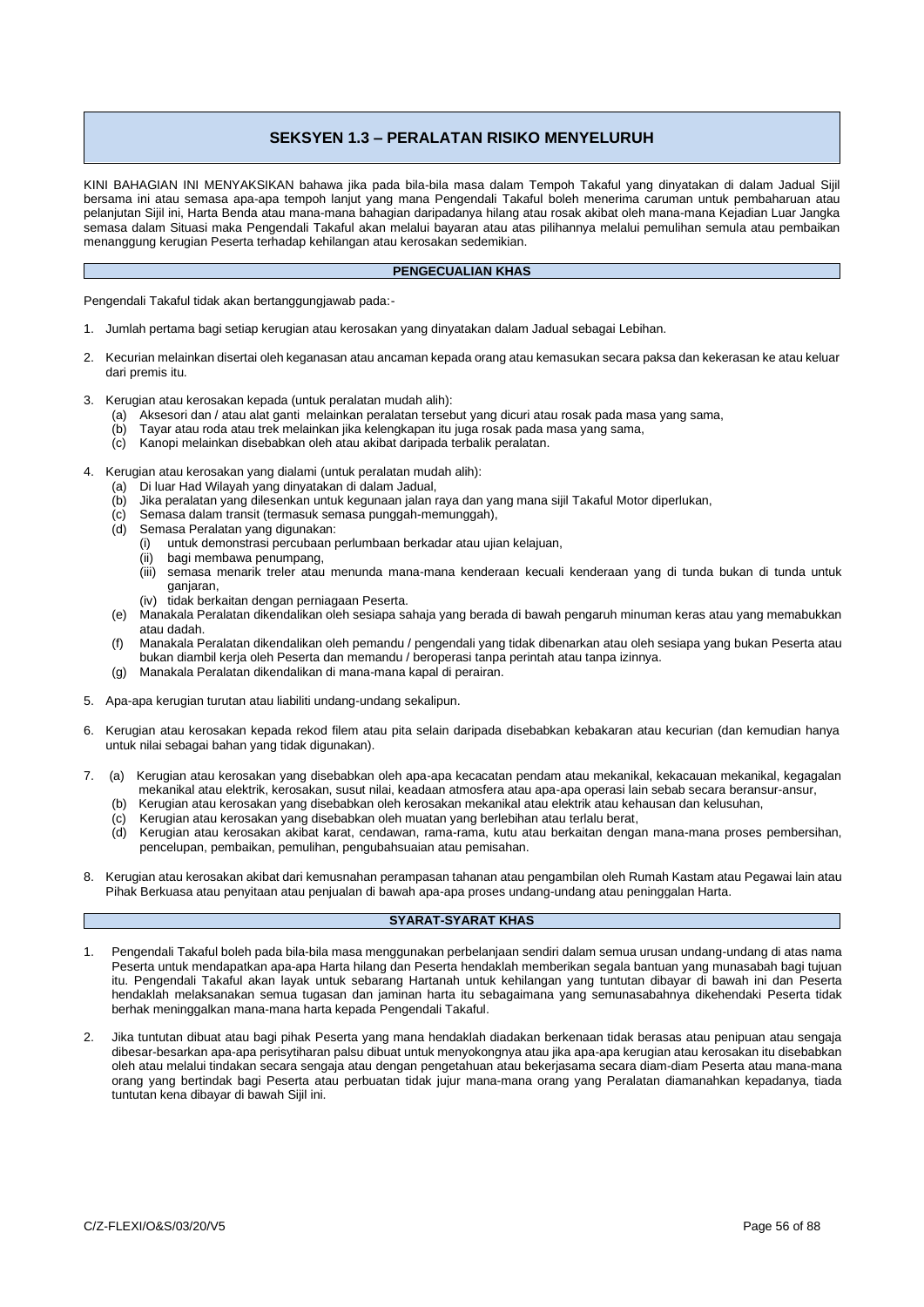# **SEKSYEN 2.1 – PECAH MASUK**

KINI BAHAGIAN INI MENYAKSIKAN bahawa jika pada bila-bila masa dalam Tempoh Takaful yang dinyatakan di dalam Jadual Sijil bersama ini atau semasa apa-apa tempoh lanjut yang mana Pengendali Takaful boleh menerima caruman untuk pembaharuan atau pelanjutan Sijil ini:

- 1. Harta Dilindungi atau mana-mana bahagiannya yang dinyatakan dan dimasukkan di dalam Jadual Sijil bersama ini semasa berada dalam premis yang diterangkan di dalam Jadual Sijil tersebut hendaklah hilang:
	- (a) Dengan Kecurian yang diakibatkan pemecahan menggunakan kekerasan dan keganasan ke dalam atau keluar daripada Premis dikatakan oleh mana-mana orang atau orang-orang (selain daripada pekerja), atau
	- (b) Hasil daripada rompakan bersenjata atau rompakan dengan keganasan.
- 2. Maka sekiranya timbul apa-apa kerosakan kepada Harta tersebut Dilindungi atau Premis, yang akan ditanggung oleh Peserta, kerana apa-apa kecurian tersebut di atas atau sebarang percubaan.

Pengendali Takaful akan membayar atau memenuhi bayaran kepada Peserta:

- 1. Kerugian setakat nilai pasaran pada masa berlakunya kerugian (tidak termasuk keuntungan dalam apa jua bentuk) dan/atau
- 2. Kos bersih membaiki kerosakan tersebut tetapi tidak melebihi berkenaan dengan mana-mana perkara yang dinyatakan di dalam Jadual Sijil Jumlah Dilindungi ke atasnya atau berkenaan dengan kerosakan kepada Premis lima peratus (5%) daripada Keseluruhan Jumlah Dilindungi tidak juga di keseluruhan dalam mana-mana satu Tempoh Takaful seperti Jumlah jumlah Dilindungi.
- 3. Peserta atas asas Rugi Pertama sehingga Jumlah Dilindungi seperti yang dinyatakan di dalam Jadual.
- 4. Rugi Pertama tidak tertakluk kepada Syarat Purata.

# **PENGECUALIAN KHAS**

Pengendali Takaful tidak akan bertanggungjawab terhadap:

- 1. Kekurangan akibat kehilangan inventori yg tidak dapat diketahui dan/atau kecuali di mana kemungkinan kecurian seperti yang disebut terdahulu wujud.
- 2. Kerugian atau kerosakan yang disebabkan oleh mana-mana kecurian tersebut di atas atau sebarang percubaan oleh atau bersubahat dengan mana-mana keluarga, kakitangan perniagaan atau pembantu rumah Peserta, atau mana-mana orang yang dengan sah di Premis itu.
- 3. Kerosakan pada kaca atau apa-apa hiasan atau huruf mengenainya.
- 4. Kerugian atau kerosakan yang disebabkan oleh kebakaran atau letupan.
- 5. Kehilangan atau kerosakan kepada pingat, syiling, barangan ganjil, ukiran, manuskrip, buku nadir, pelan, corak, model, acuan, reka bentuk, surat ikatan, bon, bil pertukaran, nota janji hutang, wang, sekuriti untuk wang, setem, dokumen tajuk atau perniagaan melainkan jika buku khas yang termasuk dalam Jadual Sijil.
- 6. Kehilangan atau kerosakan yang secara langsung atau tidak langsung disebabkan berlakunya atau akibat daripada susut nilai, permintaan atau penjualan wajib (sama ada di bawah undang-undang atau sebaliknya) atau penyitaan oleh mana-mana Pihak Berkuasa.
- 7. Kerugian atau kerosakan yang timbul manakala Premis itu tidak diduduki untuk tempoh melebihi 30 hari berturut-turut atau diduduki melainkan seperti yang dinyatakan di dalam Jadual Sijil melainkan jika keizinan bertulis daripada Pengendali Takaful terlebih dahulu telah diperolehi dan caruman tambahan yang diperlukan oleh Pengendali Takaful mempunyai telah dibuat.

# **SYARAT-SYARAT KHAS**

1. Kerugian Pertama (Tanpa Purata) Adalah dengan ini diisytiharkan dan dipersetujui bahawa walau apa pun yang terkandung di dalamnya yang bertentangan, Bahagian ini dikeluarkan pada takaful kekalahan pertama ke atas harta yang dinyatakan di dalam Jadual Sijil Bahagian ini.

- Pengendali Takaful boleh membaik pulih, membaiki atau menggantikan harta atau premis yang hilang atau rosak mengikut manamana yang berkenaan sebagai pilihan daripada membayar amaun kerugian atau kerosakan, dan boleh menyertai dengan mana-mana Pengendali Takaful Takaful lain dengan berbuat demikian dalam kes-kes di mana harta ini juga dilindungi di tempat lain. Apabila dibayar apa-apa tuntutan kerugian di bawah Seksyen ini harta yang berkenaan yang mana bayaran itu dibuat adalah hak milik kepada Pengendali Takaful.
- 3. Semua kunci dan selak yang dipasang pada premis perlu melibatkan selepas waktu perniagaan.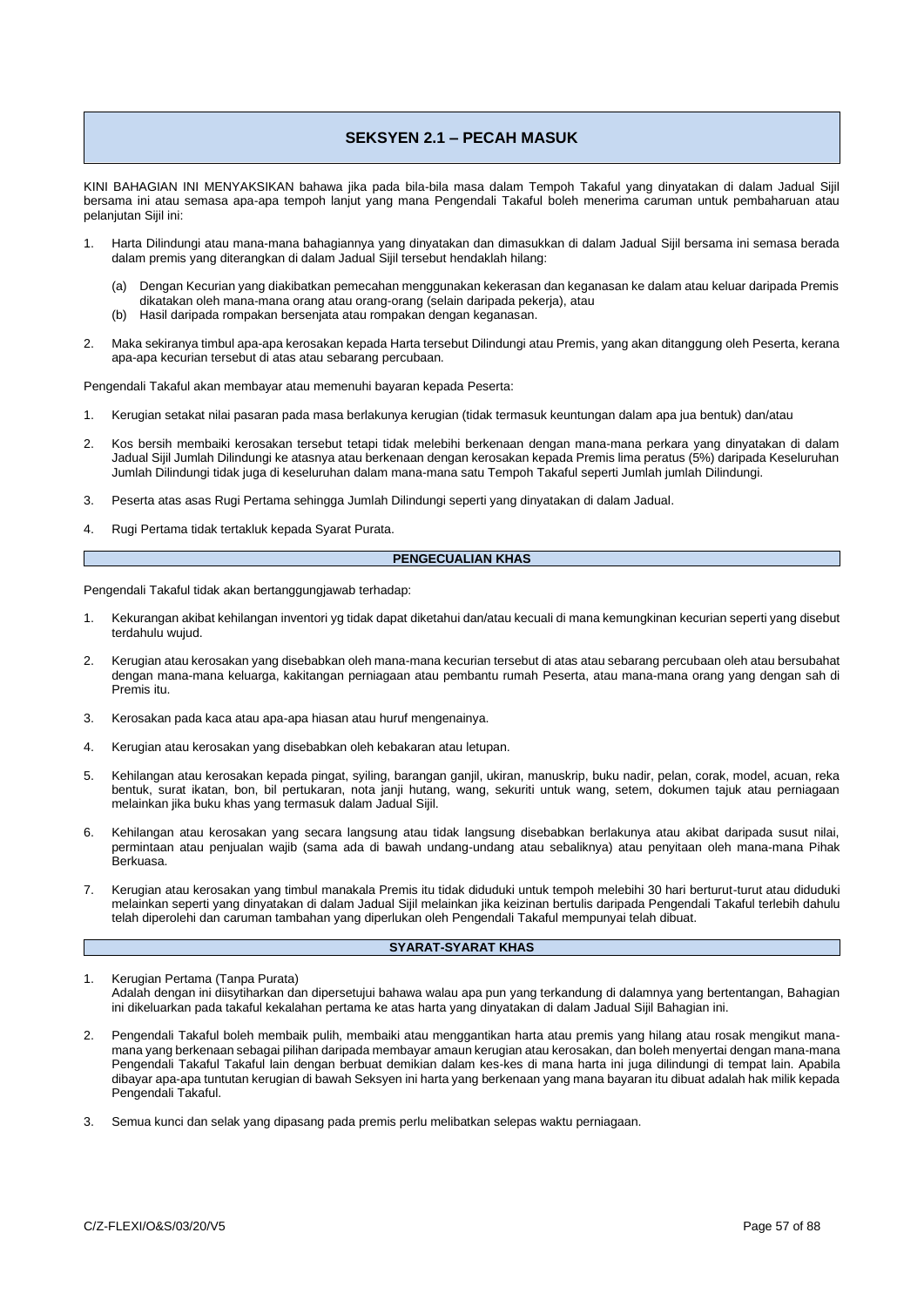# **LANJUTAN KHAS**

Seksyen ini diperluaskan untuk merangkumi kerosakan atau kerugian:

# **1. Kerosakan kepada Peti Keselamatan**

Kerosakan kepada peti keselamatan, bilik kebal, laci, kabinet, mesin wang tunai dan kotak wang runcit yang disebabkan oleh pecah masuk atau melanggar, yang sebenar dan percubaan mencuri / pecah masuk premis tersebut tetapi hanya terhad kepada RM2,000/ bagi mana-mana satu kejadian.

Dengan syarat bahawa keseluruhan bayaran yang perlu dibayar di bawah Lanjutan ini adalah terhad kepada RM2,000 secara keseluruhan bersama dengan Seksyen 2.2 – Wang, mana-mana satu acara.

# **2. Rompakan Bersenjata/Tahanan**

Risiko Rompakan Bersenjata/Tahanan di dalam premis dijelaskan di sini.

Ia selanjutnya diisytiharkan dan dipersetujui bahawa perkataan 'Rompakan Bersenjata/Tahanan' bermaksud mengambil harta Peserta.

- (i) dengan keganasan yang dikenakan ke atas penjaga,
- (ii) dengan meletakkannya di dalam ketakutan keganasan,
- (iii) daripada penjaga yang telah dibunuh atau tidak sedarkan diri.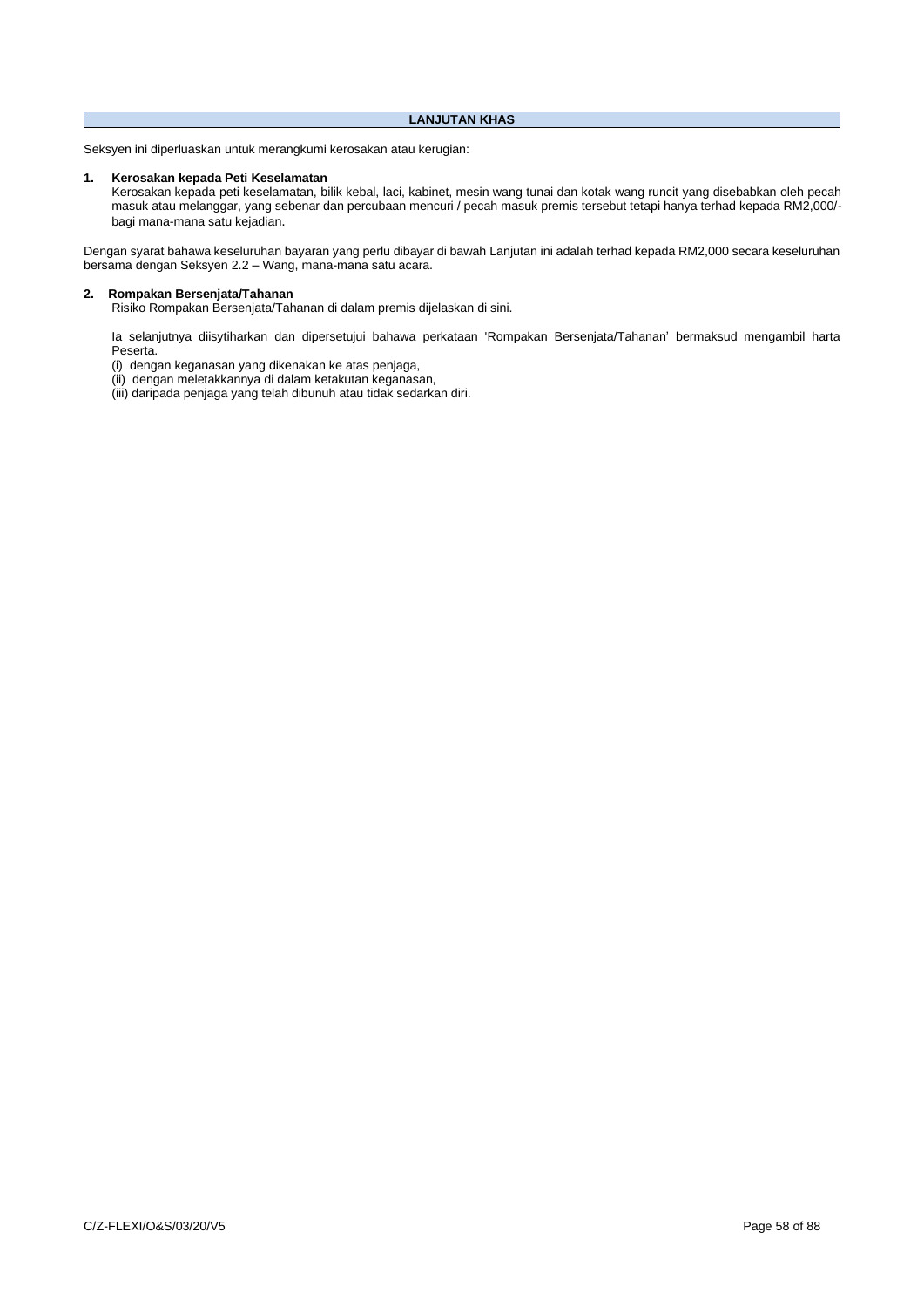# **SEKSYEN 2.2 – WANG**

KINI BAHAGIAN INI MENYAKSIKAN bahawa tertakluk kepada Terma Pengecualian Had dan Syarat yang terkandung di sini atau diendorskan keatasnya, Pengendali Takaful akan menanggung kerugian Peserta terhadap kehilangan wang, iaitu wang tunai, nota bank, wang kertas, cek, bil pertukaran, wang pos, kiriman wang, bayaran pos atau setem lain yang mempunyai nilai kewangan oleh apa-apa sebab sekalipun di bawah "Keadaan" yang dinyatakan di sini benar-benar berlaku di dalam had wilayah dan dalam Tempoh Takaful seperti yang dinyatakan di dalam Jadual Sijil bersama ini atau semasa apa-apa tempoh lanjut yang lain yang mana Pengendali Takaful boleh menerima caruman untuk pembaharuan atau pelanjutan Sijil ini.

# **KEADAAN**

# **SEKSYEN A: WANG DALAM TRANSIT:**

- a) Daripada Bank kepada Premis Peserta bagi pembayaran upah, gaji, pendapatan lain atau wang runcit dari masa wang itu diterima di Bank oleh kakitangan yang diberi kuasa atau wakil-wakil Peserta sehingga diserahkan di Premis Peserta dan (kecuali berkenaan dengan wang runcit) semasa di sana sehingga dibayar; dengan syarat semua wang yang tidak dibayar pada hari di mana ia diterima daripada Bank, dikunci dalam peti keselamatan yang dikunci atau bilik kebal Peserta selepas waktu perniagaan. Cek yang dikeluarkan oleh Peserta untuk mengadakan peruntukan bagi bayaran itu dibincangkan dalam transit dari Premis Peserta kepada Bank.
- b) Dari Premis Peserta kepada Bank semasa berada dalam jagaan peribadi Peserta pekerja yang diberi kuasa atau wakil.
- c) Dari masa penerimaan dan sehingga penyerahan kepada Premis Peserta atau Bank oleh pekerja atau wakil Peserta yang diberi kuasa dengan syarat semua wang diserahkan pada hari yang sama ia diterima.

# **SEKSYEN B: WANG DALAM PREMIS**

Wang ketika di dalam premis Peserta dan disimpan dalam peti keselamatan yang dikunci atau bilik kebal atau laci yang dikunci atau kabinet yang dikunci atau mesin wang tunai yang dikunci atau kotak wang runcit yang dikunci berikutan kemasukan menggunakan kekerasan dan keganasan ke atas Premis atau akibat rompakan bersenjata atau rompakan dengan keganasan; dengan syarat liabiliti Pengendali Takaful hendaklah terhad kepada jumlah wang yang ditunjukkan dalam rekod Peserta pada masa kehilangan tetapi tidak melebihi Had Liabiliti yang ditunjukkan di dalam Jadual ini.

ADALAH DIJAMIN bahawa Takaful ini tidak melindungi kehilangan wang dari peti keselamatan atau bilik kebal atau laci atau kabinet atau mesin wang tunai atau kotak wang runcit berikutan penggunaan kunci kepada peti keselamatan tersebut atau bilik kebal atau laci atau kabinet atau mesin wang tunai atau kotak wang runcit kecuali kunci diperolehi dengan ancaman atau keganasan.

SELANJUTNYA DIWARANTIKAN bahawa setiap kali Premis dibiarkan tanpa pengawasan, kunci dan rekod nombor kombinasi dikeluarkan dari Premis oleh Peserta atau mana-mana orang lain yang bertanggungjawab dinamakan olehnya.

# **PENGECUALIAN KHAS**

Pengendali Takaful tidak akan bertanggungjawab terhadap:-

- 1. Kekurangan kerana perkeranian atau kesilapan perakaunan dan kerugian yang disebabkan oleh kesilapan dalam menerima atau membayar.
- 2. Kerugian atau kerosakan yang disebabkan oleh atau melalui pakatan sulit atau penyalahgunaan penipuan atau penyelewengan oleh penipuan oleh Peserta atau mana-mana orang atau orang-orang dalam perkhidmatan Peserta.
- 3. Kerugian atau kerosakan yang timbul daripada kenderaan tanpa pengawasan.
- 4. Kerugian atau kerosakan yang berlaku di premis yang pada masa berlakunya kerugian atau kerosakan adalah ditutup melainkan jika wang itu dalam bilik yang dikunci selamat atau kuat.
- 5. Kerugian atau kerosakan yang berlaku di luar had wilayah yang dinyatakan dalam Jadual.
- 6. Apa-apa kerugian turutan sekalipun.
- 7. Kehilangan atau kerosakan yang secara langsung atau tidak langsung disebabkan oleh, berlaku menerusi atau akibat daripada peperangan, serangan, tindakan musuh asing, permusuhan (sama ada peperangan diisytiharkan atau tidak), perang saudara, pemberontakan, revolusi, pemberontakan, rusuhan, mogok, kekecohan awam, ketenteraan atau rampasan kuasa, atau perampasan atau pemusnahan oleh perintah mana-mana Kerajaan atau pihak berkuasa awam atau dengan apa-apa kesan langsung atau tidak langsung atau mana-mana keadaan yang tersebut dan sekiranya berlaku atau sebarang tuntutan Peserta hendaklah membuktikan bahawa kemalangan, kerugian atau kerosakan timbul berasingan daripada dan sama sekali tidak berkaitan dengan atau disebabkan oleh atau diakibatkan oleh atau yang boleh dikesan kepada mana-mana satu daripada kejadian yang tersebut di atas atau apa-apa kesan daripadanya dan ingkar bukti sedemikian, Pengendali Takaful tidak akan bertanggungjawab untuk membuat apa-apa bayaran berkenaan dengan tuntutan.
- 8. Kehilangan atau kerosakan yang secara langsung atau tidak langsung disebabkan oleh, berlaku menerusi atau akibat daripada permintaan susut nilai rampasan dan penjualan wajib (sama ada undang-undang atau tidak) atau penyitaan oleh mana-mana Pihak Berkuasa.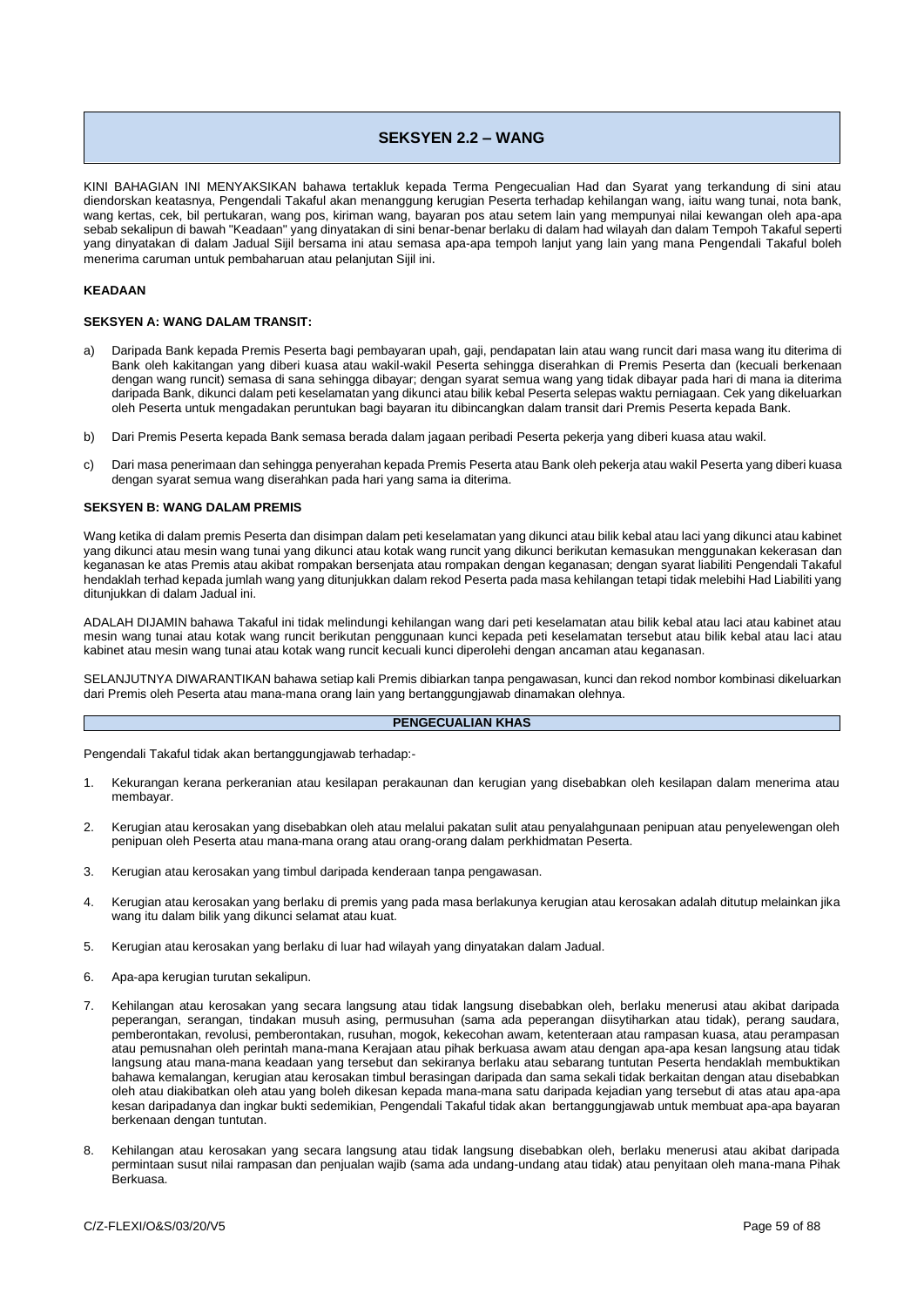# **SYARAT-SYARAT KHAS**

- 1. Caruman di bawah ini dan semua Caruman Pembaharuan yang boleh diterima berkenaan dengan risiko transit hendaklah dikawal selia oleh jumlah wang seperti yang dinyatakan di dalam Jadual yang dilindungi semasa Tempoh Takaful. Satu rekod yang betul hendaklah disimpan di dalam buku Peserta daripada semua wang itu dalam transit dilindungi. Peserta hendaklah pada setiap masa membolehkan Pengendali Takaful untuk memeriksa apa-apa buku dan dalam tempoh 30 hari dari tarikh tamat setiap Tempoh Takaful akan membekalkan Pengendali Takaful dengan akaun yang betul bagi semua wang itu dalam transit oleh Seksyen ini dalam tempoh tersebut. Jika amaun yang ditentukan berbeza daripada jumlah anggaran di mana caruman telah dibuat perbezaan dalam caruman hendaklah dibuat oleh caruman selanjutnya setimpal dengan Pengendali Takaful atau dengan bayaran balik oleh Pengendali Takaful mengikut mana-mana yang berkenaan.
- 2. Setiap kali premis ditutup untuk perniagaan, semua kunci dan rekod nombor gabungan peti keselamatan dan/atau bilik kebal dialih daripada premis kecuali Peserta atau pekerja yang bertanggungjawab sebenarnya berada di dalamnya.
- 3. Sekiranya Peserta atau pekerja yang diberi kuasa memegang kunci dan rekod nombor gabungan tinggal di tempat tinggal bersebelahan dan berkomunikasi dengan premis, kunci dan rekod nombor gabungan mesti dikeluarkan dari kediaman apabila dibiarkan tanpa pengawasan.
- 4. Adalah dijamin bahawa semasa ketersediaan Sijil ini, semua wang dalam transit yang melebihi RM100,000 setiap kali dibawa disertai oleh dua (2) Pengawal Bersenjata.

# **LANJUTAN KHAS**

Seksyen ini diperluaskan untuk merangkumi kerosakan atau kerugian:

#### **1. Kerosakan kepada Peti Keselamatan**

Kerosakan kepada peti keselamatan, bilik kebal, laci, kabinet, mesin wang tunai dan kotak wang runcit yang disebabkan oleh pecah masuk atau melanggar, yang sebenar dan percubaan mencuri/pecah masuk premis Peserta tersebut tetapi hanya terhad kepada RM2,000/- bagi mana-mana satu kejadian.

Dengan syarat bahawa keseluruhan bayaran yang perlu dibayar di bawah Lanjutan ini adalah terhad kepada RM2,000 secara keseluruhan bersama dengan Seksyen 2.1 – Pecah Masuk, mana-mana satu acara.

#### **2. Rompakan Bersenjata/Tahanan**

Risiko Rompakan Bersenjata/Tahanan di dalam premis dijelaskan di sini.

Ia selanjutnya diisytiharkan dan dipersetujui bahawa perkataan 'Rompakan Bersenjata/Tahanan' bermaksud mengambil harta Peserta.

- (i) dengan keganasan yang dikenakan ke atas penjaga,
- (ii) dengan meletakkannya di dalam ketakutan keganasan,
- (iii) daripada penjaga yang telah dibunuh atau tidak sedarkan diri.

# **3. Peningkatan Tanggungan Kerugian pada Musim \*"Perayaan"**

Jumlah Yang Dilindungi untuk Wang di Premis ditingkatkan secara automatik sebanyak 50% untuk kerugian yang berlaku semasa cuti umum yang diwartakan sebagai musim **Perayaan** oleh pihak berkuasa.

- (a) Semasa cuti umum
- (b) Dua (2) hari sebelum dan dua (2) hari selepas cuti umum

#### Dengan syarat bahawa lanjutan ini:

- (a) Tidak terpakai bagi wang di premis di luar waktu perniagaan.
- (b) Tidak akan melebihi daripada tempoh takaful yang dinyatakan dalam jadual

#### **\*Musim Perayaan:**

# **Semua negeri di Malaysia:**

Tahun Baru Cina, Hari Raya Aidil Fitri, Deepavali dan Krismas

**Sabah:**

Pesta Keamatan

**Sarawak:**

Hari Gawai

# **4. Perlindungan Manfaat Kemalangan Persendirian (Takaful Kemalangan Persendirian untuk Pekerja yang terlibat dalam kenderaan membawa wang di bawah Seksyen ini)**

Seksyen ini hendaklah diperluaskan untuk Mengtakafulkan sehingga Dua (2) pekerja yang terlibat dalam transit cek dan/atau wang tunai, terhadap Kematian dan/atau Hilang Upaya yang terkandung di bawah ini yang ditakrifkan akibat atau akibat daripada sebarang kemalangan yang disebabkan oleh luar kemalangan yang luar biasa dan cara yang boleh dilihat atau akibat daripada ancaman membunuh, serangan atau percubaan, mogok, rusuhan dan kekecohan awam yang difahami dan dipersetujui bahawa perlindungan yang diberikan oleh lanjutan ini adalah hanya beroperasi sementara pekerja berkenaan dengan arahan Peserta sebenarnya dan terlibat secara aktif berkaitan dengan transit cek dan/atau wang tunai seperti yang dinyatakan dalam Jadual Sijil.

DIJAMIN BAHAWA: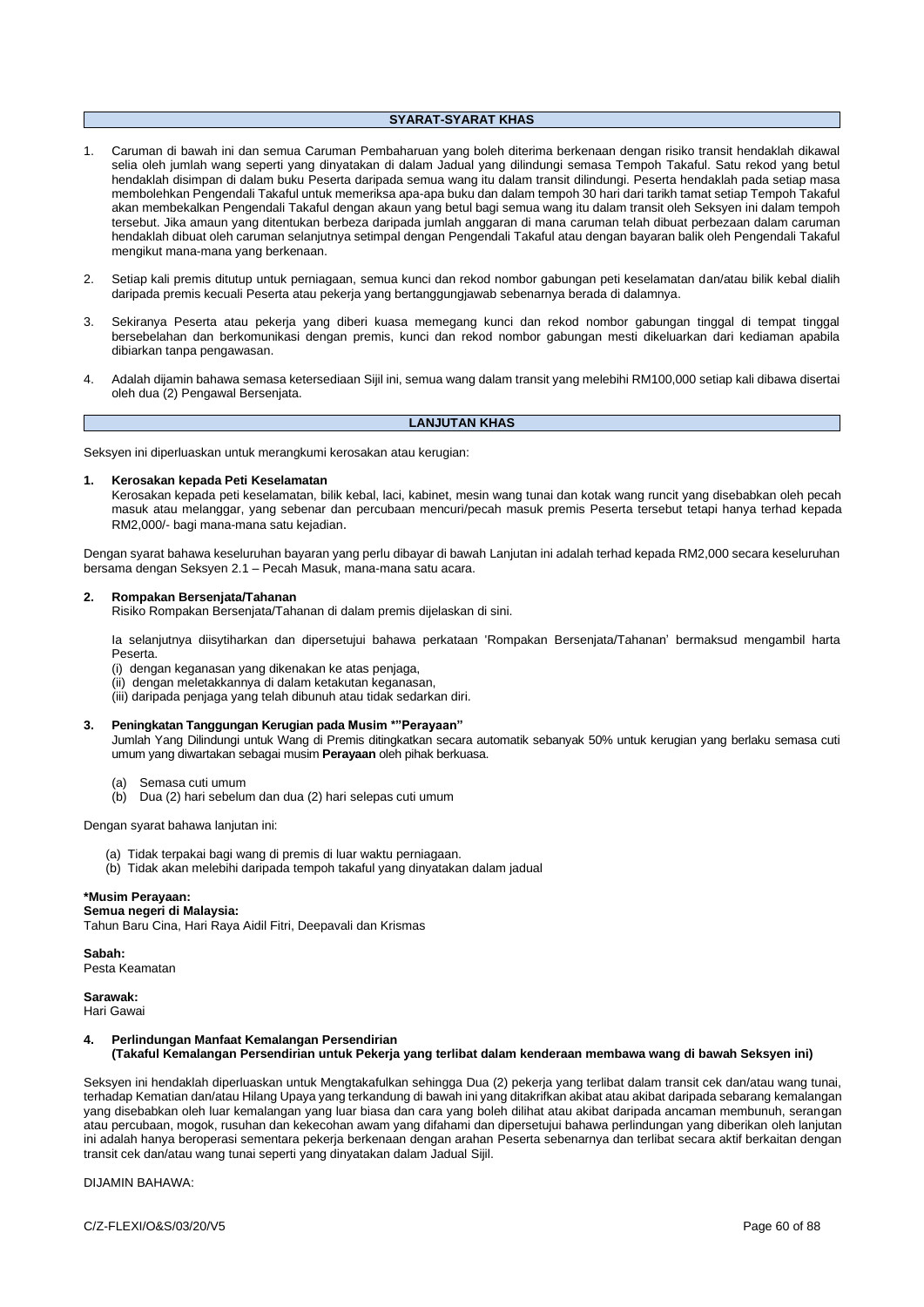- 1. Lanjutan ini tidak Dilindungi lebih daripada jumlah pekerja yang ditetapkan di atas pada satu masa dan masa yang sama semasa atau untuk transit yang sama.
- 2. Pekerja dilindungi harus bebas daripada sebarang kecacatan fizikal dan/atau kelemahan.
- 3. Pekerja dilindungi tidak berumur kurang daripada lapan belas (18) tahun atau lebih daripada enam puluh lima (65) tahun.

# **JADUAL MANFAAT**

|                                                                                                                                                | <b>JUMLAH DILINDUNGI (RM)</b><br><b>SETIAP PEKERJA</b> |
|------------------------------------------------------------------------------------------------------------------------------------------------|--------------------------------------------------------|
| Kematian Akibat Kemalangan<br>(a)                                                                                                              | 10.000                                                 |
| Jumlah dan Kehilangan Kekal bagi penglihatan pada kedua-dua mata<br>(b                                                                         | 10.000                                                 |
| Jumlah kehilangan pemisahan fizikal kedua-dua tangan atau kedua-dua kaki atau<br>(c)<br>satu tangan dan satu kaki                              | 10.000                                                 |
| Jumlah kehilangan pemisahan fizikal satu tangan atau satu kaki bersama dengan<br>(d)<br>jumlah dan kehilangan kekal penglihatan pada satu mata | 10.000                                                 |
| Jumlah dan kehilangan kekal penglihatan pada satu mata<br>(e)                                                                                  | 5,000                                                  |
| Jumlah kehilangan oleh pemisahan fizikal satu tangan atau satu kaki<br>(f)                                                                     | 5.000                                                  |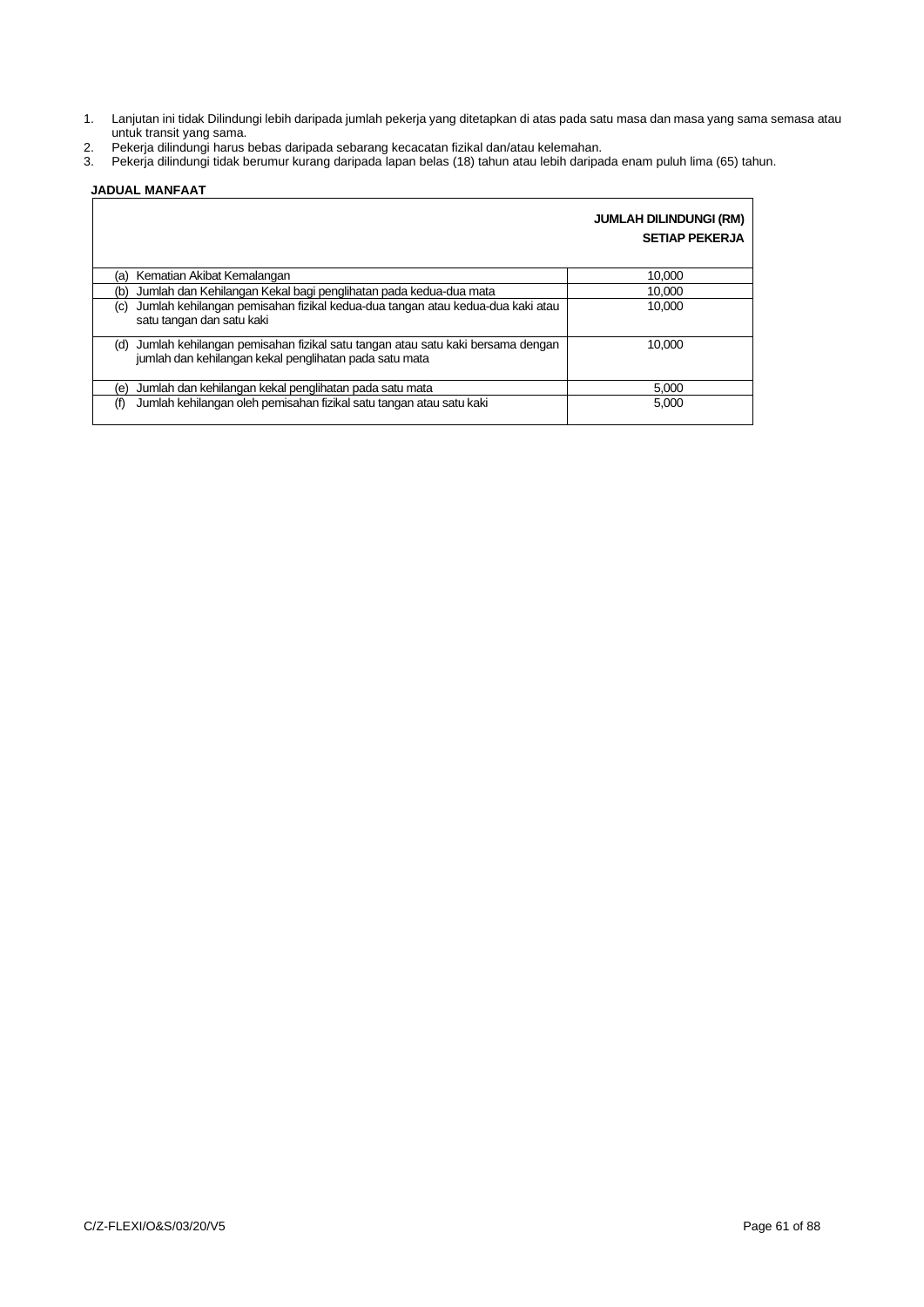# **SEKSYEN 2.3 – JAMINAN KESETIAAN**

KINI BAHAGIAN INI MENYAKSIKAN bahawa tertakluk kepada Terma Pengecualian Had dan Syarat yang terkandung di sini atau diendorskan keatasnya sebagai balasan bagi Majikan telah membuat atau bersetuju untuk membuat caruman Pengendali Takaful Caruman yang dinyatakan di dalam Jadual Sijil.

Pengendali Takaful bersetuju untuk membayar dan membayar balik kepada Majikan semua kerugian kewangan langsung seperti (tidak melebihi had jaminan yang dinyatakan di dalam Jadual Sijil) sebagai Majikan hendaklah mengalami apa-apa perbuatan penipuan atau ketidakjujuran yang dilakukan oleh mana-mana pekerja itu (kemudian daripada ini disebut "Pekerja yang berkaitan"):

- 1. Semasa Tempoh Tanggungan Kerugian yang dinyatakan di dalam Jadual Sijil dan,
- 2. Selama tanpa gangguan penggajian pekerja yang berkaitan dan,
- 3. Berkaitan dengan pekerjaan dan tugas Pekerja yang berkaitan.

# **PENGECUALIAN KHAS**

Dengan syarat bahawa Pengendali Takaful tidak akan bertanggungjawab ke atas:-

- 1. Berkenaan dengan apa-apa penipuan atau ketidakjujuran yang dilakukan oleh pekerja yang berkenaan melainkan jika perbuatan penipuan atau ketidakjujuran yang ditemui semasa Tempoh Tanggungan Kerugian dan dalam masa enam (6) bulan selepas itu atau dalam tempoh enam (6) bulan selepas pemecatan kematian atau persaraan pekerja yang berkenaan ikut keadaan yang mana berlaku dulu.
- 2. Jika sifat urusan Majikan atau kewajipan atau syarat-syarat pekerjaan diubah atau saraan Pekerja yang berkenaan dikurangkan tanpa izin Pihak Pengendali Takaful atau jika langkah berjaga-jaga dan cek untuk mendapatkan akaun tidak boleh dipatuhi.
- 3. Untuk membayar lebih daripada satu tuntutan bagi Pekerja yang berkaitan di bawah Sijil ini.

# **SYARAT-SYARAT KHAS**

- 1. Tertakluk kepada persetujuan Pengendali Takaful, pengesahan pengendorsan yang sesuai dan caruman tambahan oleh Majikan yang Pengendali Takaful boleh minta dalam setiap kes, majikan berhak pada bila-bila masa semasa Bahagian ini untuk menambah kepada Jadual Sijil bersama nama-nama pekerja selanjutnya dengan syarat bahawa setiap cadangan atau pernyataan secara bertulis oleh majikan berhubung dengan menjadikan pekerja atau pekerja itu subjek, jaminan tersebut hendaklah disifatkan telah dimasukkan ke dalam dasar kontrak ini dan tertakluk kepada kewajipan yang sama seolah-olah cadangan atau kenyataan seperti itu telah dimasukkan dalam cadangan, deklarasi atau surat-menyurat asal di sini sebelum dirujuk.
- 2. Perjanjian ini dibuat atas syarat bahawa urusan Majikan hendaklah dijalankan dan tanggung jawab pekerja memeriksa akaun tertentu mereka mengikut penyata yang diberikan oleh majikan untuk memohon untuk jaminan dan jika semasa kewujudan perjanjian ini apaapa perubahan boleh dibuat dalam mana-mana perkara yang disebut dalam kenyataan itu tanpa terlebih dahulu mendapat keizinan atau kelulusan secara bertulis daripada Pengendali Takaful, atau jika ada penindasan, salah nyata atau salah membuat kenyataan, mana-mana fakta memberi kesan kepada risiko Pengendali Takaful dibuat pada masa pembayaran pertama atau apa-apa caruman yang berikutnya, atau jika majikan itu hendak terus mengamanahkan seorang pekerja dengan wang atau barang-barang selepas menemui apa-apa perbuatan tidak jujur di pihaknya, perjanjian ini adalah batal dan tidak sah dan semua caruman yang dibuat atasnya dilucut hak kepada Pengendali Takaful.
- 3. Dengan segera Majikan hendaklah menyedari tentang sebarang keadaan yang menimbulkan atau mungkin menimbulkan tuntutan di bawah Bahagian ini Majikan atau wakil ini hendaklah dengan serta merta memberi notis kepada Pengendali Takaful dengan menyatakan jika diketahui tempat di mana pekerja yang berkenaan dan butir-butir mengenai perbuatan atau kemungkiran itu ditemui dan hendaklah dalam masa tiga bulan selepas notis menyerahkan kepada Pengendali Takaful butiran penuh tuntutan tersebut dan hendaklah memberi bukti tentang kebenaran tuntutan itu.
- 4. Sekiranya berlaku tuntutan, semua buku akaun Majikan dan laporan mana-mana akauntan atasnya hendaklah terbuka untuk diperiksa oleh Pengendali Takaful dan Majikan hendaklah memberi semua maklumat dan bantuan bagi membolehkan Pengendali Takaful untuk mendapatkan bayaran balik dari pekerja yang berkaitan atau harta pusakanya apa-apa wang yang mana Pengendali Takaful sepatutnya telah membayar atau menjadi bertanggungan untuk membayar di bawah Bahagian ini.
- 5. Majikan hendaklah jika dan apabila diperlukan oleh Pengendali Takaful tetapi dengan mengorbankan Pengendali Takaful jika sabitan yang diperolehi menggunakan segala usaha dalam mendakwa pekerja berkaitan untuk disabitkan dengan apa-apa perbuatan jenayah, pekerja itu hendaklah telah melakukan dan oleh sebab itu tuntutan itu telah dibuat di bawah Bahagian ini.
- 6. Apa-apa wang daripada pekerja yang berkenaan di tangan Majikan dan apa-apa wang yang jika tidak kerana apa-apa perbuatan penipuan atau ketidakjujuran yang terjadi kerana pekerja yang berkaitan daripada majikan itu hendaklah ditolak daripada jumlah yang jika tidak kena dibayar di bawah Bahagian ini.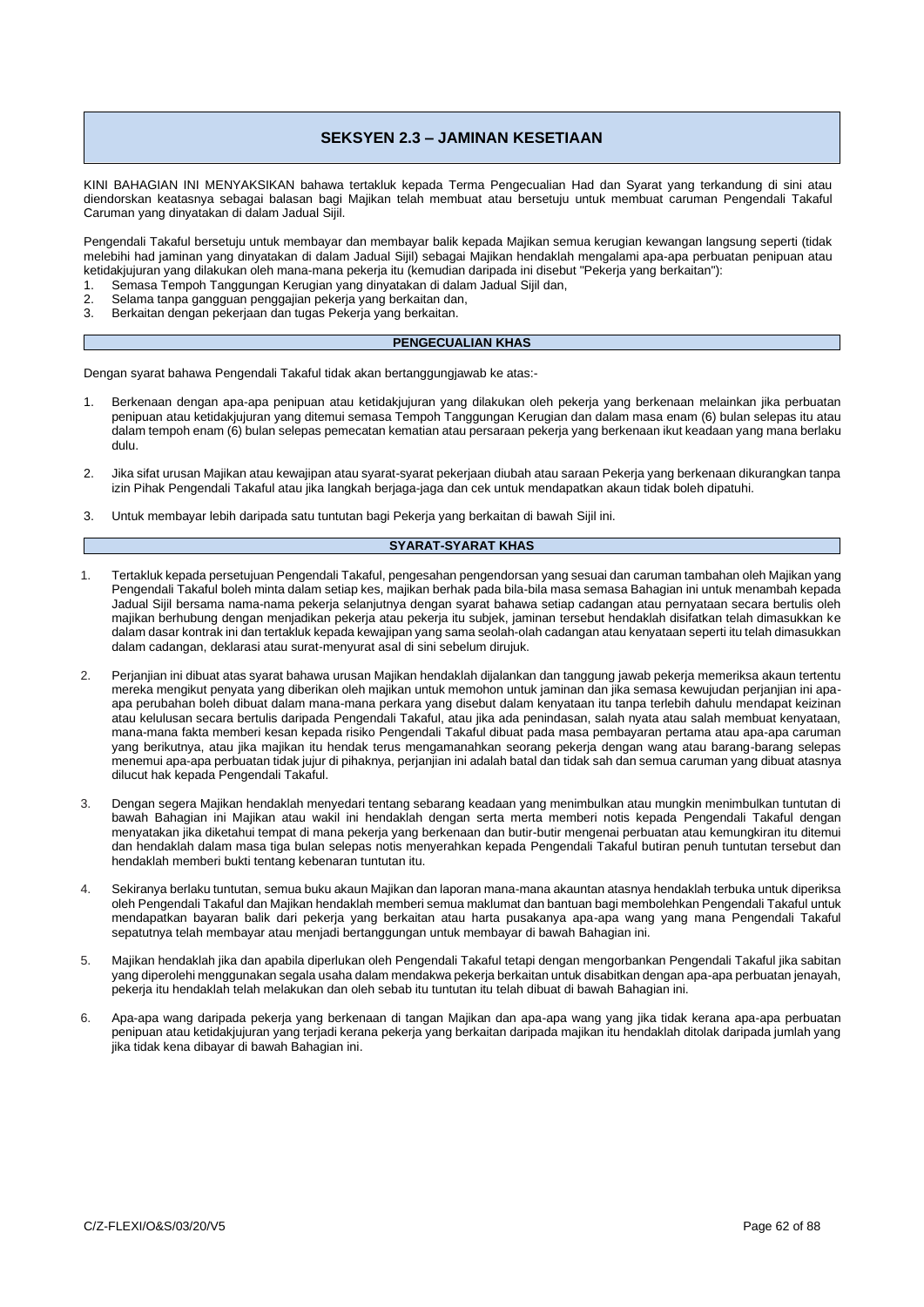# **SEKSYEN 2.4 – LIABILITI AWAM**

KINI SEKSYEN MENYAKSIKAN bahawa tertakluk kepada Terma Pengecualian Had dan Syarat yang terkandung di sini atau diendorskan atau selainnya dinyatakan keatasnya, Pengendali Takaful akan mengizinkan Peserta Tanggungan Kerugian seperti yang ditakrifkan di dalam ini berkenaan dengan liabiliti yang timbul daripada kemalangan yang berlaku semasa Tempoh Takaful yang dinyatakan dalam Sijil Jadual atau semasa apa-apa tempoh yang mana Pengendali Takaful boleh menerima caruman untuk pembaharuan Sijil ini.

DENGAN SYARAT liabiliti Pengendali Takaful bagi pemberian pampasan kepada mana-mana pihak atau pihak yang menuntut hendaklah terhad:-

- (a) Berkenaan dengan mana-mana satu kemalangan (ungkapan "kemalangan" bermakna mana-mana satu kemalangan atau siri kemalangan yang timbul daripada satu peristiwa tanpa mengira bilangan tuntutan yang mungkin timbul daripadanya) kepada jumlah yang dinyatakan di dalam Jadual Sijil.
- (b) Dalam mana-mana satu Tempoh Takaful untuk jumlah yang dinyatakan di dalam Jadual Sijil.

# **TANGGUNGAN KERUGIAN**

Tertakluk kepada Had Liabiliti yang dinyatakan di dalam Jadual Sijil, Pengendali Takaful akan menanggung kerugian Peserta berkaitan dengan:

- 1. Semua jumlah wang yang mana Peserta akan bertanggung jawab dari segi undang-undang untuk membayar pampasan berkenaan dengan:
	- a) Kecederaan badan akibat kemalangan kepada mana-mana orang
	- Kerosakan tidak sengaja kepada harta
		- disebabkan pada atau tentang Premis berkaitan dengan Perniagaan Peserta yang dinyatakan di dalam Jadual Sijil.
- 2. Semua kos dan perbelanjaan tindakan undang-undang:
	- (c) Ditebus daripada Peserta oleh mana-mana pihak yang menuntut atau pihak yang menuntut (d) Tuntutan yang Berlaku dengan keizinan bertulis Pengendali Takaful berkenaan dengan sesuatu tuntutan terhadap Peserta bagi pampasan yang mana Tanggungan Kerugian yang dinyatakan di
		- dalam Sijil dipakai.

# **PENGECUALIAN KHAS**

Tanggungan Kerugian yang dinyatakan dalam Seksyen ini tidak terpakai bagi atau termasuk:

- 1. Liabiliti diambil alih oleh Peserta melalui perjanjian melainkan liabiliti tersebut akan dilampirkan kepada Peserta walau apa pun perjanjian itu.
- 2. Liabiliti berkenaan dengan kecederaan kepada mana-mana orang yang pada masa mengalami kecederaan tersebut adalah ahli keluarga Peserta sendiri atau terlibat dalam perkhidmatan Peserta atau untuk pampasan yang dituntut daripada Peserta oleh orang yang cedera atau tanggungan di bawah mana-mana Perundangan Pampasan Pekerja atau mana-mana undang-undang yang berkaitan dengan kecederaan pekerjaan.
- 3. Liabiliti berkenaan dengan kerugian atau kerosakan terhadap harta:
	- (a) yang dipunyai oleh atau dalam jagaan atau di bawah kawalan Peserta atau mana-mana pekerja atau ejen Peserta.
	- (b) yang merupakan sebahagian daripada apa-apa barang atau tanah atau bangunan atau struktur di mana Peserta atau manamana pekerja atau ejen Peserta sedang atau telah bekerja.
	- (c) yang disebabkan oleh atau menerusi atau yang berkaitan dengan pecahnya sebarang alat penjimatan yang digunakan bersama dengan dandang stim atau mana-mana vesel dandang atau alat-alat lain yang bertujuan untuk beroperasi di bawah tekanan dalaman kerana wap dan kepunyaan atau dalam jagaan atau di bawah kawalan Peserta.
- 4. Liabiliti berkenaan dengan kecederaan atau kerosakan yang disebabkan oleh atau berkaitan dengan atau yang timbul daripada:
	- (a) pemilikan atau kepunyaan atau penggunaan oleh atau bagi pihak Peserta akan sebarang kenderaan kapal lokomotif manamana pengangkat kren pesawat jenis lif eskalator atau mesin pengangkat lain yang tidak dinyatakan di dalam Jadual Sijil di bawah tajuk Loji.
	- (b) kerja yang sedang dijalankan atau telah dijalankan oleh Peserta kepada mana-mana Kenderaan air atau benda yang dibuat atau bertujuan untuk terapung di atas atau dalam perjalanan melalui air atau ruang angkasa.
	- (c) kebakaran, banjir, gempa bumi, letupan atau pencemaran air.
	- (d) pemasangan penjagaan kebersihan yang rosak.
	- (e) harta barang-barang makanan atau minuman atau bekas itu dijual dibekalkan atau dibuat, atau harta atau barang yang telah dibaiki, diubah, diservis atau dipasang dan tidak lagi di bawah simpanan atau kawalan Peserta, atau keracunan atau pencemaran apa jenis sekalipun.
	- (f) kesilapan atau ketinggalan dalam spesifikasi reka bentuk atau nasihat rawatan pemulihan atau lain-lain yang diberi, ditadbir atau disediakan oleh Peserta atau oleh mana-mana orang yang bertindak bagi pihak Peserta tetapi kata-kata nasihat, rawatan pemulihan atau lain-lain adalah tidak terpakai berkenaan dengan mana-mana pekerja Peserta dalam kapasiti Jururawat Industrial bagi pihak Peserta.
	- (g) pelanggaran kewajipan profesional oleh sebab apa-apa perbuatan, kesilapan atau dikeluarkan, setiap kali di mana saja komited didakwa telah dilakukan.
- 5. Liabiliti berkenaan dengan atau yang timbul daripada kerosakan kepada mana-mana tanah atau harta atau bangunan yang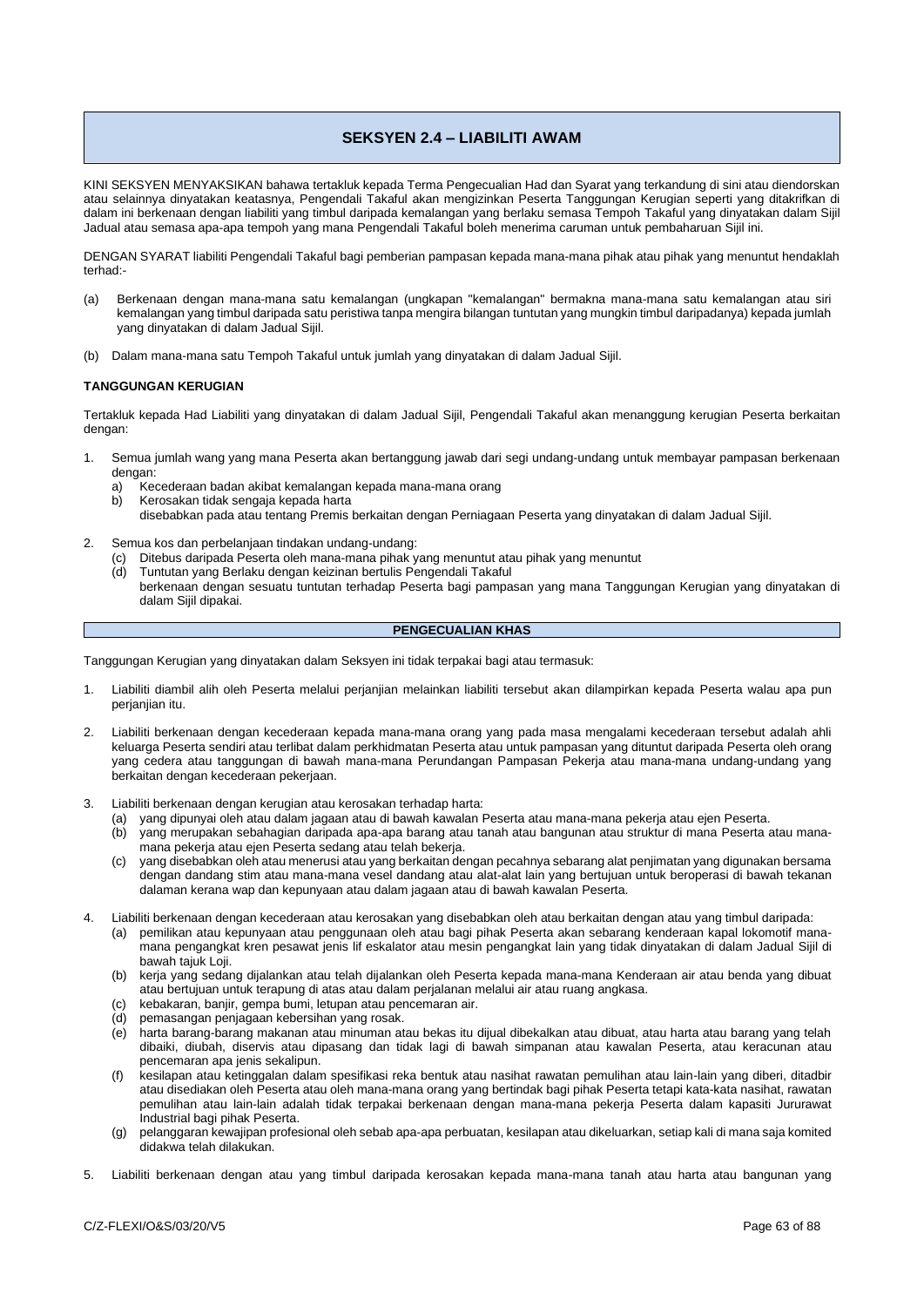disebabkan oleh getaran atau penyingkiran atau melemahkan sokongan.

- 6. Liabiliti dalam apa jua untuk:-
	- (a) kecederaan diri atau kecederaan anggota badan atau kehilangan, kerosakan atau kehilangan penggunaan harta yang disebabkan secara langsung atau tidak langsung oleh resapan, pencemaran atau pencemaran.
	- (b) kos mengeluarkan, membatalkan atau membersihkan peresapan, pencemaran atau mencemarkan bahan.
	- denda, penalti, punitif atau ganti rugi teladan.
- 7. Liabiliti berkenaan dengan sebarang tuntutan atau kerugian yang timbul daripada sebarang aktiviti dan/atau perniagaan yang dijalankan dan/atau dilakukan melalui Internet, Intranet, Extranet dan/atau melalui laman web Peserta sendiri, laman Internet, alamat Web dan/atau melalui penghantaran surat elektronik atau dokumen dengan cara elektronik.
- 8. Liabiliti berkenaan dengan mana-mana kecederaan Badan, Kecederaan Peribadi, atau Kehilangan atau Kerosakan terhadap Harta yang timbul daripada produk berasaskan Latex termasuk tetapi tidak terhad kepada sarung tangan pemeriksaan, sarung tangan pembedahan, kateter belon yang boleh menyebabkan tuntutan alahan lateks termasuk perengsa atau alergi sentuhan dermatitis dan tindak balas alergi terhadap protein lateks atau alergen. Protein lateks atau alahan hendaklah dianggap sebagai Pencemar jika dibebaskan atau tersebar di premis penjagaan kesihatan dan sebarang tuntutan tersebut juga dikecualikan.
- 9. Semua liabiliti yang timbul daripada, secara langsung atau tidak langsung akibat atau akibat daripada, atau apa-apa cara yang melibatkan:<br>(a) Asbes
	- (a) Asbestos, atau<br>(b) Apa-apa keceo
	- (b) Apa-apa kecederaan atau kerosakan yang berkaitan dengan asbestos yang sebenarnya atau yang dikatakan melibatkan penggunaan, kehadiran, kewujudan, pengesanan, penghapusan, penghapusan atau penghindaran asbestos atau pendedahan atau kemungkinan pendedahan kepada asbestos.
- 10. Liabiliti yang secara langsung atau tidak langsung disebabkan oleh atau berkaitan dengan medan magnet, elektrik atau elektromagnetik atau radiasi atau interaksi mereka dalam bentuk gelombang elektromagnet, walau apa pun yang disebabkan atau dijana, atau pengurangan nilai harta.
- 11. Apa-apa kerugian turutan dalam apa jua bentuk atau apa jua keterangan.

#### **SYARAT-SYARAT KHAS**

- 1. Peserta hendaklah memberi notis kepada Pengendali Takaful tentang apa-apa kemalangan atau tuntutan atau prosiding segera yang akan datang kepada pengetahuan Peserta atau wakilnya.
- 2. Peserta tidak boleh tanpa kebenaran secara bertulis daripada Pengendali Takaful menolak liabiliti, berunding atau membuat sebarang pengakuan, tawaran, janji atau bayaran yang berkaitan dengan apa-apa kemalangan atau tuntutan dan Pengendali Takaful berhak berbuat demikian jika berhasrat untuk mengambil alih atas nama Peserta akan pembelaan apa-apa tuntutan atau mendakwa atas nama Peserta di atas perbelanjaan sendiri dan untuk manfaatnya sendiri apa-apa tuntutan untuk tanggungan kerugian atau kerugian atau sebaliknya terhadap mana-mana orang dan mempunyai budi bicara sepenuhnya terhadap pengendalian apa-apa prosiding dan dalam penyelesaian mana-mana tuntutan dan Peserta hendaklah memberi semua maklumat dan bantuan yang diperlukan oleh Pengendali Takaful.
- 3. Jika ia mengkehendakinya Pengendali Takaful boleh pada bila-bila masa atau peringkat prosiding melepaskan liabiliti di bawah ini dengan membayar kepada Peserta akan Had Liabiliti berkenaan dengan mana-mana satu kemalangan atau baki Had Liabiliti jika apaapa bayaran telah pun dibuat berkenaan dengan apa-apa tuntutan yang timbul daripada kemalangan itu dan sekiranya ia berbuat demikian Pengendali Takaful hendaklah terhenti menjalankan dan kawalan rundingan, tindakan atau prosiding yang berkaitan dengan tuntutan dan tidak akan bertanggungjawab bagi apa-apa kos atau perbelanjaan yang berkaitan dengannya yang dilakukan selepas tarikh yang tersebut di atas bayaran begitu juga sebarang kerugian Peserta boleh mendakwa telah dialami oleh sebab Pengendali Takaful telah bertindak sebagaimana yang diperuntukkan.
- 4. Jika pada bila-bila masa atau dari semasa ke semasa apa-apa perubahan akan berlaku, kepelbagaian bahan mana-mana fakta yang sedia ada pada tarikh cadangan Peserta hendaklah dalam masa tujuh hari memberi notis kepada Pengendali Takaful dan hendaklah membuat caruman tambahan seperti yang dikehendaki oleh Pengendali Takaful.
- 5. Peserta hendaklah menjalankan langkah yang munasabah bahawa pekerja yang hanya pekerja yang mantap, sedar diri dan cekap akan diambil bekerja dan bahawa semua kerja-kerja jalan bangunan, loji, jentera, perabot dan kelengkapan adalah besar dan bagus serta teratur seperti yang sepatutnya dan sesuai untuk tujuan yang baginya ia digunakan dan bahawa semua keperluan undangundang dan semua undang-undang kecil dan peraturan yang ditetapkan oleh mana-mana pihak berkuasa awam dipantau dan dipatuhi dengan sewajarnya. Apabila apa-apa kecacatan yang dibawa kepada pengetahuannya Peserta hendaklah dengan serta merta terus membuat baik yang sama dan hendaklah mengambil langkah berjaga-jaga sementara itu untuk mengelakkan kemalangan kerana keadaan mungkin memerlukan tetapi setakat yang dapat dilaksanakan tiada perubahan atau pembaikan hendaklah tanpa kebenaran Pengendali Takaful yang dibuat selepas apa-apa kejadian yang dilindungi oleh Seksyen ini sehingga Pengendali Takaful telah diberi peluang untuk memeriksa. Pengendali Takaful hendaklah pada setiap masa yang munasabah mempunyai akses percuma memeriksa apa-apa harta. Sekiranya terdapat apa-apa kecacatan atau bahaya yang jelas kepada pemeriksa Pengendali Takaful, Pengendali Takaful boleh memberi notis secara bertulis kepada Peserta dan ada ke atas semua liabiliti Pengendali Takaful berkenaan atau timbul daripadanya hendaklah digantung sehingga perkara tersebut hendaklah dibaiki atau dibetulkan dan dikeluarkan sehingga memuaskan hati Pengendali Takaful.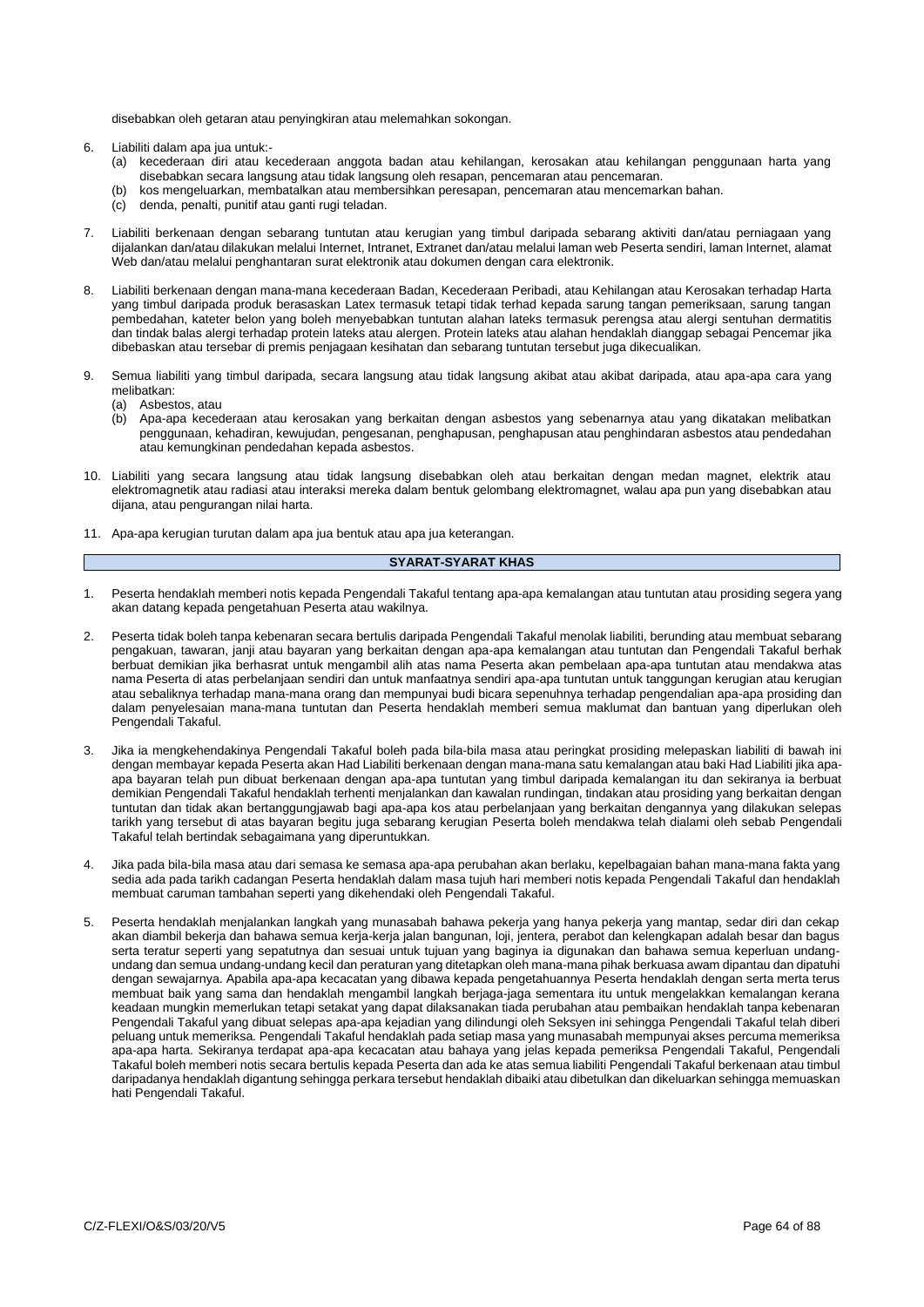# **LANJUTAN KHAS**

Tanggungan kerugian yang dinyatakan di dalam Seksyen ini hendaklah meliputi atau memasukkan:

# **1. Memuat dan Memunggah**

Liabiliti Undang-Undang Peserta berkenaan dengan mana-mana kecederaan atau kehilangan atau kerosakan harta benda yang disebabkan atau timbul dari luar had mana-mana jalan atau melalui tambang yang berkaitan dengan:

- (a) Membawa beban kepada kenderaan tersebut untuk memuatkannya, atau
- (b) Mengangkut beban dari kenderaan tersebut selepas memunggah daripadanya oleh mana-mana orang selain pemandu atau atendan kenderaan itu.

Dengan syarat bahawa liabiliti Pengendali Takaful di bawah Sijil dan Pengendorsan ini berkenaan dengan mana-mana kecederaan badan atau kehilangan atau kerosakan kepada harta tidak akan melebihi Had Tanggungan Kerugian yang dinyatakan dalam Sijil ini.

Dan dengan syarat bahawa orang-orang yang melakukan pemuatan dan pemunggahan tidak berhak kepada tanggungan kerugian di dalam mana-mana Sijil lain atau sijil.

# **2. Sukan dan Kelab Aktiviti Sosial**

Tanggungan Kerugian kepada Peserta terhadap liabiliti undang-undang sebagaimana yang ditakrifkan dalam Sijil untuk kemalangan yang timbul daripada sukan dan aktiviti sosial yang dianjurkan oleh Peserta selain liabiliti undang-undang yang timbul daripada Kenderaan Bermotor yang dimiliki, disewa atau dipandu oleh mana-mana orang yang diambil bekerja oleh Peserta.

Tertakluk kepada terma, syarat, pengecualian dan peruntukan Sijil.

#### **3. Tanda Neon and Papan Tanda**

Liabiliti Peserta yang timbul daripada kemalangan yang disebabkan oleh atau melalui pemasangan Tanda Neon dan Papan Tanda hak milik Pihak yang terlibat.

Diwarantikan bahawa Peserta hendaklah mematuhi semua undang-undang dan peraturan undang-undang statutori dan hendaklah pada setiap masa memastikan bahawa pemasangan tanda-tanda neon dan papan tanda disimpan dalam keadaan pembaikan yang baik dan jika apa-apa kecacatan ditemui Peserta hendaklah dengan serta merta memastikan kecacatan itu dijadikan baik dan pada masa yang sama memastikan langkah berjaga-jaga diambil untuk pencegahan kemalangan yang diperlukan oleh keadaan dan tidak ada perubahan dalam kedudukan tanda-tanda yang akan dibuat tanpa persetujuan Pengendali Takaful.

Setakat ini secara praktikalnya tiada perubahan atau pembaikan tanpa persetujuan Pengendali Takaful patut dibuat kepada Tanda Neon dan Papan Tanda tersebut selepas sebarang kemalangan berlaku sehinggalah Pengendali Takaful mempunyai peluang untuk membuat pemeriksaan.

Dengan syarat bahawa liabiliti Pengendali Takaful di bawah Sijil dan Pengendorsan ini berkenaan dengan mana-mana kecederaan badan atau kehilangan atau kerosakan kepada harta tidak akan melebihi Had Tanggungan Kerugian yang dinyatakan dalam Sijil ini.

# **4. Kemudahan Pertolongan Cemas**

Liabiliti Peserta yang timbul daripada peruntukan oleh Peserta kemudahan pertolongan cemas tetapi tidak termasuk apa-apa perbuatan kesalahan kecuaian atau peninggalan, atau pengabaian mana-mana ahli profesional perubatan yang berkelayakan atau mana-mana pekerja atau pekerja sukarela mana-mana hospital atau organisasi ambulans.

# **5. Kebakaran dan Letupan**

Liabiliti berkenaan dengan kecederaan tubuh, penyakit atau kerosakan harta benda sebagaimana yang ditakrifkan oleh kebakaran atau letupan (selain daripada letupan yang disebabkan oleh tekanan dalaman dari mana-mana dandang, vesel atau alat yang direka untuk beroperasi di bawah tekanan wap).

#### **6. Kerja Jauh**

Liabiliti Peserta dalam menentukan aspek kemalangan yang timbul daripada penglibatan kemajuan sebenar kerja yang dilakukan oleh Peserta atau orang-orang dalam perkhidmatan Peserta dalam perniagaan dalam Batas Wilayah tetapi Jauh dari premis yang ditentukan, tetapi tidak terbatas hingga 10% daripada Had Liabiliti yang dinyatakan dalam jadual.

# **7. Loji dan Jentera**

Liabiliti undang-undang untuk tuntutan berkenaan dengan kecederaan tubuh atau kerosakan kepada harta yang timbul secara langsung atau tidak langsung daripada atau disebabkan oleh atau berkaitan dengan mana-mana loji dan jentera dalam kawalan fizikal atau perundangan Peserta atau digunakan dalam kerja yang dilakukan oleh atau bagi Peserta. Walau bagaimanapun, jika loji dan jentera sedemikian dilindungi secara khusus di bawah Sijil lain untuk Takaful liabiliti pihak ketiga atau mana-mana Takaful yang dikehendaki menurut kuasa mana-mana undang-undang yang berkaitan dengan loji dan jentera itu Pengendali Takaful tidak akan menanggung rugi Peserta dan tidak diminta untuk menyumbang di bawah Sijil ini untuk sebarang liabiliti yang berkaitan dengan penggunaan loji dan jentera tersebut.

#### **8. Kerosakan Perkakas Kebersihan**

Liabiliti secara langsung disebabkan oleh perkakas kebersihan yang rosak di dalam Seksyen premis yang diduduki oleh Peserta.

Dengan syarat bahawa paip kebersihan diperiksa oleh orang yang berwibawa pada jangka masa yang tetap.

Tertakluk kepada terma, pengecualian dan syarat Sijil ini.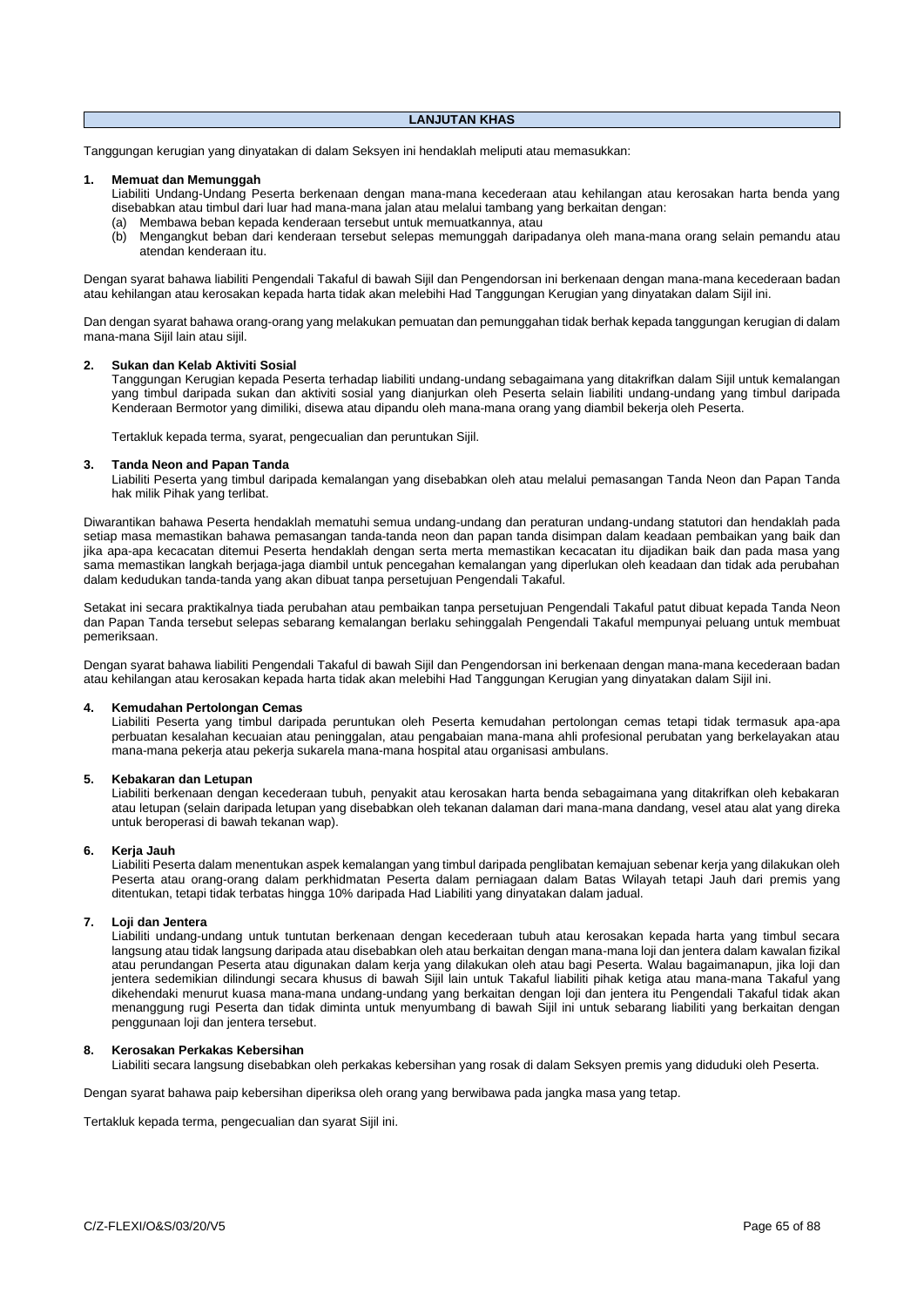# **SEKSYEN 2.5 – MANFAAT TAMBAHAN**

# **I) PENGGANTIAN SISTEM ANTI-KECURIAN**

Pengendali Takaful akan membayar balik kos sebenar yang berlaku atau sehingga had maksimum seperti yang dinyatakan di dalam Jadual 1 di bawah mana-mana yang lebih rendah untuk penggantian penggera pencuri, CCTV (Televisyen Litar Tertutup) atau CMS (Sistem Pemantauan Pusat) yang rosak disebabkan oleh pencuri/perompak daripada percubaan pecah masuk. Manfaat ini hanya boleh dituntut sekali (1) dalam Tempoh Takaful.

# **II) KOS PEMBERSIHAN**

Pengendali Takaful membayar balik kos perkhidmatan pembersihan/dobi disebabkan oleh Asap Kebakaran atau Banjir atau peril lain Peserta dalam Jadual. Jumlah maksimum yang perlu dibayar di bawah Seksyen ini tidak boleh melebihi Jumlah yang ditunjukkan pada Jadual 1.

# **III) BARANGAN PERIBADI**

Pengendali Takaful akan membayar balik jumlah yang disebut dalam Jadual 1 di bawah berkenaan dengan kehilangan atau kerosakan akibat peribadi yang dibawa atau dipakai oleh Peserta atau kakitangan utamanya (hanya untuk seorang kakitangan utama) yang berada di premis perniagaan yang timbul daripada kecurian. Faedah ini hanya dibayar sekali (1) dalam Tempoh Takaful.

# **IV) KEPINGAN KACA**

Pengendali Takaful akan membayar kos sebenar bagi menggantikan dan membaiki kepingan kaca dalam bingkainya atau di lokasi asalnya dengan kepingan kaca jenis dan kualiti yang sama dengan kepingan kaca yang pecah. Tertakluk kepada had maksimum sebanyak RM3,000

### Pengecualian:

Pengendali Takaful tidak akan membayar Kerosakan pada:

- 
- (i) harta benda semasa pemasangan atau penyingkiran kaca; (ii) gelas yang ianya adalah barangan dagangan atau barangan niaga; atau<br>(iii) kaca yang hanya tercalar, mengelupas atau berubah warna.
- kaca yang hanya tercalar, mengelupas atau berubah warna.

# **JADUAL 1**

| <b>PELAN</b>                      | <b>NILAI</b><br><b>MANFAAT</b> |
|-----------------------------------|--------------------------------|
| <b>Z FLEXI BUSINESS - PELAN A</b> | RM500.00                       |
| <b>Z FLEXI BUSINESS - PELAN B</b> | RM750.00                       |
| <b>Z FLEXI BUSINESS - PELAN C</b> | RM1.000.00                     |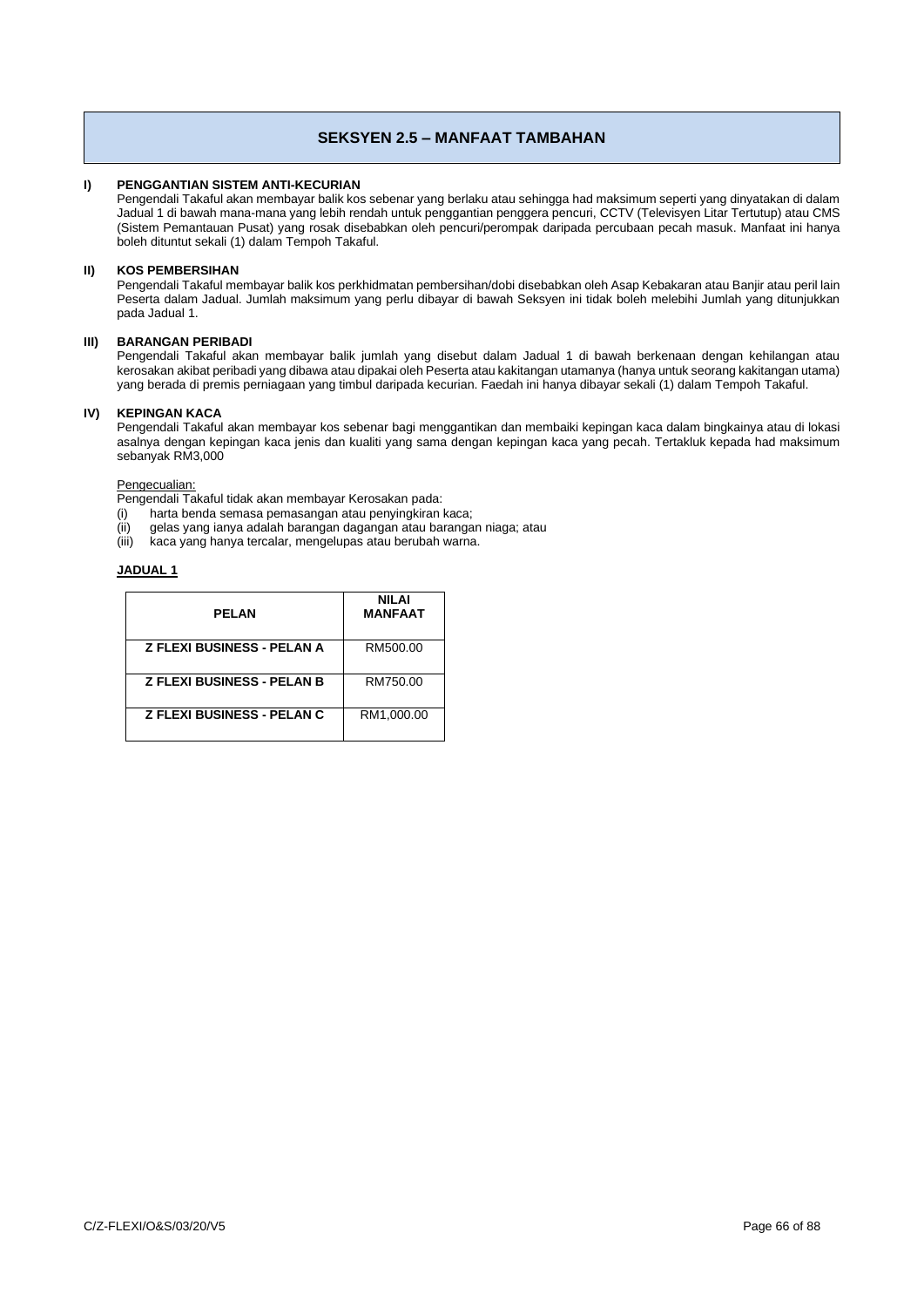# **SEKSYEN 3.1 – LIABILITI MAJIKAN**

SEKSYEN INI MENYAKSIKAN bahawa jika mana-mana orang di bawah kontrak perkhidmatan atau perantisan dengan Peserta akan menanggung kecederaan badan disebabkan kemalangan atau penyakit yang disebabkan semasa Tempoh Takaful dan yang timbul dari dan semasa tempoh bekerja oleh Peserta dalam Perniagaan.

Pengendali Takaful akan tertakluk kepada terma, pengecualian dan syarat yang terkandung di sini atau diendorskan di sini menanggung kerugian Peserta terhadap liabiliti di sisi undang-undang untuk membayar pampasan dan kos dan tuntutan pihak menuntut berkenaan dengan kecederaan tersebut dan akan membayar semua kos dan perbelanjaan yang ditanggung dengan persetujuan bertulis.

Pengendali Takaful juga akan sekiranya kematian Peserta menanggung kerugian perwakilan peribadi Peserta oleh Peserta dalam syaratsyarat Sijil berkenaan dengan liabiliti yang ditanggung oleh Peserta dengan syarat bahawa wakil-wakil peribadi tersebut hendaklah seolaholah mereka Peserta mematuhi, memenuhi dan menjadi tertakluk kepada terma-terma Dasar ini setakat mana ia boleh digunakan.

# **LIABILITI UNDANG-UNDANG UTAMA (RM1,000,000)**

Adalah dengan ini diisytiharkan dan dipersetujui bahawa walau apa pun yang terkandung di dalam Sijil ini bertentangan dengan Had Tanggungan Kerugian untuk liabiliti Peserta di Undang-undang Utama adalah terhad kepada Ringgit Malaysia Satu Juta (RM1,000,000) hanya berkenaan dengan mana-mana satu tuntutan atau siri tuntutan yang timbul daripada satu peristiwa.

# **KAWASAN GEOGRAFI**

Malaysia, Singapura dan Brunei

# **PENGECUALIAN KHAS**

Pengendali Takaful tidak akan bertanggungjawab berkenaan dengan:

- 1. Liabiliti Peserta kepada pekerja kontraktor kepada Peserta.
- 2. Sebarang liabiliti Peserta yang dilampirkan berdasarkan perjanjian tetapi tidak akan disertakan dengan ketiadaan perjanjian sedemikian.
- 3. Sebarang jumlah yang Peserta berhak untuk dilindungi daripada mana-mana pihak tetapi untuk perjanjian antara Peserta dan pihak yang berkenaan.
- 4. Sebarang kecederaan disebabkan kemalangan atau penyakit yang dialami di luar Kawasan Geografi.
- 5. Sebarang liabiliti Peserta untuk membayar pampasan kepada pekerja atau wakil perundangan peribadi atau tanggungan seseorang pekerja menurut kuasa mana-mana undang-undang pampasan pekerja.
- 6. Sebarang kecederaan yang disebabkan oleh kemalangan atau penyakit yang disebabkan oleh pencerobohan perang perbuatan musuh-musuh asing atau operasi perang seperti (sama ada perang yang diisytiharkan atau tidak) perang saudara, dahagi, pemberontakan, revolusi atau ketenteraan atau kuasa surut.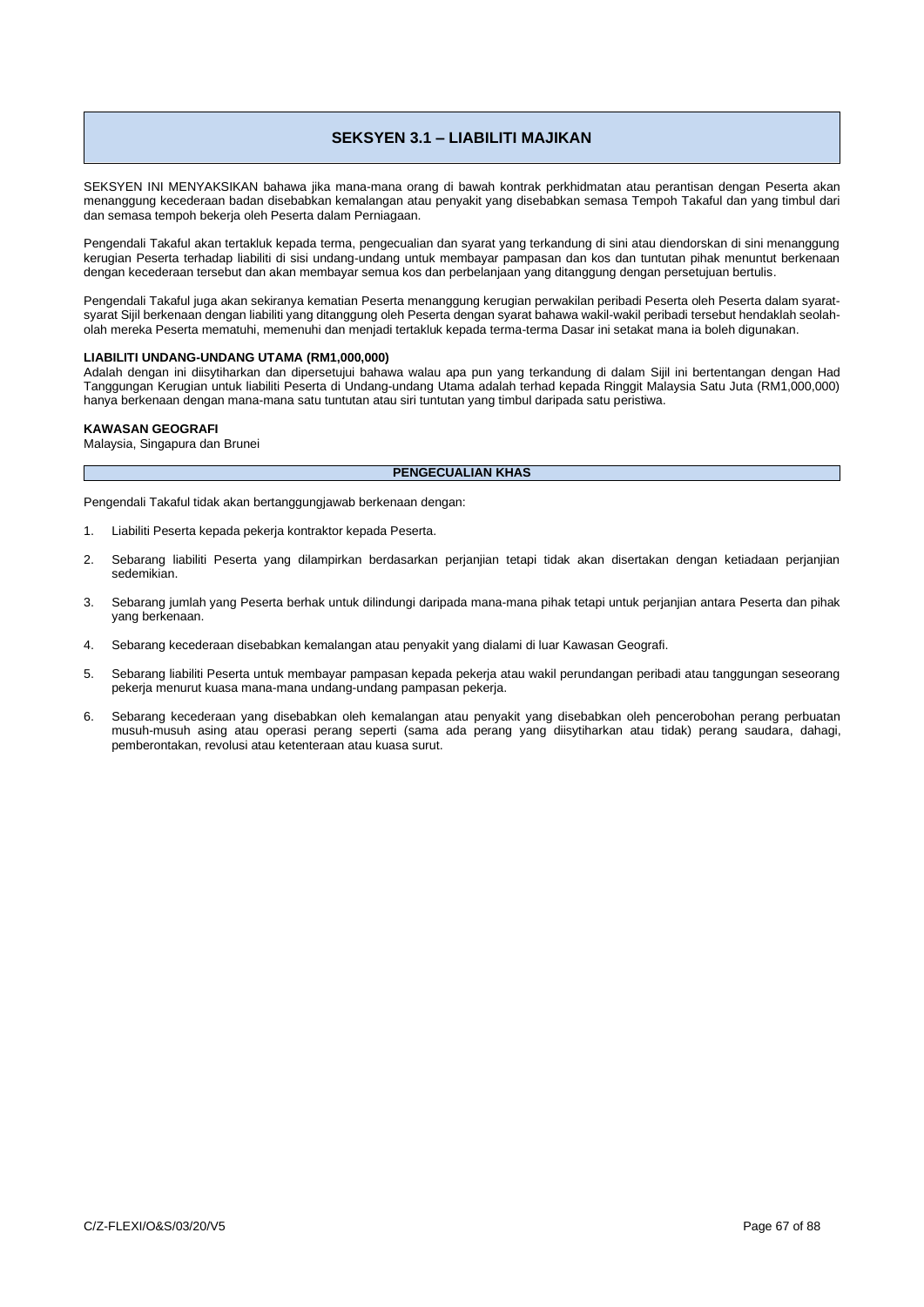# **SEKSYEN 3.2 – BARANGAN DALAM TRANSIT**

SEKSYEN INI MENYAKSIKAN bahawa jika dalam Tempoh Takaful Harta sementara dalam atau pada atau dimuatkan atau dipunggahkan dari mana-mana kenderaan jalan raya atau penumpang atau kereta api barangan atau ditempatkan sementara dalam perjalanan biasa transit sama ada pada atau di luar kenderaan tersebut dalam Had Wilayah akan hilang, dimusnahkan atau rosak oleh (seperti yang ditakrifkan dalam jadual) maka Pengendali Takaful akan menanggung kerugian Peserta berkenaan dengan kehilangan atau kerosakan tersebut tetapi tidak melebihi Had Liabiliti yang dinyatakan dalam Jadual atau jumlah yang diisytiharkan dalam Jadual pada setiap butiran Harta Peserta berkenaan dengan transit tersebut.

# **FASAL PENGANGKUTAN PEDALAMAN**

Takaful yang dipegang terhadap kerugian dan/atau kerosakan kepada perkara Peserta dengan ini sementara dalam perjalanan transit biasa atau lazimnya, yang disebabkan oleh kenderaan atau pengangkutan yang terbakar, tergelincir, terbalik atau bertembung, disambar oleh petir atau kenderaan lain atau kenderaan seperti secara sukarela meninggalkan jalan raya, memecahkan jambatan dan kerosakan akibat pengangkutan atau kenderaan dan perkara Peserta dengan ini.

Dengan syarat bahawa jika jumlah nilai harta dalam transit melampaui Had Liabiliti atau jumlah yang diisytiharkan berkenaan dengan setiap transit maka Peserta dianggap sebagai Mengtakafulkan sendiri atas perbezaannya dan hendaklah menanggung bahagian yang boleh ditaksir dari kehilangan atau kerosakan sewajarnya.

# **PENGECUALIAN KHAS**

Pengendali Takaful tidak akan bertanggungjawab berkenaan dengan:

- 1. Amaun pertama setiap tuntutan seperti yang dinyatakan dalam Jadual.
- 2. Kerosakan dan pemusnahan atau kerosakan yang merosakkan ternakan, bahan letupan, barang berbahaya, tembakau, rokok, cerutu, wain, semangat, bulu, jam tangan, jam, barang kemas, emas dan perak, logam berharga dan bulion batu, wang tunai, bank nota, setem, surat ikatan, bon, sekuriti, bil pertukaran dokumen, manuskrip atau pelan.
- 3. Pemusnahan atau kerosakan pada tembikar china, gambar, alat saintifik, patung, marmer atau barang-barang plaster atau harta yang serupa kecuali disebabkan oleh Kebakaran dan kerosakan yang tidak disengajakan kepada pengangkutan.
- 4. Kerosakan kepada perabot termasuk lukisan, gambar, lukisan etchings akibat daripada mencalar, menggosok atau lelasan.
- 5. Kehilangan sebarang gas atau barang dari bekas dengan kebocoran atau tumpahan melainkan disebabkan oleh Kebakaran dan kerosakan yang tidak sengaja kepada pengangkutan.
- 6. Kerosakan kerugian atau kerosakan akibat keadaan atmosfera cuaca yang haus dan lusuh, rama-rama, vermin, serangga, cendawan lembap, cacat karat, cangkuk pembungkusan atau penyimpangan, kelewatan kehilangan susut nilai pasaran atau pencemaran kerosakan, penapaian atau pembakaran spontan atau kehilangan akibat apa-apa.
- 7. Kerugian, kemusnahan atau kerosakan sementara harta itu ditempatkan sementara dalam perjalanan transit untuk tujuan penyimpanan membuat pembungkusan atau pemprosesan.
- 8. Kerugian, kemusnahan atau kerosakan yang disebabkan oleh atau berlaku melalui rampasan, nasionalisasi, permintaan penahanan atau kemusnahan oleh mana-mana pihak berkuasa perbandaran, tempatan atau kastam kerajaan.
- 9. Kecurian atau pengungsian di mana mana-mana pekerja Peserta bersangkutan sebagai prinsipal atau aksesori.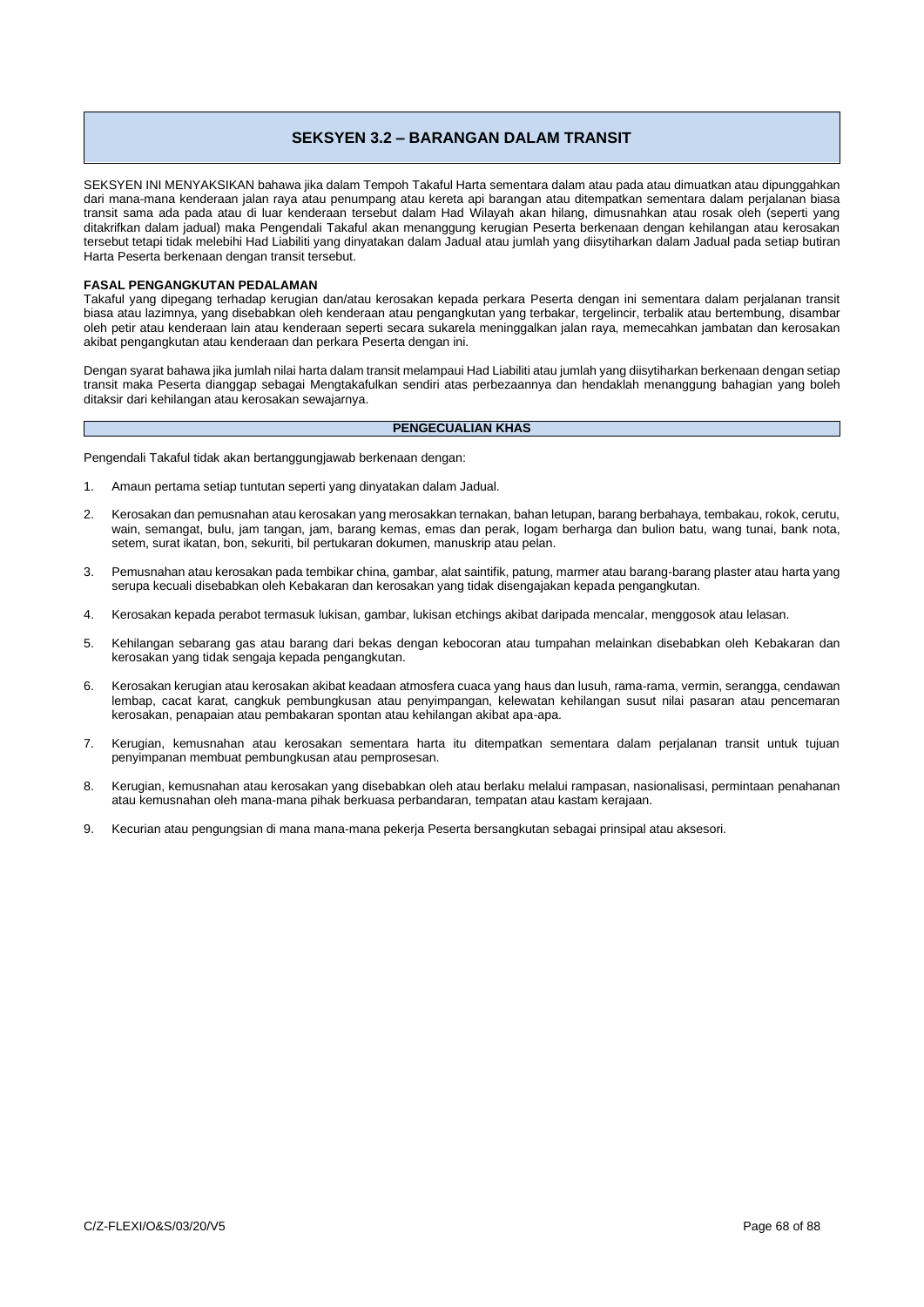# **SEKSYEN 3.3 – KEMALANGAN DIRI BERKUMPULAN**

SEKARANG SEKSYEN INI MENYAKSIKAN bahawa jika dalam Tempoh Takaful Peserta mengalami kecederaan tubuh badan akibat kemalangan yang mana kecederaan ini sepenuhnya dan bebas dari apa-apa sebab lain menyebabkan kematian Orang yang dilindungi atau hilang upaya sebagaimana yang ditakrifkan kemudian atau memerlukan rawatan perubatan dan pembedahan selepas ini ditakrifkan, Pengendali Takaful tertakluk kepada terma, peruntukan, pengecualian dan syarat-syarat dan disahkan Seksyen gaji ini kepada Peserta atau sekiranya berlaku kematian, kepada wakil peribadi Orang Dilindungi yang sah jumlah atau jumlah wang yang dinyatakan di dalam Jadual Sijil.

# **PERLINDUNGAN**

# **Manfaat A - Kematian akibat Kemalangan dan Hilang Upaya Kekal**

Jika Orang Yang Dilindungi mengalami Kecederaan Tubuh Badan, dalam masa dua belas (12) bulan berikutnya menyebabkan kematian atau hilang upaya seperti tertera dalam Jadual Manfaat yang dijelaskan di sini, Pengendali Takaful akan membayar menurut peratus masing-masing daripada jumlah modal seperti yang dinyatakan dalam Jadual Manfaat.

# **Manfaat B1 – Hilang Upaya Sementara Menyeluruh**

Jika Orang Yang Dilindungi mengalami Hilang Upaya Sementara Menyeluruh, Pengendali Takaful akan membayar amaun yang dinyatakan dalam Jadual Sijil untuk setiap minggu atau sebahagian daripada minggu di mana Orang Yang Dilindungi kekal dalam keadaan Hilang Upaya Sementara Menyeluruh.

# **Manfaat B2 – Hilang Upaya Sementara Sebahagian**

Jika Orang Yang Dilindungi mengalami Hilang Upaya Sementara Sebahagian, Pengendali Takaful akan membayar amaun yang dinyatakan dalam Jadual Sijil untuk setiap minggu atau sebahagian daripada minggu di mana Orang Yang Dilindungi kekal dalam keadaan Hilang Upaya Sementara Sebahagian.

Melainkan dinyatakan sebaliknya dalam Jadual Sijil, pampasan di bawah Manfaat B1 dan B2 sama ada secara berasingan atau bersama akan dibayar sehingga tempoh maksimum 104 minggu bagi setiap Kemalangan.

Faedah B1 dan Faedah B2 akan terhenti pada tarikh hilang upaya menjadi Hilang Upaya Menyeluruh Kekal.

# **Manfaat C – Perbelanjaan Perubatan Kemalangan**

Sekiranya Orang Yang Dilindungi mengalami Kecederaan Tubuh Badan dan menanggung perbelanjaan perubatan dan pembedahan dalam tempoh dua belas (12) bulan berturut-turut dari tarikh Kemalangan, Pengendali Takaful akan membayar balik perbelanjaan yang ditanggung setiap Kemalangan sehingga jumlah maksimum yang dinyatakan dalam Jadual Sijil.

Perbelanjaan perubatan dan pembedahan hendaklah dibayar oleh Orang Yang Dilindungi kepada doktor gigi, Pakar Perubatan atau Hospital untuk rawatan Kecederaan Tubuh Badan tetapi tidak termasuk kos rawatan pergigian melainkan rawatan sedemikian adalah untuk kecederaan gigi yang baik dan semulajadi.

#### **Manfaat D – Belanja Ambulans**

Sekiranya Orang Yang Dilindungi mengalami Kecederaan Tubuh Badan, yang memerlukan penggunaan ambulans, Pengendali Takaful akan membayar balik kos ambulans sebenar yang dilakukan oleh Orang Yang Dilindungi, sehingga jumlah yang dinyatakan dalam Jadual Sijil untuk pengangkutan ke Hospital.

# **Manfaat E – Perbelanjaan Pengebumian**

Sekiranya Orang Yang Dilindungi mengalami Kecederaan Tubuh Badan, dalam tempoh dua belas (12) bulan berturut-turut dan mengakibatkan kematian, Pengendali Takaful akan membayar jumlah yang dinyatakan dalam Jadual Sijil.

# **Manfaat F – Perbelanjaan Penghantaran Balik**

Sekiranya Orang Yang Dilindungi mengalami Kecederaan Tubuh Badan, dalam tempoh dua belas (12) bulan berturut-turut mengakibatkan kematian, Pengendali Takaful akan membayar balik jumlah yang dinyatakan dalam Jadual Sijil untuk perbelanjaan penghantaran balik sebenar untuk penghantaran pulang jenazah Orang Yang Dilindungi dari luar negara atau tempat kematian di Malaysia ke kampung halaman mereka di Malaysia.

## **DEFINISI**

**Perkataan tertentu telah ditakrifkan di bawah. Ia mempunyai makna yang sama di mana sahaja ia digunakan dalam Sijil ini. Ia bermula dengan huruf besar (Contoh: Orang Yang Dilindungi, Pengendali Takaful)**

#### **Secara Tidak Sengaja**

bermaksud peristiwa yang tiba-tiba, tidak dijangka dan tidak munasabah yang berlaku tanpa diduga dan mengakibatkan Orang Yang Dilindungi menderita kematian, hilang upaya atau Kecederaan Tubuh Badan.

#### **Kecederaan Tubuh Badan**

bermaksud kecederaan yang dialami oleh Orang Yang Dilindungi disebabkan semata-mata dan secara langsung dengan cara yang tidak disengajakan dan hendaklah tidak termasuk kecederaan yang disebabkan oleh penyakit, penyakit atau gangguan perubatan.

#### **Tarikh Kuatkuasa**

bermaksud tarikh perlindungan takaful di bawah Sijil ini berkenaan dengan mana-mana Orang Yang Dilindungi berkuat kuasa seperti yang dinyatakan dalam Jadual Sijil.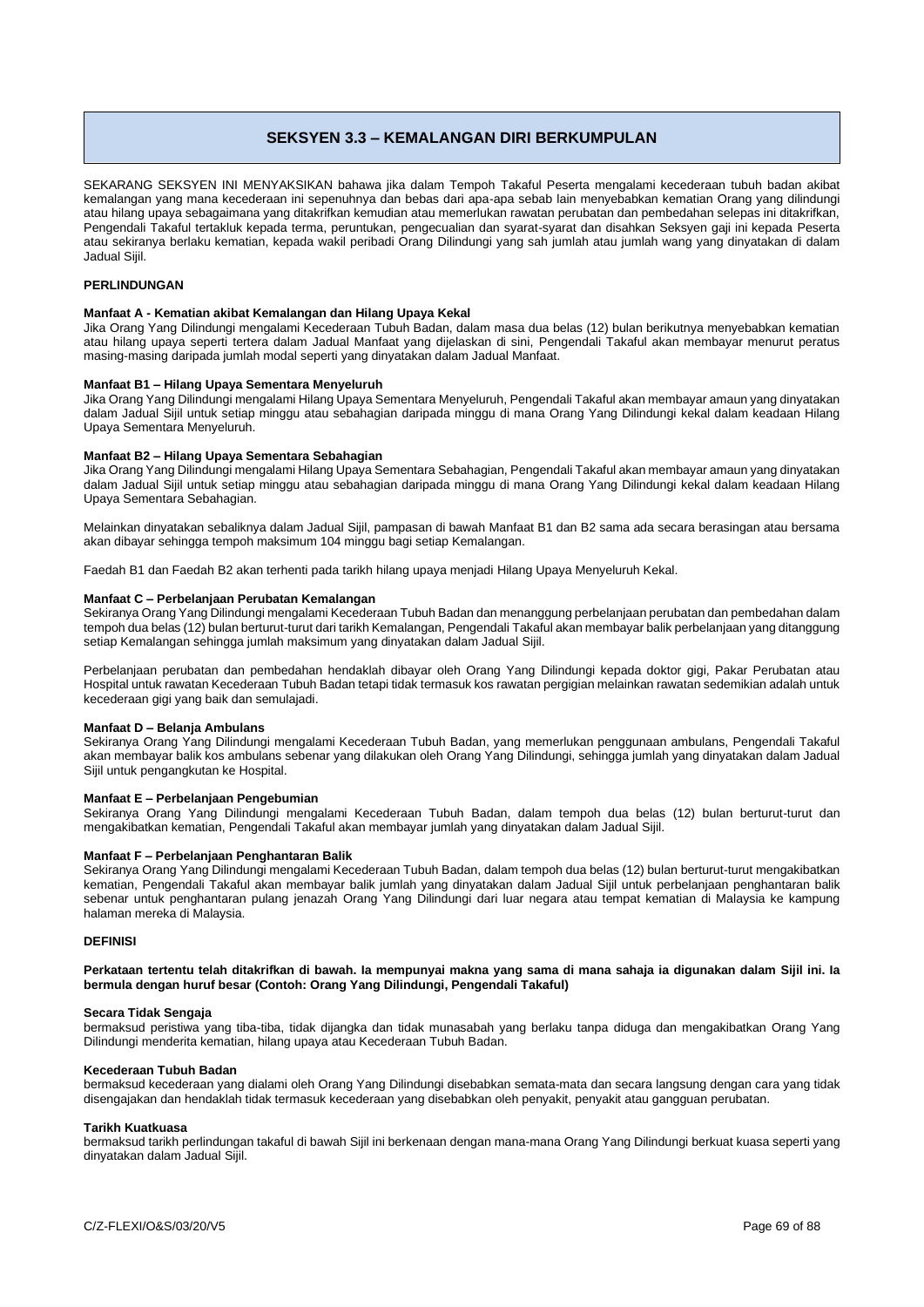# **Hospital**

bermaksud pertubuhan yang ditubuhkan dan didaftarkan sewajarnya sebagai hospital untuk jagaan dan rawatan orang yang sakit dan cedera, dan yang:

- (a) menganjurkan kemudahan untuk diagnosis dan pembedahan utama
- (b) menyediakan dua puluh empat (24) jam sehari perkhidmatan penjagaan oleh jururawat berijazah berdaftar
- (c) berada di bawah pengawasan doktor; dan
- (d) bukan sebuah klinik, tempat untuk penjagaan tahanan, penagih arak atau dadah, rumah jagaan kejururawatan atau rehat atau pemulihan atau rumah orang-orang tua atau yang serupa dengannya.

# **Orang Yang Dilindungi**

bermaksud setiap orang yang diterangkan di dalam Jadual Sijil yang dilampirkan sebagai Orang Yang Dilindungi.

## **Peserta/Anda**

bermaksud Peserta seperti yang dinamakan dalam Jadual Sijil.

# **Kehilangan**

bermaksud kehilangan oleh pemisahan fizikal sebenar atau menyeluruh dan kehilangan kekal penggunaan.

# **Kehilangan Pendengaran**

bermaksud kehilangan pendengaran yang tidak dapat dipulihkan lagi.

#### **Kehilangan Anggota Badan**

bermaksud kehilangan melalui pemisahan fizikal pada atau di atas pergelangan tangan atau pergelangan kaki.

#### **Kehilangan Penglihatan**

bermaksud kehilangan keseluruhan penglihatan yang tidak dapat dipulihkan secara keseluruhan dan kekal.

# **Kehilangan Ucapan**

bermaksud ketidakupayaan kekal untuk berkomunikasi secara lisan.

# **Kehilangan Penggunaan**

bermaksud hilang upaya secara kekal dan dianggap seperti kehilangan keseluruhan anggota badan atau organ tersebut dan bukan dari segi ketidakupayaan atau ketidakupayaan profesional atau hilang upaya Orang Yang Dilindungi.

## **Tempoh Takaful**

bermaksud tempoh Sijil seperti yang dinyatakan dalam Jadual Sijil.

# **Hilang Upaya Menyeluruh Kekal**

bermaksud hilang upaya yang menyebabkan semata-mata, secara langsung dan bebas dari semua sebab lain dari Kecederaan Tubuh Badan dan yang berlaku dalam masa tiga ratus enam puluh lima (365) hari berturut-turut akan kebarangkalian sepenuhnya menghalang Orang Yang Dilindungi untuk terlibat dalam pekerjaan apa-apa dan untuk semua jenis baki hidupnya dan dari mana tidak ada harapan untuk sembuh.

#### **Pakar Perubatan**

bermaksud seorang pengamal perubatan berkelayakan dan berlesen:

i) untuk mengamalkan perubatan barat dan yang, dalam memberikan rawatan sedemikian, mengamalkan pelesenan dan latihannya di Malaysia, dan

- ii) telah berdaftar dengan Majlis Perubatan Malaysia untuk mengamalkan perubatan,
- iii) tidak termasuk doktor, Pakar Perubatan atau pakar bedah yang menjadi penuntut sendiri.

#### **Keadaan Perubatan yang Sedia Ada**

bermaksud ketidakupayaan yang dialami Orang Yang Dilindungi mempunyai pengetahuan tentang tarikh permulaan Tempoh Takaful. Orang Yang Dilindungi boleh dianggap mempunyai pengetahuan yang munasabah tentang keadaan perubatan yang sedia ada jika:

- (a) Orang Yang Dilindungi telah menerima atau sedang menerima rawatan;
- (b) nasihat perubatan, diagnosis, penjagaan atau rawatan telah diberikan atau disyorkan;
- (c) simptom yang jelas atau telah jelas; atau
- (d) kewujudannya telah jelas kepada orang yang berkenaan.

## **RM**

bermaksud Ringgit Malaysia; matawang Malaysia.

# **Jadual Sijil**

Jadual Sijil yang mengandungi Butiran anda, Jumlah Dilindungi, dan Tempoh Takaful. Jadual Sijil menjadi sebahagian daripada Sijil.

### **Hilang Upaya Sementara Sebahagian**

bermaksud hilang upaya yang menyebabkan semata-mata, secara langsung dan bebas dari semua sebab lain dari Kecederaan Tubuh Badan dan yang berlaku dalam masa 20 hari dari tarikh Kemalangan, dan menghalang sepenuhnya Orang Yang Dilindungi untuk menghadiri sebahagian besar pekerjaan, profesion atau perniagaannya yang biasa untuk masa yang berterusan dan tidak terganggu.

#### **Hilang Upaya Sementara Menyeluruh**

bermaksud hilang upaya yang menyebabkan semata-mata, secara langsung dan bebas dari semua sebab lain dari Kecederaan Tubuh Badan dan yang berlaku dalam masa 20 hari dari tarikh Kemalangan, dan sepenuhnya menghalang Orang Yang Dilindungi untuk menghadiri mana-mana bahagian pekerjaan, profesion atau perniagaannya yang biasa untuk masa yang berterusan dan tidak terganggu.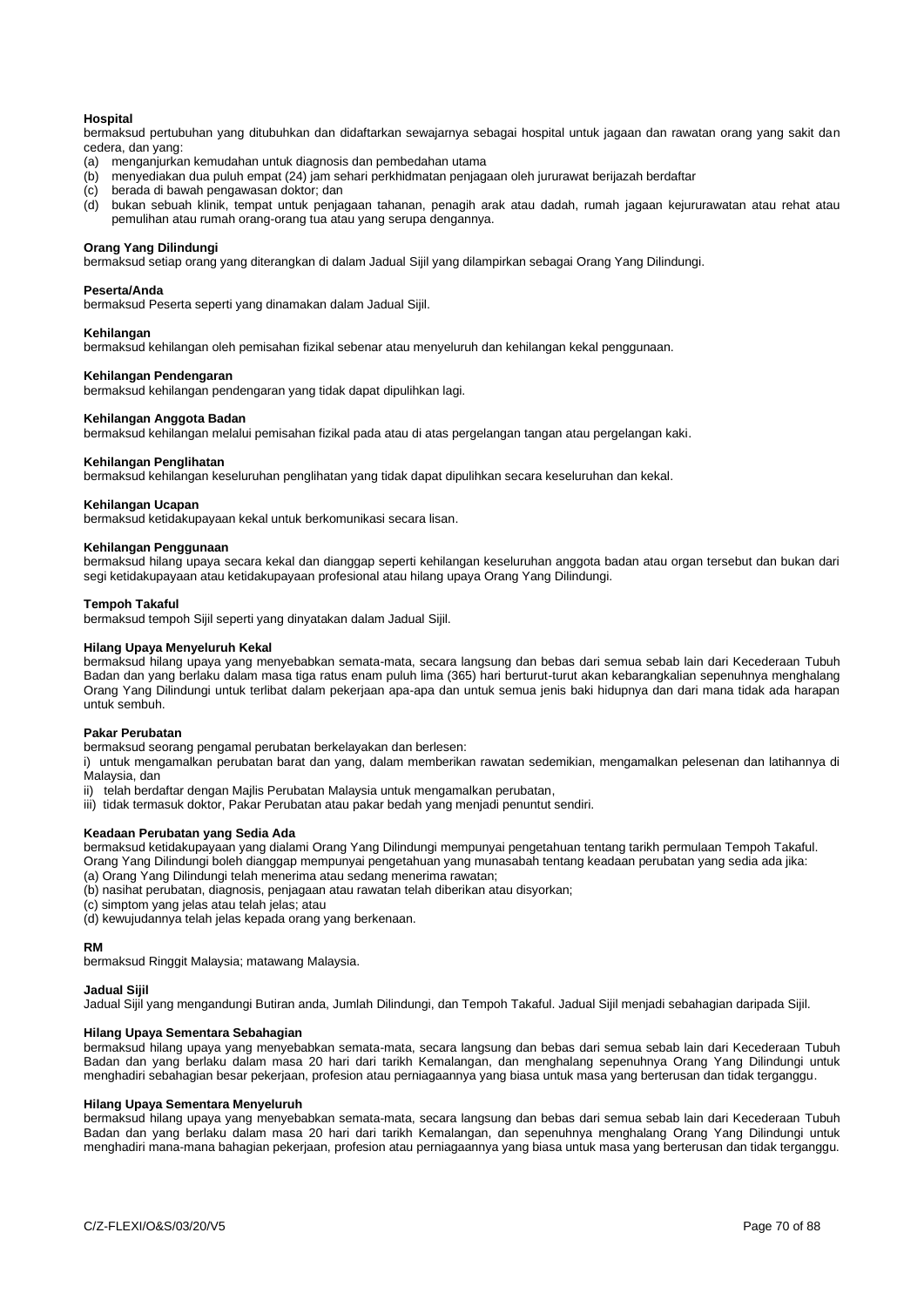# **Perang**

bermaksud suatu pertandingan dengan kekerasan antara dua atau lebih negara, yang dijalankan untuk apa-apa maksud, atau konflik bersenjata kuasa berdaulat, atau yang diisytihat atau tidak diisytihar dan permusuhan terbuka atau keadaan negara-negara di mana terdapat gangguan hubungan damai dan perdebatan umum dengan kekerasan, yang diberi kuasa, oleh yang berdaulat.

#### **PERUNTUKAN KHAS**

#### **1. Kehilangan**

Adalah dianggap bahawa kematian telah berlaku jika Orang Yang Dilindungi hilang selama dua belas (12) bulan berturut-turut dan Pengendali Takaful telah memeriksa semua bukti yang ada untuk menyokong kesimpulan bahawa kematian adalah disebabkan oleh Kemalangan yang dilindungi oleh Sijil ini. Jika pada bila-bila masa selepas pembayaran telah dibuat Pengendali Takaful untuk tuntutan tersebut, Orang Yang Dilindungi didapati hidup, pengembalian penuh akan dibuat kepada Pengendali Takaful.

#### **2. Pendedahan**

Sekiranya akibat Kemalangan yang diliputi oleh Sijil ini, Orang Yang Dilindungi tidak dapat dielakkan terdedah kepada unsur-unsur semula jadi dan akibat pendedahan sedemikian mengalami kerugian seperti yang ditentukan dalam Sijil ini, kerugian tertentu akan dilindungi tertakluk kepada syarat-syarat Sijil ini.

# **3. Had Pengangkutan**

Melainkan dinyatakan sebaliknya dalam Jadual Sijil, pampasan yang dibayar berkenaan dengan Kematian Akibat Kemalangan atau Hilang Upaya Kekal yang berlaku di mana beberapa Orang Yang Dilindungi dalam perjalanan yang sama hendaklah dihadkan kepada maksimum RM 2,500,000. Sekiranya agregat melebihi amaun tersebut, Pengendali Takaful akan membayar tuntutan tersebut kepada Peserta secara berkadar.

# **PENGECUALIAN KHAS**

Pengendali Takaful tidak akan bertanggungjawab ke atas tuntutan secara langsung atau tidak langsung disebabkan oleh atau berpunca daripada:-

- 1. Orang Yang Dilindungi terlibat atau mengambil bahagian dalam:-
	- (a) angkatan bersenjata, tentera laut atau perkhidmatan tentera udara atau operasi;
	- (b) Sukan profesional, sukan musim sejuk selain daripada meluncur;
	- (c) Sukan memanjat atau mendaki gunung yang memerlukan penggunaan tali atau pemandu, meneroka gua, meluncur udara, terjun bungee, payung terjun atau apa-apa jenis perlumbaan selain daripada menggunakan kaki;
	- (d) Penerbangan kecuali sebagai penumpang yang membayar tambang di sebuah Pengendali Takaful penerbangan yang diiktiraf beroperasi pada laluan udara berjadual tetap dan perjalanan udara oleh mana-mana pesawat sewa khas yang dilesenkan dengan sewajarnya sebagai suatu pengangkutan udara diiktiraf dan diterbangkan oleh krew profesional di antara lapangan terbang dengan baik ditubuhkan dan dikekalkan.
	- (e) Akta Jenayah atau mana-mana aktiviti haram.
- 2. Orang Yang Dilindungi terjejas oleh alkohol atau dadah, melainkan alkohol dan/atau dadah tersebut diambil atas arahan pengamal perubatan yang berkelayakan dengan syarat arahan tersebut bukan untuk rawatan bagi ketagihan dadah dan/atau alkohol.
- 3. Pembunuhan atau serangan, diri yang disengajakan provokasi kecederaan, membunuh diri atau cuba membunuh diri atau sebarang percubaan seperti itu ketika siuman atau tidak siuman.
- 4. Kehamilan, melahirkan anak atau kecacatan fizikal atau mental sedia ada atau tidak berdaya.
- 5. Keadaan Perubatan Sedia Ada.
- 6. Pendedahan sengaja kepada bahaya luar biasa (kecuali dalam usaha untuk menyelamatkan nyawa manusia).
- 7. HIV (Virus Imunodifisiensi Manusia) dan / atau sebarang penyakit berkaitan HIV termasuk AIDS (Sindrom Kurang Daya Tahan Penyakit) atau Kompleks Berkaitan AIDS (ARC) walau bagaimanapun disebabkan dan/atau sebarang derivatif mutan, variasi atau rawatan daripadanya walau apa pun sebabnya.
- 8. Penyertaan langsung dalam rusuhan atau kekacauan awam, serangan, tindakan musuh asing, permusuhan (sama ada peperangan diisytiharkan atau tidak), pemberontakan, revolusi, pemberontakan atau tentera atau rampasan kuasa.
- 9. Wabak dan/atau pandemik.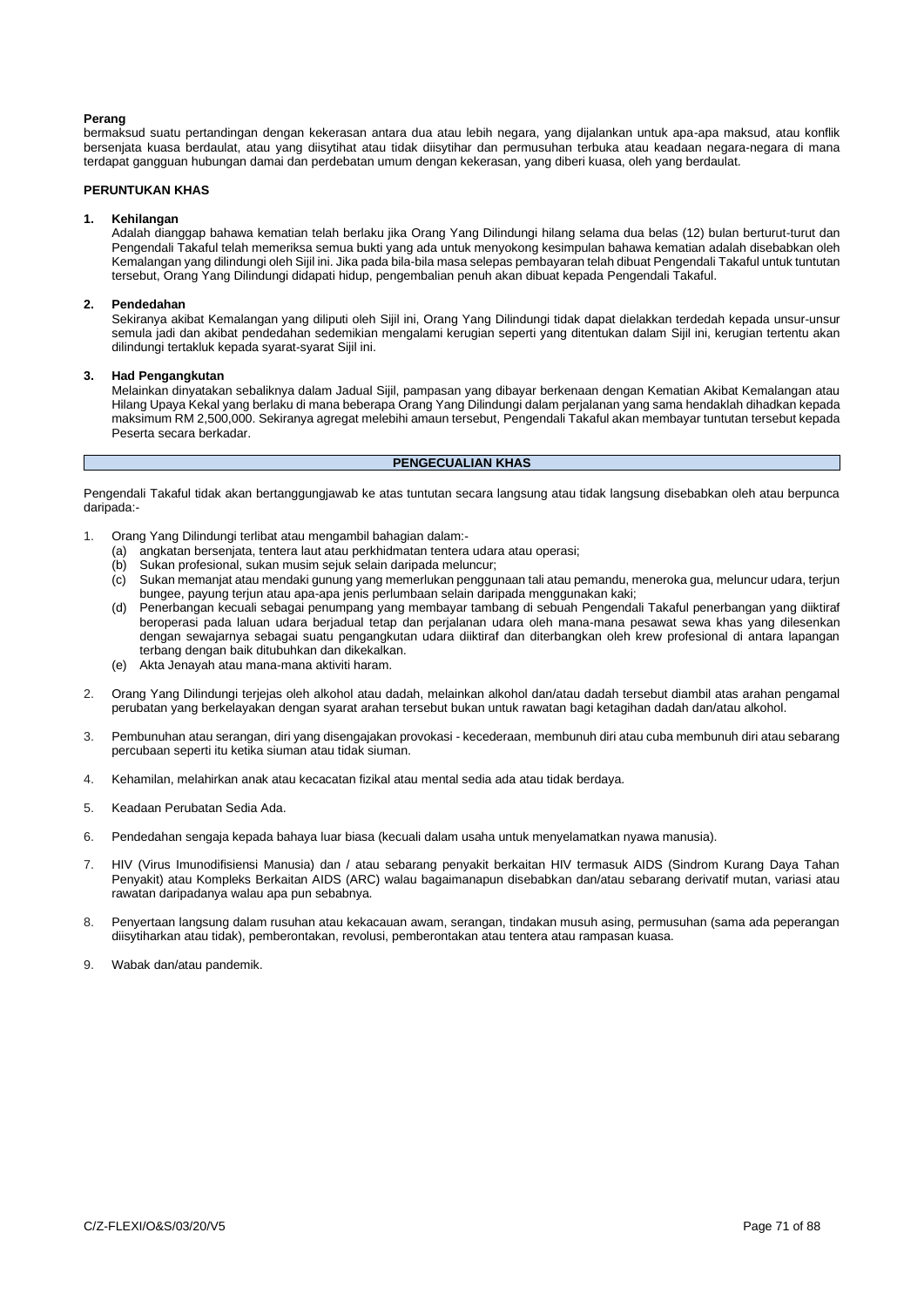# **JADUAL MANFAAT**

|                                                                       | PERATUSAN JUMLAH DILINDUNGI |
|-----------------------------------------------------------------------|-----------------------------|
| (a) KEMATIAN AKIBAT KEMALANGAN                                        | 100%                        |
| (b)<br><b>HILANG UPAYA KEKAL</b>                                      |                             |
| Kehilangan Anggota Badan (dua anggota badan)                          | 100%                        |
| Kehilangan kedua-dua tangan, atau kesemua jari dan kedua-dua          | 100%                        |
| ibu jari                                                              |                             |
|                                                                       | 100%                        |
| Gila menyeluruh                                                       | 100%                        |
| Lumpuh menyeluruh                                                     | 100%                        |
| Kecederaan yang menyebabkan terlantar kekal                           | 100%                        |
| Sebarang kecederaan yang menyebabkan Hilang Upaya                     | 100%                        |
| Menyeluruh Kekal                                                      |                             |
| Kehilangan lengan pada paras bahu                                     | 100%                        |
| Kehilangan lengan di antara bahu dan siku                             | 100%                        |
| Kehilangan lengan pada paras siku                                     | 100%                        |
| Kehilangan lengan di antara siku dan pergelangan tangan               | 100%                        |
| Kehilangan lengan pada paras pergelangan tangan                       | 100%                        |
| Kehilangan kaki                                                       |                             |
| - pada paras pinggang                                                 | 100%                        |
| - di antara lutut dan pinggang                                        | 100%                        |
| - bawah lutut                                                         | 100%                        |
| Mata: Kehilangan                                                      |                             |
|                                                                       | 100%                        |
| - seluruh mata<br>penglihatan                                         | 100%                        |
|                                                                       |                             |
| - penglihatan, kecuali persepsi cahaya                                | 50%                         |
| - kanta mata                                                          | 50%                         |
| Kehilangan empat jari dan ibu jari sebelah tangan                     | 50%                         |
| Kehilangan empat jari                                                 | 40%                         |
| Kehilangan ibu jari                                                   |                             |
| - Kedua-dua ruas                                                      | 25%                         |
| - Satu ruas                                                           | 10%                         |
| Kehilangan jari telunjuk                                              |                             |
| - tiga ruas                                                           | 10%                         |
| - dua ruas                                                            | 8%                          |
| - satu ruas                                                           | 4%                          |
| Kehilangan jari tengah                                                |                             |
| - tiga ruas                                                           | 6%                          |
| - dua ruas                                                            | 4%                          |
| - satu ruas                                                           | 2%                          |
| Kehilangan jari manis                                                 |                             |
| - tiga ruas                                                           | 5%                          |
| - dua ruas                                                            | 4%                          |
| - satu ruas                                                           | 2%                          |
| Kehilangan jari kelingking                                            |                             |
| - tiga ruas                                                           | 4%                          |
| - dua ruas                                                            | 3%                          |
| - satu ruas                                                           | 2%                          |
| Kehilangan tulanh metacarpal                                          |                             |
| - pertama atau kedua (tambahan)                                       | 3%                          |
| - ketiga, keempat atau kelima (tambahan)                              | 2%                          |
| Kehilangan jari kaki                                                  |                             |
| - kesemua ruas                                                        | 15%                         |
| - ibu jari kaki, kedua-dua ruas                                       | 5%                          |
| - ibu jari kaki, satu ruas                                            | 2%                          |
| - selain daripada ibu jari kaki jika lebih daripada satu ruas hilang, | 1%                          |
| setiap<br>satunya                                                     |                             |
| Kehilangan pendengaran                                                |                             |
| - kedua-dua telinga                                                   | 75%                         |
| - satu telinga                                                        |                             |
|                                                                       | 15%                         |

Sekiranya Kecederaan Tubuh Badan tidak dinyatakan, Pengendali Takaful mempunyai hak untuk menggunakan peratusan kecacatan yang pada pendapatnya tidak konsisten dengan peruntukan Jadual Manfaat.

Kehilangan penggunaan anggota badan hendaklah dianggap sebagai kehilangan anggota badan.

Agregat semua peratusan yang perlu dibayar berkenaan dengan mana-mana satu Kemalangan tidak boleh melebihi 100%. Sekiranya 100% telah dibayar, semua Takaful di bawah ini akan terus berkuatkuasa. Semua kehilangan lain yang lebih rendah daripada 100%,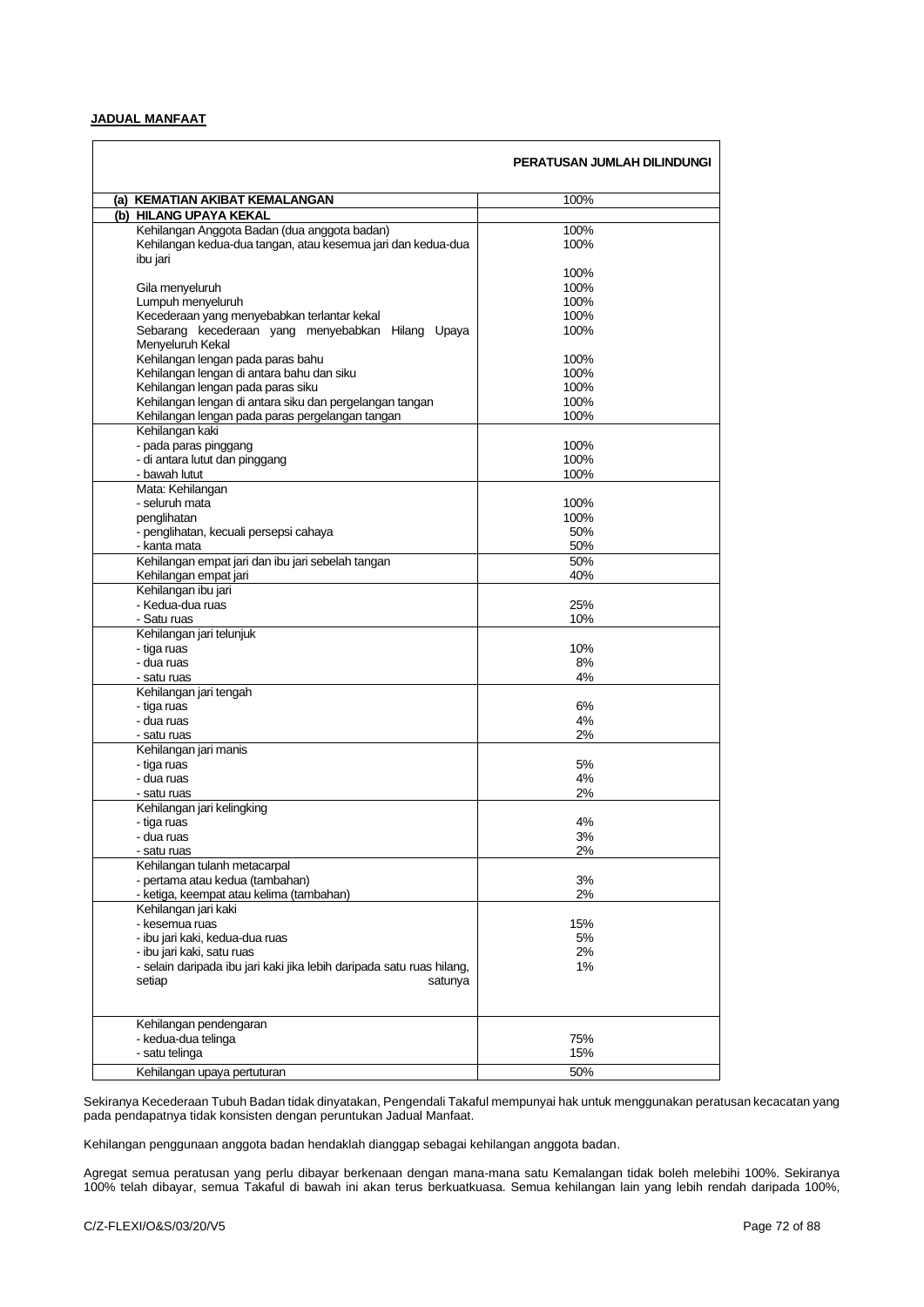sekiranya dibayar akan mengurangkan perlindungan di bawah Manfaat A oleh jumlah tersebut dari tarikh Kemalangan sehingga tamatnya Sijil.

# **FASAL / PENGENDORSAN / JAMINAN** (HANYA TERPAKAI JIKA DISEBUT DALAM JADUAL)

# **FC801B FASAL PENGALIHAN SEMENTARA (HARTA LAIN TIDAK TERMASUK STOK DALAM PERDAGANGAN DAN JUAL BELI)**

Harta Peserta di bawah Sijil ini adalah Dilindungi (terhad kepada 10% daripada Jumlah Dilindungi) sementara dikeluarkan secara sementara termasuk dalam transit untuk pembersihan, pengubahsuaian, pembaikan atau tujuan lain yang serupa, di mana-mana tempat yang sama atau ke mana-mana premis lain dan dalam transit daripadanya dan dari sini melalui jalan, kereta api, atau laluan air pedalaman, semua di Malaysia, Republik Singapura atau Brunei Darussalam.

Jumlah yang boleh didapatkan semula di bawah lanjutan ini berkenaan dengan harta yang dialih keluar itu tidak boleh melebihi jumlah yang boleh didapatkan semula jika kerugian itu berlaku di bahagian premis yang mana harta itu dikeluarkan buat sementara waktu.

Pelanjutan ini tidak terpakai kepada harta jika dan setakat mana ia dilindungi, tidak juga terpakai untuk item yang mengtakafulkan stok dan barang dagangan setiap penerangan, atau mengenai kerugian yang berlaku di tempat lain daripada di premis yang mana harta itu dialihkan untuk sementara waktu kepada:

(i) Kenderaan Motor dan Motor Chassis.

(ii) Harta Benda (selain jentera dan loji) yang dipegang oleh Peserta dengan kepercayaan.

# **FC802A PENGALIHAN SERPIHAN (DENGAN JUMLAH DILINDUNGI YANG DIASING)**

Takaful Peserta adalah berkaitan dengan kos dan perbelanjaan yang perlu dilakukan oleh Peserta dengan persetujuan Pengendali Takaful dalam:

- (a) pengalihan serpihan
- (b) pembongkaran dan/atau perobohan
- (c) menaikkan atau membiayai bahagian atau bahagian harta Peserta oleh Sijil ini yang dimusnahkan atau rosak oleh kebakaran atau oleh sebarang bahaya lain Peserta terhadapnya. (Item (b) dan (c) di atas dianggap terpadam apabila tiada Bangunan atau jentera dilindungi).

Pengendali Takaful tidak akan membayar apa-apa kos atau perbelanjaan:

(i) yang dilakukan dalam menghilangkan serpihan kecuali dari tapak harta tersebut dimusnahkan atau rosak dan kawasan itu bersebelahan dengan tapak tersebut.

(ii) yang timbul daripada pencemaran harta benda yang tidak dilindungi oleh Sijil ini.

# **FC802B PENGALIHAN SERPIHAN (TANPA JUMLAH DILINDUNGI YANG DIASING)**

Takaful ke atas item Peserta termasuk kos dan perbelanjaan yang perlu ditanggung oleh Peserta dengan persetujuan Pengendali Takaful dalam:

- (a) pengalihan serpihan,
- (b) pembongkaran dan/atau perobohan,
- (c) menaikkan atau membiayai,

bahagian atau bahagian harta Peserta oleh Sijil ini yang dimusnahkan atau rosak oleh kebakaran atau oleh sebarang bahaya lain Peserta terhadapnya. (Item (b) dan (c) di atas dianggap terpadam apabila tiada Bangunan atau jentera dilindungi).

Jumlah yang perlu dibayar bagi kos dan perbelanjaan tersebut tidak boleh melebihi 10% daripada Jumlah Dilindungi bagi setiap Perkara atau Ringgit Malaysia Dua Juta (RM2,000,000) dalam agregat mana-mana satu kerugian, yang mana lebih rendah.

# **FC803A BAYARAN ARKITEK, JURUUKUR, JURUTERA DAN PERUNDING (DENGAN JUMLAH DILINDUNGI YANG DIASING)**

Takaful adalah berkaitan dengan yuran Arkitek, Juruukur dan Jurutera Perunding untuk anggaran, pelan, spesifikasi, kuantiti, tender dan pengawasan yang perlu berlaku dalam pengembalian semula harta Peserta akibat kerosakan atau kerosakan akibat kebakaran atau bahaya lain Peserta, tetapi bukan apa-apa yuran untuk membuat apa-apa tuntutan di bawah ini. Amaun yang perlu dibayar bagi apa-apa fi tidak boleh melebihi yang dibenarkan di bawah skala Persatuan profesion masing-masing yang wujud pada masa kemusnahan atau kerosakan, tertakluk kepada had Jumlah Dilindungi.

# **FC803B BAYARAN ARKITEK, JURUUKUR, JURUTERA DAN PERUNDING (TANPA JUMLAH DILINDUNGI YANG DIASING)**

Takaful ke atas bangunan, loji dan jentera Peserta termasuk yuran Jurutera, Juruukur dan Perunding Jurutera untuk anggaran, pelan, spesifikasi, kuantiti, tender dan pengawasan yang semestinya berlaku dalam pengembalian semula harta Peserta akibat kemusnahan atau kerosakan akibat api atau lain-lain bahaya Peserta terhadap, tetapi bukan apa-apa yuran untuk membuat apa-apa tuntutan di bawah ini. Amaun yang perlu dibayar bagi apa-apa yuran tidak boleh melebihi yang dibenarkan di bawah skala Persatuan profesion masing-masing yang wujud pada masa kemusnahan atau kerosakan, tertakluk kepada liabiliti maksimum Pengendali Takaful untuk apa-apa kerosakan kerugian dan fi yang tidak melebihi Jumlah Dilindungi terhadap setiap item.

# **FC804 FASAL KANDUNGAN LAIN**

Adalah dipersetujui bahawa terma "Kandungan Lain" setakat mana mereka tidak dilindungi difahami sebagai termasuk:

- (a) Wang dan setem yang tidak dinyatakan secara khusus untuk suatu jumlah tidak melebihi RM1,000.
- (b) Dokumen, manuskrip dan buku perniagaan tetapi hanya untuk nilai bahan-bahan sebagai alat tulis, bersama-sama dengan kos buruh perkeranian yang dibelanjakan dalam bentuk tulisan, dan bukan untuk nilai kepada Peserta maklumat yang terkandung di dalamnya dan bagi jumlah yang tidak melebihi RM1, 000 berkenaan dengan mana-mana satu dokumen, manuskrip atau buku perniagaan.
- (c) Rekod sistem komputer tetapi hanya untuk nilai bahan bersama-sama dengan kos buruh perkeranian dan masa komputer yang dibelanjakan untuk menghasilkan semula rekod tersebut (tidak termasuk perbelanjaan yang berkaitan dengan pengeluaran maklumat yang direkodkan di dalamnya) dan bukan untuk nilai kepada Peserta maklumat yang terkandung di dalamnya untuk jumlah yang tidak melebihi RM1,000.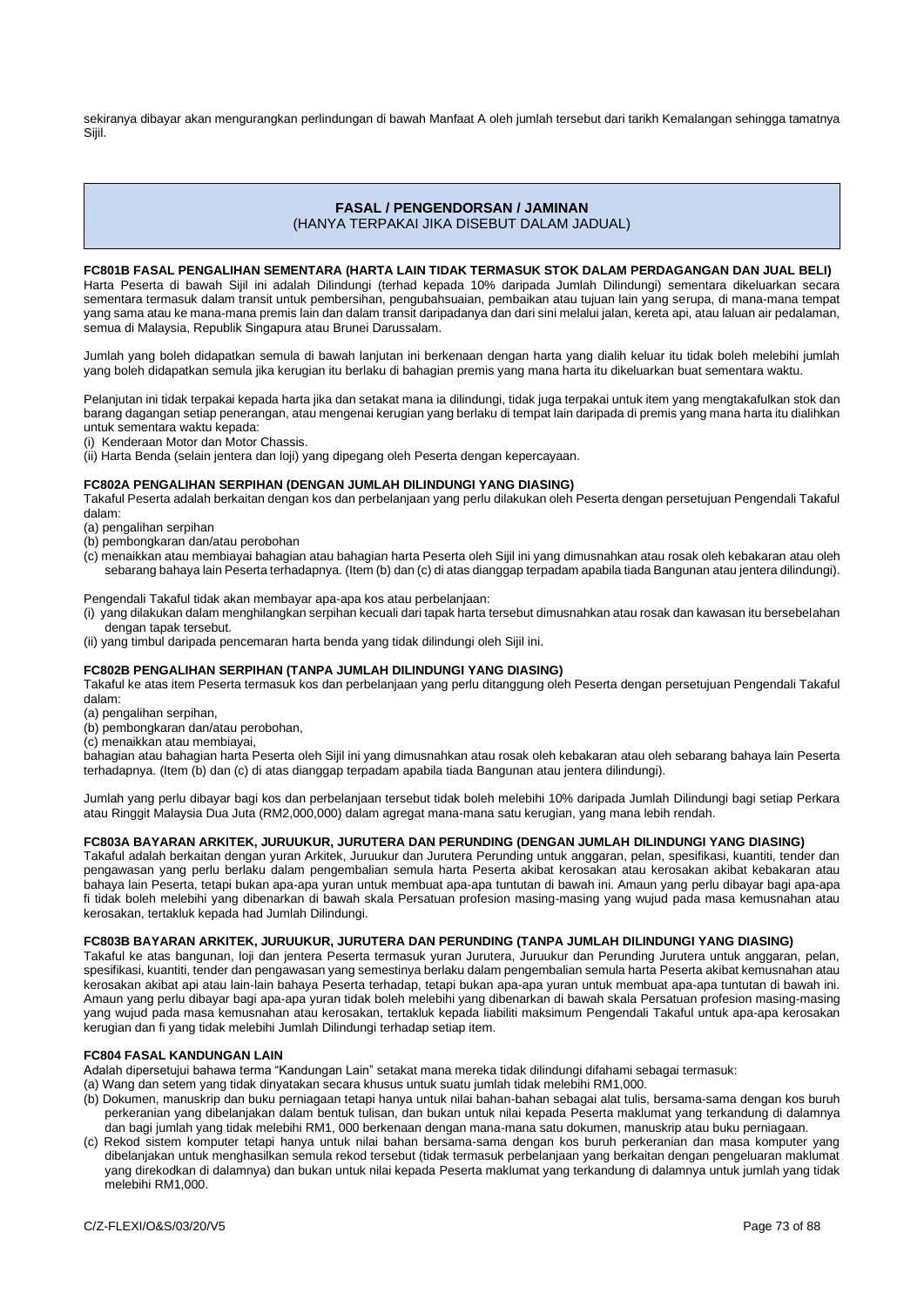- (d) Corak, model, acuan, pelan dan reka bentuk, untuk jumlah yang tidak melebihi RM1,000 berkenaan dengan mana-mana satu corak, model, acuan, pelan atau reka bentuk.
- (e) Kitaran pedal pekerja, pakaian, alat dan kesan peribadi lain untuk jumlah yang tidak melebihi RM1,000 berkenaan dengan mana-mana satu pekerja.

# **FP806A PEMEGANG GADAI (PEMEGANG GADAIAN) FASAL 1**

Kerugian, jika ada, yang perlu dibayar kepada Pemegang Gadai (Pemegang Gadaian) seperti yang dinyatakan dalam Jadual sebagai faedah yang terdapat dalam Takaful ini, untuk kepentingan Pemegang Gadai (Pemegang Gadaian) hanya di dalamnya, tidak boleh dibatalkan oleh apa-apa tindakan atau pengabaian Peminjam (Penggadai) atau Pemilik harta benda yang dinyatakan dalam ini atau manamana perampasan atau prosiding lain atau notis penjualan berhubung dengan harta atau oleh pendudukan premis itu untuk tujuan yang lebih berbahaya daripada yang dibenarkan oleh Sijil ini, atau oleh orang yang tidak mendudukinya, atau oleh sebarang peningkatan risiko yang berlaku di dalam harta Peserta di bawah ini.

Dengan syarat bahawa sekiranya Peminjam (Penggadai) atau Pemilik tidak akan membuat apa-apa caruman yang kena dibuat di bawah Sijil ini, Pemegang Gadai (Pemegang Gadaian) akan diminta membayar.

Dengan syarat juga bahawa Pemegang Gadai (Pemegang Gadaian) akan memaklumkan kepada Pengendali Takaful apa-apa penghunian atau apa-apa perubahan pemilikan atau penghunian atau peningkatan bahaya yang akan datang kepada pengetahuan tentang Pemegang Gadai (Pemegang Gadaian) tersebut dan melainkan jika dibenarkan oleh Sijil ini ia hendaklah yang disebut di atasnya dan Pemegang Gadai (Pemegang Gadaian) hendaklah apabila diminta membuat caruman untuk bahaya yang meningkat itu bagi maksudnya selainnya Sijil ini adalah batal dan tidak sah.

Dan selanjutnya dipersetujui bahawa setiap kali Pengendali Takaful membayar Pemegang Gadai (Pemegang Gadaian) apa-apa jumlah wang yang berkaitan dengan kerugian atau kerosakan di bawah Sijil ini dan akan menuntut pada Peminjam (Penggadai) atau Pemilik tidak ada liabiliti yang wujud, Pengendali Takaful akan menjadi subrogasi di sisi undang-undang kepada semua hak Pemegang Gadai (Pemegang Gadaian) setakat pembayaran itu tetapi tidak menjejaskan hak Pemegang Gadai (Pemegang Gadaian) tersebut untuk mendapatkan jumlah penuh apa-apa tuntutan yang mungkin ada pada Peminjam (Penggadai) atau Pemilik atau pihak atau pihak lain Peserta di bawah ini atau dari mana-mana sekuriti atau dana yang ada.

# **FASAL TIDAK BOLEH DIBATALKAN**

Dan selanjutnya dipersetujui bahawa pembatalan Sijil ini tidak akan dilaksanakan oleh Peserta kecuali setelah pemberitahuan terlebih dahulu kepada Pemegang Gadai (Pemegang Gadaian) secara bertulis memberikan notis empat belas (14) hari ke alamat terakhir Peminjam (Penggadai).

# **FC808 PENGECUALIAN ASAS**

Takaful Bangunan tidak termasuk bahagian mana-mana bangunan di bawah permukaan bawah lantai terendahnya (dan bahagianbahagian asas konkrit untuk jentera yang melebihi paras tersebut).

#### **FC811 FASAL PENETAPAN**

Bagi tujuan menentukan jika perlu item (tajuk lajur) di mana mana-mana harta Peserta, Pengendali Takaful bersetuju untuk menerima penetapan di mana harta itu dimasukkan dalam buku Peserta.

# **FC816 FASAL NILAI PENGEMBALIAN SEMULA (TIDAK TERPAKAI KEPADA STOK DALAM PERDAGANGAN DAN JUAL BELI)**

Walau apa pun yang bertentangan yang terkandung dalam Syarat Am 15 Sijil, adalah dengan ini diisytiharkan dan dipersetujui bahawa sekiranya harta Peserta di bawah Sijil dimusnahkan atau rosak, asas di mana amaun yang perlu dibayar di bawah (setiap item yang disebutkan) Sijil hendaklah dikira adalah kos penggantian atau pengembalian semula pada harta tapak yang sama jenis atau jenis yang sama tetapi tidak lebih tinggi atau lebih luas daripada harta Peserta apabila baru, tertakluk kepada Peruntukan Khas dan tertakluk kepada terma dan syarat Sijil kecuali setakat yang sama boleh diubah dengan ini.

#### **PERUNTUKAN KHAS**

- 1. Kerja penggantian pengembalian semula (yang boleh dijalankan di tapak lain dan mengikut cara yang sesuai dengan keperluan Peserta dengan tanggungan Pengendali Takaful yang tidak bertambah) harus dimulai dan dilakukan dengan penghantaran yang munasabah dan dalam mana-mana kes mesti disiapkan dalam tempoh 12 bulan selepas kemusnahan atau kerosakan, atau dalam masa yang lebih lanjut kerana Pengendali Takaful boleh (dalam tempoh 12 bulan) secara bertulis membenarkan sebaliknya tidak ada bayaran melebihi amaun yang akan dibayar di bawah Sijil jika memorandum ini tidak dimasukkan di dalamnya hendaklah dibuat.
- 2. Sehingga perbelanjaan telah ditanggung oleh Peserta dalam menggantikan atau mengembalikan semula harta yang dimusnahkan atau rosak Pengendali Takaful tidak akan bertanggungjawab untuk apa-apa bayaran yang melebihi jumlah yang akan dibayar di bawah Sijil jika memorandum ini tidak dimasukkan ke dalamnya.
- 3. Sekiranya pada masa penggantian atau pengembalian semula jumlah wang yang mewakili kos yang akan ditanggung dalam penggantian atau pengembalian semula jika keseluruhan harta Peserta telah musnah melebihi Jumlah Dilindungi di atasnya pada pemecatan kebakaran atau pada permulaan apa-apa pemusnahan atau kerosakan kepada harta itu oleh apa-apa risiko lain Peserta oleh Sijil ini, maka Peserta dianggap sebagai pengendali sendiri untuk lebihan dan akan menanggung perkiraan kerugian yang sesuai dengannya. Setiap butiran Sijil (jika lebih daripada satu) yang Memorandum ini terpakai hendaklah tertakluk secara berasingan kepada peruntukan yang terdahulu.
- 4. Memorandum ini tidak akan berkuatkuasa jika berlaku:
	- (a) Peserta gagal memberitahu kepada Pengendali Takaful dalam tempoh enam (6) bulan dari tarikh kemusnahan atau kerosakan, atau apa-apa masa selanjutnya yang dibenarkan oleh Pengendali Takaful secara bertulis, niatnya untuk menggantikan atau mengembalikan harta yang musnah atau rosak.
	- (b) Peserta tidak dapat atau tidak mahu menggantikan atau mengembalikan harta yang musnah atau rosak di tapak yang sama atau yang lain.
- 5. Tiada bayaran melebihi jumlah yang akan dibayar di bawah Sijil jika memorandum ini tidak dimasukkan di dalamnya akan dibuat jika pada masa apa-apa kemusnahan atau kerosakan kepada mana-mana harta Peserta di bawah harta itu akan dilindungi oleh manamana Takaful lain yang dilaksanakan oleh atau bagi Peserta yang tidak berdasarkan asas pengembalian yang serupa yang dinyatakan di dalamnya.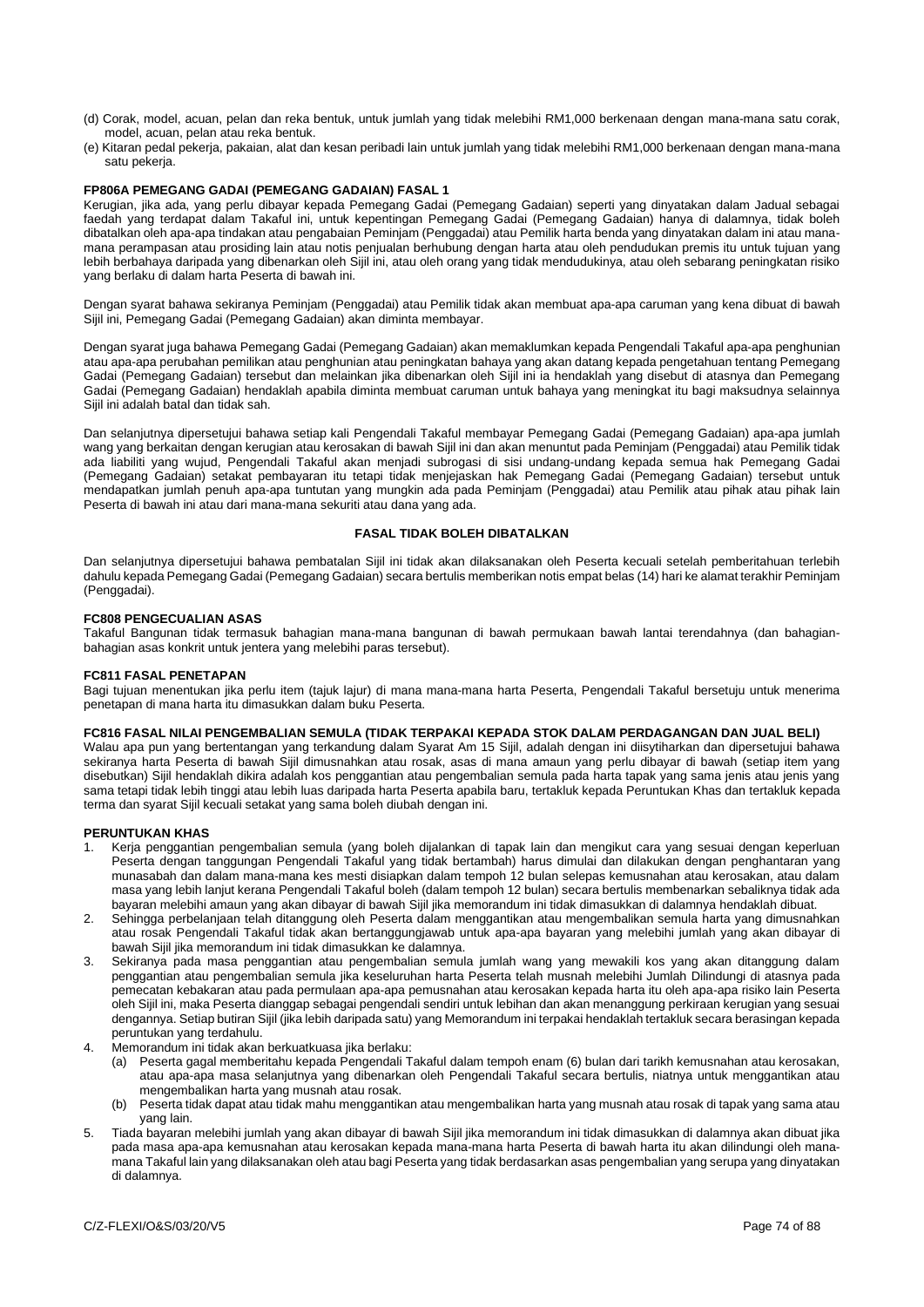| FC825(i)          | PENGESAHAN KEBOCORAN PEMERCIK (BANGUNAN)                                           |
|-------------------|------------------------------------------------------------------------------------|
| <b>FC825(ii)</b>  | PENGESAHAN KEBOCORAN PEMERCIK (KANDUNGAN)                                          |
| <b>FC825A</b>     | PENGESAHAN KEBOCORAN PEMERCIK - PENGHAPUSAN SYARAT 1 (BANGUNAN DAN/ATAU KANDUNGAN) |
| FC825b(i)         | PENGESAHAN KEBOCORAN PEMERCIK - PENGHAPUSAN SYARAT 1 (BUILDING)                    |
| <b>FC825b(ii)</b> | <b>PENGESAHAN KEBOCORAN PEMERCIK – PENGHAPUSAN SYARAT 1 (CONTENTS)</b>             |
| <b>FC825D(i)</b>  | PENGESAHAN KEBOCORAN PEMERCIK – PENGHAPUSAN PENGECUALIAN (d) DAN (e) (BANGUNAN)    |
| <b>FC825D(ii)</b> | PENGESAHAN KEBOCORAN PEMERCIK - PENGHAPUSAN PENGECUALIAN (d) DAN (e) (KANDUNGAN)   |
|                   | FC825Db(i) PENGESAHAN KEBOCORAN PEMERCIK - PENGHAPUSAN SYARAT 1 DAN                |
|                   | PENGHAPUSAN PENGECUALIAN (d) DAN (e) (BANGUNAN)                                    |
|                   | FC825Db(ii) PENGESAHAN KEBOCORAN PEMERCIK - PENGHAPUSAN SYARAT 1 DAN               |
|                   |                                                                                    |

**PENGHAPUSAN PENGECUALIAN (d) DAN (e) (KANDUNGAN)**

Sebagai balasan caruman tambahan, adalah dengan ini diisytiharkan dan dipersetujui bahawa takaful di bawah sijil ini termasuk kehilangan atau kerosakan kepada harta Peserta secara langsung disebabkan oleh air atau agen pemadam api yang secara tidak sengaja dilepaskan atau bocor dari pemasangan pemercik automatik dan/atau pembasahan dan/atau pemadaman api atau pemasangan atau radas pemadam api.

Dengan syarat bahawa jika takaful di bawah pengendorsan ini dan Sijil adalah tertakluk kepada semua terma, batasan, ketetapan, pengecualian, peruntukan dan pengecualian yang dicetak pada, dinyatakan dalam, disahkan atau dilampirkan pada Sijil dan tanpa membataskan apa-apa cara keluasan yang disebut terdahulu, liabiliti Pengendali Takaful tidak boleh diakui di bawah pengendorsan ini melebihi yang berkenaan dengan setiap item jumlah wang yang dinyatakan dalam Jadual atau keseluruhan keseluruhan jumlah Peserta.

Takaful ini tidak melindungi kerugian atau kerosakan yang disebabkan oleh atau melalui atau akibat daripada:

- (a) letupan, letupan bangunan<br>(b) arahan daripada mana-mar
- arahan daripada mana-mana pihak berkuasa
- (c) haba yang disebabkan oleh api
- (d) pembaikan atau pengolahan kepada bangunan atau premis
- (e) pemasangan pemercik automatik adalah sama ada dibaiki, dipindahkan atau disambung.

Tidak ada liabiliti yang harus dilampirkan jika bangunan Peserta atau yang mengandungi harta Peserta tidak didiami dan kekal selama tempoh lebih dari tiga puluh (30) hari melainkan jika Peserta mendapat sekatan yang ditandatangani oleh Pengendali Takaful atas pengesahan atas Sijil tersebut.

# **SYARAT-SYARAT KHAS**

- 1. Peserta hendaklah sepanjang masa semasa Sijil ini mengambil semua langkah yang munasabah untuk mengekalkan dalam perintah kerja yang betul pemasangan Pemercik Automatik, termasuk isyarat Penggera Automatik.
- 2. Pengendali Takaful tidak akan bertanggungjawab ke atas kerugian atau kerosakan yang mungkin berlaku selepas notis telah diberikan kepada Peserta oleh Pengendali Takaful bahawa Pemasangan Pemercik tidak boleh dilanggar oleh sebab pembinaan atau keadaan yang rosak atau jika Peserta sedar kerosakan dalam pembinaan atau keadaan.

# **FC828 FASAL BANGUNAN LUAR**

Takaful oleh setiap butiran di bawah Bangunan difahami termasuk dinding, pagar, bangunan kecil, sambungan, lampiran, tangga luar, pemasangan bahan api, rangka besi dan besi dan tangki di premis tersebut dan Takaful oleh setiap butiran di bawah Kandungan telah termasuk kandungan setiap bangunan luar.

#### **FC831 FASAL PENGOLAHAN DAN PEMBAIKAN**

Walau apa pun Syarat Am 4 (a), pekerja dibenarkan pada atau tentang harta Peserta untuk menjalankan pengolahan dan pembaikan dengan syarat perdagangan, pembuatan, jenis pekerjaan dan/atau pembinaan bangunan tetap tidak berubah.

# **FC835 FASAL PASANGAN DAN SET**

Adalah dengan ini diisytiharkan dan dipersetujui bahawa walau apa pun yang terkandung di dalam Sijil ini sebaliknya, jika mana-mana item Peserta mengandungi artikel dalam bentuk pasangan atau set, Pengendali Takaful tidak akan bertanggungjawab untuk membayar lebih daripada nilai yang berkadar dari mana-mana bahagian atau bahagian tertentu yang boleh hilang, tanpa merujuk kepada apa-apa nilai khas yang artikel itu boleh didapati sebagai pasangan atau set itu.

Tertakluk kepada terma, pengecualian dan syarat Sijil.

#### **FC847.01 FASAL SIJIL TIDAK DINILAI**

Ini adalah Sijil yang tidak dinilai. Tanggungjawab adalah ke atas Peserta untuk membuktikan nilai sebenar Harta Dilindungi pada masa terjadinya kemusnahan atau jumlah sebenar kerosakan sedemikian.

# **FP501 PENGERDOSAN KEROSAKAN PESAWAT UDARA**

Sebagai pertimbangan caruman oleh Peserta kepada Pengendali Takaful untuk caruman tambahan, adalah dipersetujui dan diisytiharkan bahawa Takaful di bawah Sijil itu, tertakluk kepada Syarat Khas yang terkandung di sini yang diperluaskan termasuk kerugian atau kerosakan (oleh api atau sebaliknya) kepada harta Peserta secara langsung disebabkan oleh pesawat udara dan peranti udara lain dan/atau artikel yang berkenaan.

Dengan syarat bahawa semua syarat Sijil akan terpakai seolah-olah mereka telah dimasukkan ke dalamnya dan bagi tujuan di mana apaapa kerugian atau kerosakan sebagaimana yang disebut terdahulu akan dianggap sebagai kerugian atau kerosakan oleh api.

#### **SYARAT-SYARAT KHAS**

- 1. Liabiliti Pengendali Takaful tidak akan terikat di bawah Pengendorsan ini dan Sijil melebihi Jumlah Dilindungi oleh setiap perkara Sijil.
- 2. Takaful ini tidak melindungi apa-apa kerugian atau kerosakan yang disebabkan oleh mana-mana pesawat yang mana kebenaran untuk mendarat telah diperpanjang oleh Peserta.

Tertakluk kepada terma dan syarat Sijil.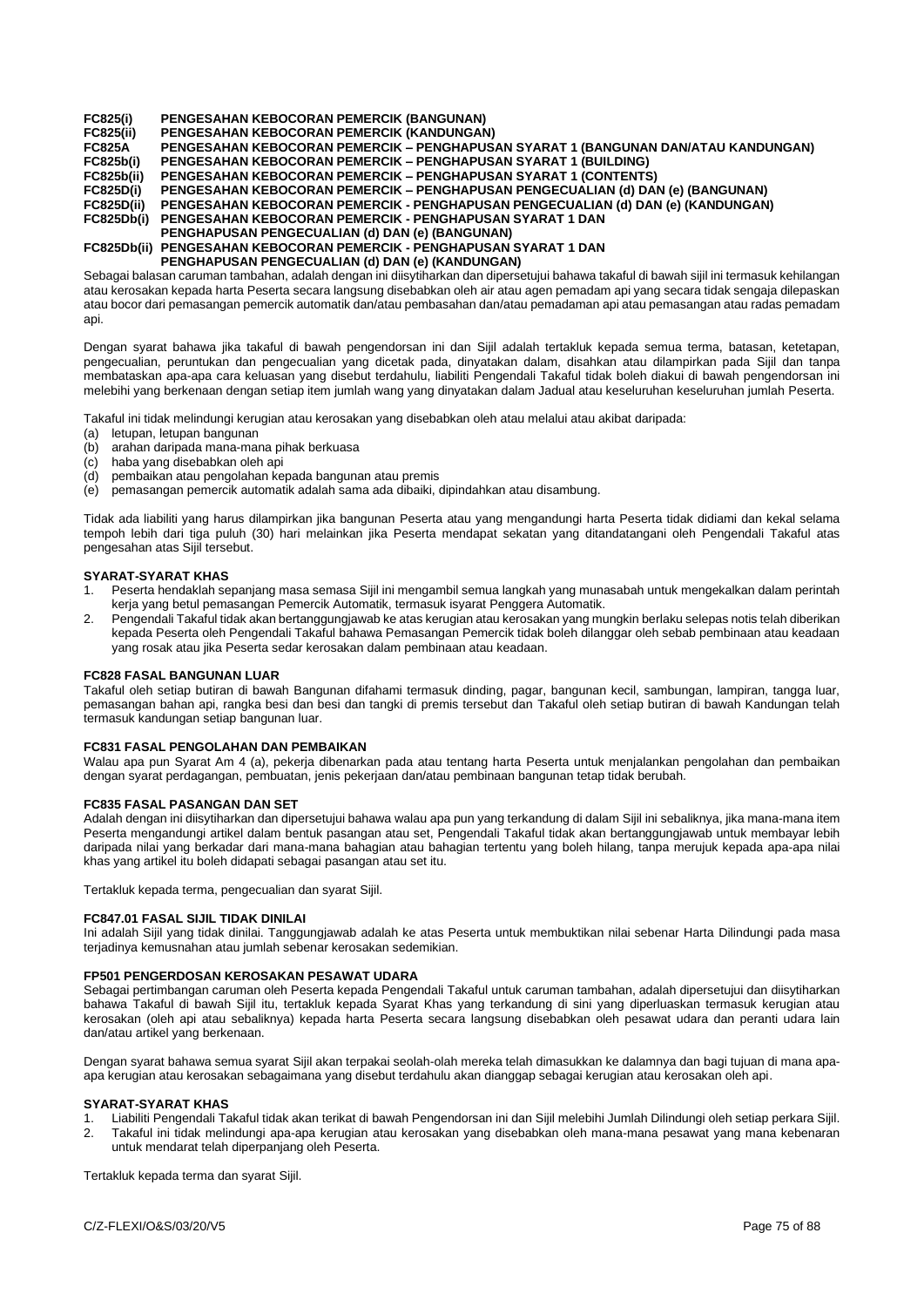# **FP502 PENGENDORSAN GEMPA BUMI DAN LETUPAN GUNUNG BERAPI**

Sebagai pertimbangan terhadap caruman tambahan, Pengendali Takaful bersetuju bahawa walau apa pun yang dinyatakan sebaliknya dalam Syarat Am No.10 Sijil ini, Takaful ini meliputi perlindungan kerugian atau kerosakan secara langsung disebabkan oleh kebakaran atau yang disebabkan oleh atau melalui atau akibat daripada gempa bumi dan letusan gunung berapi.

Dengan syarat bahawa semua Syarat Sijil ini akan terpakai (kecuali setakat yang mereka dengan ini secara nyata diubah) dan bahawa apa-apa rujukan di dalamnya kepada kerugian atau kerosakan oleh api hendaklah dianggap juga digunakan untuk kerugian atau kerosakan yang secara langsung disebabkan oleh mana-mana bahaya yang Takaful ini meliputi untuk disertakan dengan sokongan ini.

Tertakluk kepada terma dan syarat Sijil.

# **FP503 PENGENDORSAN RIBUT, ANGIN KENCANG**

Sebagai pertimbangan terhadap caruman tambahan, Pengendali Takaful bersetuju bahawa walau apa pun yang dinyatakan sebaliknya dalam Syarat Am No. 10 Sijil, Takaful ini meliputi perlindungan kerugian atau kerosakan secara langsung disebabkan oleh kebakaran atau yang disebabkan oleh atau melalui atau akibat daripada Badai , Taufan, Taufan dan Ribut, tertakluk kepada Fasal Lebihan dan Syarat Khas yang terkandung di sini.

Dengan syarat bahawa semua Syarat Sijil ini akan diguna pakai (kecuali jika mereka dengan menjelaskan dengan berbeza) dan bahawa apa-apa rujukan di dalamnya untuk kerugian atau kerosakan yang secara langsung disebabkan oleh apa-apa bahaya yang Takaful ini dimasukkan melalui pengesahan ini.

#### **Fasal Lebihan**

Ianya difahami dan dipersetujui bahawa berkenaan dengan kerugian atau kerosakan kepada mana-mana harta Peserta secara langsung disebabkan oleh sebarang bahaya yang mana Fasal ini sebelum ini dinyatakan berlaku, liabiliti Pengendali Takaful adalah terhad kepada bahagian yang boleh dikurangkan dari jumlah yang kerugian atau kerosakan sedemikian melebihi sama ada:

(a) 1% daripada keseluruhan jumlah dilindungi bertentangan dengan peril untuk harta yang disebutkan oleh Sijil atas nama Peserta, atau RM200.

Mana-mana yang lebih rendah, seperti yang ditentukan selepas penggunaan mana-mana syarat purata.

Selanjutnya dipersetujui bahawa Fasal ini hendaklah terpakai secara berasingan kepada:

- setiap harta, yang tujuannya semua harta Peserta di alamat yang sama akan dianggap sebagai satu harta,
- (ii) setiap kejadian yang menimbulkan kerugian atau kerosakan sedemikian dan bagi maksud-maksud di sini suatu insiden tidak akan dianggap telah ditamatkan sehingga terdapat tujuh (7) hari kebebasan berturut-turut dari peril yang berkenaan dan hanya selepas Fasal diperbaharui.

#### **Syarat-syarat Khas**

1. Pengendali Takaful tidak akan bertanggungjawab untuk apa-apa kehilangan atau kerosakan yang disebabkan oleh air atau hujan, sama ada didorong oleh angin atau tidak melainkan bangunan Peserta atau yang mengandungi harta Peserta hendaklah terlebih dahulu menampung kerosakan sebenar pada bumbung atau dinding yang sama oleh tekanan langsung Badai , Taufan, Taufan dan Ribut dan kemudiannya bertanggungan hanya untuk kerosakan dalaman pedalaman atau harta Peserta di dalamnya kerana disebabkan oleh air atau hujan yang memasuki bangunan melalui bukaan di bumbung atau dinding yang disebabkan oleh tekanan langsung daripada peril tersebut.

2. Pengendorsan ini tidak membenarkan Takaful di bawah Sijil ini untuk melindungi:

- (a) Kerugian berturut-turut dalam apa jua bentuk.
	- (b) Kerugian atau kerosakan yang disebabkan oleh laungan sama ada didorong oleh angin atau tidak.

(c) Kerugian atau kerosakan yang disebabkan oleh penenggelaman atau tanah runtuh kecuali apabila ini disebabkan oleh letusan gempa bumi atau letusan gunung berapi, dengan syarat bahaya ianya dilindungi oleh Sijil ini.

(d) Kerugian atau kerosakan yang disebabkan oleh letupan kecuali yang disebut dalam Pengecualian Kebakaran 2 (h) Sijil.

(e) Kerugian disebabkan oleh sebarang peraturan atau undang-undang yang mengawal pembinaan atau pembaikan bangunan.

3. Pengendali Takaful tidak akan bertanggungjawab di bawah lanjutan ini untuk kerugian atau kerosakan yang pada masa terjadinya kerugian atau kerosakan sedemikian dilindungi oleh atau akan, tetapi untuk kewujudan pelanjutan ini, dilindungi oleh Sijil yang ada kecuali berkenaan apa-apa yang melebihi jumlah yang akan dibayar di bawah Sijil atau Sijil lain yang mana Takaful ini tidak dilaksanakan.

4. Kecuali secara spesifik dan berasingan dilindungi pengendorsan ini tidak meliputi: (a) Asap logam, atap, tirai, tanda-tanda atau lekapan atau kelengkapan luar. (b) Premis dalam pembinaan, pembinaan semula atau pembaikan melainkan semua pintu luar, tingkap dan bukaan lain lengkap dan dilindungi daripada taufan, siklon, taufan dan angin ribut apabila bahaya tersebut dilindungi oleh Sijil ini.

Tertakluk kepada terma dan syarat Sijil.

#### **FP504 PENGENDORSAN BANJIR**

Sebagai pertimbangan caruman tambahan, Pengendali Takaful bersetuju bahawa walau apa pun yang dinyatakan sebaliknya dalam Syarat Am No. 10 Sijil, Takaful ini meliputi perlindungan kerugian atau kerosakan secara langsung disebabkan oleh kebakaran atau yang disebabkan oleh atau melalui atau akibat Banjir (termasuk limpahan air laut) tertakluk kepada Fasal Lebihan dan Syarat Khas yang terkandung di sini.

#### **Fasal Lebihan**

Ianya difahami dan dipersetujui bahawa berkenaan dengan kerugian atau kerosakan kepada mana-mana harta Peserta secara langsung disebabkan oleh bahaya yang mana Fasal ini sebelum ini dinyatakan berlaku, liabiliti Pengendali Takaful adalah terhad kepada bahagian yang boleh dikurangkan dari jumlah yang kerugian atau kerosakan sedemikian melebihi sama ada: (a) 1% daripada keseluruhan jumlah dilindungi bertentangan dengan peril ke atas harta oleh Sijil atas nama Peserta, atau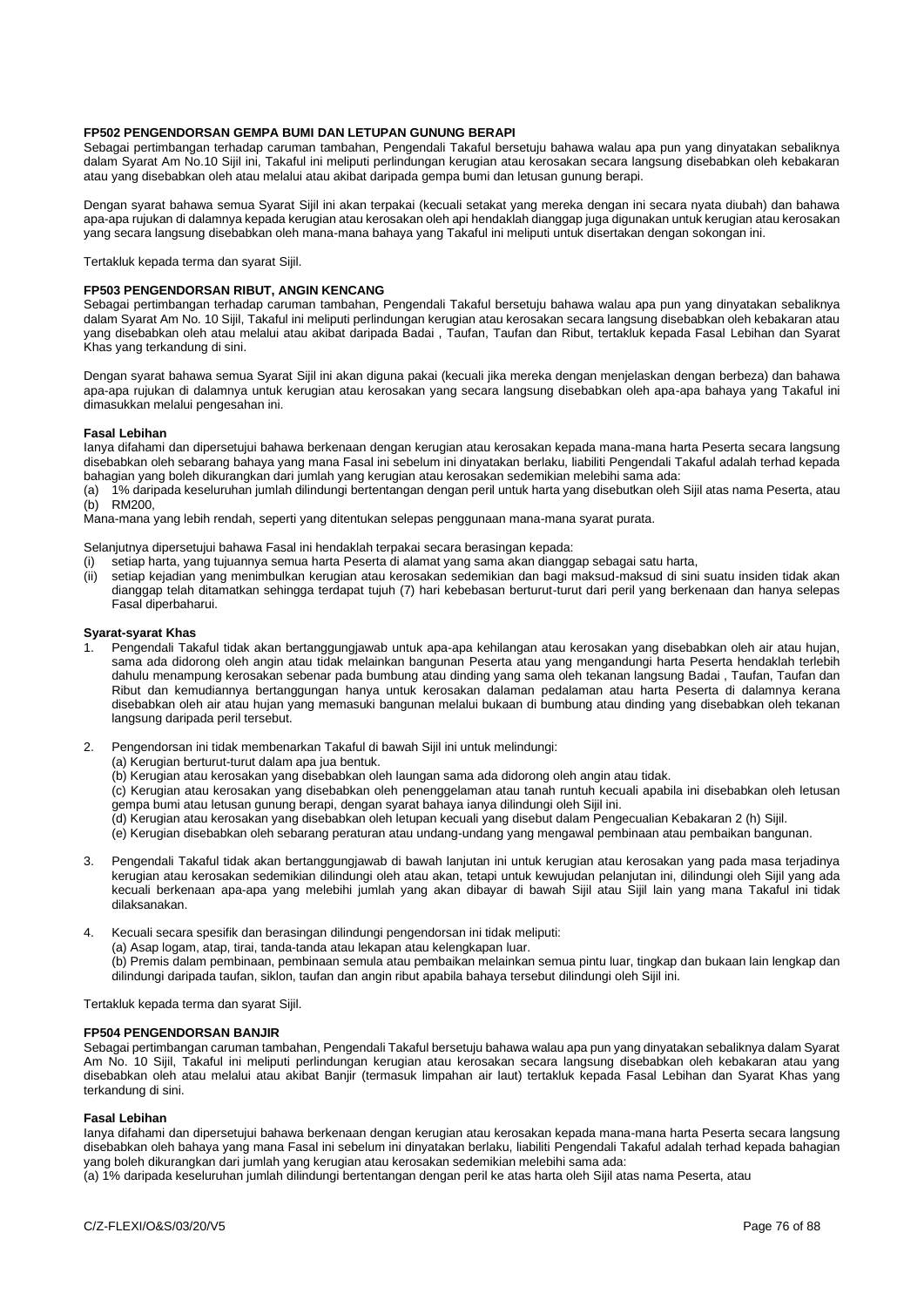(b) RM2,500 yang pertama untuk setiap kerugian,

mana-mana yang lebih rendah, seperti yang ditentukan selepas penggunaan mana-mana syarat purata.

Selanjutnya dipersetujui bahawa Fasal ini hendaklah terpakai secara berasingan kepada:

(i) setiap harta, yang tujuannya semua harta Peserta di alamat yang sama akan dianggap sebagai satu harta,

(ii) setiap insiden yang menimbulkan kerugian atau kerosakan dan bahawa bagi maksud-maksud di sini insiden tidak akan dianggap telah ditamatkan sehingga terdapat tujuh (7) hari kebebasan berturut-turut dari bahaya yang berkenaan dan Fasal harus dipohon sekali lagi.

# **Syarat-Syarat Khas**

- 1. Pengendorsan ini tidak membenarkan Takaful di bawah Sijil ini untuk melindungi:
	- (a) Kerugian berturut-turut dalam apa jua bentuk.
	- (b) Kerugian atau kerosakan yang disebabkan oleh laungan sama ada didorong oleh angin atau tidak.
- (c) Kerugian atau kerosakan yang disebabkan oleh penenggelaman atau tanah runtuh kecuali apabila ini disebabkan oleh letusan gempa bumi atau letusan gunung berapi, dengan syarat bahaya ianya dilindungi oleh Sijil ini.
	- (d) Kerugian atau kerosakan yang disebabkan oleh letupan kecuali yang disebut dalam Pengecualian Kebakaran 2 (h) Sijil.
	- (e) Kerugian disebabkan oleh sebarang peraturan atau undang-undang yang mengawal pembinaan atau pembaikan bangunan.
- 2. Pengendali Takaful tidak akan bertanggungjawab di bawah lanjutan ini untuk kerugian atau kerosakan yang pada masa terjadinya kerugian atau kerosakan sedemikian dilindungi oleh atau akan, tetapi untuk kewujudan pelanjutan ini, dilindungi oleh Sijil yang ada kecuali berkenaan apa-apa yang melebihi jumlah yang akan dibayar di bawah Sijil atau Sijil lain yang mana Takaful ini tidak dilaksanakan.
- 3. Kecuali secara spesifik dan berasingan dilindungi pengendorsan ini tidak meliputi asap logam, atap, tirai, tanda-tanda atau lekapan atau kelengkapan luar.

Tertakluk kepada terma dan syarat Sijil.

# **FP505A PENGENDORSAN LETUPAN – INDUSTRI TANPA DANDANG FP505B PENGENDORSAN LETUPAN – INDUSTRI DENGAN DANDANG FP505C PENGENDORSAN LETUPAN – BUKAN INDUSTRI TANPA DANDANG FP505D PENGENDORSAN LETUPAN – BUKAN INDUSTRI DENGAN DANDANG**

Sebagai pertimbangan kepada caruman tambahan, Pengendali Takaful dengan ini bersetuju dan mengisytiharkan bahawa Takaful di bawah Sijil ini, tertakluk kepada Syarat Khas yang terkandung di sini, meliputi:

Kerugian atau kerosakan kepada harta Peserta oleh kebakaran atau secara langsung disebabkan oleh letupan, tetapi tidak termasuk kerugian atau kerosakan kepada dandang, pengekang, atau kapal lain, jentera atau radas di mana tekanan digunakan atau kandungannya akibat letupan mereka.

Dengan syarat bahawa semua syarat-syarat Sijil (kecuali dalam Pengecualian Kebakaran No. 2 (h) dengan jelasnya diubah) hendaklah diguna pakai seolah-olah ianya telah dimasukkan di dalamnya dan bagi tujuan apa-apa kerugian atau kerosakan akibat letupan seperti yang disebut terdahulu hendaklah disifatkan sebagai kerugian atau kerosakan oleh kebakaran dalam pengertian Sijil ini.

# **SYARAT-SYARAT KHAS**

1. Pengendali Takaful tidak akan bertanggungjawab, di bawah lanjutan ini, untuk kerugian atau kerosakan yang disebabkan oleh atau melalui atau akibat, secara langsung atau tidak langsung, apa-apa tindakan keganasan.

Untuk tujuan Syarat ini, tindakan keganasan bermaksud tindakan, termasuk tetapi tidak terhad kepada penggunaan kekerasan atau keganasan dan / atau ancamannya, oleh mana-mana orang atau kumpulan orang, sama ada bertindak secara bersendirian atau bagi pihak daripada atau berkaitan dengan mana-mana organisasi atau kerajaan, yang dilakukan untuk tujuan politik, agama, ideologi, atau yang serupa termasuk niat untuk mempengaruhi mana-mana kerajaan dan/atau meletakkan orang awam, atau mana-mana bahagian orang awam dalam ketakutan.

Dalam mana-mana tindakan, guaman atau prosiding lain, di mana Pengendali Takaful mendakwa bahawa oleh sebab peruntukan Syarat ini apa-apa kerugian atau kerosakan tidak dilindungi oleh Takaful ini, beban membuktikan bahawa kerugian atau kerosakan itu dilindungi adalah atas Peserta.

- 2. Sekiranya ada Takaful kebakaran lain ke atas harta Peserta di bawah Sijil ini, Pengendali Takaful akan bertanggungjawab hanya dengan Takaful yang lain bagi Takaful kebakaran lain untuk apa-apa kerugian atau kerosakan akibat letupan sama ada Takaful kebakaran lain yang dilanjutkan kepada Takaful kerugian atau kerosakan akibat letupan.
- 3. Pengendali Takaful tidak akan bertanggungjawab di bawah lanjutan ini untuk kerugian atau kerosakan yang pada masa terjadinya kerugian atau kerosakan tersebut dilindungi oleh atau akan, tetapi untuk kewujudan pelanjutan ini, Dilindungi oleh Sijil yang ada kecuali berkenaan dengan apa-apa kelebihan melebihi amaun yang akan dibayar di bawah Sijil atau Sijil lain itu Takaful ini tidak dilaksanakan.

Tertakluk kepada terma dan syarat Sijil ini.

# **FP506B PENGENDORSAN IMPAK KEROSAKAN – TERMASUK KENDERAAN PERSENDIRIAN PESERTA**

Sebagai pertimbangan caruman tambahan, Pengendali Takaful dengan ini bersetuju dan mengisytiharkan bahawa Takaful di bawah Sijil ini akan diperluaskan untuk memasukkan kerugian atau kerosakan kepada harta benda yang dinyatakan dalam Jadual dan/atau kepada dinding, pagar dan pagar di sekeliling dan berkaitan dengannya secara langsung akibat daripada kesan oleh mana-mana kenderaan jalan raya, forklift, kenderaan mekanikal atau elektrik lain (selain daripada kenderaan yang dipegang sebagai stok), lokomotif keretapi dan/atau stesen keretapi, haiwan termasuk mana-mana kenderaan jalan raya, forklift, kenderaan mekanikal atau elektrik yang lain (selain kenderaan yang dipegang stok), lokomotif kereta api dan / atau stesen keretapi, binatang milik atau di bawah kawalan Peserta, atau mana-mana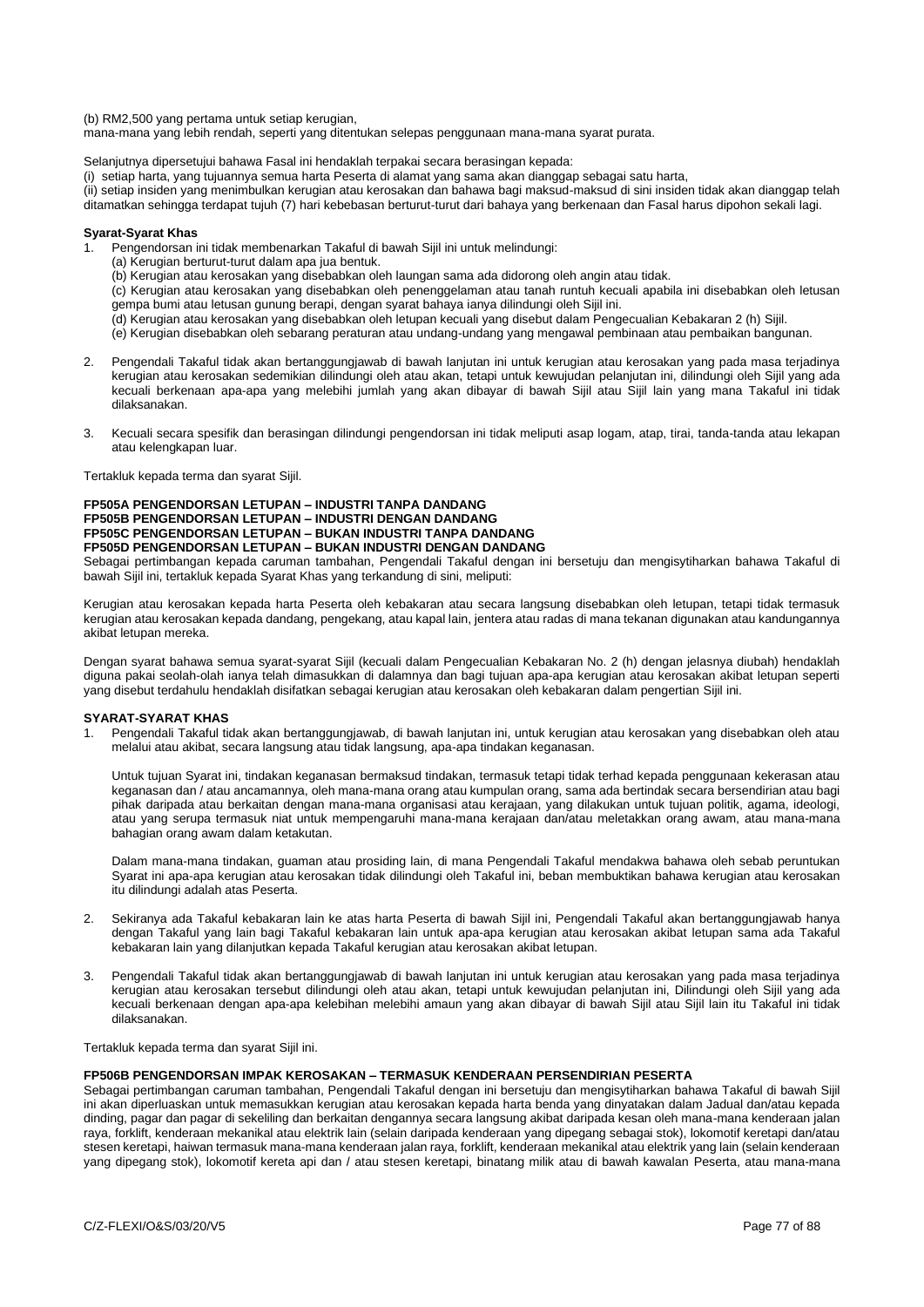anggota keluarganya, atau mana-mana orang dalam dan atas perkhidmatan Peserta, dengan syarat RM250 pertama dan setiap tuntutan di bawah Pengendorsan ini akan ditanggung oleh Peserta, seperti yang ditentukan selepas penggunaan mana-mana syarat purata.

Dengan syarat bahawa semua syarat Sijil hendaklah terpakai seolah-olah mereka telah dimasukkan di dalamnya dan bagi tujuan apa-apa kerugian atau kerosakan seperti yang disebut terdahulu hendaklah dianggap sebagai kerugian atau kerosakan oleh api.

Tertakluk kepada terma dan syarat Sijil ini.

# **FP507A FASAL PELETUPAN ATAU PELIMPAHAN RADAS TANGKI AIR ATAU PAIP - BANGUNAN MELEBIHI LIMA (5) TINGKAT (TERMASUK MEZANIN)**

# **FP507B FASAL PELETUPAN ATAU PELIMPAHAN RADAS TANGKI AIR ATAU PAIP - LAIN-LAIN**

Sebagai pertimbangan caruman tambahan, Pengendali Takaful dengan ini bersetuju dan mengisytiharkan bahawa Takaful di bawah Sijil ini akan diperluaskan untuk memasukkan kerugian atau kerosakan kepada harta Peserta yang disebabkan oleh tangki air, peralatan atau paip air yang meletup atau yang dipasang di atau di bangunan Peserta atau mengandungi harta Peserta tidak termasuk: (a) kerugian atau kerosakan yang berlaku semasa premis itu tidak diduduki,

(b) kerugian atau kerosakan oleh air yang dibuang atau bocor daripada pemasangan perenjis secara automatik,

(c) RM1,000 yang pertama bagi setiap kerugian di setiap premis yang berasingan, seperti yang ditentukan selepas permohonan purata, atau perkadaran berkadar Pengendali Takaful untuk jumlah itu.

Dengan syarat bahawa semua syarat-syarat Sijil (kecuali setakat yang mereka ubah) hendaklah terpakai seolah-olah mereka telah dimasukkan di dalamnya dan bagi tujuan apa-apa kerugian atau kerosakan sebagaimana yang disebut terdahulu hendaklah dianggap sebagai kerugian atau kerosakan dengan api.

# **SYARAT-SYARAT KHAS**

- 1. Liabiliti Pengendali Takaful di bawah pengendorsan ini tidak boleh melebihi Jumlah Dilindungi oleh setiap perkara dalam Sijil.
- 2. Takaful ini tidak Mengtakafulkan kehilangan pendapatan, kehilangan disebabkan kelewatan, kehilangan pasaran atau kerugian atau kerosakan akibat atau akibat langsung atau kerosakan apa-apa jenis atau perihalan apa-apa kecuali kehilangan sewa apabila kerugian sedemikian dimasukkan ke dalam Takaful di bawah Sijil.
- 3. Peserta hendaklah menggunakan segala usaha yang munasabah dan berhati-hati untuk menjaga premis itu dalam keadaan pembaikan yang sepatutnya dan jika apa-apa kecacatan yang ditemui akan menyebabkan kecacatan itu dibuat dengan baik secepat yang mungkin dan pada masa yang sama menyebabkan langkah berjaga-jaga tambahan sedemikian diambil untuk pencegahan kerugian atau kerosakan yang diperlukan oleh keadaan dan Pengendali Takaful tidak akan bertanggungjawab untuk apa-apa kerugian atau kerosakan yang disebabkan oleh kecacatan dan Peserta gagal untuk membetulkan selepas menerima notis kecacatan tersebut sama ada dari Pengendali Takaful atau mana-mana orang atau badan awam.

Tertakluk kepada terma dan syarat Sijil ini.

# **FP508A.01 FASAL PEMASANGAN ELEKTRIK (A) (TERPAKAI UNTUK LOJI, JENTERA ELEKTRIK DAN PEMASANGAN DALAM RISIKO PEMBUATAN DAN BENGKEL)**

Pengendali Takaful ini diisytiharkan bebas dari tanggungan untuk kerugian atau kerosakan kepada mana-mana mesin elektrik, radas, atau mana-mana bahagian pemasangan elektrik yang timbul daripada atau disebabkan oleh tekanan yang berlebihan, litar pintas, pemanasan diri, bengkokan atau kebocoran elektrik dari sebarang sebab (termasuk kilat) yang timbul.

Dengan syarat pengecualian ini hanya terpakai bagi mesin elektrik, radas atau sebahagian daripada pemasangan elektrik yang terjejas, dan bukan kepada mesin, radas atau pemasangan lain yang rosak atau rosak oleh kebakaran yang ditubuhkan oleh mesin, radas atau pemasangan peralatan elektrik lain.

Tertakluk kepada terma dan syarat Sijil ini.

# **FP508B FASAL PEMASANGAN ELEKTRIK (B)**

Kerugian atau kerosakan akibat kebakaran kepada peralatan elektrik dan pemasangan Peserta di bawah Sijil ini yang timbul daripada atau disebabkan oleh tekanan yang berlebihan, litar pintas, pembengkokan, pemanasan sendiri atau kebocoran elektrik, dari apa jua sebab (termasuk kilat) dilindungi tertakluk kepada terma dan syarat Sijil ini, tetapi difahami secara jelas bahawa tiada liabiliti yang wujud di bawah Sijil ini untuk kerugian atau kerosakan pada mesin, radas, kelengkapan atau pemasangan elektrik, atau ke mana-mana bahagian pemasangan elektrik, melainkan disebabkan oleh kebakaran atau kilat.

Tertakluk kepada terma dan syarat Sijil ini.

# **FP509 PENGENDORSAN KEBAKARAN SEMAK/LALANG**

Sebagai pertimbangan caruman oleh Peserta kepada Pengendali Takaful untuk caruman tambahan, walaupun apa-apa yang bertentangan yang terkandung dalam Pengecualian Kebakaran 2 (i) Sijil, adalah dengan ini diisytiharkan dan dipersetujui bahawa Sijil itu diperluaskan kepada kerugian Takaful atau kerosakan yang disebabkan oleh kebakaran semak/lalang (Dengan syarat bahawa semasa ketersediaan Sijil ini, setiap usaha munasabah dibuat untuk memastikan tanah Peserta bebas dari lalang dan semak belukar).

Tertakluk kepada terma dan syarat Sijil ini.

#### **FP510 PENGENDORSAN PENEGGELAMAN DAN TANAH RUNTUH – LIPUTAN PIAWAI FP510D PENGENDORSAN PENEGGELAMAN DAN TANAH RUNTUH – PENGHAPUSAN PENGECUALIAN (A) BAWAH LIPUTAN PIAWAI**

#### Sebagai pertimbangan caruman tambahan, Pengendali Takaful dengan ini bersetuju dan mengisytiharkan bahawa Takaful di bawah Sijil ini akan diperluas untuk Mengtakafulkan kerugian atau kerosakan kepada harta Peserta yang disebabkan oleh penenggelaman dan/atau penimbunan tapak di mana bangunan itu berdiri atau tanah miliknya, atau tanah runtuh tidak termasuk:

(a) kerugian atau kerosakan kepada kolam renang, teres, pemacu, pejalan kaki, dinding, pagar atau pagar kecuali bangunan, luar bangunan atau garaj yang rosak oleh sebab yang sama dan pada masa yang sama.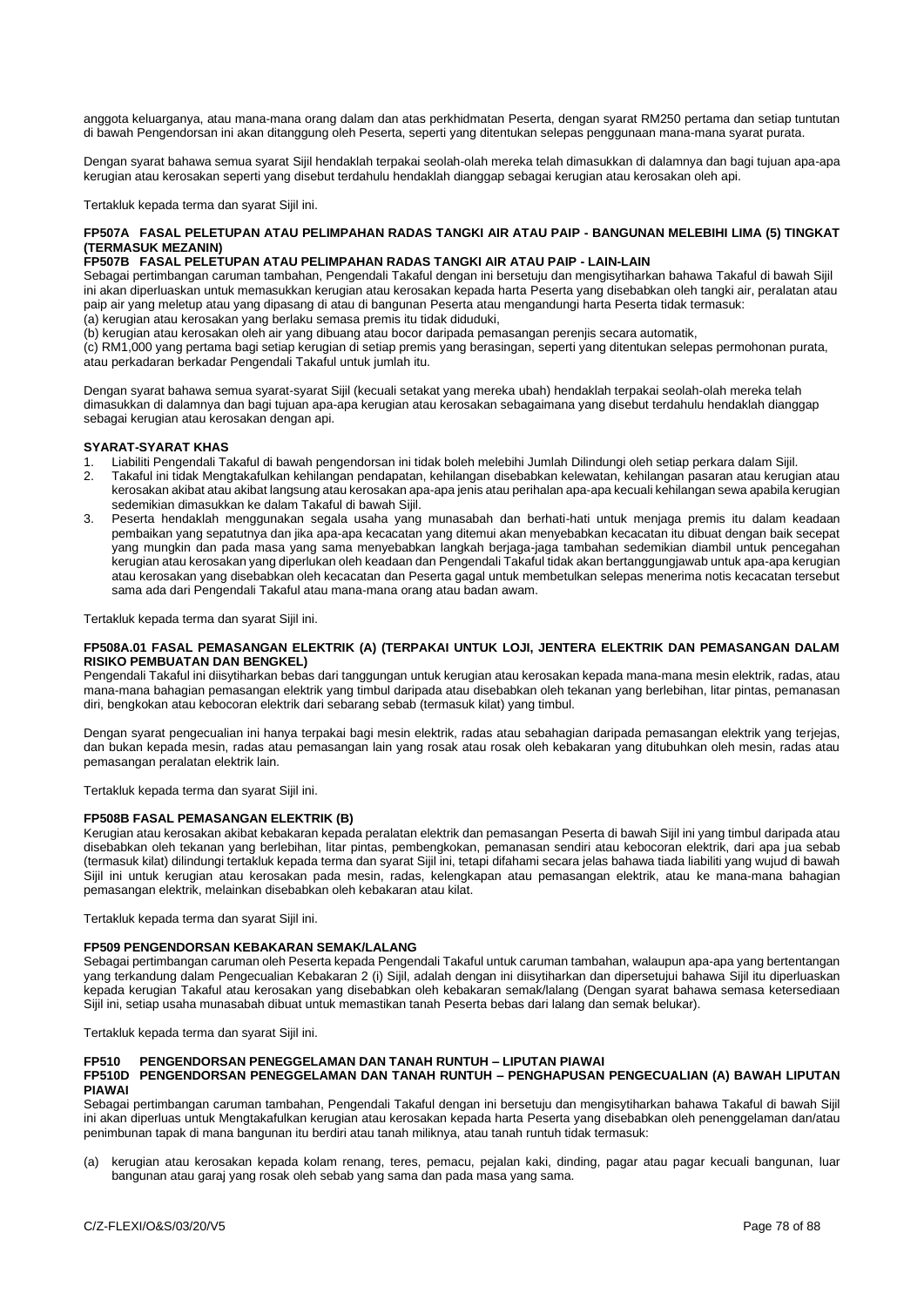- (b) kerugian atau kerosakan kepada atau akibat daripada pergerakan papak lantai pepejal melainkan jika asas di bawah dinding luaran Bangunan rosak oleh sebab yang sama dan pada masa yang sama.
- kerugian atau kerosakan yang disebabkan oleh berlaku, atau akibat daripada:
	- hakisan pantai atau sungai.
	- perobohan, perubahan struktur atau pembaikan struktur.
	- reka bentuk yang rosak atau pembinaan asas yang tidak mencukupi.
- (d) berkenaan dengan setiap kerugian, 5% daripada Jumlah Dilindungi atau RM25,000.00 yang mana lebih rendah, seperti yang ditentukan selepas penggunaan mana-mana syarat purata.

Dengan syarat bahawa jumlah liabiliti Pengendali Takaful tidak boleh melebihi Jumlah Peserta oleh setiap butiran ke atas harta Peserta kurang daripada jumlah yang dikecualikan di bawah (d) di atas.

Dengan syarat bahawa semua syarat-syarat Sijil kecuali (setakat yang mereka dengan ini secara nyata diubah) hendaklah terpakai seolaholah mereka telah dimasukkan ke dalamnya dan bagi tujuan apa-apa kerugian atau kerosakan sebagaimana yang disebut terdahulu hendaklah dianggap sebagai kerugian atau kerosakan dengan api.

Tertakluk kepada terma dan syarat Sijil ini.

# **FP511A PENGENDORSAN PEMBAKARAN SPONTAN – OLEH KEBAKARAN SAHAJA**

Sebagai pertimbangan caruman oleh Peserta kepada Pengendali Takaful untuk caruman tambahan, adalah dipersetujui dan diisytiharkan bahawa Takaful di bawah Sijil ini hendaklah, tertakluk kepada Syarat Khas yang terkandung di sini, meliputi kerugian atau kerosakan kepada harta Peserta oleh kebakaran hanya disebabkan oleh penapaian, pemanasan atau pembakaran spontannya sendiri.

Dengan syarat bahawa semua syarat Sijil hendaklah terpakai seolah-olah mereka telah dimasukkan ke dalamnya dan bagi tujuan apa-apa kerugian atau kerosakan seperti yang disebut terdahulu hendaklah dianggap sebagai kerugian atau kerosakan oleh api.

# **SYARAT-SYARAT KHAS**

- 1. Liabiliti Pengendali Takaful tidak akan dikenakan di bawah pengendorsan ini dan Sijil melebihi Jumlah Dilindungi oleh setiap perkara Sijil.
- 2. Takaful ini tidak Mengtakafulkan kehilangan pendapatan, kehilangan disebabkan kelewatan, kehilangan pasaran atau kerugian atau kerosakan akibat atau akibat langsung atau kerosakan apa-apa jenis atau perihalan kecuali kehilangan sewa apabila kerugian sedemikian dimasukkan ke dalam Takaful di bawah Sijil.

Tertakluk kepada terma dan syarat Sijil ini.

# **FP511B PENGENDORSAN PEMBAKARAN SPONTAN – LIPUTAN PENUH**

Sebagai pertimbangan caruman oleh Peserta kepada Pengendali Takaful untuk caruman tambahan, adalah dipersetujui dan diisytiharkan bahawa Takaful di bawah Sijil ini hendaklah, tertakluk kepada Syarat Khas yang terkandung di sini yang meliputi kerugian atau kerosakan kepada harta yang dilindungi yang disebabkan oleh penanaman, pemanasan atau pembakaran secara spontan sendiri.

Dengan syarat bahawa semua syarat Sijil hendaklah terpakai seolah-olah mereka telah dimasukkan ke dalamnya dan bagi tujuan apa-apa kerugian atau kerosakan seperti yang disebut terdahulu hendaklah dianggap sebagai kerugian atau kerosakan oleh api.

# **SYARAT-SYARAT KHAS**

- 1. Liabiliti Pengendali Takaful tidak akan dikenakan di bawah pengendorsan ini dan Sijil melebihi Jumlah Dilindungi oleh setiap perkara Sijil.
- 2. Takaful ini tidak Mengtakafulkan kehilangan pendapatan, kehilangan disebabkan kelewatan, kehilangan pasaran atau kerugian atau kerosakan akibat atau akibat langsung atau kerosakan apa-apa jenis atau perihalan kecuali kehilangan sewa apabila kerugian sedemikian dimasukkan ke dalam Takaful di bawah Sijil.

Tertakluk kepada terma dan syarat Sijil ini.

# **FP512B RUSUHAN MOGOK DAN KEROSAKAN BERUNSUR JAHAT – SELAIN DARIPADA HARTA KEDIAMAN**

Sebagai pertimbangan caruman tambahan, Pengendali Takaful dengan ini bersetuju dan mengisytiharkan bahawa Takaful di bawah Sijil ini akan diperluaskan untuk merangkumi Kerosakan Rusuhan dan Mogok bagi tujuan Pengendorsan ini bermakna (tertakluk kepada Syarat Khas yang terkandung di sini):

Kerugian atau kerosakan pada harta benda Peserta secara langsung oleh:

- 1. Tindakan mana-mana orang yang mengambil bahagian bersama-sama dengan yang lain dalam apa-apa gangguan keamanan awam (sama ada berkaitan dengan mogok atau mengunci atau tidak) yang tidak disebut dalam Syarat 6 4 Syarat Khas ini.
- 2. Tindakan mana-mana pihak berkuasa yang ditubuhkan secara sah dalam menindas atau cuba untuk menindas sebarang gangguan sedemikian atau meminimumkan akibat dari apa-apa gangguan sedemikian.
- 3. Tindakan sengaja mana-mana penyerang atau pekerja terkurung yang dilakukan untuk meneruskan mogok atau ketahanan terhadap penguncian.
- 4. Tindakan mana-mana pihak berkuasa yang ditubuhkan dengan sah untuk menghalang atau cuba menghalang mana-mana perbuatan sedemikian atau meminimumkan akibat apa-apa perbuatan sedemikian.

Adalah dengan ini diisytiharkan selanjutnya bahawa walau apa pun dalam Sijil bertulis yang terkandung yang bertentangan, Takaful di bawah Sijil ini hendaklah dilanjutkan untuk Mengtakafulkan Kerosakan yang berunsur jahat bagi tujuan peluasan ini bermaksud:

Kehilangan atau kerosakan kepada harta Peserta secara langsung disebabkan oleh perbuatan yang berniat jahat oleh mana-mana orang (sama ada atau tidak perbuatan itu dilakukan semasa gangguan keamanan awam) tidak menjadi perbuatan yang dilakukan atau dilakukan berkaitan dengan kejadian yang disebutkan dalam Syarat Khas 6 Pengendorsan tetapi Pengendali Takaful tidak akan bertanggungjawab di bawah peluasan ini untuk apa-apa kerosakan kerugian akibat kebakaran atau letupan dan juga bagi apa-apa kerugian atau kerosakan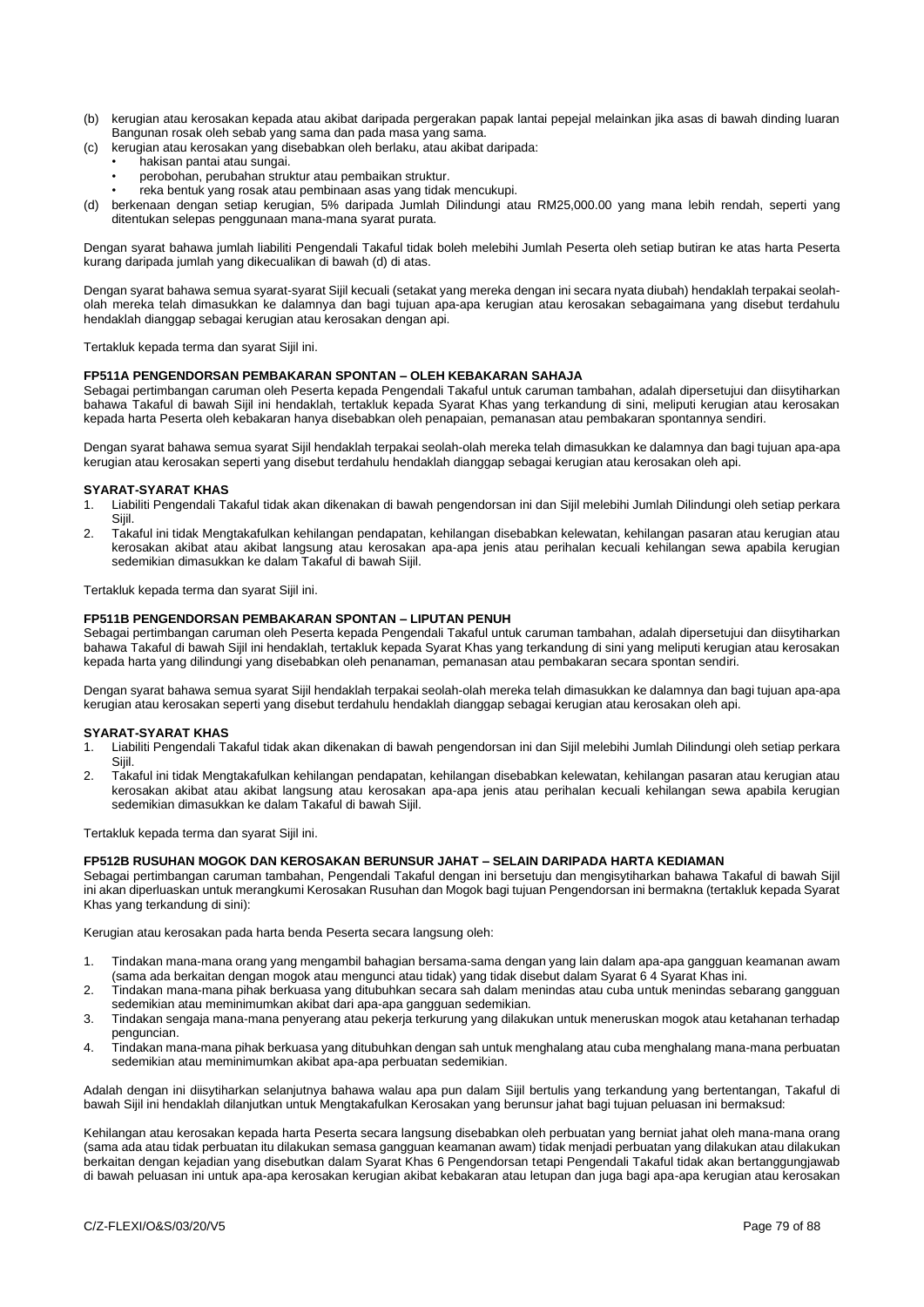yang timbul daripada atau dalam perjalanan perompakan, pecah rumah, kecurian atau apa-apa percubaan atau disebabkan oleh manamana orang yang mengambil bahagian di dalamnya.

# **SYARAT-SYARAT KHAS**

Bagi maksud Pengendorsan ini tetapi tidak sebaliknya, akan digantikan untuk Syarat Sijil bernombor masing-masing yang berikut:

# **Syarat 5**

Takaful ini tidak melindungi:

- (a) Kerugian pendapatan, kerugian disebabkan kelewatan, kerugian pasaran atau kerugian atau kerosakan akibat atau tidak langsung dari apa jua bentuk atau perihalan.
- (b) Kerugian atau kerosakan yang terhasil daripada penghapusan kerja keseluruhan atau sebahagian atau pengurangan atau gangguan atau pemberhentian sebarang proses atau operasi.
- (c) Kerugian atau kerosakan yang disebabkan oleh pemecatan kekal atau sementara hasil dari rampasan, komando atau permintaan oleh mana-mana pihak berkuasa yang sah.
- (d) Kerugian atau kerosakan yang disebabkan oleh pemecatan kekal atau sementara mana-mana bangunan yang disebabkan oleh pekerjaan yang menyalahi undang-undang oleh mana-mana orang dalam bangunan itu.

DENGAN SYARAT bahawa walau bagaimanapun Pengendali Takaful tidak dilepaskan di bawah (c) atau (d) atas apa-apa liabiliti kepada Peserta berkenaan dengan kerosakan fizikal kepada harta Peserta yang berlaku sebelum pelupusan atau semasa pelupusan sementara.

# **Syarat 6**

Takaful ini tidak Mengtakafulkan sebarang kerugian atau kerosakan yang disebabkan oleh atau melalui atau akibatnya secara langsung atau tidak langsung dari mana-mana kejadian berikut, iaitu:

- (a) Perang, pencerobohan, tindakan musuh asing, permusuhan, atau operasi perang (sama ada perang diisytiharkan atau tidak), perang saudara.
- (b) Kekecohan awam yang mengambil bahagian dalam atau meningkat, peningkatan ketenteraan, pemberontakan, revolusi, tentera atau kuasa rampasan.
- (c) Mana-mana tindakan keganasan.

Untuk tujuan ini, tindakan keganasan bermaksud perbuatan, termasuk tetapi tidak terhad kepada penggunaan kekerasan atau keganasan dan/atau ancamannya, oleh mana-mana orang atau kumpulan orang, sama ada bertindak secara bersendirian atau bagi pihak atau berkaitan dengan mana-mana organisasi atau kerajaan, yang berkomitmen untuk tujuan politik, agama, ideologi atau yang seumpamanya termasuk niat untuk mempengaruhi mana-mana kerajaan dan/atau untuk meletakkan orang awam, atau mana-mana Seksyen awam, dalam ketakutan.

Dalam sebarang tindakan, guaman atau prosiding lain, di mana Pengendali Takaful mendakwa bahawa sebab peruntukan Syarat ini apaapa kerugian atau kerosakan tidak dilindungi oleh Takaful ini, beban membuktikan bahawa kerugian atau kerosakan tersebut dilindungi atas Peserta.

#### **Syarat 8**

Melainkan jika dinyatakan secara nyata dalam Sijil Takaful ini tidak meliputi:

- (a) Barang yang dipegang dalam amanah atau atas komisen.
- (b) Bullion atau unset batu permata.<br>(c) Apa-apa rasa ingin tahu atau ker
- (c) Apa-apa rasa ingin tahu atau kerja seni untuk jumlah yang melebihi RM500
- (d) Manuskrip, pelan, lukisan atau reka bentuk, corak, model atau acuan.
- (e) Sekuriti, obligasi, atau dokumen, setem, duit syiling atau wang kertas, cek, buku atau akaun atau buku perniagaan lain, atau rekod sistem komputer.
- (f) Bahan letupan.

#### **Syarat 11**

Takaful ini pada bila-bila masa akan ditamatkan oleh Pengendali Takaful pada notis untuk memberi kesan kepada Peserta, di mana Pengendali Takaful akan bertanggungjawab untuk memulangkan kadar yang boleh dikenakan caruman bagi tempoh yang belum luput dari tarikh pembatalan. Sekiranya Takaful ditamatkan atas permintaan Peserta, Pengendali Takaful tidak akan bertanggungjawab untuk memulangkan caruman atau mana-mana bahagian kecuali Takaful yang terpakai kepada saham yang berkenaan dengannya Pengendali Takaful akan mengekalkan caruman yang dikira mengikut skala jangka pendek untuk masa Takaful tersebut telah berkuatkuasa.

# **Syarat 20**

Sekiranya harta Peserta adalah pada pemecahan mana-mana kebakaran atau pada permulaan apa-apa pemusnahan atau kerosakan kepada harta itu oleh mana-mana bahaya lain Peserta oleh Pengendorsan ini secara kolektif bernilai lebih besar daripada Jumlah Peserta di atasnya, maka Peserta hendaklah dianggap sebagai Mengtakafulkan sendiri untuk perbezaan dan akan menanggung bahagian yang boleh ditaksir dari jumlah kerugian yang sewajarnya. Setiap perkara, jika lebih daripada satu, Sijil hendaklah tertakluk secara berasingan kepada keadaan ini.

DENGAN SYARAT bahawa dengan ini dipersetujui dengan jelas dan diisytiharkan bahawa:

- 1. Semua Syarat Sijil ini akan terpakai dalam semua aspek kepada Takaful yang diberikan oleh pelanjutan ini kecuali setakat yang sama dengan variasi yang jelas oleh Syarat-syarat Khas di atas dan apa-apa sebutan mengenai kebakaran dalam Syarat Sijil itu hendaklah disifatkan sebagai termasuk peril Peserta terhadapnya.
- 2. Syarat Khas yang terkandung di sini hanya akan terpakai kepada Takaful yang diberikan oleh pelanjutan ini dan Syarat-syarat Sijil akan terpakai dalam semua aspek terhadap Takaful yang diberikan oleh Sijil seolah-olah Pengendorsan ini tidak dibuat di atasnya.

# **FP513 KEROSAKAN OLEH POKOK ATAU DAHAN ATAU OBJEK YANG TUMBANG**

Sebagai pertimbangan caruman tambahan, Pengendali Takaful dengan ini bersetuju dan mengisytiharkan bahawa takaful di bawah Sijil ini akan diperluaskan untuk memasukkan kerugian atau kerosakan kepada harta benda yang dinyatakan dalam Jadual dan/atau kepada dinding, pagar dan pagar di sekeliling dan berkaitan dengannya secara langsung akibat daripada kerosakan dengan pokok atau dahan dan objek tumbang, dengan syarat bahawa RM250.00 pertama dan setiap tuntutan di bawah pengendorsan ini akan ditanggung oleh Peserta sebagaimana yang dipastikan selepas penggunaan apa-apa keadaan secara purata.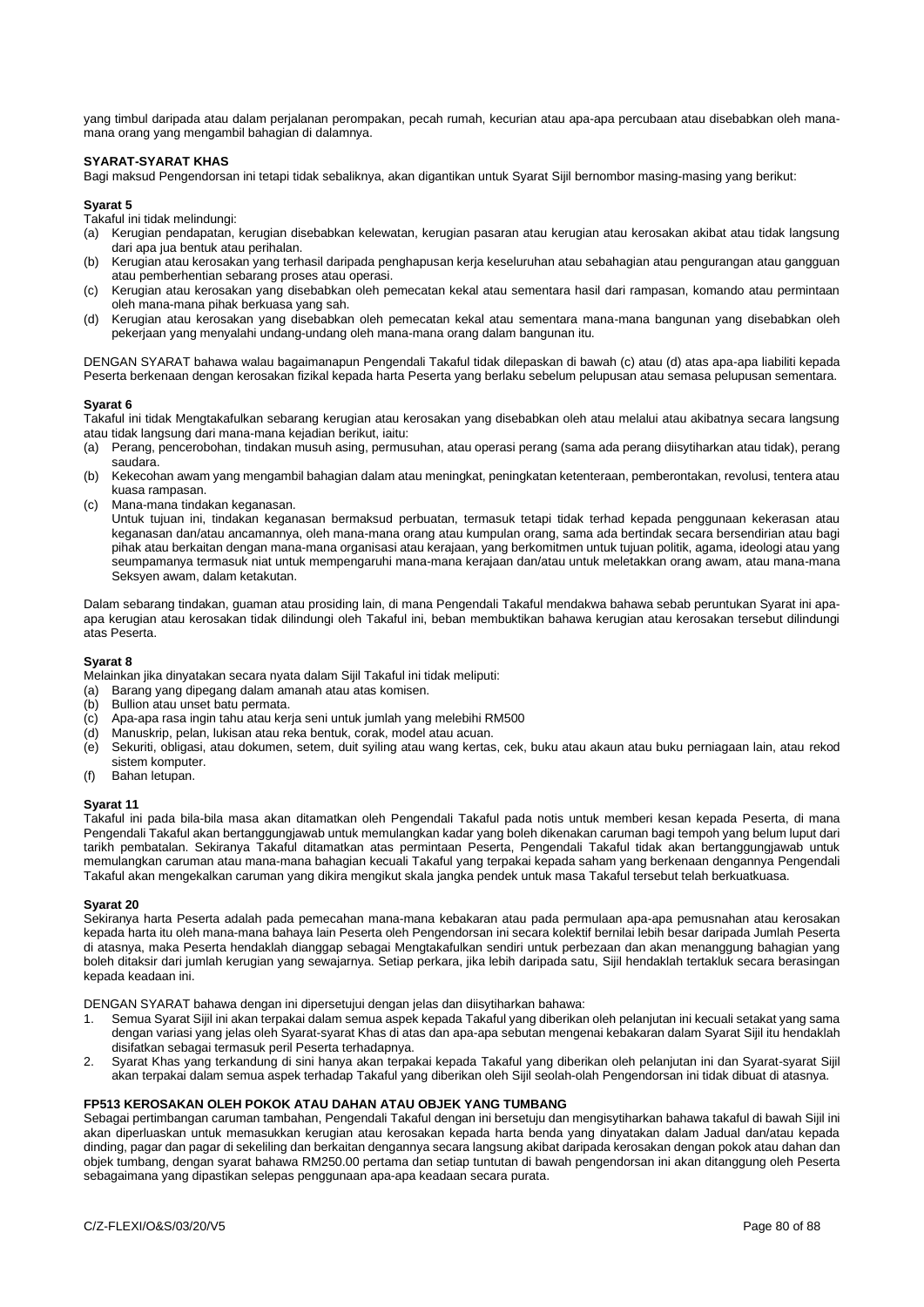Dengan syarat bahawa semua syarat Sijil hendaklah terpakai seolah-olah mereka telah dimasukkan ke dalamnya dan bagi tujuan apa-apa kerugian atau kerosakan yang dirasakan akan dianggap sebagai kerugian atau kerosakan oleh api.

Tertakluk kepada terma dan syarat sijil.

# **FP514A FASAL INKUBATOR PENYIMPANAN SEJUK (A)**

Sijil ini tidak melindungi kerugian atau kerosakan pada harta Peserta yang mungkin disebabkan oleh perubahan suhu yang terhasil daripada pemusnahan keseluruhan atau separa atau kecacatan loji penyejuk/pengerukan dengan api atau apa-apa bahaya lain Peserta.

Tertakluk kepada terma dan syarat sijil.

# **FP514B FASAL INKUBATOR PENYIMPANAN SEJUK (B)**

Walau apa pun yang dinyatakan di atas sebaliknya, sijil ini melindungi kerugian atau kerosakan yang disebabkan oleh perubahan suhu yang terhasil daripada kemusnahan keseluruhan atau separa atau kecacatan kilang penyejuk/penyejukan oleh api atau apa-apa peril lain Peserta.

Tertakluk kepada terma dan syarat sijil.

# **FW701A JAMINAN SEKATAN PERDAGANGAN** (Kelab / Sekolah / Pejabat)

Diwarantikan bahawa semasa ketersediaan Sijil ini tiada bahagian premis yang dinyatakan di sini digunakan untuk pembuatan atau penyimpanan atau penyimpanan barang dagangan kecuali dalam hubungan langsung dengan kegiatan kelab, sekolah atau pejabat.

#### **FW701D JAMINAN SEKATAN PERDAGANGAN** (Tidak melebihi 50% daripada keseluruhan kawasan lantai)

Diwarantikan bahawa semasa ketersediaan Sijil ini tidak lebih daripada 50% daripada jumlah keluasan lantai premis Peserta di sini digunakan untuk pembuatan atau deposit atau penyimpanan barangan.

# **FW703A JAMINAN PENYIMPANAN BARANGAN BERBAHAYA A**

Diwarantikan bahawa semasa ketersediaan Sijil ini, storan di premis bahan berikut dibenarkan hanya dengan had kuantiti yang dinyatakan di bawah, iaitu:

| (i) Semua cecair termasuk minyak tanah dan diesel yang  | 3600 liter               |
|---------------------------------------------------------|--------------------------|
| mengeluarkan wap mudah terbakar dengan titik kilat      | $(800$ galon)            |
| tidak kurang daripada 93°C (200F)                       |                          |
| (ii) Semua cecair termasuk petrol yang mengeluarkan wap | 900 liter                |
| Mudah terbakar dengan titik kilat kurang 38°C (100F)    | $(200 \text{ galon})$    |
| (iii) Mancis, karbida, gas petroleum cecair (LPG)       | 30 kg atau 4 kes atau    |
| bahan pembakaran spontan seperti silane,                | karton yang lebih tinggi |
| sulfur, dll. dan bahan aktif seperti magnesium,         |                          |
| natrium. dll.                                           |                          |

# **FW703B JAMINAN PENYIMPANAN BARANGAN BERBAHAYA B**

Diwarantikan bahawa semasa ketersediaan Sijil ini, penyimpanan barangan dan kuantiti barang yang disimpan di dalam atau semasa premis tersebut adalah mematuhi Peraturan dan Undang-undang Malaysia.

#### **FW704A JAMINAN PENYIMPANAN PETROL**

Diwarantikan bahawa semasa ketersediaan Sijil ini penyimpanan petrol adalah mengikut Peraturan-Peraturan Kerajaan.

# **FW704B JAMINAN SEKATAN SEMBURAN LUKISAN / SERBUK SEMBURAN**

Diwarantikan bahawa semasa ketersediaan Sijil ini tiada semburan lukisan / serbuk semburan atau apa-apa proses yang berkaitan dengannya akan dijalankan di dalam premis yang dinyatakan di sini.

#### **FW704C JAMINAN PROSES PERCETAKAN**

Diwarantikan bahawa semasa ketersediaan Sijil ini tiada percetakan atau apa-apa proses yang berkaitan dengannya dijalankan di dalam premis yang dinyatakan di sini.

#### **FCL301.01 PENCEGAHAN AKSES**

Sebagai pertimbangan caruman tambahan yang dimasukkan ke dalam caruman di atas, ia telah dipersetujui dan diisytiharkan bahawa tertakluk kepada syarat-syarat kerugian Sijil seperti Peserta oleh Sijil ini akibat dari gangguan atau gangguan terhadap Perniagaan akibat Kerosakan oleh bahaya Peserta (seperti yang ditetapkan) kepada harta di sekitar premis Peserta yang akan menghalang penggunaan premis atau akses ke situ, sama ada premis atau harta Peserta di dalamnya akan rosak atau tidak, hendaklah disifatkan sebagai kerugian akibat Kerosakan kepada harta yang digunakan oleh Peserta di premis tersebut.

Tempoh Tanggungan Kerugian bermaksud tempoh di mana keputusan Perniagaan akan terjejas akibat kemalangan itu, bermula dengan tarikh berlakunya dan berakhir tidak lewat dari Tempoh Tanggungan Kerugian Maksimum selepas itu.

Tempoh Tanggungan Kerugian Maksimum ialah bilangan bulan mengikut Jadual.

Tanggungjawab Pengendali Takaful di bawah memorandum ini tidak boleh melebihi 10% daripada Jumlah Dilindungi dalam mana-mana satu tempoh Takaful, selepas penerapan semua terma dan syarat lain dari Sijil tersebut.

DENGAN SYARAT bahawa Pengendali Takaful tidak akan bertanggungjawab terhadap apa-apa kerugian yang diliputi oleh pelanjutan ini melainkan gangguan terhadap Perniagaan Orang Yang Dilindungi melebihi tempoh tujuh puluh dua (72) jam dan liabiliti Pengendali Takaful di bawah lanjutan ini hanya terpakai kepada tempoh yang melebihi tujuh puluh dua (72) jam.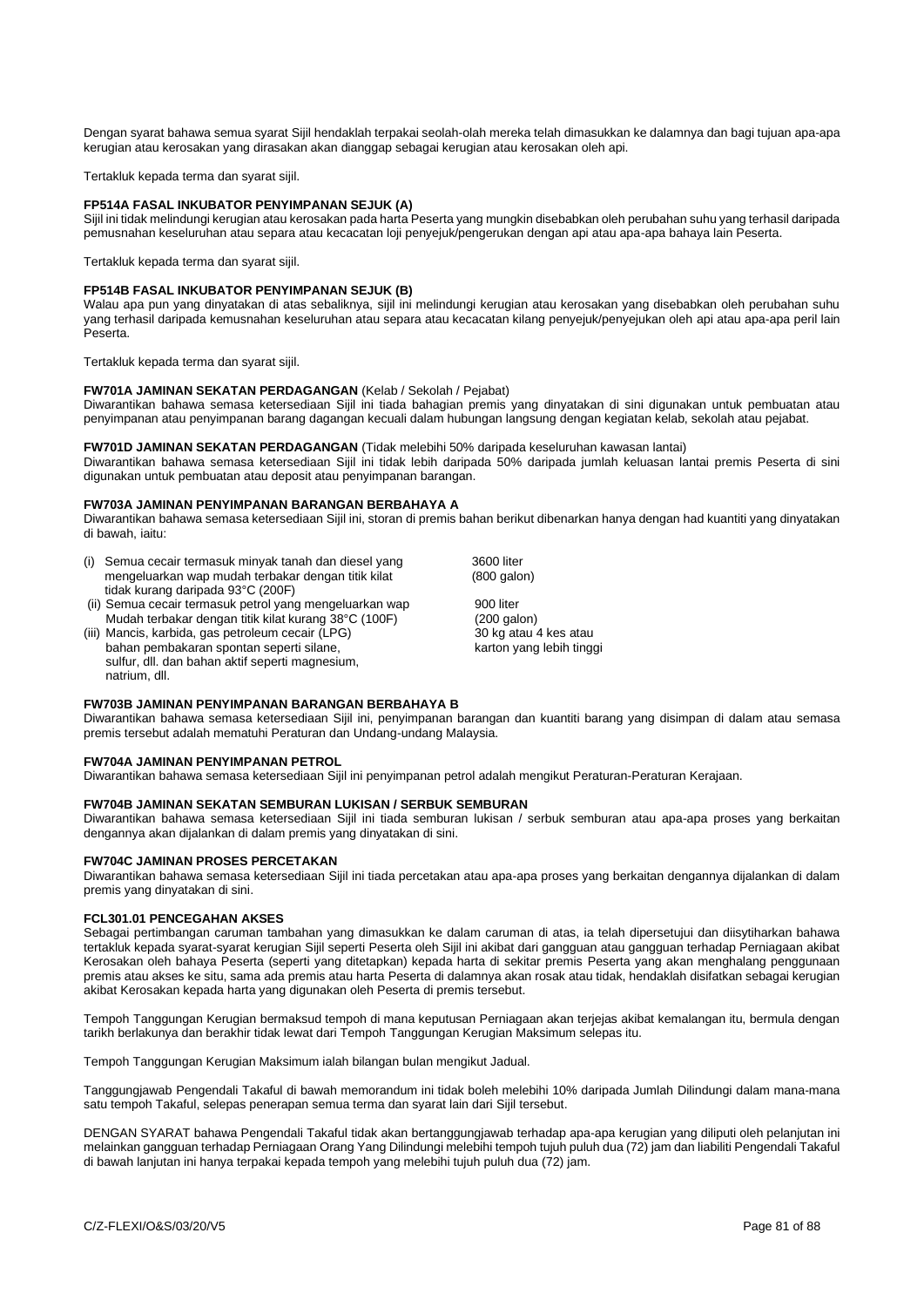# **FCL302 FASAL BAYARAN KE ATAS AKAUN**

Bayaran ke atas akaun akan dibuat kepada Peserta jika dikehendaki dengan syarat bahawa ia telah ditetapkan bahawa kerugian tersebut boleh ditanggung di bawah Sijil ini.

| <b>FCM303A(i)</b>  | UTILITI AWAM - SATU UTILITI (ELEKTRIK - 72 JAM)                    |
|--------------------|--------------------------------------------------------------------|
| FCM303A(ii)        | UTILITI AWAM - SATU UTILITI (AIR - 72 JAM)                         |
|                    | FCM303A(iii) UTILITI AWAM - SATU UTILITI (GAS - 72 JAM)            |
|                    | FCM303B(i) UTILITI AWAM - DUA UTILITI (ELEKTRIK & AIR - 72 JAM)    |
| FCM303B(ii)        | UTILITI AWAM - DUA UTILITI (ELEKTRIK DAN GAS - 72 JAM)             |
| FCM303B(iii)       | UTILITI AWAM - DUA UTILITI (AIR DAN GAS - 72 JAM)                  |
| <b>FCM303C</b>     | UTILITI AWAM - TIGA UTILITI (72 JAM)                               |
|                    | FCM303D(i) UTILITI AWAM - SATU UTILITI (ELEKTRIK - 48 JAM)         |
|                    | FCM303D(ii) UTILITI AWAM - SATU UTILITI (AIR - 48 JAM)             |
|                    | FCM303D(iii) UTILITI AWAM - SATU UTILITI (GAS - 48 JAM)            |
| <b>FCM303E(i)</b>  | UTILITI AWAM - DUA UTILITI (ELEKTRIK & AIR - 48 JAM)               |
|                    | FCM303E(ii) UTILITI AWAM - DUA UTILITI (ELEKTRIK DAN GAS - 48 JAM) |
|                    | FCM303E(iii) UTILITI AWAM - DUA UTILITI (AIR DAN GAS - 48 JAM)     |
| <b>FCM303F</b>     | UTILITI AWAM - TIGA UTILITI (48 JAM)                               |
| <b>FCM303G(i)</b>  | UTILITI AWAM - SATU UTILITI (ELEKTRIK - 24 JAM)                    |
| <b>FCM303G(ii)</b> | UTILITI AWAM - SATU UTILITI (AIR - 24 JAM)                         |
| FCM303G(iii)       | UTILITI AWAM - SATU UTILITI (GAS - 24 JAM)                         |
| <b>FCM303H(i)</b>  | UTILITI AWAM - DUA UTILITI (ELEKTRIK DAN AIR - 24 JAM)             |
| <b>FCM303H(ii)</b> | UTILITI AWAM - DUA UTILITI (ELEKTRIK DAN GAS - 24 JAM)             |
| FCM303H(iii)       | UTILITI AWAM - DUA UTILITI (AIR DAN GAS)                           |
| <b>FCM303I</b>     | UTILITI AWAM - TIGA UTILITI (24 JAM)                               |

Sebagai pertimbangan caruman tambahan adalah dengan ini diisytiharkan bahawa tertakluk kepada syarat-syarat Sijil, kerugian yang diliputi oleh Sijil ini akibat daripada gangguan atau gangguan terhadap perniagaan akibat kegagalan bekalan awam elektrik/air/gas (sebagai yang dinyatakan dalam Jadual) yang disebabkan oleh kerosakan seperti yang ditakrifkan dalam Sijil ini di mana-mana:

i) stesen penjanaan atau pencawang bekalan elektrik awam yang dijalankan,

ii) premis berasaskan tanah pembekalan gas awam atau mana-mana pengeluar gas semulajadi yang dikaitkan secara langsung dengannya,

iii) kerja air atau stesen pam yang dijalankan oleh Pengendali Takaful awam,

dari mana Peserta memperolehi elektrik/air/gas (seperti yang dinyatakan di dalam Jadual) akan dianggap sebagai kerugian akibat kerosakan kepada harta yang digunakan oleh Peserta di premis itu. Mana-mana talian penghantaran atau paip yang dipanaskan ke premis Peserta tidak termasuk.

Tindakan yang disengajakan yang tidak dilaksanakan untuk tujuan menjaga kehidupan atau melindungi sistem dan catuan yang tidak diperlukan semata-mata oleh kerosakan tidak sengaja terhadap peralatan pembekalan dikecualikan.

DENGAN SYARAT bahawa Pengendali Takaful tidak akan bertanggungjawab terhadap apa-apa kerugian yang diliputi oleh lanjutan ini kecuali kegagalan bekalan elektrik/air/gas awam (seperti yang dinyatakan dalam Jadual) melebihi tempoh 72 jam dan liabiliti Pengendali Takaful di bawah peluasan ini hendaklah hanya terpakai bagi tempoh tersebut melebihi 72 jam.

# **FCM309 PERKHIDMATAN BERASASKAN KEUNTUNGAN ASAS**

SPESIFIKASI merujuk kepada Seksyen - Kerugian Konsekuensi Kebakaran untuk Sijil dalam nama seperti yang disebutkan dalam jadual Sijil dan membentuk bahagian penting dalam Sijil tersebut.

# **Nombor Item**<br>1. Ke atas Untung Kasar seperti yang disebu

seperti yang disebut dalam jadual Sijil

TAKAFUL DI BAWAH ITEM NOMBOR 1 adalah terhad kepada kehilangan keuntungan kasar disebabkan oleh (a) PENGURANGAN DALAM PEROLEHAN dan (b) KENAIKAN KOS BEKERJA dan amaun yang perlu dibayar sebagai Tanggungan Kerugian di bawahnya adalah:

# (a) MENGENAI PENGURANGAN DALAM PEMULIHAN:

 Jumlah yang dihasilkan dengan menggunakan Kadar Keuntungan Kasar kepada jumlah yang mana Pemulihan semasa Tempoh Tanggungan Kerugian adalah akibat daripada kerosakan yang jatuh dari Pemulihan Piawaian.

#### (b) MENGENAI KENAIKAN KOS BEKERJA:

Perbelanjaan tambahan (tertakluk kepada peruntukan Fasal Tetap Tidak Dilindungi) semestinya dan semunasabahnya dilakukan untuk tujuan tunggal mengelakkan atau mengurangkan pengurangan Pemulihan tetapi untuk perbelanjaan tersebut akan diambil semasa Tempoh Tanggungan Kerugian akibat kerosakan tetapi tidak melebihi jumlah yang dihasilkan dengan menggunakan Kadar Keuntungan Kasar kepada jumlah pengurangan dengan itu dielakkan:

Kurang apa-apa jumlah yang disimpan semasa Tempoh Tanggungan Kerugian berkenaan dengan apa-apa caj dan perbelanjaan perniagaan yang perlu dibayar daripada Keuntungan Kasar yang mungkin terhenti atau dikurangkan akibat kerosakan itu:

Dengan syarat bahawa jika Jumlah Dilindungi oleh Perkara ini kurang daripada jumlah yang dihasilkan dengan menggunakan kadar Keuntungan Kasar pada Perolehan Tahunan (atau peningkatan yang banyak di mana jumlahnya di mana Tempoh Tanggungan Kerugian Maksimum melebihi dua belas bulan) amaun yang perlu dibayar dikurangkan secara berkadar.

#### **DEFINISI**

**UNTUNG KASAR:** Jumlah yang mana Jumlah Perolehan, Stok Penutupan dan Kemajuan Dalam Kerja akan melebihi jumlah Saham Pembukaan, Kemajuan dalam Kerja dan Perbelanjaan Kerja Yang Ditetapkan.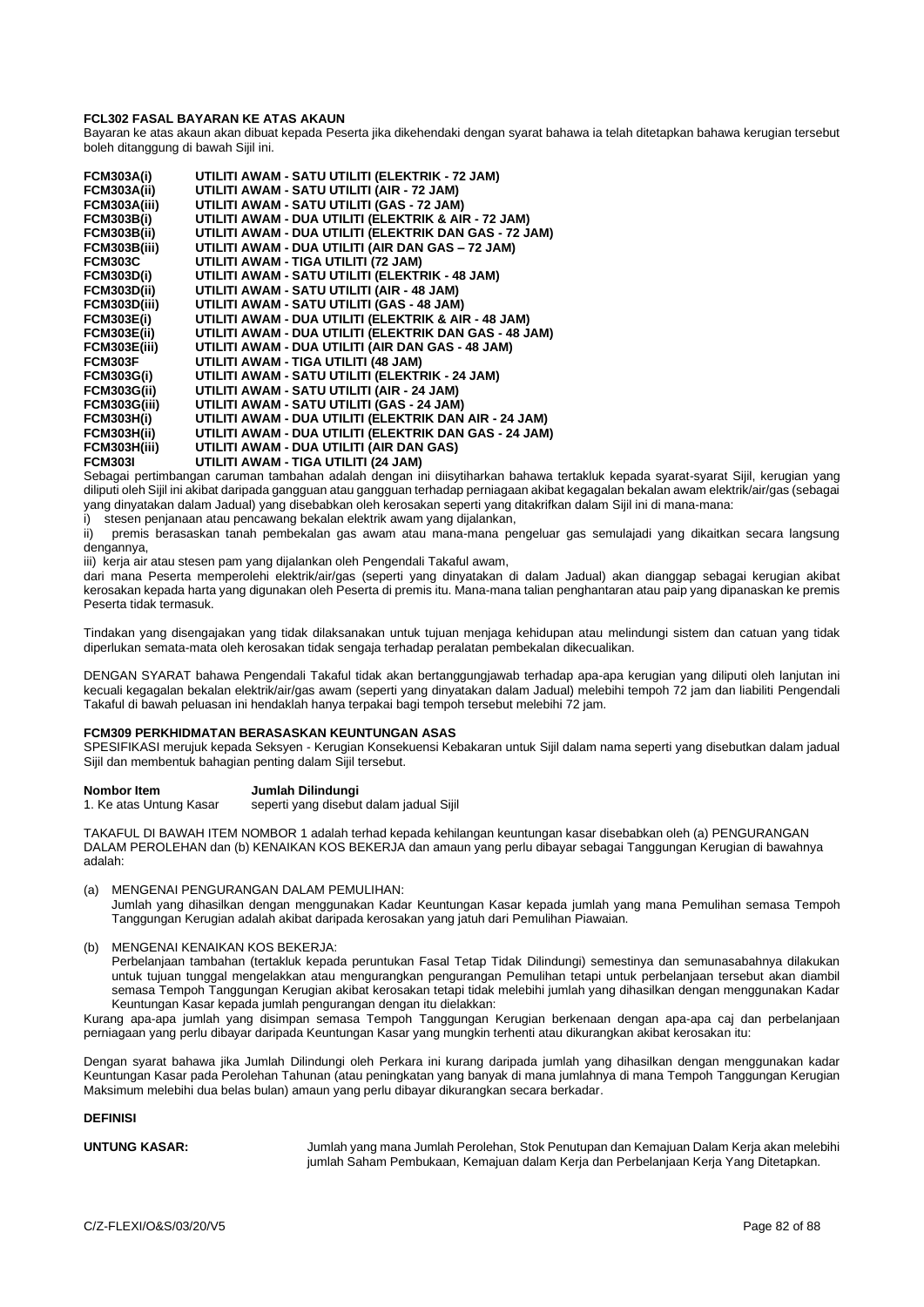| PERBELANJAAN PEKERJAAN<br><b>SPESIFIK:</b>                                                                                                                   | Seperti yang disebut dalam jadual Sijil |                                                                                                                                                                                                        |
|--------------------------------------------------------------------------------------------------------------------------------------------------------------|-----------------------------------------|--------------------------------------------------------------------------------------------------------------------------------------------------------------------------------------------------------|
| <b>PEROLEHAN:</b><br>premis itu.                                                                                                                             |                                         | Wang (tolak diskaun yang dibenarkan) dibayar atau perlu dibayar kepada Peserta untuk barangan<br>yang dijual dan dihantar dan untuk perkhidmatan yang diberikan dalam perjalanan perniagaan di         |
| <b>TEMPOH TANGGUNGAN</b><br><b>KERUGIAN:</b>                                                                                                                 | kerosakan.                              | Tempoh bermula dengan berlakunya kerosakan dan berakhir tidak lewat daripada Tempoh<br>Tanggungan kerugian Maksimum selepas itu di mana keputusan perniagaan akan terjejas akibat                      |
| <b>TEMPOH TANGGUNGAN KERUGIAN</b><br><b>MAKSIMUM:</b><br>Seperti yang disebut dalam jadual Sijil                                                             |                                         |                                                                                                                                                                                                        |
| <b>KADAR UNTUNG KASAR:</b><br>Kadar Untung Kasar yang diperoleh daripada perolehan<br>semasa tahun kewangan sejurus sebelum tarikh<br>kerosakan              |                                         | yang mana pelarasan harus dibuat<br>kerana ia mungkin perlu untuk memberi<br>trend perniagaan dan untuk variasi<br>dalam atau halangan khusus memberi kesan<br>kepada perniagaan sama ada sebelum atau |
| <b>PEROLEHAN TAHUNAN:</b><br>Perolehan semasa dua belas bulan sejurus sebelum<br>tarikh kerosakan                                                            |                                         | selepas kerosakan atau yang mana boleh<br>memberi kesan kepada perniagaan walaupun<br>kerosakan belum berlaku supaya angka boleh<br>diubah sehampir yang praktikal tetapi kerosakan                    |
| PEROLEHAN PIAWAIAN:<br>Perolehan semasa tempoh tersebut dalam dua belas<br>bulan sebelum tarikh kerosakan yang berkait dengan<br>Tempoh Tanggungan Kerugian. |                                         | boleh didapati semasa tempoh tersebut selepas<br>berbulan-bulan sejurus selepas kerosakan.                                                                                                             |

## **Fasal Perdagangan Alternatif**

Jika dalam Tempoh Tanggungan Kerugian barang harus dijual atau perkhidmatan hendaklah diberikan di tempat lain daripada di premis untuk kepentingan perniagaan sama ada oleh Peserta atau oleh pihak lain bagi pihaknya wang yang dibayar atau perlu dibayar berkenaan dengan jualan atau perkhidmatan itu hendaklah diambil kira dalam mencapai Perolehan semasa Tempoh Tanggungan Kerugian.

#### **Fasal Caj Tetap tidak Dilindungi**

Sekiranya ada caj tetap perniagaan tidak dilindungi oleh Sijil ini (telah ditolak untuk mencapai Keuntungan Kasar seperti yang ditakrifkan di sini) maka dalam pengiraan jumlah yang boleh diperolehi di bawah ini sebagai Peningkatan Kos Kerja bahawa perkadaran hanya perbelanjaan tambahan akan dibawa dengan mengambil kira keuntungan kasar yang diperoleh daripada jumlah keuntungan kasar dan semua caj tetap yang tidak dilindungi.

# **Fasal Pelarasan Caruman**

Sekiranya Keuntungan Kasar (atau peningkatan yang banyak meningkat di mana Tempoh Tanggungan Kerugian Maksimum melebihi dua belas bulan) yang diperolehi dalam tempoh perakaunan selama dua belas bulan yang paling hampir sama dengan mana-mana tempoh Takaful yang disahkan oleh Juruaudit Peserta, kurang daripada Jumlah Dilindungi di atasnya pengembalian pro-rata caruman yang tidak melebihi lima puluh peratus (50%) daripada caruman yang dibuat atas Jumlah Peserta untuk tempoh Takaful tersebut akan dibuat berkenaan dengan perbezaan tersebut. Jika apa-apa kerosakan yang berlaku telah menimbulkan tuntutan di bawah Sijil ini, pengembalian itu hendaklah dibuat berkenaan hanya dengan perbezaan tersebut yang tidak disebabkan oleh kerosakan tersebut.

Fasal Pelarasan Caruman ini hanya sah selama dua belas (12) bulan dari tarikh tamat Tempoh Sijil.

#### **FCM311 FASAL SEWA KASAR**

SPESIFIKASI merujuk kepada Seksyen - Kerugian Konsekuensi Kebakaran pada nama yang disebut dalam Jadual Sijil dan membentuk bahagian penting dalam Sijil tersebut.

| Nombor Item           | Jumlah Dilindungi                       |
|-----------------------|-----------------------------------------|
| 1. Ke atas Sewa Kasar | seperti yang disebut dalam jadual Sijil |

TAKAFUL DI BAWAH ITEM NOMBOR 1 adalah terhad kepada kehilangan keuntungan kasar disebabkan oleh (a) pengurangan dalam sewa kasar dan (b) kenaikan kos bekerja dan amaun yang perlu dibayar sebagai tanggungan kerugian di bawahnya adalah:

- (c) MENGENAI PENGURANGAN SEWA KASAR: Jumlah yang dihasilkan dengan menggunakan Kadar Sewa Kasar kepada jumlah yang mana Pemulihan semasa Tempoh Tanggungan kerugian adalah akibat daripada kerosakan yang jatuh dari Sewa Kasar Piawaian.
- (d) MENGENAI KENAIKAN KOS BEKERJA: Perbelanjaan tambahan semestinya dan semunasabahnya dilakukan untuk tujuan tunggal mengelakkan atau mengurangkan pengurangan Pemulihan tetapi untuk perbelanjaan tersebut akan diambil semasa Tempoh Tanggungan kerugian akibat kerosakan tetapi tidak melebihi jumlah yang dihasilkan dengan menggunakan Kadar Sewa Kasar kepada jumlah pengurangan dengan itu dielakkan:

kurang apa-apa jumlah yang disimpan semasa Tempoh Tanggungan kerugian berkenaan dengan apa-apa caj dan perbelanjaan perniagaan yang perlu dibayar daripada Sewa Kasar yang mungkin terhenti atau dikurangkan akibat kerosakan itu:

dengan syarat bahawa jika Jumlah Dilindungi oleh Perkara ini kurang daripada jumlah yang dihasilkan dengan menggunakan kadar Keuntungan Kasar pada Perolehan Tahunan (atau peningkatan yang banyak di mana jumlahnya di mana Tempoh Tanggungan kerugian Maksimum melebihi dua belas bulan) amaun yang perlu dibayar dikurangkan secara berkadar.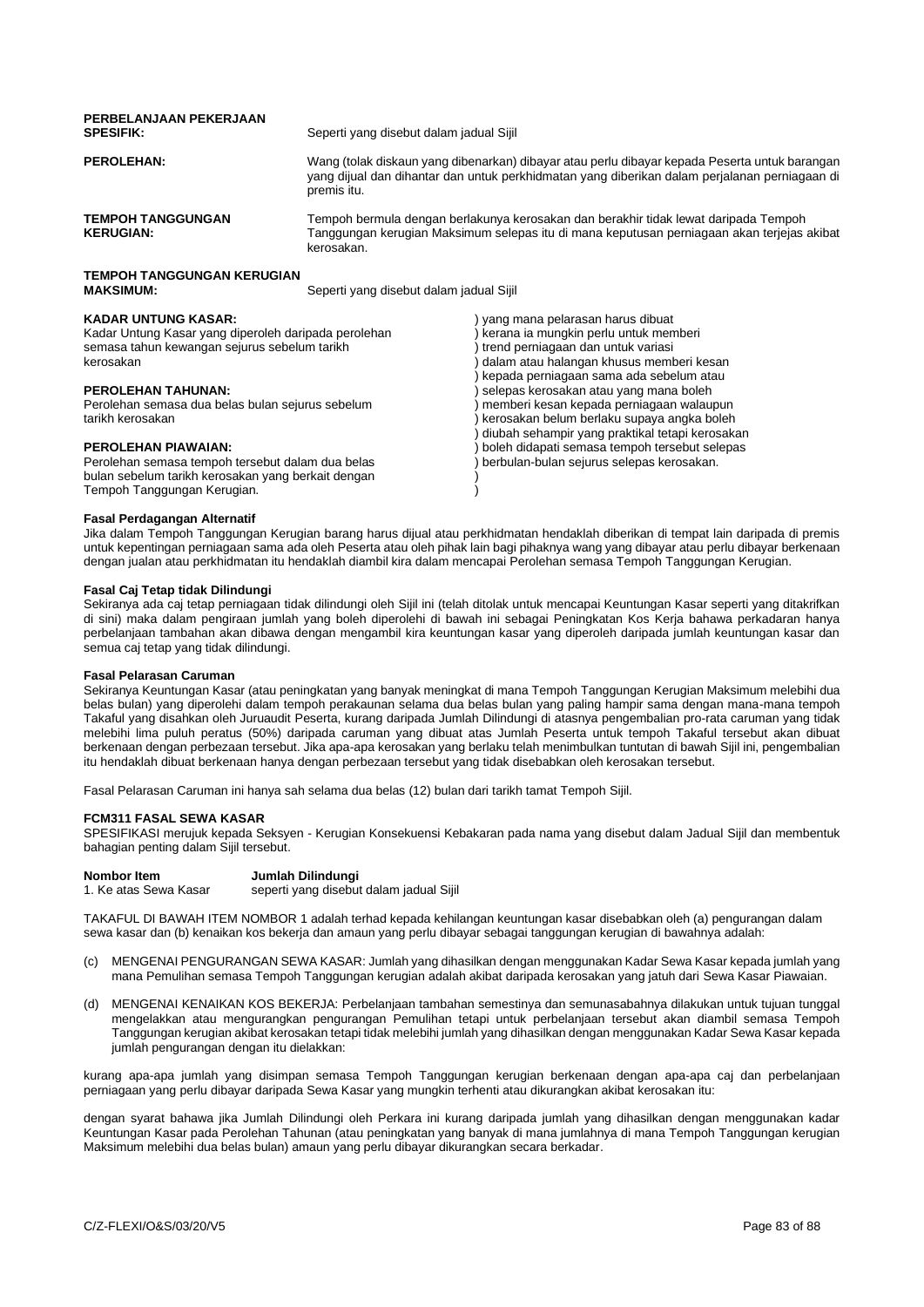# **DEFINISI**

#### **SEWA KASAR:** Wang yang dibayar atau perlu dibayar kepada Peserta oleh penyewa berkenaan dengan penyewaan Premis.

**TEMPOH TANGGUNGAN KERUGIAN:** Tempoh bermula dengan berlakunya kerosakan dan berakhir tidak lewat daripada Tempoh Tanggungan kerugian Maksimum selepas itu di mana keputusan perniagaan akan terjejas akibat kerosakan.

| <b>TEMPOH TANGGUNGAN KERUGIAN</b><br>Seperti yang disebut dalam jadual Sijil<br><b>MAKSIMUM:</b> |  |                                                 |
|--------------------------------------------------------------------------------------------------|--|-------------------------------------------------|
| <b>SEWA KASAR PIAWAIAN:</b>                                                                      |  | yang mana pelarasan harus dibuat                |
| Sewa Kasar Piawaian semasa tempoh berkait                                                        |  | kerana ia mungkin perlu untuk memberi           |
| dengan Tempoh Tanggungan kerugian dalam dua belas bulan                                          |  | trend perniagaan dan untuk variasi              |
| sejurus sebelum tarikh kerosakan yang berkait                                                    |  | dalam atau halangan khusus memberi kesan        |
| dengan Tempoh Tanggungan kerugian                                                                |  | kepada perniagaan sama ada sebelum atau         |
|                                                                                                  |  | selepas kerosakan atau yang mana boleh          |
| <b>SEWA KASAR TAHUNAN:</b>                                                                       |  | memberi kesan kepada perniagaan walaupun        |
| Sewa Kasar semasa dua belas bulan                                                                |  | kerosakan belum berlaku supaya angka boleh      |
| sejurus sebelum tarikh kerosakan                                                                 |  | diubah sehampir yang praktikal tetapi kerosakan |
|                                                                                                  |  | boleh didapati semasa tempoh selepas daripada   |
|                                                                                                  |  | kerosakan.                                      |

#### **Fasal Perdagangan Alternatif**

Jika semasa Tempoh Tanggungan kerugian, perniagaan itu hendaklah dijalankan di tempat lain daripada di premis wang yang dibayar atau yang kena dibayar kepada Peserta berkenaan dengan sewa di premis lain itu akan diambil kira dalam mencapai Sewa Kasar semasa Tempoh Tanggungan kerugian.

# **Fasal Pelarasan Caruman**

Sekiranya satu kali Sewa Kasar (atau yang meningkat secara bertambah banyak di mana Tempoh Tanggungan kerugian Maksimum melebihi dua belas bulan) dalam tempoh perakaunan selama dua belas bulan yang paling hampir sama dengan mana-mana tempoh Takaful yang disahkan oleh Juruaudit Peserta yang kurang daripada Jumlah Dilindungi di atasnya pengembalian pro rata caruman tidak melebihi 50 peratus, caruman yang dibuat atas Jumlah Dilindungi untuk tempoh Takaful tersebut akan dibuat berkenaan dengan perbezaan tersebut. Jika apa-apa kerosakan telah berlaku, menimbulkan tuntutan di bawah Sijil ini, pengembalian itu akan dibuat berkenaan hanya dengan banyak perbezaan tersebut kerana tidak disebabkan kerosakan tersebut.

Fasal Pelarasan Caruman ini hanya sah selama dua belas (12) bulan dari tarikh tamat Tempoh Sijil.

#### **FCM315 FASAL PENDAPATAN KASAR**

SPESIFIKASI merujuk kepada Seksyen - Kerugian Konsekuensi Kebakaran pada nama yang disebut dalam Jadual Sijil dan membentuk bahagian penting dalam Sijil tersebut.

**Nombor Item Jumlah Dilindungi**

1. Ke atas Pendapatan Kasar seperti yang disebut dalam jadual Sijil

TAKAFUL DI BAWAH ITEM NOMBOR 1 adalah terhad kepada (a) PENGURANGAN DALAM PENDAPATAN KASAR dan (b) KENAIKAN KOS BEKERJA dan amaun yang perlu dibayar sebagai tanggungan kerugian di bawahnya adalah:

- (a) MENGENAI PENGURANGAN PENDAPATAN KASAR: Amaun yang mana Pendapatan Kasar semasa Tempoh Tanggungan kerugian adalah akibat kerosakan yang tercapai dari Pendapatan Kasar Piawaian.
- (b) MENGENAI KENAIKAN KOS BEKERJA: Perbelanjaan tambahan semestinya dan semunasabahnya dilakukan untuk tujuan tunggal mengelakkan atau mengurangkan pengurangan Pemulihan tetapi untuk perbelanjaan tersebut akan diambil semasa Tempoh Tanggungan kerugian akibat kerosakan tetapi tidak melebihi jumlah yang dihasilkan dengan menggunakan Kadar Pendapatan Kasar kepada jumlah pengurangan dengan itu dielakkan:

Kurang apa-apa jumlah yang disimpan semasa Tempoh Tanggungan kerugian berkenaan dengan apa-apa caj dan perbelanjaan perniagaan yang perlu dibayar daripada Pendapatan Kasar yang mungkin terhenti atau dikurangkan akibat kerosakan itu:

Dengan syarat bahawa jika Jumlah Dilindungi oleh Perkara ini kurang daripada jumlah yang dihasilkan dengan menggunakan kadar Pendapatan Kasar pada Perolehan Tahunan (atau peningkatan yang banyak di mana jumlahnya di mana Tempoh Tanggungan kerugian Maksimum melebihi dua belas bulan) amaun yang perlu dibayar dikurangkan secara berkadar.

#### **DEFINISI**

**TEMPOH TANGGUNGAN KERUGIAN:** Tempoh bermula dengan berlakunya kerosakan dan berakhir tidak lewat daripada Tempoh Tanggungan kerugian Maksimum selepas itu di mana keputusan perniagaan akan terjejas akibat kerosakan.

# **TEMPOH TANGGUNGAN KERUGIAN**

Seperti yang disebut dalam jadual Sijil

**PENDAPATAN KASAR:** Wang yang dibayar atau perlu dibayar kepada Peserta berkenaan dengan kerja yang dilakukan dan perkhidmatan yang diberikan semasa menjalankan perniagaan di premis.

# PENDAPATAN KASAR PIAWAIAN: <br>
) yang mana pelarasan harus dibuat

Pendapatan Kasar Piawaian semasa tempoh berkait (interval of kerana ia mungkin perlu untuk memberi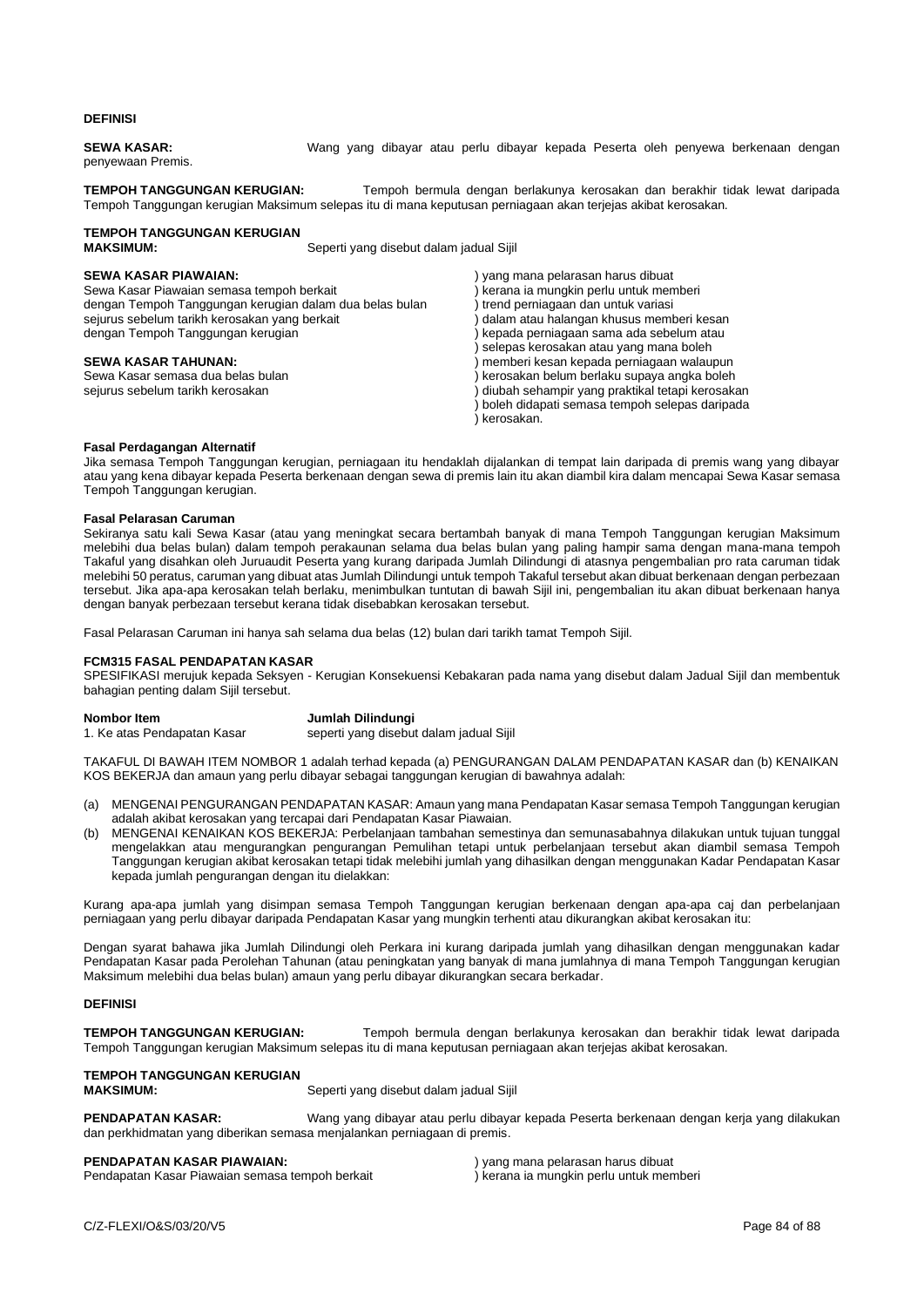| dengan Tempoh Tanggungan kerugian dalam dua belas bulan | trend perniagaan dan untuk variasi              |
|---------------------------------------------------------|-------------------------------------------------|
| sejurus sebelum tarikh kerosakan yang berkait           | dalam atau halangan khusus memberi kesan        |
| dengan Tempoh Tanggungan kerugian                       | kepada perniagaan sama ada sebelum atau         |
|                                                         | selepas kerosakan atau yang mana boleh          |
| PENDAPATAN KASAR TAHUNAN:                               | memberi kesan kepada perniagaan walaupun        |
| Pendapatan Kasar semasa dua belas bulan                 | kerosakan belum berlaku supaya angka boleh      |
| sejurus sebelum tarikh kerosakan                        | diubah sehampir yang praktikal tetapi kerosakan |
|                                                         | boleh didapati semasa tempoh selepas daripada   |
|                                                         | kerosakan.                                      |

#### **Fasal Perdagangan Alternatif**

Jika semasa tempoh Tanggungan kerugian kerja hendaklah dilakukan atau perkhidmatan hendaklah diberikan di tempat lain daripada di premis untuk manfaat perniagaan itu sama ada oleh Peserta atau oleh orang lain bagi mereka wang yang dibayar atau perlu dibayar berkenaan dengan pekerjaan atau perkhidmatan itu akan dibawa ke dalam akaun dalam mencapai Perolehan semasa Tempoh Tanggungan kerugian.

# **Fasal Pelarasan Caruman**

Sekiranya Pendapatan Kasar (atau peningkatan yang banyak meningkat di mana Tempoh Tanggungan kerugian Maksimum melebihi dua belas bulan) yang diperoleh pada tahun kewangan yang paling hampir bersamaan dengan mana-mana tempoh Takaful yang disahkan oleh Akauntan Profesional Peserta yang kurang daripada Jumlah Dilindungi ke atasnya pengembalian pro-rata caruman yang tidak melebihi 50 peratus daripada caruman yang dibuat ke atas Jumlah Dilindungi untuk tempoh Takaful sedemikian akan dibuat berkenaan perbezaannya. Sekiranya apa-apa kerosakan yang berlaku telah menimbulkan tuntutan di bawah Sijil ini, pengembalian itu hendaklah dibuat berkenaan hanya dengan banyak perbezaan tersebut yang tidak disebabkan oleh kerosakan tersebut.

Fasal Pelarasan Caruman ini hanya sah selama dua belas (12) bulan dari tarikh tamat Tempoh Sijil.

#### **FCL304 FASAL PENYIMPANAN STOK**

Dalam melaras mana-mana kerugian akaun hendaklah diambil dan elaun saksama dibuat jika kekurangan perolehan yang disebabkan oleh kerosakan ditangguhkan oleh sebab perolehan sementara dipelihara dari stok terkumpul barangan siap di gudang dan/atau depot.

#### **FCL307 FASAL JUALAN SALVAJ**

Jika, selepas kerosakan yang menimbulkan tuntutan di bawah Sijil ini, Peserta akan mengadakan jualan salvaj semasa Tempoh Tanggungan kerugian, Fasal (a) Perkara No. 1 dari spesifikasi yang dilampirkan hendaklah bagi maksud tuntutan tersebut dibaca seperti berikut:

(a) MENGENAI PENGURANGAN DALAM PEROLEHAN: jumlah yang dihasilkan dengan menggunakan Kadar Keuntungan Kasar kepada jumlah yang mana Perolehan semasa Tempoh Tanggungan kerugian (kurang Perolehan bagi tempoh penjualan salvaj) adalah akibat daripada kerosakan, jatuh daripada Perolehan Piawaian yang mana jumlahnya akan ditolak daripada Keuntungan Kasar yang sebenarnya diperolehi dalam tempoh jualan salvaj.

# **FCL308 FASAL ALTERNATIF ASAS**

Ia dipersetujui dan diisytiharkan bahawa sekiranya berlaku tuntutan, pelarasan mungkin berdasarkan "Perolehan atau Pengeluaran" yang memberikan hasil yang paling saksama, dan kecuali dalam definisi perolehan perkataan "Perolehan" di mana sahaja yang digunakan dalam Sijil ini akan dibaca sebagai "Perolehan atau Pengeluaran." "Pengeluaran" bermaksud nilai jualan barangan yang dikeluarkan oleh, atau dijual oleh, Peserta dalam perjalanan Perniagaan di Premis, dengan syarat bahawa: (a) hanya satu makna yang sedemikian akan beroperasi berkaitan dengan mana-mana satu kejadian yang melibatkan kerosakan seperti dalam masa yang ditetapkan. (b) jika maksud yang dinyatakan dalam Fasal ini digunakan, Fasal Perdagangan Alternatif hendaklah dipinda untuk dibaca seperti yang berikut:

#### Fasal Perdagangan Alternatif

Sekiranya semasa Tempoh Tanggungan kerugian barang dibuat di tempat lain daripada di Premis yang terjejas oleh kerosakan untuk manfaat Perniagaan itu sama ada oleh Peserta atau oleh pihak lain atas nama Peserta, nilai penjualan barang yang dihasilkan itu akan diperhitungkan apabila tiba pada pengeluaran semasa Tempoh Tanggungan kerugian.

# **FCL312 FASAL AKAUNTAN**

Sebarang butiran atau butir-butir yang terkandung dalam buku atau dokumen Peserta yang mungkin dikehendaki oleh Pengendali Takaful di bawah Syarat Am No. 9 Sijil ini untuk tujuan menyiasat atau mengesahkan mana-mana tuntutan boleh dihasilkan oleh akauntan profesional sekiranya mereka tetap bertindak sedemikian untuk Peserta dan laporannya hendaklah menjadi keterangan prima facie mengenai butir-butir dan butiran yang berkaitan dengan laporan tersebut.

# **FCL316 FASAL PERNIAGAAN BARU**

Untuk tujuan apa-apa tuntutan yang timbul daripada kerosakan yang berlaku sebelum tamatnya perdagangan tahun pertama perniagaan di premis, istilah 'KADAR KEUNTUNGAN KASAR', 'PEROLEHAN TAHUNAN' dan 'PEROLEHAN PIAWAIAN' akan membawa makna berikut dan tidak seperti yang dinyatakan dalam:

# **KADAR UNTUNG KASAR:** ) yang mana pelarasan harus dibuat

Kadar Untung Kasar yang diperoleh daripada perolehan (initial merana ia mungkin perlu untuk memberi semasa Tempoh di antara permulaan perniagaan (initial memberi ) trend perniagaan dan untuk variasi semasa Tempoh di antara permulaan perniagaan dan tarikh kerosakan ) dalam atau halangan khusus memberi kesan

Peruntukan yang sama untuk tempoh dua belas bulan (init memberi kesan kepada perniagaan walaupun dari perolehan semasa tempoh di antara permulaan (init merosakan belum berlaku supaya angka boleh dari perolehan semasa tempoh di antara permulaan perniagaan dan tarikh kerosakan ) diubah sehampir yang praktikal tetapi kerosakan

) kepada perniagaan sama ada sebelum atau **PEROLEHAN TAHUNAN:**<br>
Peruntukan yang sama untuk tempoh dua belas bulan (industan memberi kesan kepada perniagaan walaupun ) boleh didapati semasa tempoh tersebut selepas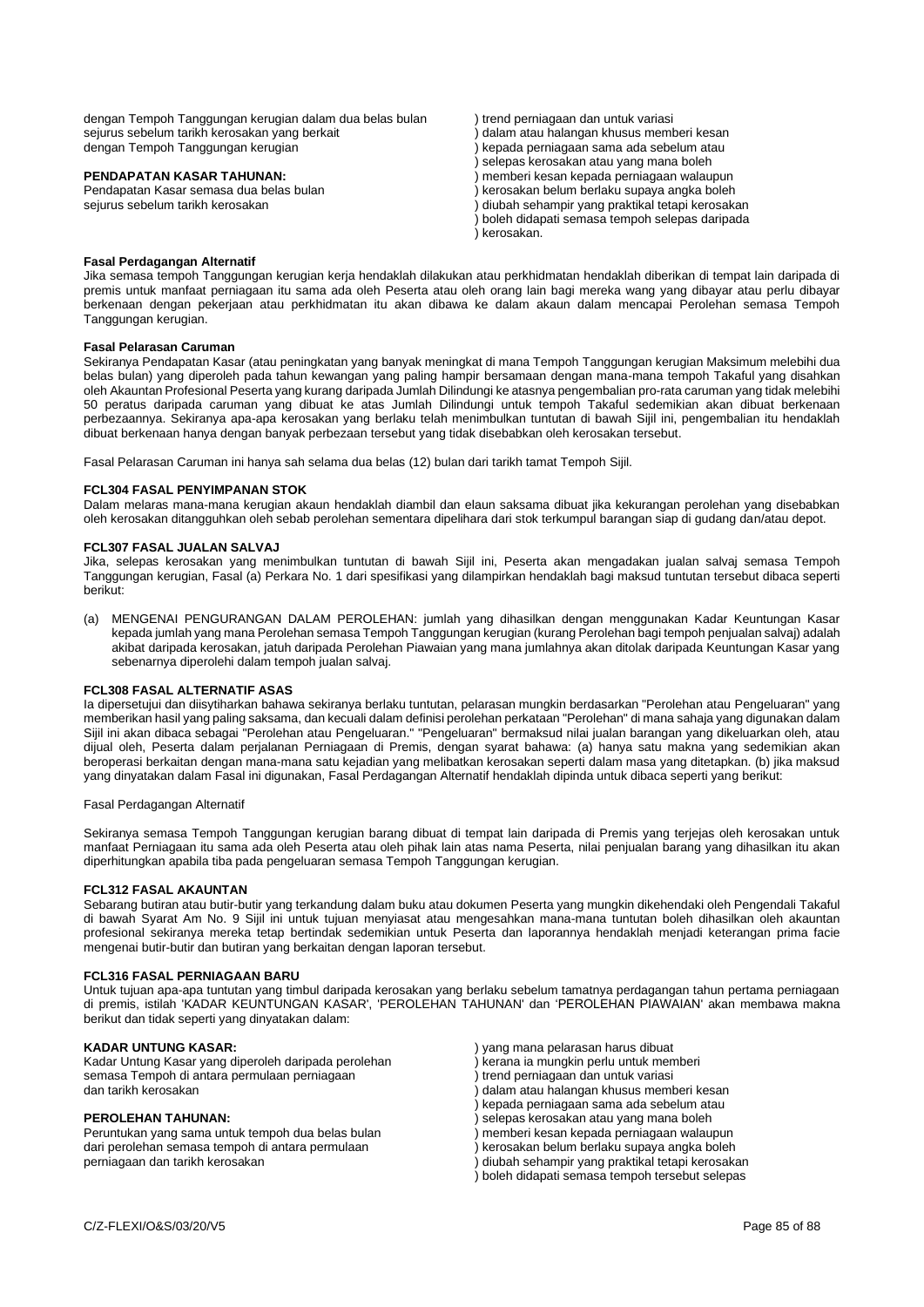Peruntukan yang sama untuk tempoh yang sama kepada ) Tempoh Tanggungan kerugian, Perolehan semasa tempoh di antara ) permulaan perniagaan dan tarikh kerosakan )

**PEROLEHAN PIAWAIAN:** ) berbulan-bulan sejurus selepas kerosakan.

Selepas dua belas (12) bulan dagangan telah selesai, fasal spesifikasi biasa beroperasi.

#### **FCL317 FASAL PENYAMPAIAN PRODUK KEROSAKAN MATERIAL**

Ia tidak akan menjadi syarat terdahulu untuk liabiliti berkenaan dengan gangguan atau gangguan akibat kemusnahan atau kerosakan yang pembayaran itu telah dibuat atau liabiliti yang diterima di bawah Takaful yang meliputi kepentingan Peserta di dalam premis itu terhadap premis itu kerosakan jika tiada apa-apa pembayaran yang dibuat atau liabiliti yang diterima semata-mata kerana operasi proviso dalam Takaful tersebut tidak termasuk liabiliti kerugian di bawah jumlah tertentu.

# **FCM322 PENGENDORSAN PERIL TAMBAHAN (B)**

Adalah dengan ini dipersetujui dan diisytiharkan bahawa walau apa pun jua dalam Sijil bertulis yang terkandung sebaliknya istilah Kerosakan seperti yang ditakrifkan dalam Sijil ini hendaklah meliputi pemusnahan atau kerosakan (oleh kebakaran atau sebaliknya) yang disebabkan oleh peril tambahan Peserta oleh kerosakan material Seksyen - Kebakaran Sijil.

Dengan syarat bahawa liabiliti Pengendali Takaful tidak akan berada di bawah Pengendorsan ini dan Sijil melebihi Jumlah Dilindungi oleh Sijil ini.

Semua syarat Sijil ini akan terpakai dalam semua aspek kepada Takaful yang diberikan oleh Pengendorsan ini kecuali setakat yang sama dengan variasi.

#### **FCM327 FASAL 100% UPAH DAN GAJI KE ATAS ASAS SENARAI GAJI**

SPESIFIKASI merujuk kepada Seksyen - Kerugian Konsekuensi Kebakaran pada nama sebagaimana disebutkan dalam jadual Sijil dan membentuk bahagian yang tidak terpisahkan dari Sijil tersebut.

| Nombor Item             | Jumlah Dilindungi                       |
|-------------------------|-----------------------------------------|
| 1. Ke atas Senarai Gaji | seperti yang disebut dalam jadual Sijil |

TAKAFUL DI BAWAH ITEM NOMBOR 1 adalah terhad kepada SENARAI GAJI terhad kepada (a) PENGURANGAN DALAM PEROLEHAN dan (b) KENAIKAN KOS BEKERJA dan amaun yang perlu dibayar sebagai tanggungan kerugian di bawahnya adalah:

- (a) MENGENAI PENGURANGAN DALAM PEROLEHAN: Jumlah yang dihasilkan dengan menggunakan Kadar pembayaran gaji kepada jumlah yang mana perolehan semasa Tempoh Tanggungan kerugian adalah akibat daripada kerosakan dari Perolehan Piawaian.
- (b) MENGENAI KENAIKAN KOS BEKERJA: Perbelanjaan tambahan (tertakluk kepada peruntukan Klausa Tetap Tidak Dilindungi) semestinya dan semunasabahnya dilakukan untuk tujuan tunggal untuk mengelakkan atau mengurangkan pengurangan perolehan tetapi bagi perbelanjaan tersebut akan berlaku semasa Tempoh Tanggungan kerugian akibat kerosakan tetapi tidak melebihi jumlah yang dihasilkan dengan menggunakan Kadar Gaji hingga jumlah pengurangan yang dielakkan:

Kurang apa-apa jumlah yang disimpan semasa Tempoh Tanggungan kerugian jika Gaji harus terhenti atau dikurangkan akibat kerosakan. Ia difahamkan bahawa elaun kepada kakitangan yang disimpan dalam perkhidmatan Peserta semasa Tempoh Tanggungan kerugian sementara tidak dapat berfungsi akibat kerosakan itu akan dianggap sebagai gaji dibayar:

Dengan syarat bahawa jika Jumlah Peserta oleh Perkara ini kurang daripada jumlah yang dihasilkan dengan menggunakan Kadar Penggajian pada Perolehan Tahunan (atau peningkatan yang banyaknya daripadanya di mana Tempoh Tanggungan kerugian Maksimum melebihi dua belas bulan) amaun yang perlu dibayar dikurangkan secara berkadar.

**DEFINISI SENARAI GAJI :** Imbuhan (termasuk dana simpanan pekerja, bonus, caruman pencen caruman PERKESO atau bayaran lain yang berkaitan dengan gaji) semua pekerja **UPAH :** bayaran yang dibuat kepada pekerja yang terlibat dengan pengeluaran dan semua yang lain yang gajinya tidak dimasukkan sebagai gaji. GAJI : **GAJI** : **Bayaran yang dibuat biasanya setiap minggu atau bulanan kepada kakitangan yang** digunakan secara tetap dan tugasnya tidak langsung berkaitan dengan pengeluaran atau, jika demikian, dalam kapasiti eksekutif. **TEMPOH TANGGUNGAN KERUGIAN :** Tempoh bermula dengan berlakunya kerosakan dan berakhir tidak lewat daripada Tempoh Tanggungan kerugian Maksimum selepas itu di mana keputusan perniagaan akan terjejas akibat kerosakan tersebut. **TEMPOH TANGGUNGAN KERUGIAN MAKSIMUM :** Bulan (seperti yang disebut dalam jadual Sijil) **KADAR SENARAI GAJI:** ) yang mana pelarasan harus dibuat Kadar Senarai Gaji yang diperoleh daripada perolehan ) kerana ia mungkin perlu untuk memberi semasa tahun kewangan sejurus sebelum (berasa ini dikenali perniagaan dan untuk variasi versitasi artikh kerosakan dan untuk variasi tarikh kerosakan dan untuk variasi dalam atau halangan khusus mem dalam atau halangan khusus memberi kesan ) kepada perniagaan sama ada sebelum atau **PEROLEHAN TAHUNAN:** ) selepas kerosakan atau yang mana boleh Perolehan semasa tempoh dua belas bulan ) memberi kesan kepada perniagaan walaupun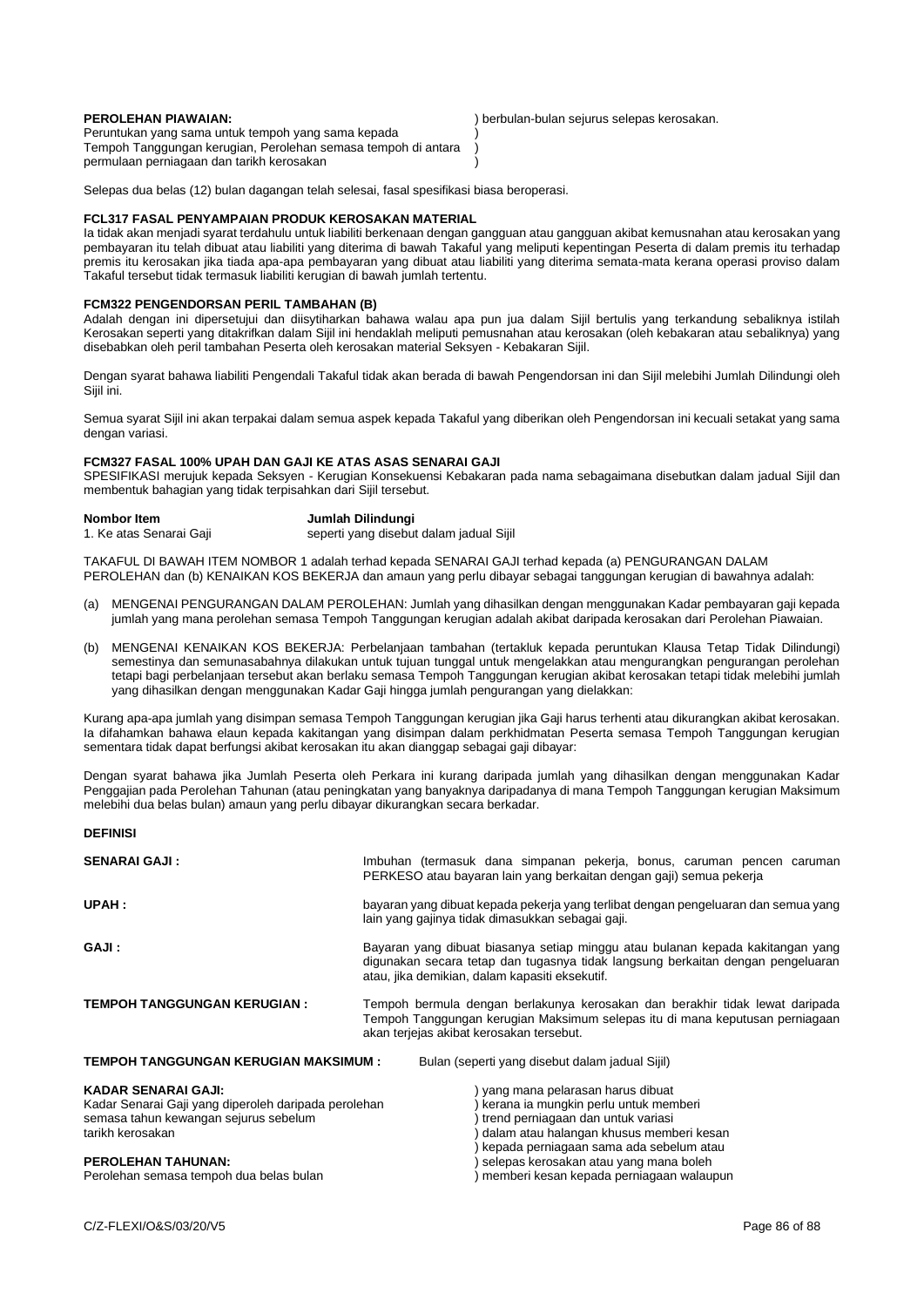| sejurus sebelum kerosakan yang berkait | ) kerosakan belum berlaku supaya angka boleh      |
|----------------------------------------|---------------------------------------------------|
| dengan Tempoh Tanggungan kerugian      | ) diubah sehampir yang praktikal tetapi kerosakan |
|                                        | boleh didapati semasa tempoh tersebut selepas     |
| <b>PEROLEHAN PIAWAIAN:</b>             | tempoh kerosakan.                                 |
| Perolehan untuk tempoh dua belas bulan |                                                   |
| sejurus sebelum kerosakan yang berkait |                                                   |
| dengan Tempoh Tanggungan kerugian      |                                                   |

# **Fasal Perdagangan Alternatif**

Jika dalam tempoh Tempoh Tanggungan kerugian barang akan dijual atau perkhidmatan akan diberikan di tempat lain daripada di premis untuk kepentingan perniagaan sama ada oleh Peserta atau oleh pihak lain bagi pihaknya wang yang dibayar atau perlu dibayar berkenaan dengan jualan atau perkhidmatan itu hendaklah dibawa mengambil kira dalam mencapai Perolehan semasa Tempoh Tanggungan kerugian.

# **Fasal Caj Tetap tidak Dilindungi**

Dalam mengira jumlah yang boleh dilindungi di bawah ini sebagai Peningkatan Kos Kerja, peruntukan hanya dari perbelanjaan tambahan yang dilakukan berkenaan dengan tempoh tanggung rugi akan diambil kira sebagai jumlah gaji yang dibayar kepada jumlah Keuntungan Bersih dan semua Caj Tetap dan Penggajian.

# **FCM331 FASAL BAYARAN JURUAUDIT**

Takaful di bawah Seksyen - Kerugian Konsekuensi Kebakaran Sijil ini adalah terhad kepada yuran yang munasabah yang perlu dibayar oleh Peserta kepada Juruaudit mereka untuk menghasilkan dan memperakui apa-apa butir atau butir-butir yang terkandung dalam buku akaun Peserta atau buku atau dokumen perniagaan lain atau bukti lain, maklumat atau keterangan yang diperlukan oleh Pengendali Takaful di bawah terma Syarat 3 di bawah Seksyen 1.2 Sijil ini.

#### **PENTING**

Peserta hendaklah membaca Sijil ini dengan teliti, dan jika didapati sebarang kesilapan atau keterangan salah di dalam ini, atau jika perlindungan tidak memenuhi kehendak Peserta, maka Pengendali Takaful hendaklah dimaklumkan dengan serta-merta dan Sijil ini hendaklah dipulangkan untuk perhatiannya.

Sekiranya terdapat kekeliruan, kekaburan dan konflik dalam pentafsiran mana-mana terma atau syarat, versi Bahasa Inggeris adalah terpakai dan mengatasi versi Bahasa Malaysia.